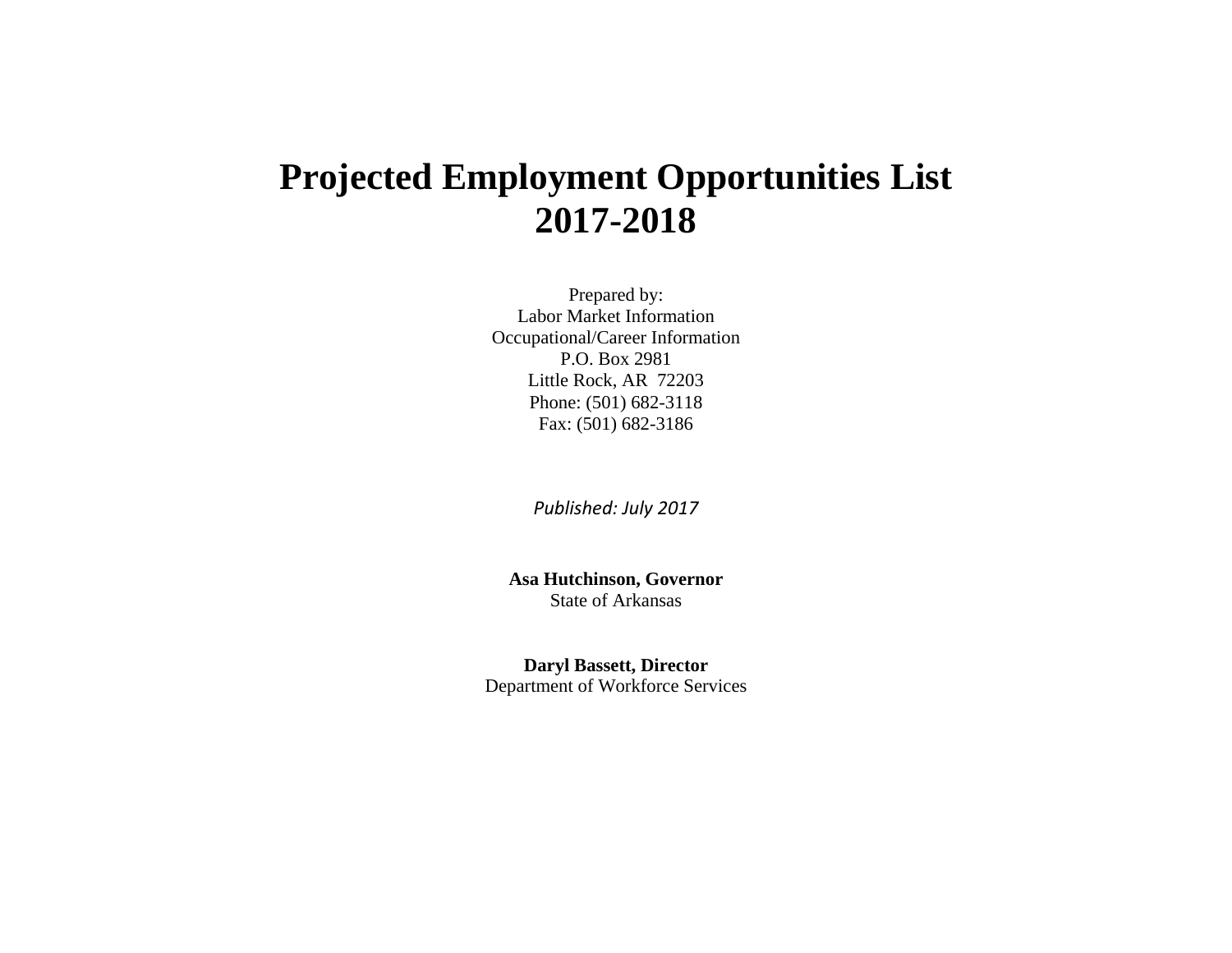# **Table of Contents**

|                                                 | $\blacktriangleleft$ |  |  |  |  |  |  |
|-------------------------------------------------|----------------------|--|--|--|--|--|--|
| <b>Projected Employment Opportunities Lists</b> |                      |  |  |  |  |  |  |
|                                                 | $\mathbf{3}$         |  |  |  |  |  |  |
|                                                 | 49                   |  |  |  |  |  |  |
|                                                 | 50                   |  |  |  |  |  |  |
|                                                 | 52                   |  |  |  |  |  |  |
|                                                 | 53                   |  |  |  |  |  |  |
|                                                 | 54                   |  |  |  |  |  |  |
|                                                 | 56                   |  |  |  |  |  |  |
|                                                 | 61                   |  |  |  |  |  |  |
|                                                 | 63                   |  |  |  |  |  |  |
|                                                 | 65                   |  |  |  |  |  |  |
|                                                 | 67                   |  |  |  |  |  |  |
| <b>Appendices</b>                               |                      |  |  |  |  |  |  |
|                                                 | 68                   |  |  |  |  |  |  |
|                                                 | 74                   |  |  |  |  |  |  |
|                                                 | 86                   |  |  |  |  |  |  |
|                                                 | 92                   |  |  |  |  |  |  |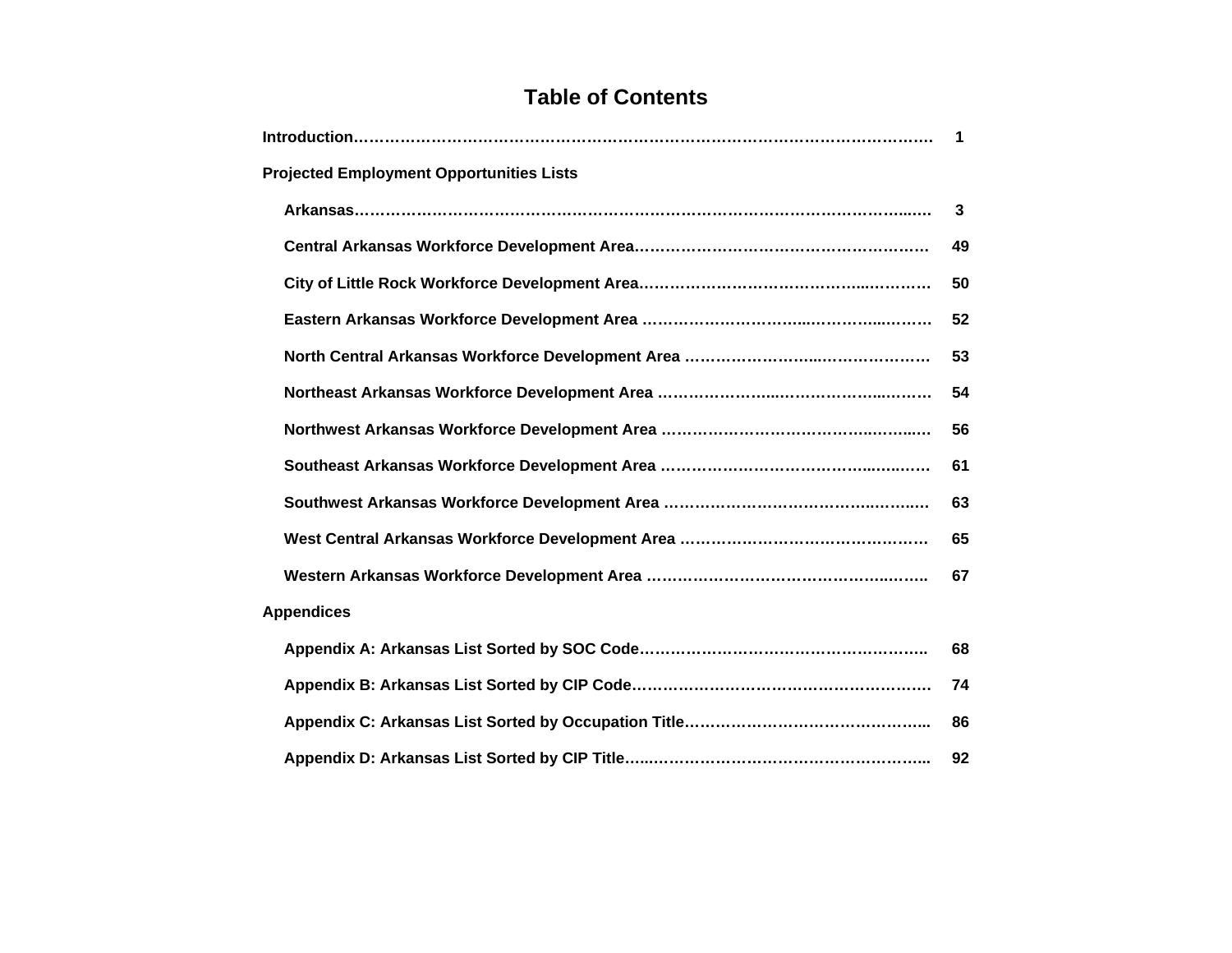# **INTRODUCTION**

#### **Contents**

The *Projected Employment Opportunities List* contains information on occupations and training programs. The list has two parts. The first column lists the occupation's SOC (Standard Occupational Classification) Code and title. A statewide estimated annual mean wage is given for each occupation as well. The second part begins with column four, which lists the corresponding CIP (Classification of Instructional Programs) Code and title for the occupation. If an occupation has no corresponding CIP Code, it is noted.

#### **Methodology**

The following process was used to determine the *Projected Employment Opportunities List*.

- Determining the state list:
	- 1. Obtained a list of the top five growth occupations within the top 25 growth industries for the state from the short-term projections program. Information from the Arkansas Economic Development Commission is factored into the development of short-term projections.
	- 2. Obtained a list of occupations across all industries ranked by the number of projected annual job openings for the state from the shortterm projections program. A state demand committee (designated by Workforce Development Board staff) examined this list for clustering points and determined a cut-off level.
	- 3. The two lists were combined. This produced a list of occupations.
	- 4. Using a crosswalk, the occupations were matched to corresponding CIP Codes.
	- 5. Occupations can be added to the list after its initial release with supporting documentation and the approval of all ten Local Workforce Development Areas (See section below-Adding to the List).
- Determining the Local Workforce Area lists (determined individually):
	- 1. Obtained a list of the top three growth occupations within the top 10 growth industries for the Local Workforce Development Area from the short-term projections program. Information from the Arkansas Economic Development Commission is factored into the development of short-term projections.
	- 2. Obtained a list of occupations across all industries ranked by the number of projected annual job openings for the Local Workforce Development Area from the short-term projections program. The list was examined for clustering points, and a cut-off level was negotiated with the local area.
	- 3. The two lists were then combined. This produced a list of occupations.
	- 4. The local area has/had the option of adding up to five targeted occupations that are/were not reflected on the list above.
	- 5. Using a crosswalk, the occupations on the local area list were matched to corresponding CIP Codes.
	- 6. Occupations can be added to the lists after their official release with supporting documentation (See section below-Adding to the List).

*Please Note: An occupation is considered to be in demand in a Local Workforce Development Area is it is on the State list or the local area list.*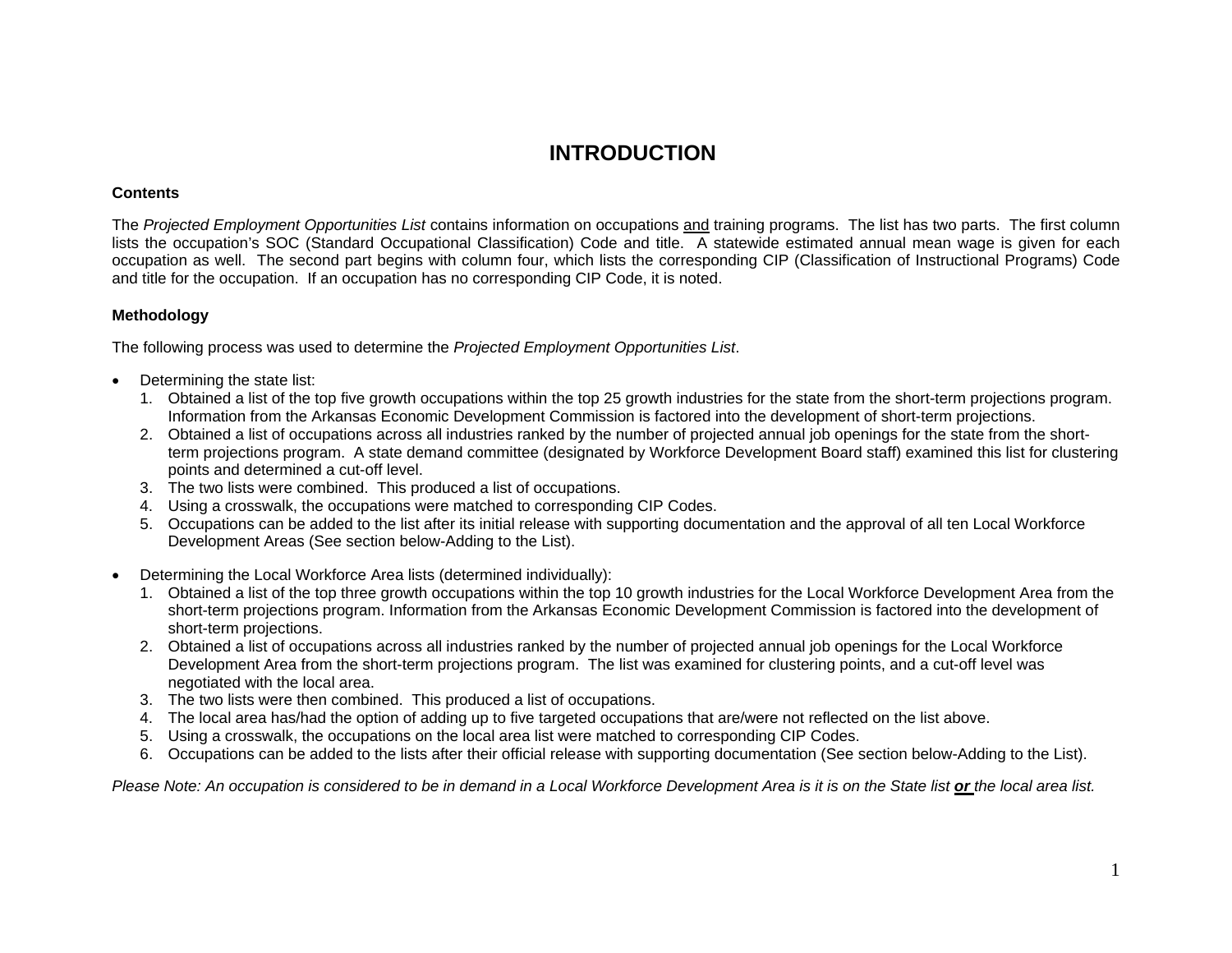#### **Adding to the List**

Local areas will be required to submit proper supporting documentation. One or more of the following types of documentation will be accepted:

- 1. Proof that the course content of the training program not on the list is substantially (more than 50%) contained within a training program that is on the list.
- 2. A collection of letters (minimum of three) from employers stating their current intention to hire and a recurring need for individuals trained in the program.
- 3. Proof that the training program experiences repeated high placement and wage.
- 4. Results from labor market surveys that utilize reliable procedures (i.e., survey of local employers to see how many workers they anticipate needing within the next year).
- 5. Proof from Chambers of Commerce, the Arkansas Economic Development Commission and/or local industrial development organizations of the verified need for additional trained workers in the training program.
- 6. Information that relates to staffing patterns. Examples include plant openings or expansions, plant closings or occupation obsolescence, emerging occupations related to technical changes or other salient causative factors.

An occupation will be added to the state list only if the documentation supports the occupation statewide and all ten local areas are in agreement that it should be added.

The documentation above is/was not required for the five targeted occupations that the local area has/had the option of adding.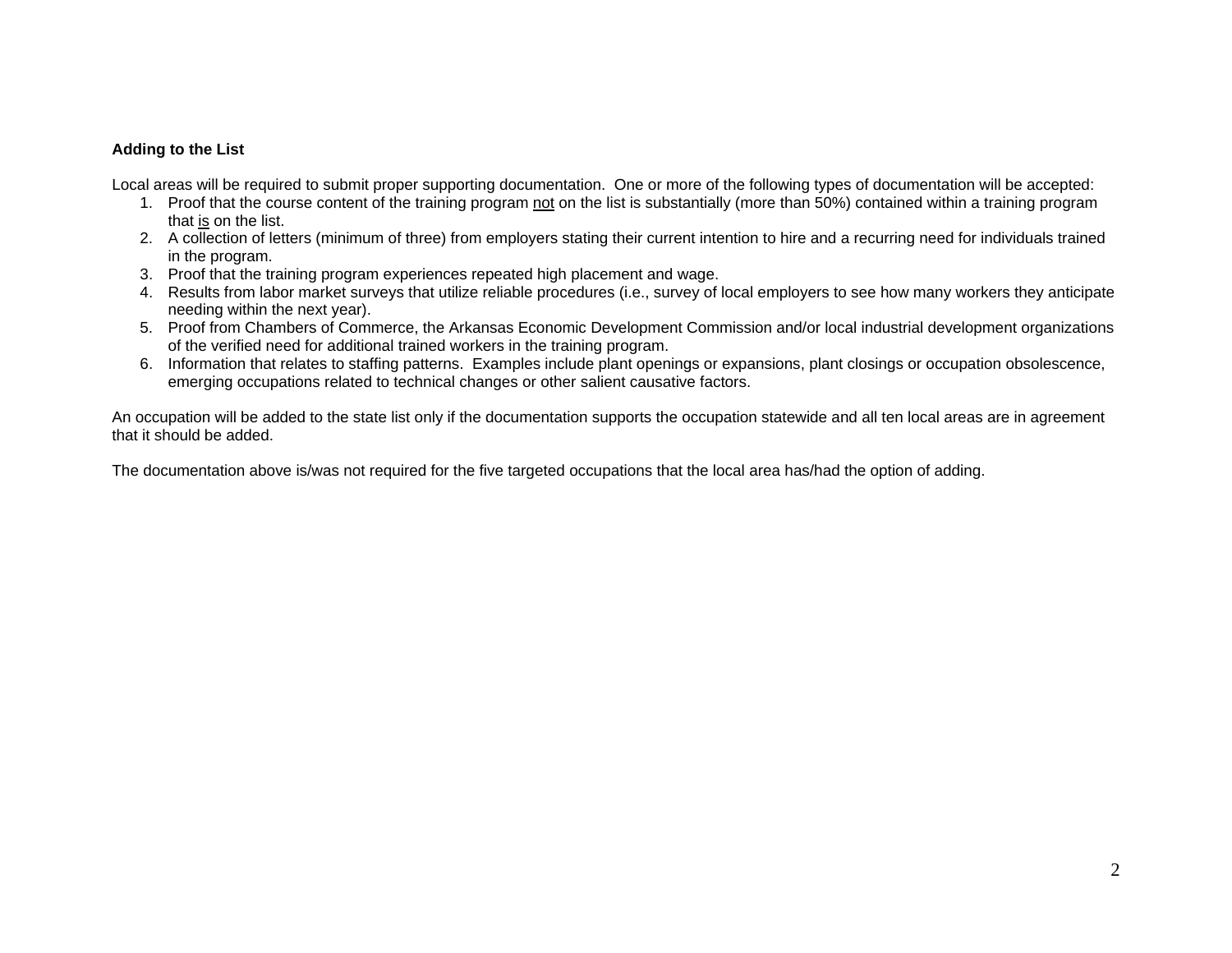|                    | <b>Occupation Information</b>          |                                                   | <b>Training Program Information</b> |                                                             |  |
|--------------------|----------------------------------------|---------------------------------------------------|-------------------------------------|-------------------------------------------------------------|--|
| <b>SOC</b><br>Code | <b>Occupational Title</b>              | <b>Annual</b><br><b>Mean</b><br>Wage <sup>1</sup> | <b>CIP</b><br>Code                  | <b>CIP Title</b>                                            |  |
|                    |                                        |                                                   |                                     |                                                             |  |
| 11-1011            | <b>Chief Executives</b>                | \$104,130                                         | 44.0401                             | Public Administration.                                      |  |
|                    |                                        |                                                   | 52.0101                             | Business/Commerce, General.                                 |  |
|                    |                                        |                                                   | 52.0201                             | Business Administration and Management, General.            |  |
|                    |                                        |                                                   | 52.0701                             | Entrepreneurship/Entrepreneurial Studies.                   |  |
|                    |                                        |                                                   | 52.0801                             | Finance, General.                                           |  |
|                    |                                        |                                                   | 52.1101                             | International Business/Trade/Commerce.                      |  |
|                    |                                        |                                                   | 52.1301                             | Management Science.                                         |  |
| 11-1021            | <b>General and Operations Managers</b> | \$84,770                                          | 31.0399                             | Parks, Recreation and Leisure Facilities Management, Other. |  |
|                    |                                        |                                                   | 44.0401                             | Public Administration.                                      |  |
|                    |                                        |                                                   | 52.0101                             | Business/Commerce, General.                                 |  |
|                    |                                        |                                                   | 52.0201                             | Business Administration and Management, General.            |  |
|                    |                                        |                                                   | 52.0212                             | Retail Management.                                          |  |
|                    |                                        |                                                   | 52.0701                             | Entrepreneurship/Entrepreneurial Studies.                   |  |
|                    |                                        |                                                   | 52.0801                             | Finance, General.                                           |  |
|                    |                                        |                                                   | 52.1101                             | International Business/Trade/Commerce.                      |  |
|                    |                                        |                                                   | 52.1301                             | Management Science.                                         |  |
| 11-1031            | Legislators                            | \$21,760                                          | 44.0401                             | Public Administration.                                      |  |
|                    |                                        |                                                   | 44.0501                             | Public Policy Analysis, General.                            |  |
| 11-2021            | <b>Marketing Managers</b>              | \$134,570                                         | 19.0203                             | Consumer Merchandising/Retailing Management.                |  |
|                    |                                        |                                                   | 19.0905                             | Apparel and Textile Marketing Management.                   |  |
|                    |                                        |                                                   | 51.2011                             | Pharmaceutical Marketing and Management.                    |  |
|                    |                                        |                                                   | 52.1401                             | Marketing/Marketing Management, General.                    |  |
|                    |                                        |                                                   | 52.1402                             | Marketing Research.                                         |  |
|                    |                                        |                                                   | 52.1403                             | International Marketing.                                    |  |
|                    |                                        |                                                   | 52.1499                             | Marketing, Other.                                           |  |
| 11-2022            | <b>Sales Managers</b>                  | \$120,240                                         | 19.0203                             | Consumer Merchandising/Retailing Management.                |  |
|                    |                                        |                                                   | 51.2011                             | Pharmaceutical Marketing and Management.                    |  |
|                    |                                        |                                                   | 52.0101                             | Business/Commerce, General.                                 |  |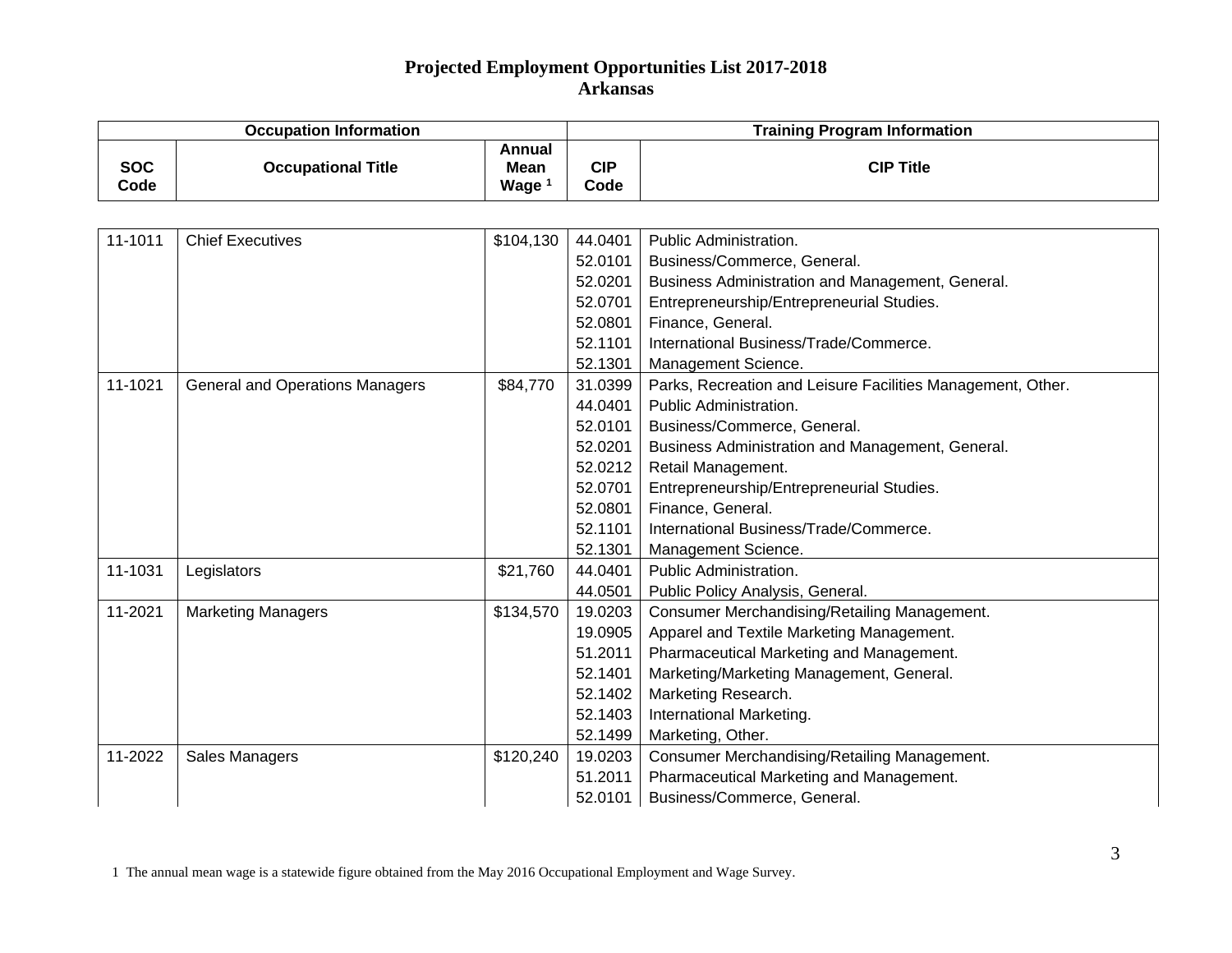|                    | <b>Occupation Information</b>           |                                                   | <b>Training Program Information</b> |                                                                  |  |
|--------------------|-----------------------------------------|---------------------------------------------------|-------------------------------------|------------------------------------------------------------------|--|
| <b>SOC</b><br>Code | <b>Occupational Title</b>               | <b>Annual</b><br><b>Mean</b><br>Wage <sup>1</sup> | <b>CIP</b><br>Code                  | <b>CIP Title</b>                                                 |  |
|                    |                                         |                                                   |                                     |                                                                  |  |
|                    |                                         |                                                   | 52.0201                             | Business Administration and Management, General.                 |  |
|                    |                                         |                                                   | 52.1401                             | Marketing/Marketing Management, General.                         |  |
| 11-3011            | <b>Administrative Services Managers</b> | \$86,620                                          | 51.0711                             | Medical/Health Management and Clinical Assistant/Specialist.     |  |
|                    |                                         |                                                   | 52.0101                             | Business/Commerce, General.                                      |  |
|                    |                                         |                                                   | 52.0201                             | Business Administration and Management, General.                 |  |
|                    |                                         |                                                   | 52.0202                             | Purchasing, Procurement/Acquisitions and Contracts Management.   |  |
| 11-3021            | <b>Computer and Information Systems</b> | \$112,320                                         | 11.0101                             | Computer and Information Sciences, General.                      |  |
|                    | Managers                                |                                                   | 11.0103                             | Information Technology.                                          |  |
|                    |                                         |                                                   | 11.0401                             | Information Science/Studies.                                     |  |
|                    |                                         |                                                   | 11.0701                             | Computer Science.                                                |  |
|                    |                                         |                                                   | 11.1001                             | Network and System Administration/Administrator.                 |  |
|                    |                                         |                                                   | 11.1003                             | Computer and Information Systems Security/Information Assurance. |  |
|                    |                                         |                                                   | 11.1005                             | Information Technology Project Management.                       |  |
|                    |                                         |                                                   | 52.0205                             | Operations Management and Supervision.                           |  |
|                    |                                         |                                                   | 52.1201                             | Management Information Systems, General.                         |  |
|                    |                                         |                                                   | 52.1206                             | Information Resources Management.                                |  |
|                    |                                         |                                                   | 52.1207                             | Knowledge Management.                                            |  |
| 11-3031            | <b>Financial Managers</b>               | \$97,940                                          | 52.0304                             | Accounting and Finance.                                          |  |
|                    |                                         |                                                   | 52.0305                             | Accounting and Business/Management.                              |  |
|                    |                                         |                                                   | 52.0801                             | Finance, General.                                                |  |
|                    |                                         |                                                   | 52.0806                             | International Finance.                                           |  |
|                    |                                         |                                                   | 52.0808                             | Public Finance.                                                  |  |
|                    |                                         |                                                   | 52.0809                             | Credit Management.                                               |  |
|                    |                                         |                                                   | 52.0899                             | Finance and Financial Management Services, Other.                |  |
| 11-3051            | <b>Industrial Production Managers</b>   | \$92,400                                          | 14.3501                             | Industrial Engineering.                                          |  |
|                    |                                         |                                                   | 15.1501                             | Engineering/Industrial Management.                               |  |
|                    |                                         |                                                   | 52.0101                             | Business/Commerce, General.                                      |  |
|                    |                                         |                                                   | 52.0201                             | Business Administration and Management, General.                 |  |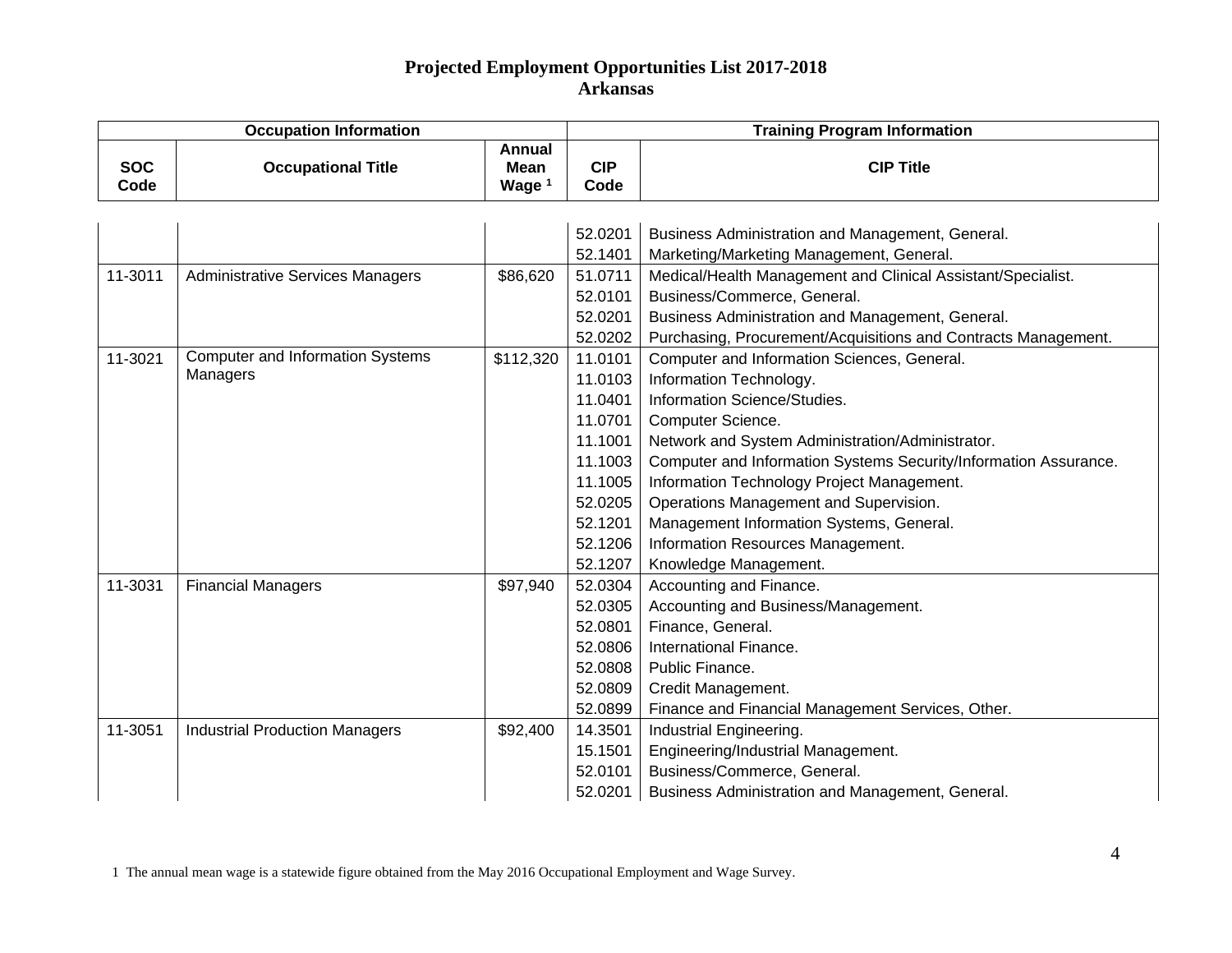| <b>Occupation Information</b> |                                           |                                                   | <b>Training Program Information</b> |                                                                 |  |
|-------------------------------|-------------------------------------------|---------------------------------------------------|-------------------------------------|-----------------------------------------------------------------|--|
| <b>SOC</b><br>Code            | <b>Occupational Title</b>                 | <b>Annual</b><br><b>Mean</b><br>Wage <sup>1</sup> | <b>CIP</b><br>Code                  | <b>CIP Title</b>                                                |  |
|                               |                                           |                                                   |                                     |                                                                 |  |
|                               |                                           |                                                   | 52.0203                             | Logistics, Materials, and Supply Chain Management.              |  |
|                               |                                           |                                                   | 52.0205                             | Operations Management and Supervision.                          |  |
| 11-3071                       | Transportation, Storage, and Distribution | \$105,160                                         | 44.0401                             | Public Administration.                                          |  |
|                               | Managers                                  |                                                   | 49.0101                             | Aeronautics/Aviation/Aerospace Science and Technology, General. |  |
|                               |                                           |                                                   | 49.0104                             | Aviation/Airway Management and Operations.                      |  |
|                               |                                           |                                                   | 52.0101                             | Business/Commerce, General.                                     |  |
|                               |                                           |                                                   | 52.0201                             | Business Administration and Management, General.                |  |
|                               |                                           |                                                   | 52.0203                             | Logistics, Materials, and Supply Chain Management.              |  |
|                               |                                           |                                                   | 52.0209                             | Transportation/Mobility Management.                             |  |
| 11-3121                       | Human Resources Managers                  | \$88,640                                          | 52.1001                             | Human Resources Management/Personnel Administration, General.   |  |
|                               |                                           |                                                   | 52.1002                             | Labor and Industrial Relations.                                 |  |
| 11-9013                       | Farmers, Ranchers, and Other              | \$86,200                                          | 01.0101                             | Agricultural Business and Management, General.                  |  |
|                               | <b>Agricultural Managers</b>              |                                                   | 01.0102                             | Agribusiness/Agricultural Business Operations.                  |  |
|                               |                                           |                                                   | 01.0104                             | Farm/Farm and Ranch Management.                                 |  |
|                               |                                           |                                                   | 01.0199                             | Agricultural Business and Management, Other.                    |  |
|                               |                                           |                                                   | 01.0301                             | Agricultural Production Operations, General.                    |  |
|                               |                                           |                                                   | 01.0302                             | Animal/Livestock Husbandry and Production.                      |  |
|                               |                                           |                                                   | 01.0303                             | Aquaculture.                                                    |  |
|                               |                                           |                                                   | 01.0304                             | Crop Production.                                                |  |
|                               |                                           |                                                   | 01.0306                             | Dairy Husbandry and Production.                                 |  |
|                               |                                           |                                                   | 01.0307                             | Horse Husbandry/Equine Science and Management.                  |  |
|                               |                                           |                                                   | 01.0308                             | Agroecology and Sustainable Agriculture.                        |  |
|                               |                                           |                                                   | 01.0309                             | Viticulture and Enology.                                        |  |
|                               |                                           |                                                   | 01.0399                             | Agricultural Production Operations, Other.                      |  |
|                               |                                           |                                                   | 01.0601                             | Applied Horticulture/Horticulture Operations, General.          |  |
|                               |                                           |                                                   | 01.0603                             | Ornamental Horticulture.                                        |  |
|                               |                                           |                                                   | 01.0604                             | Greenhouse Operations and Management.                           |  |
|                               |                                           |                                                   | 01.0606                             | Plant Nursery Operations and Management.                        |  |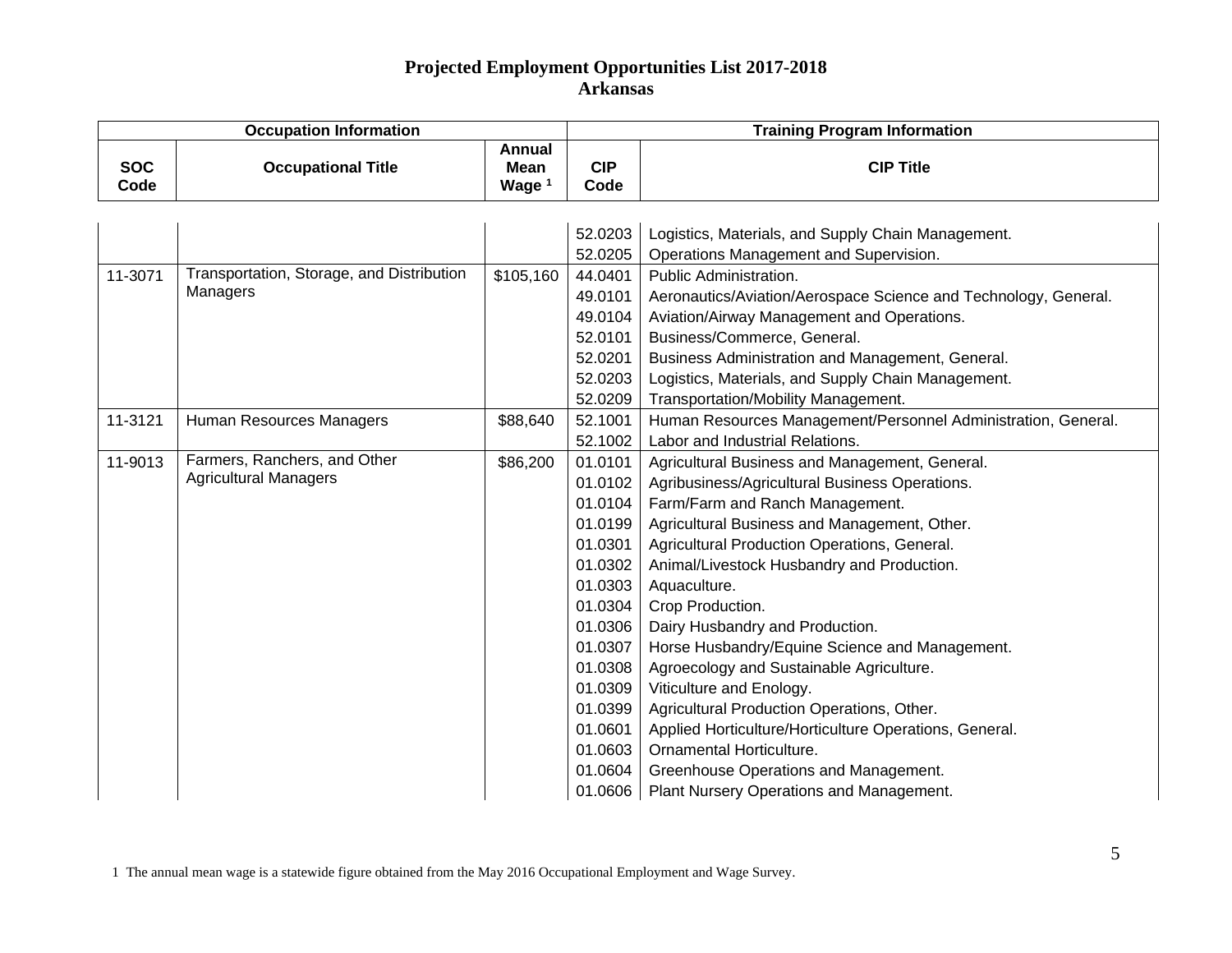|                    | <b>Occupation Information</b>               |                                          | <b>Training Program Information</b> |                                                            |  |
|--------------------|---------------------------------------------|------------------------------------------|-------------------------------------|------------------------------------------------------------|--|
| <b>SOC</b><br>Code | <b>Occupational Title</b>                   | <b>Annual</b><br><b>Mean</b><br>Wage $1$ | <b>CIP</b><br>Code                  | <b>CIP Title</b>                                           |  |
|                    |                                             |                                          |                                     |                                                            |  |
|                    |                                             |                                          | 01.0901                             | Animal Sciences, General.                                  |  |
|                    |                                             |                                          | 01.0902                             | Agricultural Animal Breeding.                              |  |
|                    |                                             |                                          | 01.0903                             | Animal Health.                                             |  |
|                    |                                             |                                          | 01.0904                             | Animal Nutrition.                                          |  |
|                    |                                             |                                          | 01.0905                             | Dairy Science.                                             |  |
|                    |                                             |                                          | 01.0906                             | Livestock Management.                                      |  |
|                    |                                             |                                          | 01.0907                             | Poultry Science.                                           |  |
|                    |                                             |                                          | 01.0999                             | Animal Sciences, Other.                                    |  |
|                    |                                             |                                          | 01.1101                             | Plant Sciences, General.                                   |  |
|                    |                                             |                                          | 01.1102                             | Agronomy and Crop Science.                                 |  |
|                    |                                             |                                          | 01.1103                             | Horticultural Science.                                     |  |
|                    |                                             |                                          | 01.1105                             | Plant Protection and Integrated Pest Management.           |  |
|                    |                                             |                                          | 01.1106                             | Range Science and Management.                              |  |
| 11-9021            | <b>Construction Managers</b>                | \$76,550                                 | 15.1001                             | Construction Engineering Technology/Technician.            |  |
|                    |                                             |                                          | 52.0101                             | Business/Commerce, General.                                |  |
|                    |                                             |                                          | 52.0201                             | Business Administration and Management, General.           |  |
|                    |                                             |                                          | 52.0205                             | Operations Management and Supervision.                     |  |
|                    |                                             |                                          | 52.2001                             | <b>Construction Management.</b>                            |  |
| 11-9031            | Education Administrators, Preschool and     | \$49,410                                 | 13.0401                             | Educational Leadership and Administration, General.        |  |
|                    | Childcare Center/Program                    |                                          | 13.0404                             | Educational, Instructional, and Curriculum Supervision.    |  |
|                    |                                             |                                          | 13.0411                             | Superintendency and Educational System Administration.     |  |
| 11-9032            | <b>Education Administrators, Elementary</b> | \$78,200                                 | 13.0401                             | Educational Leadership and Administration, General.        |  |
|                    | and Secondary School                        |                                          | 13.0404                             | Educational, Instructional, and Curriculum Supervision.    |  |
|                    |                                             |                                          | 13.0408                             | Elementary and Middle School Administration/Principalship. |  |
|                    |                                             |                                          | 13.0409                             | Secondary School Administration/Principalship.             |  |
|                    |                                             |                                          | 13.0411                             | Superintendency and Educational System Administration.     |  |
| 11-9033            | Education Administrators, Postsecondary     | \$97,020                                 | 13.0401                             | Educational Leadership and Administration, General.        |  |
|                    |                                             |                                          | 13.0404                             | Educational, Instructional, and Curriculum Supervision.    |  |

1 The annual mean wage is a statewide figure obtained from the May 2016 Occupational Employment and Wage Survey.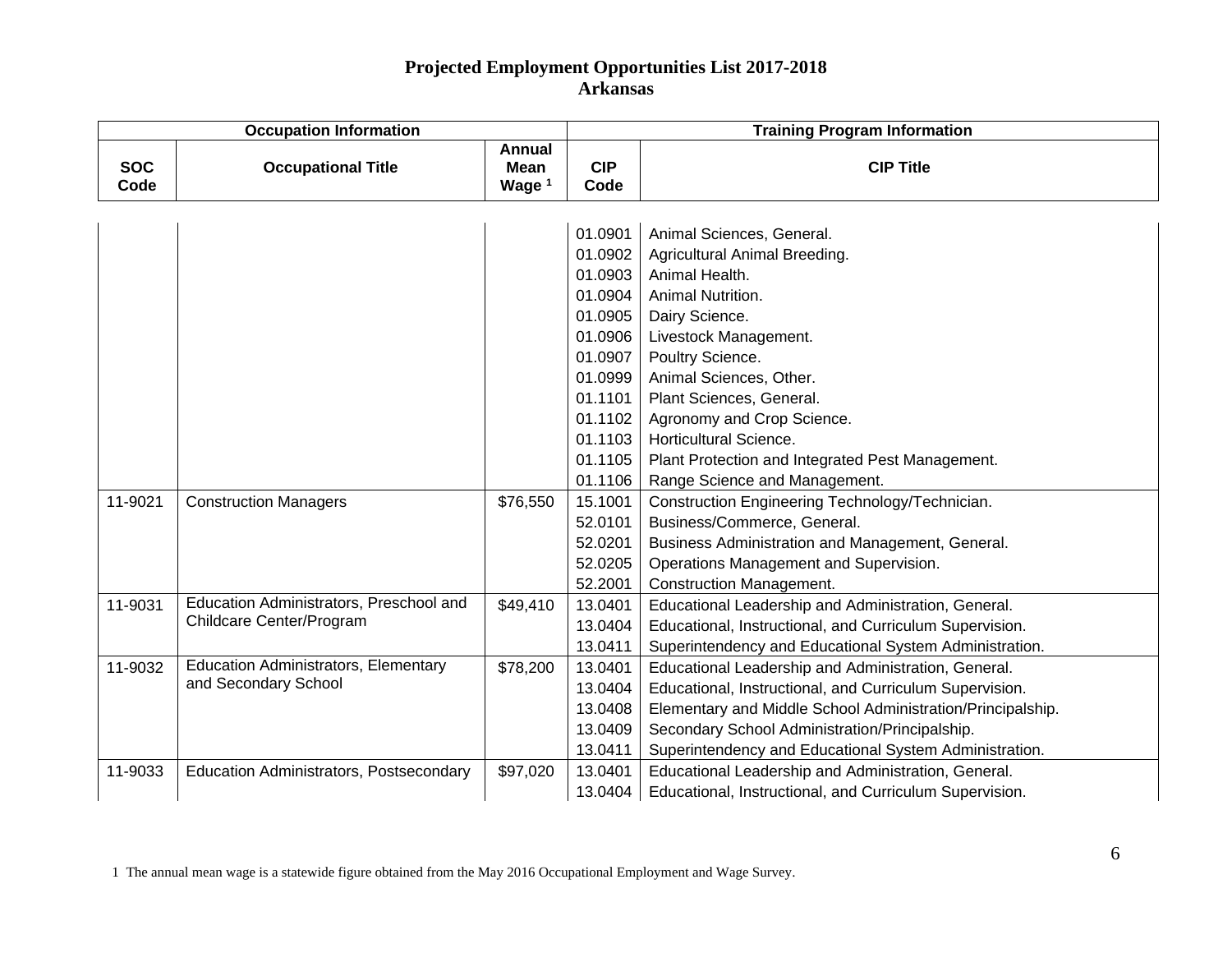|                    | <b>Occupation Information</b>                                       |                                   | <b>Training Program Information</b>                                                                                              |                                                                                                                                                                                                                                                                                                                                                                                                                                                                                                  |  |
|--------------------|---------------------------------------------------------------------|-----------------------------------|----------------------------------------------------------------------------------------------------------------------------------|--------------------------------------------------------------------------------------------------------------------------------------------------------------------------------------------------------------------------------------------------------------------------------------------------------------------------------------------------------------------------------------------------------------------------------------------------------------------------------------------------|--|
| <b>SOC</b><br>Code | <b>Occupational Title</b>                                           | Annual<br><b>Mean</b><br>Wage $1$ | <b>CIP</b><br>Code                                                                                                               | <b>CIP Title</b>                                                                                                                                                                                                                                                                                                                                                                                                                                                                                 |  |
| 11-9051            | <b>Food Service Managers</b>                                        | \$46,950                          | 13.0406<br>13.0407<br>12.0504<br>12.0509<br>12.0510                                                                              | Higher Education/Higher Education Administration.<br><b>Community College Education.</b><br>Restaurant, Culinary, and Catering Management/Manager.<br>Culinary Science/Culinology.<br>Wine Steward/Sommelier.                                                                                                                                                                                                                                                                                    |  |
|                    |                                                                     |                                   | 19.0505<br>52.0901<br>52.0904<br>52.0905<br>52.0909                                                                              | Foodservice Systems Administration/Management.<br>Hospitality Administration/Management, General.<br>Hotel/Motel Administration/Management.<br>Restaurant/Food Services Management.<br>Hotel, Motel, and Restaurant Management.                                                                                                                                                                                                                                                                  |  |
| 11-9111            | Medical and Health Services Managers                                | \$81,600                          | 44.0503<br>51.0701<br>51.0702<br>51.0704<br>51.0706<br>51.0718<br>51.0719<br>51.2201<br>51.2208<br>51.2211<br>51.3802<br>51.3818 | Health Policy Analysis.<br>Health/Health Care Administration/Management.<br>Hospital and Health Care Facilities Administration/Management.<br>Health Unit Manager/Ward Supervisor.<br>Health Information/Medical Records Administration/Administrator.<br>Long Term Care Administration/Management.<br>Clinical Research Coordinator.<br>Public Health, General.<br>Community Health and Preventive Medicine.<br>Health Services Administration.<br>Nursing Administration.<br>Nursing Practice. |  |
| 11-9141            | Property, Real Estate, and Community<br><b>Association Managers</b> | \$42,780                          | 04.1001<br>52.1501                                                                                                               | Real Estate Development.<br>Real Estate.                                                                                                                                                                                                                                                                                                                                                                                                                                                         |  |
| 11-9151            | Social and Community Service Managers                               | \$54,300                          | 44.0000<br>44.0201<br>44.0401<br>44.0701                                                                                         | Human Services, General.<br>Community Organization and Advocacy.<br>Public Administration.<br>Social Work.                                                                                                                                                                                                                                                                                                                                                                                       |  |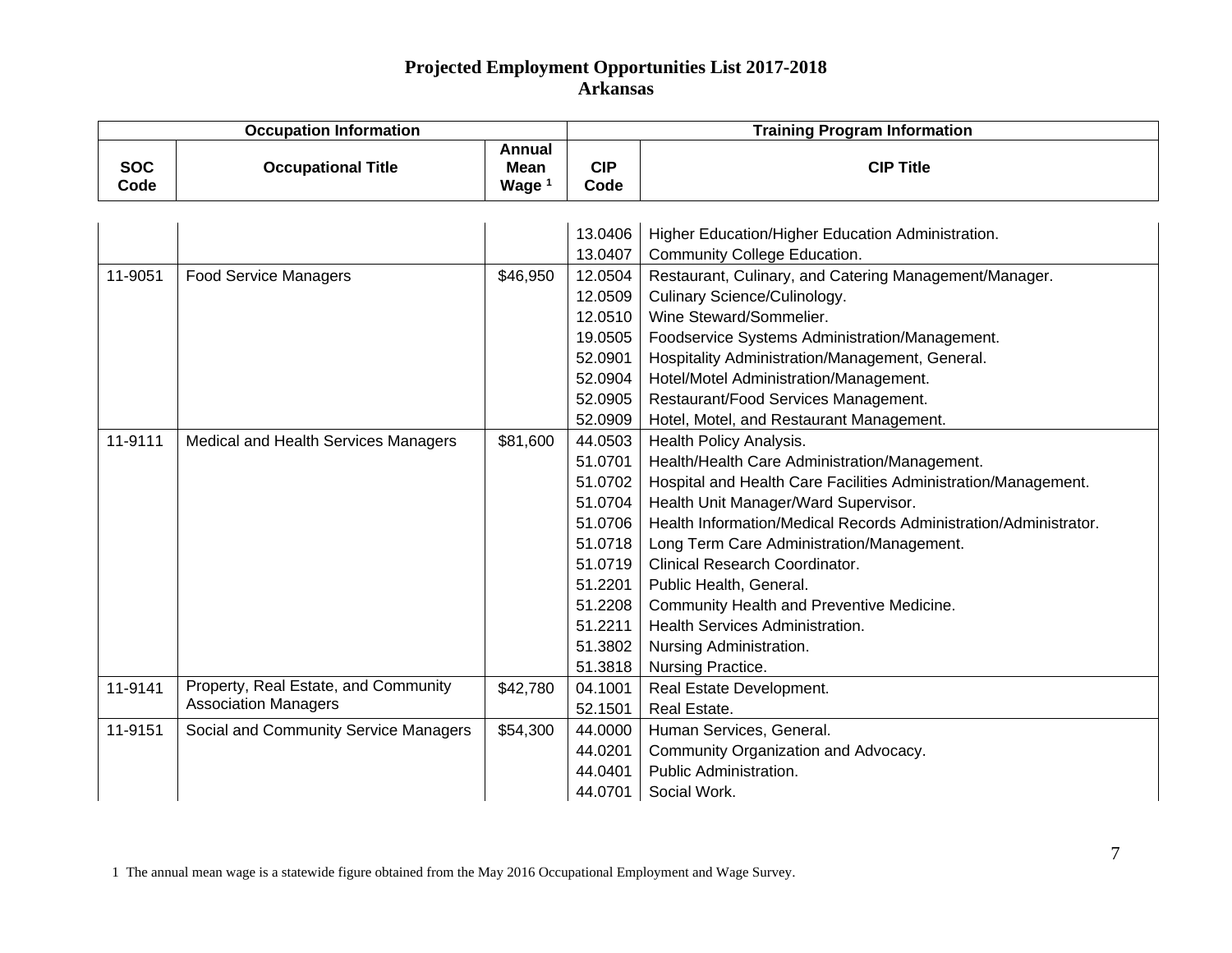|                    | <b>Occupation Information</b>        |                                            | <b>Training Program Information</b>                                  |                                                                      |  |
|--------------------|--------------------------------------|--------------------------------------------|----------------------------------------------------------------------|----------------------------------------------------------------------|--|
| <b>SOC</b><br>Code | <b>Occupational Title</b>            | Annual<br><b>Mean</b><br>Wage <sup>1</sup> | <b>CIP</b><br>Code                                                   | <b>CIP Title</b>                                                     |  |
|                    |                                      |                                            |                                                                      |                                                                      |  |
|                    |                                      |                                            | 44.0702                                                              | Youth Services/Administration.                                       |  |
|                    |                                      |                                            | 44.0799                                                              | Social Work, Other.                                                  |  |
|                    |                                      |                                            | 52.0101                                                              | Business/Commerce, General.                                          |  |
|                    |                                      |                                            | 52.0201                                                              | Business Administration and Management, General.                     |  |
|                    |                                      |                                            | 52.0206                                                              | Non-Profit/Public/Organizational Management.                         |  |
| 13-1022            | Wholesale and Retail Buyers, Except  | <b>NA</b>                                  | 12.0510                                                              | Wine Steward/Sommelier.                                              |  |
|                    | <b>Farm Products</b>                 |                                            | 19.0905                                                              | Apparel and Textile Marketing Management.                            |  |
|                    |                                      |                                            | 52.1801                                                              | Sales, Distribution, and Marketing Operations, General.              |  |
|                    |                                      |                                            | 52.1802                                                              | Merchandising and Buying Operations.                                 |  |
|                    |                                      | 52.1899                                    | General Merchandising, Sales, & Related Marketing Operations, Other. |                                                                      |  |
|                    |                                      |                                            | 52.1902                                                              | Fashion Merchandising.                                               |  |
|                    |                                      |                                            | 52.1904                                                              | Apparel and Accessories Marketing Operations.                        |  |
| 13-1023            | Purchasing Agents, Except Wholesale, | \$51,420                                   | 52.1801                                                              | Sales, Distribution, and Marketing Operations, General.              |  |
|                    | Retail, and Farm Products            |                                            | 52.1899                                                              | General Merchandising, Sales, & Related Marketing Operations, Other. |  |
| 13-1031            | Claims Adjusters, Examiners, and     | \$62,450                                   | 51.0715                                                              | Health/Medical Claims Examiner.                                      |  |
|                    | Investigators                        |                                            | 52.1701                                                              | Insurance.                                                           |  |
| 13-1041            | <b>Compliance Officers</b>           | \$52,840                                   |                                                                      | NO MATCHING CIP                                                      |  |
| 13-1051            | <b>Cost Estimators</b>               | \$57,340                                   | 14.1801                                                              | Materials Engineering.                                               |  |
|                    |                                      |                                            | 14.1901                                                              | Mechanical Engineering.                                              |  |
|                    |                                      |                                            | 14.3301                                                              | <b>Construction Engineering</b>                                      |  |
|                    |                                      |                                            | 14.3601                                                              | Manufacturing Engineering.                                           |  |
|                    |                                      |                                            | 15.1001                                                              | Construction Engineering Technology/Technician.                      |  |
|                    |                                      |                                            | 52.0101                                                              | Business/Commerce, General.                                          |  |
|                    |                                      |                                            | 52.0201                                                              | Business Administration and Management, General.                     |  |
| 13-1071            | Human Resources Specialists          | \$52,790                                   | 52.1001                                                              | Human Resources Management/Personnel Administration, General.        |  |
|                    |                                      |                                            | 52.1003                                                              | Organizational Behavior Studies.                                     |  |
|                    |                                      |                                            | 52.1099                                                              | Human Resources Management and Services, Other.                      |  |
| 13-1081            | Logisticians                         | \$60,190                                   | 52.0205                                                              | Operations Management and Supervision.                               |  |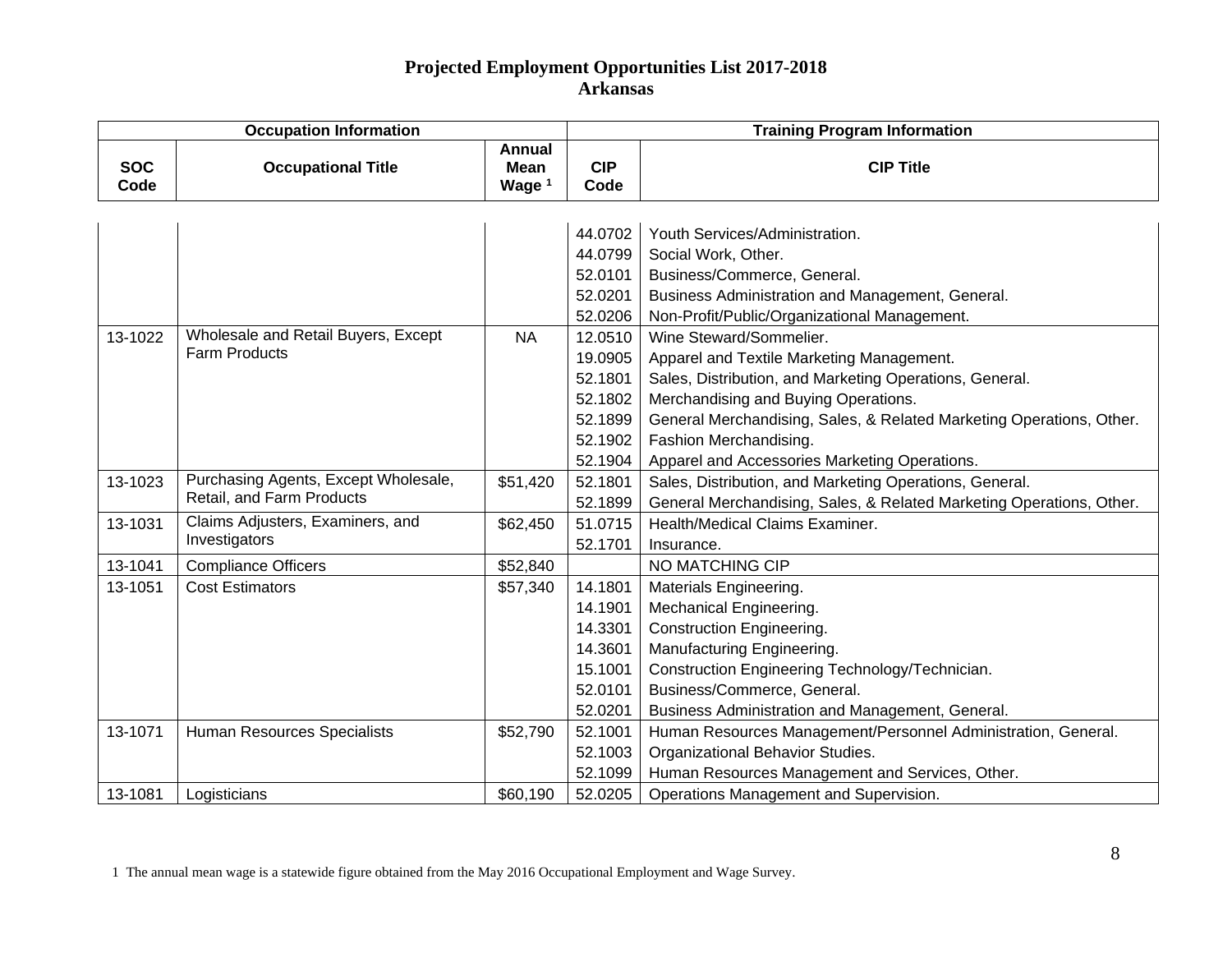|                    | <b>Occupation Information</b>                                  |                                                   |                    | <b>Training Program Information</b>                           |  |  |
|--------------------|----------------------------------------------------------------|---------------------------------------------------|--------------------|---------------------------------------------------------------|--|--|
| <b>SOC</b><br>Code | <b>Occupational Title</b>                                      | <b>Annual</b><br><b>Mean</b><br>Wage <sup>1</sup> | <b>CIP</b><br>Code | <b>CIP Title</b>                                              |  |  |
|                    |                                                                |                                                   |                    |                                                               |  |  |
| 13-1111            | <b>Management Analysts</b>                                     | \$60,690                                          | 52.0101            | Business/Commerce, General.                                   |  |  |
|                    |                                                                |                                                   | 52.0201            | Business Administration and Management, General.              |  |  |
|                    |                                                                |                                                   | 52.0213            | Organizational Leadership.                                    |  |  |
| 13-1141            | Compensation, Benefits, and Job<br><b>Analysis Specialists</b> | \$47,690                                          | 52.1001            | Human Resources Management/Personnel Administration, General. |  |  |
| 13-1151            | <b>Training and Development Specialists</b>                    | \$51,960                                          | 52.1001            | Human Resources Management/Personnel Administration, General. |  |  |
|                    |                                                                |                                                   | 52.1005            | Human Resources Development.                                  |  |  |
| 13-1161            | Market Research Analysts and Marketing                         | \$62,970                                          | 19.0203            | Consumer Merchandising/Retailing Management.                  |  |  |
|                    | Specialists                                                    |                                                   | 45.0602            | Applied Economics.                                            |  |  |
|                    |                                                                |                                                   | 52.1401            | Marketing/Marketing Management, General.                      |  |  |
|                    |                                                                |                                                   | 52.1402            | Marketing Research.                                           |  |  |
|                    |                                                                |                                                   | 52.1403            | International Marketing.                                      |  |  |
| 13-2011            | <b>Accountants and Auditors</b>                                | \$65,740                                          | 30.1601            | Accounting and Computer Science.                              |  |  |
|                    |                                                                |                                                   | 43.0117            | Financial Forensics and Fraud Investigation.                  |  |  |
|                    |                                                                |                                                   | 52.0301            | Accounting.                                                   |  |  |
|                    |                                                                |                                                   | 52.0303            | Auditing.                                                     |  |  |
|                    |                                                                |                                                   | 52.0304            | Accounting and Finance.                                       |  |  |
|                    |                                                                |                                                   | 52.0305            | Accounting and Business/Management.                           |  |  |
|                    |                                                                |                                                   | 52.1601            | Taxation.                                                     |  |  |
| 13-2021            | Appraisers and Assessors of Real Estate                        | \$44,200                                          | 04.1001            | Real Estate Development.                                      |  |  |
|                    |                                                                |                                                   | 52.1501            | Real Estate.                                                  |  |  |
| 13-2052            | <b>Personal Financial Advisors</b>                             | \$104,410                                         | 52.0801            | Finance, General.                                             |  |  |
|                    |                                                                |                                                   | 52.0804            | Financial Planning and Services.                              |  |  |
| 13-2072            | Loan Officers                                                  | \$62,730                                          | 52.0801            | Finance, General.                                             |  |  |
|                    |                                                                |                                                   | 52.0809            | Credit Management.                                            |  |  |
| 13-2081            | Tax Examiners and Collectors, and                              | \$52,510                                          | 52.0301            | Accounting.                                                   |  |  |
|                    | Revenue Agents                                                 |                                                   | 52.1601            | Taxation.                                                     |  |  |

1 The annual mean wage is a statewide figure obtained from the May 2016 Occupational Employment and Wage Survey.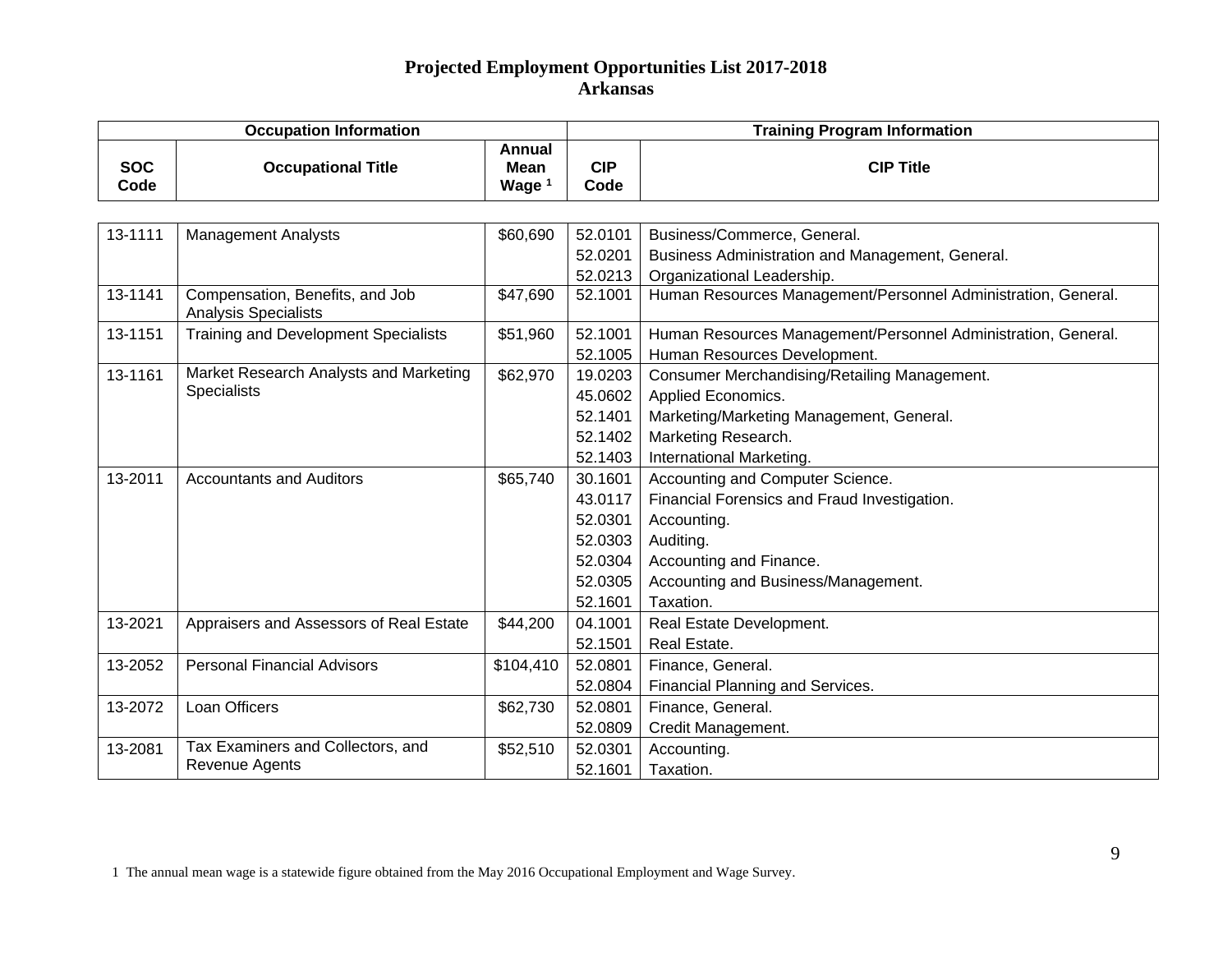|                    | <b>Occupation Information</b>        |                                                   | <b>Training Program Information</b> |                                                                  |  |
|--------------------|--------------------------------------|---------------------------------------------------|-------------------------------------|------------------------------------------------------------------|--|
| <b>SOC</b><br>Code | <b>Occupational Title</b>            | <b>Annual</b><br><b>Mean</b><br>Wage <sup>1</sup> | <b>CIP</b><br>Code                  | <b>CIP Title</b>                                                 |  |
|                    |                                      |                                                   |                                     |                                                                  |  |
| 13-2082            | <b>Tax Preparers</b>                 | \$29,330                                          | 52.0302                             | Accounting Technology/Technician and Bookkeeping.                |  |
|                    |                                      |                                                   | 52.1601                             | Taxation.                                                        |  |
| 15-1121            | <b>Computer Systems Analysts</b>     | \$67,600                                          | 11.0101                             | Computer and Information Sciences, General.                      |  |
|                    |                                      |                                                   | 11.0103                             | Information Technology.                                          |  |
|                    |                                      |                                                   | 11.0501                             | Computer Systems Analysis/Analyst.                               |  |
|                    |                                      |                                                   | 11.0901                             | Computer Systems Networking and Telecommunications.              |  |
| 15-1122            | <b>Information Security Analysts</b> | \$80,500                                          | 11.0103                             | Information Technology.                                          |  |
|                    |                                      |                                                   | 11.0701                             | Computer Science.                                                |  |
|                    |                                      |                                                   | 11.0901                             | Computer Systems Networking and Telecommunications.              |  |
|                    |                                      |                                                   | 11.1001                             | Network and System Administration/Administrator.                 |  |
|                    |                                      |                                                   | 11.1002                             | System, Networking, and LAN/WAN Management/Manager.              |  |
|                    |                                      |                                                   | 11.1003                             | Computer and Information Systems Security/Information Assurance. |  |
|                    |                                      |                                                   | 11.1005                             | Information Technology Project Management.                       |  |
|                    |                                      |                                                   | 43.0116                             | Cyber/Computer Forensics and Counterterrorism.                   |  |
| 15-1131            | <b>Computer Programmers</b>          | \$72,040                                          | 11.0201                             | Computer Programming/Programmer, General.                        |  |
|                    |                                      |                                                   | 11.0202                             | Computer Programming, Specific Applications.                     |  |
|                    |                                      |                                                   | 11.0203                             | Computer Programming, Vendor/Product Certification.              |  |
|                    |                                      |                                                   | 11.0299                             | Computer Programming, Other.                                     |  |
|                    |                                      |                                                   | 11.0701                             | Computer Science.                                                |  |
|                    |                                      |                                                   | 11.0803                             | Computer Graphics.                                               |  |
|                    |                                      |                                                   | 11.0804                             | Modeling, Virtual Environments and Simulation.                   |  |
|                    |                                      |                                                   | 15.1204                             | Computer Software Technology/Technician.                         |  |
|                    |                                      |                                                   | 51.0709                             | Medical Office Computer Specialist/Assistant.                    |  |
|                    |                                      |                                                   | 52.1201                             | Management Information Systems, General.                         |  |
| 15-1132            | Software Developers, Applications    | \$86,890                                          | 11.0102                             | Artificial Intelligence.                                         |  |
|                    |                                      |                                                   | 11.0103                             | Information Technology.                                          |  |
|                    |                                      |                                                   | 11.0104                             | Informatics.                                                     |  |
|                    |                                      |                                                   | 11.0201                             | Computer Programming/Programmer, General.                        |  |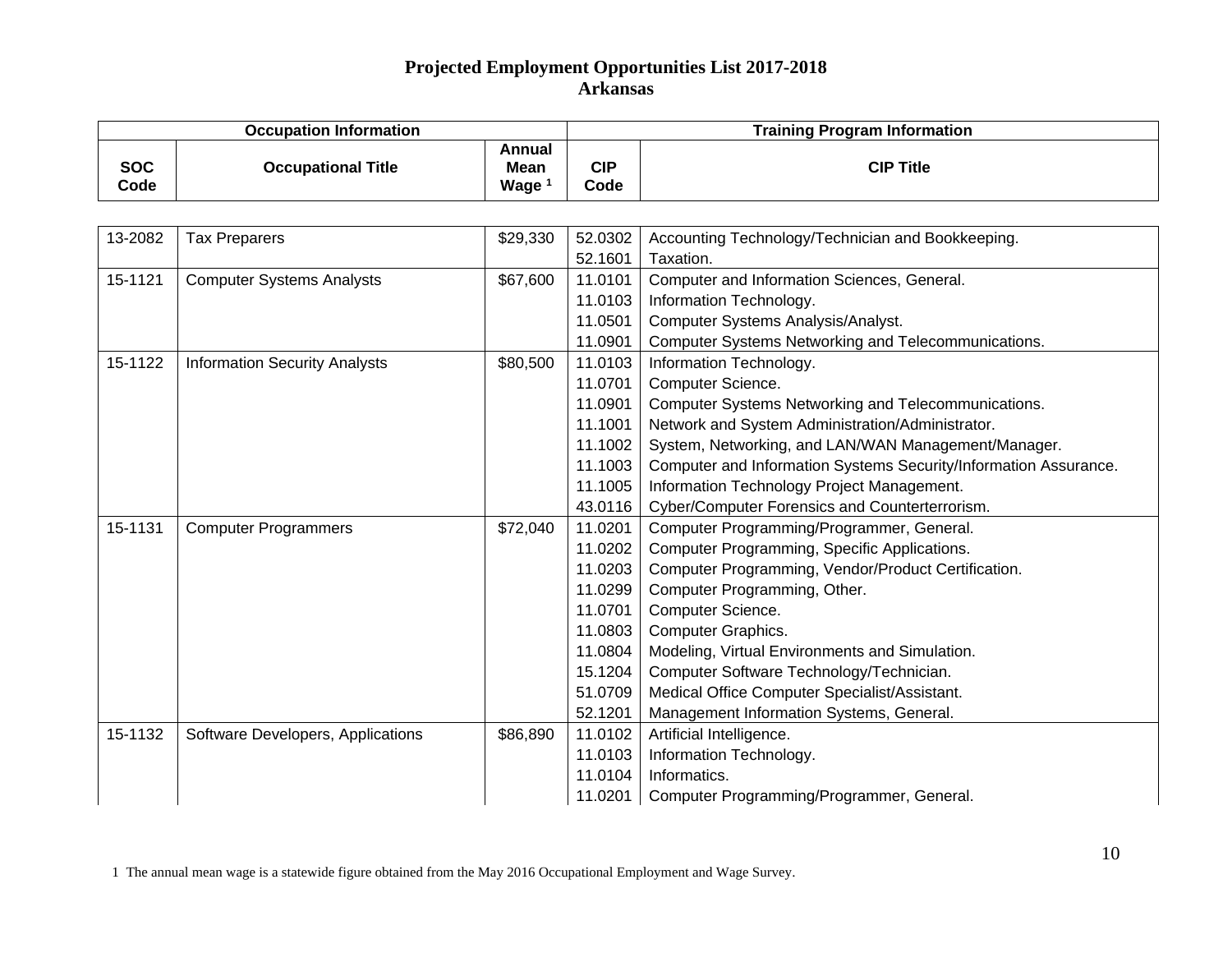|                    | <b>Occupation Information</b>       |                                            | <b>Training Program Information</b> |                                                                  |  |
|--------------------|-------------------------------------|--------------------------------------------|-------------------------------------|------------------------------------------------------------------|--|
| <b>SOC</b><br>Code | <b>Occupational Title</b>           | <b>Annual</b><br>Mean<br>Wage <sup>1</sup> | <b>CIP</b><br>Code                  | <b>CIP Title</b>                                                 |  |
|                    |                                     |                                            |                                     |                                                                  |  |
|                    |                                     |                                            | 11.0202                             | Computer Programming, Specific Applications.                     |  |
|                    |                                     |                                            | 11.0701                             | Computer Science.                                                |  |
|                    |                                     |                                            | 11.0804                             | Modeling, Virtual Environments and Simulation.                   |  |
|                    |                                     |                                            | 14.0901                             | Computer Engineering, General.                                   |  |
|                    |                                     |                                            | 14.0903                             | <b>Computer Software Engineering.</b>                            |  |
|                    |                                     |                                            | 15.1204                             | Computer Software Technology/Technician.                         |  |
|                    |                                     |                                            | 26.1103                             | Bioinformatics.                                                  |  |
|                    |                                     |                                            | 51.2706                             | Medical Informatics.                                             |  |
| 15-1134            | Web Developers                      | \$57,590                                   | 11.0201                             | Computer Programming/Programmer, General.                        |  |
|                    |                                     |                                            | 11.0701                             | Computer Science.                                                |  |
|                    |                                     |                                            | 11.0801                             | Web Page, Digital/Multimedia and Information Resources Design.   |  |
|                    |                                     |                                            | 11.1004                             | Web/Multimedia Management and Webmaster.                         |  |
| 15-1141            | <b>Database Administrators</b>      | \$76,470                                   | 11.0101                             | Computer and Information Sciences, General.                      |  |
|                    |                                     |                                            | 11.0802                             | Data Modeling/Warehousing and Database Administration.           |  |
|                    |                                     |                                            | 11.1003                             | Computer and Information Systems Security/Information Assurance. |  |
| 15-1142            | <b>Network and Computer Systems</b> | \$69,320                                   | 11.0101                             | Computer and Information Sciences, General.                      |  |
|                    | Administrators                      |                                            | 11.1001                             | Network and System Administration/Administrator.                 |  |
|                    |                                     |                                            | 11.1003                             | Computer and Information Systems Security/Information Assurance. |  |
| 15-1143            | <b>Computer Network Architects</b>  | \$89,040                                   | 11.0101                             | Computer and Information Sciences, General.                      |  |
|                    |                                     |                                            | 11.0103                             | Information Technology.                                          |  |
|                    |                                     |                                            | 11.0501                             | Computer Systems Analysis/Analyst.                               |  |
|                    |                                     |                                            | 11.0901                             | Computer Systems Networking and Telecommunications.              |  |
|                    |                                     |                                            | 11.1001                             | Network and System Administration/Administrator.                 |  |
|                    |                                     |                                            | 11.1003                             | Computer and Information Systems Security/Information Assurance. |  |
|                    |                                     |                                            | 14.0901                             | Computer Engineering, General.                                   |  |
|                    |                                     |                                            | 14.0999                             | Computer Engineering, Other.                                     |  |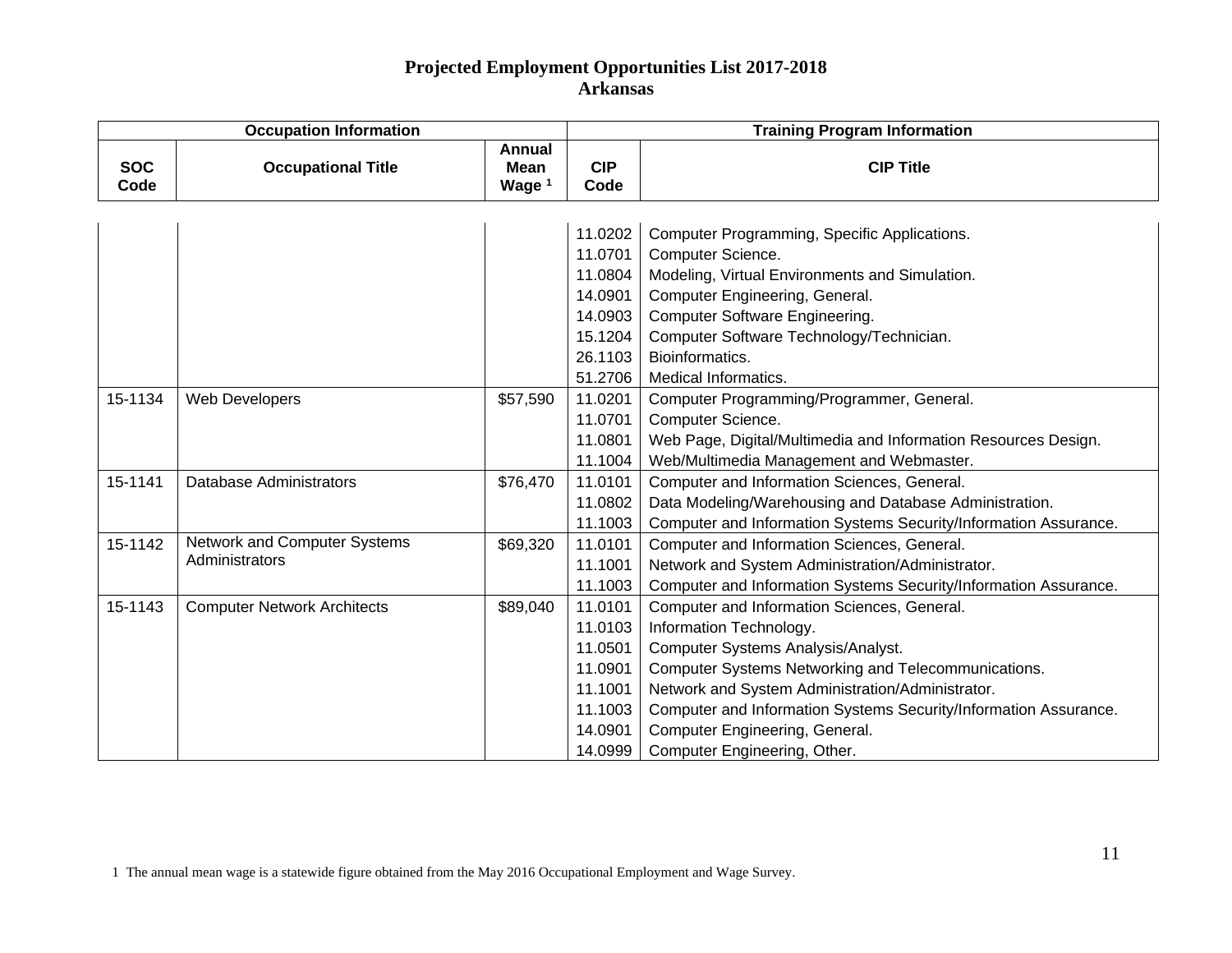|                    | <b>Occupation Information</b>               |                                                   | <b>Training Program Information</b> |                                                                  |  |
|--------------------|---------------------------------------------|---------------------------------------------------|-------------------------------------|------------------------------------------------------------------|--|
| <b>SOC</b><br>Code | <b>Occupational Title</b>                   | <b>Annual</b><br><b>Mean</b><br>Wage <sup>1</sup> | <b>CIP</b><br>Code                  | <b>CIP Title</b>                                                 |  |
|                    |                                             |                                                   |                                     |                                                                  |  |
| 15-1151            | <b>Computer User Support Specialists</b>    | \$40,350                                          | 01.0106                             | Agricultural Business Technology.                                |  |
|                    |                                             |                                                   | 11.1006                             | <b>Computer Support Specialist.</b>                              |  |
|                    |                                             |                                                   | 51.0709                             | Medical Office Computer Specialist/Assistant.                    |  |
| 15-1152            | <b>Computer Network Support Specialists</b> | \$50,100                                          | 11.0201                             | Computer Programming/Programmer, General.                        |  |
|                    |                                             |                                                   | 11.0501                             | Computer Systems Analysis/Analyst.                               |  |
|                    |                                             |                                                   | 11.0701                             | Computer Science.                                                |  |
|                    |                                             |                                                   | 11.0901                             | Computer Systems Networking and Telecommunications.              |  |
|                    |                                             |                                                   | 11.1001                             | Network and System Administration/Administrator.                 |  |
|                    |                                             |                                                   | 11.1002                             | System, Networking, and LAN/WAN Management/Manager.              |  |
|                    |                                             |                                                   | 11.1003                             | Computer and Information Systems Security/Information Assurance. |  |
|                    |                                             |                                                   | 11.1006                             | <b>Computer Support Specialist.</b>                              |  |
| 17-1011            | Architects, Except Landscape and Naval      | \$70,100                                          | 04.0201                             | Architecture.                                                    |  |
|                    |                                             |                                                   | 04.0401                             | Environmental Design/Architecture.                               |  |
|                    |                                             |                                                   | 04.0801                             | Architectural History and Criticism, General.                    |  |
| 17-1022            | Surveyors                                   | \$43,610                                          | 15.1102                             | Surveying Technology/Surveying.                                  |  |
| 17-2051            | <b>Civil Engineers</b>                      | \$80,580                                          | 14.0801                             | Civil Engineering, General.                                      |  |
|                    |                                             |                                                   | 14.0802                             | Geotechnical and Geoenvironmental Engineering.                   |  |
|                    |                                             |                                                   | 14.0803                             | <b>Structural Engineering.</b>                                   |  |
|                    |                                             |                                                   | 14.0804                             | Transportation and Highway Engineering.                          |  |
|                    |                                             |                                                   | 14.0805                             | Water Resources Engineering.                                     |  |
|                    |                                             |                                                   | 14.0899                             | Civil Engineering, Other.                                        |  |
|                    |                                             |                                                   | 14.3301                             | <b>Construction Engineering.</b>                                 |  |
| 17-2112            | <b>Industrial Engineers</b>                 | \$76,210                                          | 14.3501                             | Industrial Engineering.                                          |  |
|                    |                                             |                                                   | 14.3601                             | Manufacturing Engineering.                                       |  |
|                    |                                             |                                                   | 15.1503                             | Packaging Science.                                               |  |
| 17-2141            | <b>Mechanical Engineers</b>                 | \$74,380                                          | 14.1901                             | Mechanical Engineering.                                          |  |
|                    |                                             |                                                   | 14.4101                             | Electromechanical Engineering.                                   |  |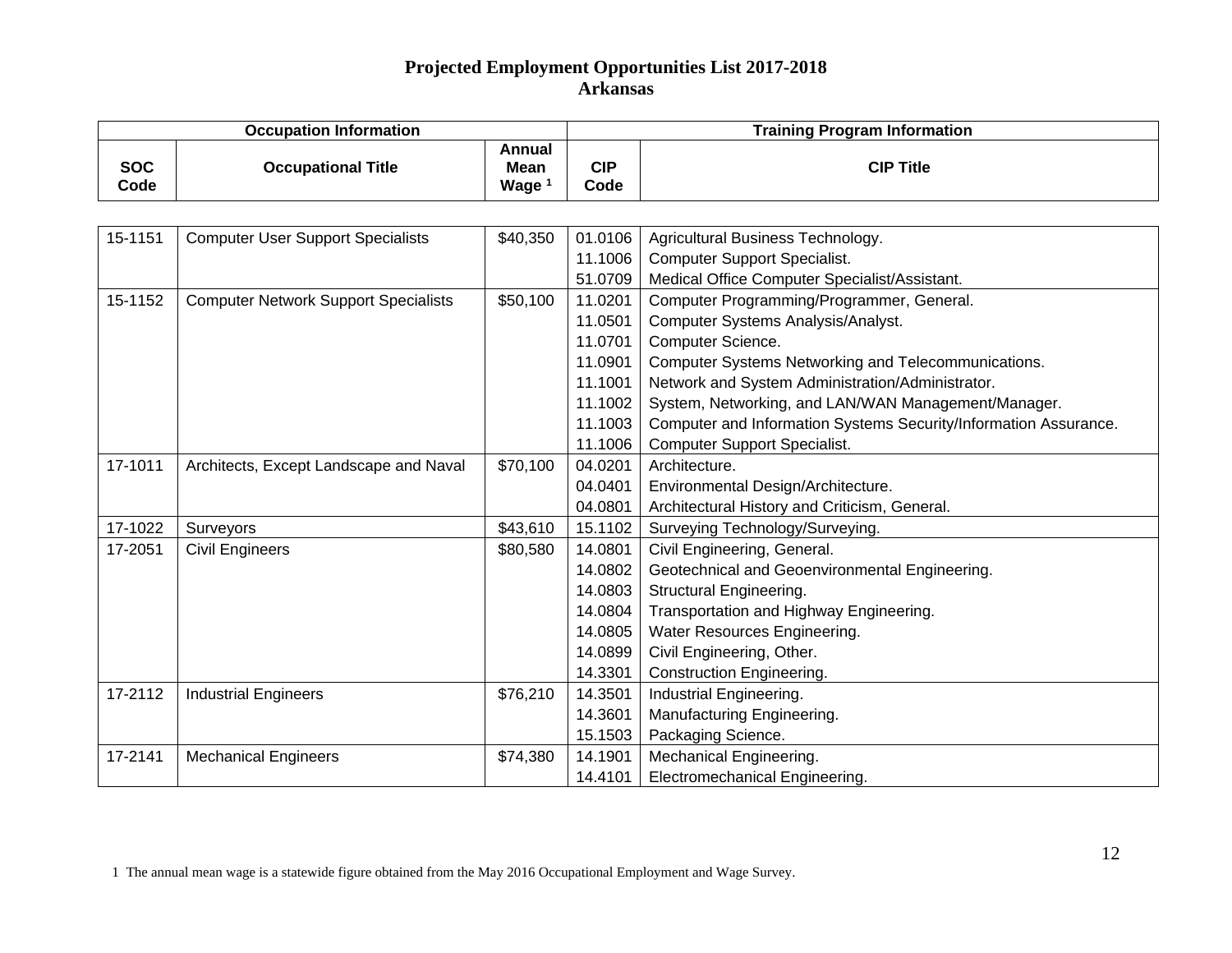|                    | <b>Occupation Information</b>                       |                                   | <b>Training Program Information</b> |                                                              |  |
|--------------------|-----------------------------------------------------|-----------------------------------|-------------------------------------|--------------------------------------------------------------|--|
| <b>SOC</b><br>Code | <b>Occupational Title</b>                           | <b>Annual</b><br>Mean<br>Wage $1$ | <b>CIP</b><br>Code                  | <b>CIP Title</b>                                             |  |
|                    |                                                     |                                   |                                     |                                                              |  |
| 19-3031            | Clinical, Counseling, and School                    | \$64,480                          | 42.0101                             | Psychology, General.                                         |  |
|                    | Psychologists                                       |                                   | 42.2703                             | Developmental and Child Psychology.                          |  |
|                    |                                                     |                                   | 42.2801                             | Clinical Psychology.                                         |  |
|                    |                                                     |                                   | 42.2803                             | Counseling Psychology.                                       |  |
|                    |                                                     |                                   | 42.2805                             | School Psychology.                                           |  |
|                    |                                                     |                                   | 42.2807                             | Clinical Child Psychology.                                   |  |
|                    |                                                     |                                   | 42.2809                             | Geropsychology.                                              |  |
|                    |                                                     |                                   | 42.2810                             | Health/Medical Psychology.                                   |  |
|                    |                                                     |                                   | 42.2814                             | Applied Behavior Analysis.                                   |  |
|                    |                                                     |                                   | 51.1507                             | Psychoanalysis and Psychotherapy.                            |  |
| 19-4011            | <b>Agricultural and Food Science</b><br>Technicians | \$38,430                          | 01.1002                             | Food Technology and Processing.                              |  |
| 19-4031            | <b>Chemical Technicians</b>                         | \$38,790                          | 41.0301                             | Chemical Technology/Technician.                              |  |
|                    |                                                     |                                   | 41.0303                             | Chemical Process Technology.                                 |  |
| 21-1011            | Substance Abuse and Behavioral                      | \$36,430                          | 51.1501                             | Substance Abuse/Addiction Counseling.                        |  |
|                    | <b>Disorder Counselors</b>                          |                                   | 51.1503                             | Clinical/Medical Social Work.                                |  |
|                    |                                                     |                                   | 51.1506                             | Clinical Pastoral Counseling/Patient Counseling.             |  |
| 21-1012            | Educational, Guidance, School, and                  | \$53,550                          | 13.1101                             | Counselor Education/School Counseling and Guidance Services. |  |
|                    | <b>Vocational Counselors</b>                        |                                   | 13.1102                             | College Student Counseling and Personnel Services.           |  |
|                    |                                                     |                                   | 13.1199                             | Student Counseling and Personnel Services, Other.            |  |
| 21-1014            | <b>Mental Health Counselors</b>                     | \$51,960                          | 51.1501                             | Substance Abuse/Addiction Counseling.                        |  |
|                    |                                                     |                                   | 51.1503                             | Clinical/Medical Social Work.                                |  |
|                    |                                                     |                                   | 51.1506                             | Clinical Pastoral Counseling/Patient Counseling.             |  |
|                    |                                                     |                                   | 51.1508                             | Mental Health Counseling/Counselor.                          |  |
| 21-1021            | Child, Family, and School Social Workers            | \$35,640                          | 43.0110                             | Juvenile Corrections.                                        |  |
|                    |                                                     |                                   | 44.0701                             | Social Work.                                                 |  |
|                    |                                                     |                                   | 44.0702                             | Youth Services/Administration.                               |  |
|                    |                                                     |                                   | 44.0799                             | Social Work, Other.                                          |  |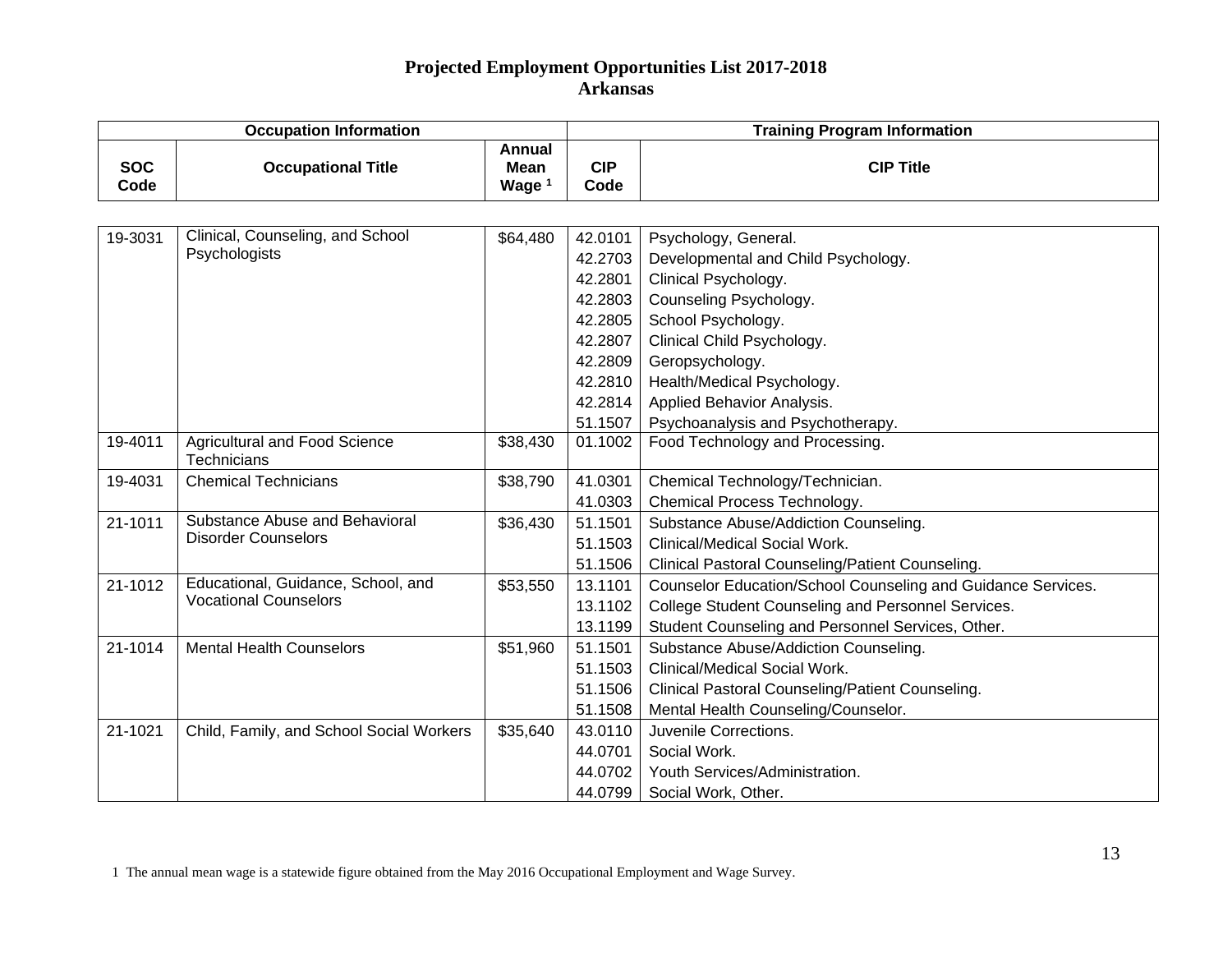|                    | <b>Occupation Information</b>                                       |                                   | <b>Training Program Information</b> |                                                  |  |
|--------------------|---------------------------------------------------------------------|-----------------------------------|-------------------------------------|--------------------------------------------------|--|
| <b>SOC</b><br>Code | <b>Occupational Title</b>                                           | Annual<br><b>Mean</b><br>Wage $1$ | <b>CIP</b><br>Code                  | <b>CIP Title</b>                                 |  |
|                    |                                                                     |                                   |                                     |                                                  |  |
| 21-1022            | <b>Healthcare Social Workers</b>                                    | \$43,390                          | 44.0701                             | Social Work.                                     |  |
|                    |                                                                     |                                   | 44.0799                             | Social Work, Other.                              |  |
|                    |                                                                     |                                   | 51.1503                             | Clinical/Medical Social Work.                    |  |
| 21-1023            | Mental Health and Substance Abuse                                   | \$40,480                          | 44.0701                             | Social Work.                                     |  |
|                    | <b>Social Workers</b>                                               |                                   | 44.0799                             | Social Work, Other.                              |  |
|                    |                                                                     |                                   | 51.1503                             | Clinical/Medical Social Work.                    |  |
| 21-1092            | Probation Officers and Correctional<br><b>Treatment Specialists</b> | \$37,870                          | 44.0701                             | Social Work.                                     |  |
| 21-1093            | Social and Human Service Assistants                                 | \$28,440                          | 19.0710                             | Developmental Services Worker.                   |  |
|                    |                                                                     |                                   | 44.0000                             | Human Services, General.                         |  |
| 21-2011            | Clergy                                                              | \$43,620                          | 39.0601                             | Theology/Theological Studies.                    |  |
|                    |                                                                     |                                   | 39.0602                             | Divinity/Ministry.                               |  |
|                    |                                                                     |                                   | 39.0604                             | Pre-Theology/Pre-Ministerial Studies.            |  |
|                    |                                                                     |                                   | 39.0605                             | <b>Rabbinical Studies.</b>                       |  |
|                    |                                                                     |                                   | 39.0699                             | Theological and Ministerial Studies, Other.      |  |
|                    |                                                                     |                                   | 39.0701                             | Pastoral Studies/Counseling.                     |  |
|                    |                                                                     |                                   | 39.0702                             | Youth Ministry.                                  |  |
|                    |                                                                     |                                   | 39.0703                             | Urban Ministry.                                  |  |
|                    |                                                                     |                                   | 51.1506                             | Clinical Pastoral Counseling/Patient Counseling. |  |
| 21-2021            | Directors, Religious Activities and                                 | \$39,850                          | 39.0201                             | <b>Bible/Biblical Studies.</b>                   |  |
|                    | Education                                                           |                                   | 39.0301                             | Missions/Missionary Studies and Missiology.      |  |
|                    |                                                                     |                                   | 39.0401                             | Religious Education.                             |  |
|                    |                                                                     |                                   | 39.0702                             | Youth Ministry.                                  |  |
|                    |                                                                     |                                   | 39.0704                             | Women's Ministry.                                |  |
|                    |                                                                     |                                   | 39.0705                             | Lay Ministry.                                    |  |
| 23-1011            | Lawyers                                                             | \$103,980                         | 22.0101                             | Law.                                             |  |
|                    |                                                                     |                                   | 22.0201                             | Advanced Legal Research/Studies, General.        |  |
|                    |                                                                     |                                   |                                     | 22.0202   Programs for Foreign Lawyers.          |  |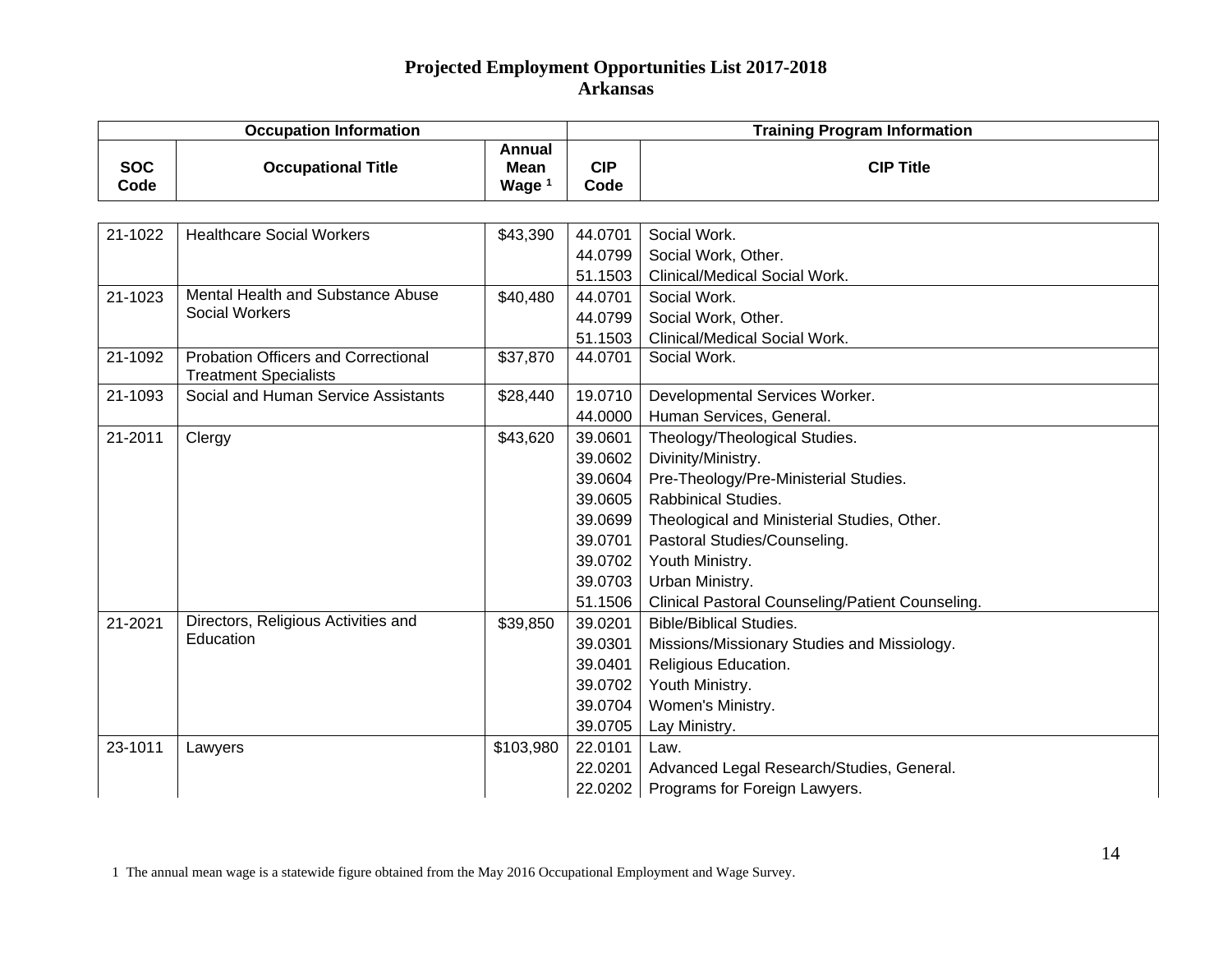| <b>Occupation Information</b> |                                                       |                                   | <b>Training Program Information</b> |                                                                             |  |
|-------------------------------|-------------------------------------------------------|-----------------------------------|-------------------------------------|-----------------------------------------------------------------------------|--|
| <b>SOC</b><br>Code            | <b>Occupational Title</b>                             | <b>Annual</b><br>Mean<br>Wage $1$ | <b>CIP</b><br>Code                  | <b>CIP Title</b>                                                            |  |
|                               |                                                       |                                   |                                     |                                                                             |  |
|                               |                                                       |                                   | 22.0203                             | American/U.S. Law/Legal Studies/Jurisprudence.                              |  |
|                               |                                                       |                                   | 22.0204                             | Canadian Law/Legal Studies/Jurisprudence.                                   |  |
|                               |                                                       |                                   | 22.0205                             | Banking, Corporate, Finance, and Securities Law.                            |  |
|                               |                                                       |                                   | 22.0206                             | Comparative Law.                                                            |  |
|                               |                                                       |                                   | 22.0207                             | Energy, Environment, and Natural Resources Law.                             |  |
|                               |                                                       |                                   | 22.0208                             | Health Law.                                                                 |  |
|                               |                                                       |                                   | 22.0209                             | International Law and Legal Studies.                                        |  |
|                               |                                                       |                                   | 22.0210                             | International Business, Trade, and Tax Law.                                 |  |
|                               |                                                       |                                   | 22.0211                             | Tax Law/Taxation.                                                           |  |
|                               |                                                       |                                   | 22.0212                             | Intellectual Property Law.                                                  |  |
|                               |                                                       |                                   | 22.0299                             | Legal Research and Advanced Professional Studies, Other.                    |  |
| 23-2011                       | Paralegals and Legal Assistants                       | \$39,700                          | 22.0302                             | Legal Assistant/Paralegal.                                                  |  |
| 23-2093                       | Title Examiners, Abstractors, and<br><b>Searchers</b> | \$34,270                          | 22.0302                             | Legal Assistant/Paralegal.                                                  |  |
| 25-1011                       | <b>Business Teachers, Postsecondary</b>               | \$88,350                          | 13.1303                             | <b>Business Teacher Education.</b>                                          |  |
|                               |                                                       |                                   | 13.1310                             | Sales & Marketing Operations/Marketing & Distribution Teacher<br>Education. |  |
|                               |                                                       |                                   | 52.0101                             | Business/Commerce, General.                                                 |  |
|                               |                                                       |                                   | 52.0201                             | Business Administration and Management, General.                            |  |
|                               |                                                       |                                   | 52.0202                             | Purchasing, Procurement/Acquisitions and Contracts Management.              |  |
|                               |                                                       |                                   | 52.0203                             | Logistics, Materials, and Supply Chain Management.                          |  |
|                               |                                                       |                                   | 52.0205                             | Operations Management and Supervision.                                      |  |
|                               |                                                       |                                   | 52.0210                             | Research and Development Management.                                        |  |
|                               |                                                       |                                   | 52.0211                             | Project Management.                                                         |  |
|                               |                                                       |                                   | 52.0212                             | Retail Management.                                                          |  |
|                               |                                                       |                                   | 52.0213                             | Organizational Leadership.                                                  |  |
|                               |                                                       |                                   | 52.0301                             | Accounting.                                                                 |  |
|                               |                                                       |                                   | 52.0501                             | Business/Corporate Communications.                                          |  |
|                               |                                                       |                                   | 52.0701                             | Entrepreneurship/Entrepreneurial Studies.                                   |  |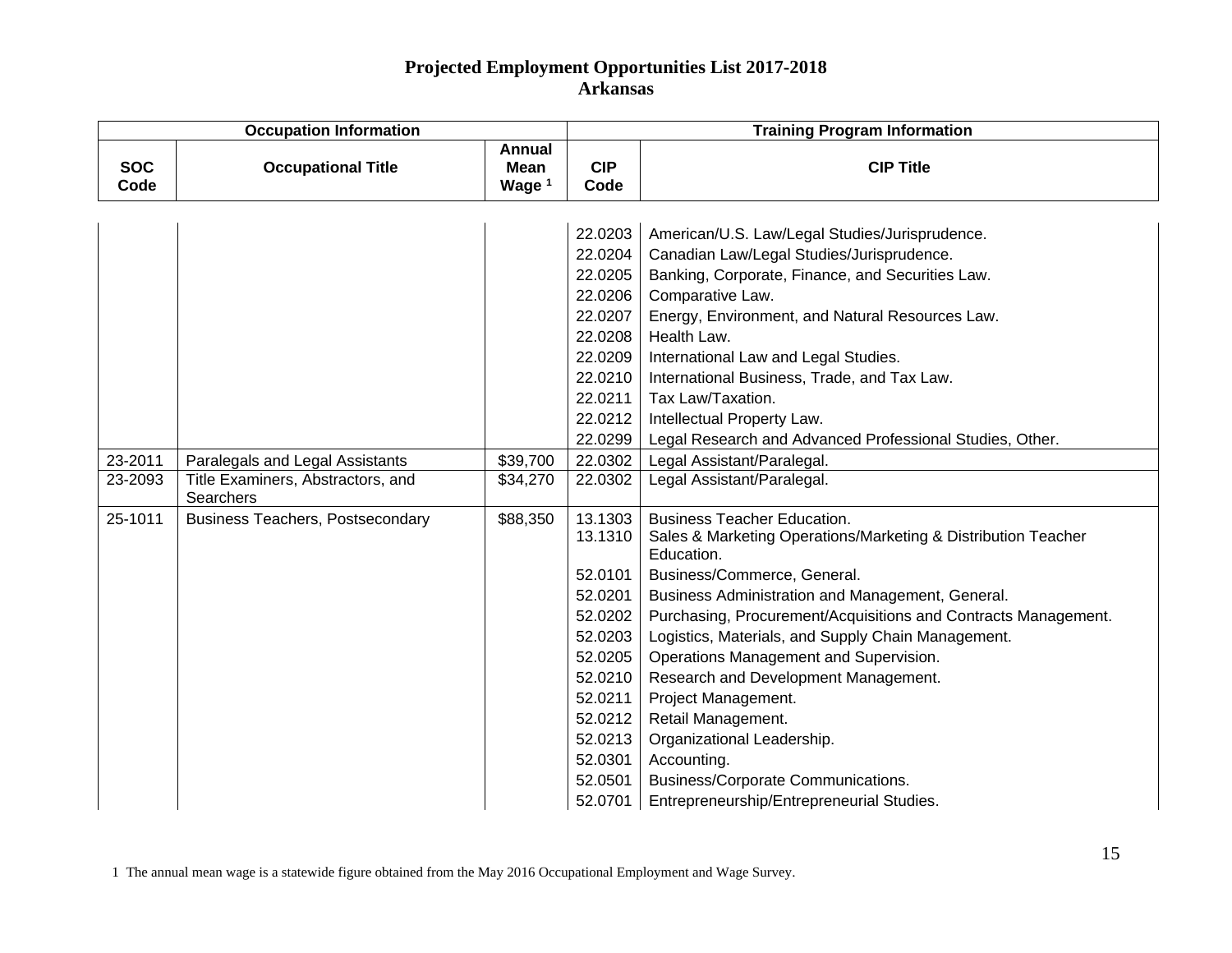| <b>Occupation Information</b> |                              |                                                   | <b>Training Program Information</b> |                                                               |  |
|-------------------------------|------------------------------|---------------------------------------------------|-------------------------------------|---------------------------------------------------------------|--|
| <b>SOC</b><br>Code            | <b>Occupational Title</b>    | <b>Annual</b><br><b>Mean</b><br>Wage <sup>1</sup> | <b>CIP</b><br>Code                  | <b>CIP Title</b>                                              |  |
|                               |                              |                                                   |                                     |                                                               |  |
|                               |                              |                                                   | 52.0702                             | Franchising and Franchise Operations.                         |  |
|                               |                              |                                                   | 52.0801                             | Finance, General.                                             |  |
|                               |                              |                                                   | 52.0804                             | Financial Planning and Services.                              |  |
|                               |                              |                                                   | 52.0806                             | International Finance.                                        |  |
|                               |                              |                                                   | 52.0807                             | Investments and Securities.                                   |  |
|                               |                              |                                                   | 52.0808                             | Public Finance.                                               |  |
|                               |                              |                                                   | 52.0909                             | Hotel, Motel, and Restaurant Management.                      |  |
|                               |                              |                                                   | 52.1001                             | Human Resources Management/Personnel Administration, General. |  |
|                               |                              |                                                   | 52.1002                             | Labor and Industrial Relations.                               |  |
|                               |                              |                                                   | 52.1003                             | Organizational Behavior Studies.                              |  |
|                               |                              |                                                   | 52.1101                             | International Business/Trade/Commerce.                        |  |
|                               |                              |                                                   | 52.1301                             | Management Science.                                           |  |
|                               |                              |                                                   | 52.1302                             | <b>Business Statistics.</b>                                   |  |
|                               |                              |                                                   | 52.1304                             | <b>Actuarial Science.</b>                                     |  |
|                               |                              |                                                   | 52.1401                             | Marketing/Marketing Management, General.                      |  |
|                               |                              |                                                   | 52.1402                             | Marketing Research.                                           |  |
|                               |                              |                                                   | 52.1403                             | International Marketing.                                      |  |
|                               |                              |                                                   | 52.1701                             | Insurance.                                                    |  |
|                               |                              |                                                   | 52.2101                             | Telecommunications Management.                                |  |
| 25-1071                       | Health Specialties Teachers, | \$143,110                                         | 13.1327                             | Health Occupations Teacher Education.                         |  |
|                               | Postsecondary                |                                                   | 26.0999                             | Physiology, Pathology, and Related Sciences, Other.           |  |
|                               |                              |                                                   | 26.1099                             | Pharmacology and Toxicology, Other.                           |  |
|                               |                              |                                                   | 26.1102                             | Biostatistics.                                                |  |
|                               |                              |                                                   | 26.1309                             | Epidemiology.                                                 |  |
|                               |                              |                                                   | 44.0503                             | <b>Health Policy Analysis.</b>                                |  |
|                               |                              |                                                   | 51.0101                             | Chiropractic.                                                 |  |
|                               |                              |                                                   | 51.0201                             | Communication Sciences and Disorders, General.                |  |
|                               |                              |                                                   | 51.0202                             | Audiology/Audiologist.                                        |  |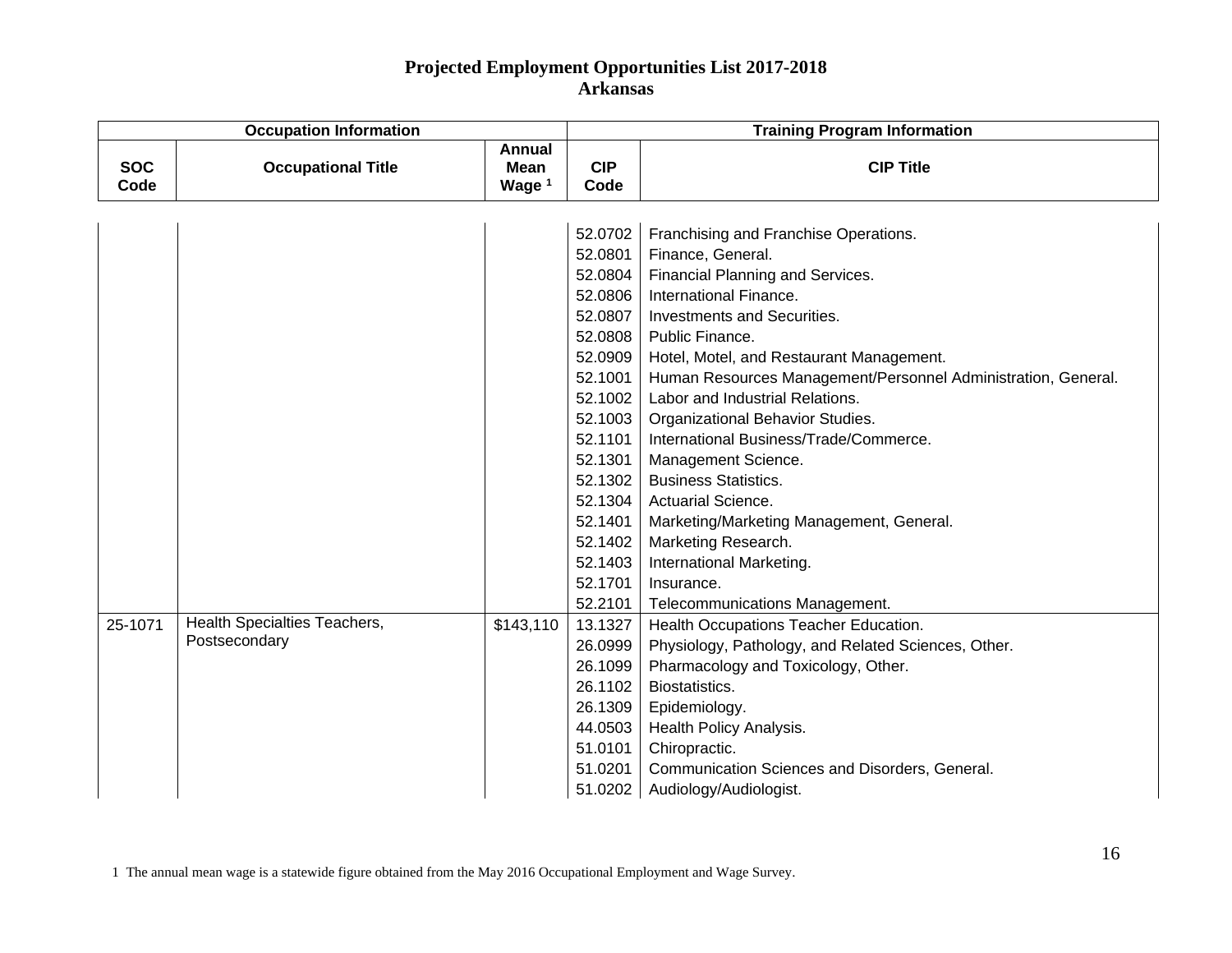| <b>Occupation Information</b> |                           |                            | <b>Training Program Information</b> |                                                                            |  |
|-------------------------------|---------------------------|----------------------------|-------------------------------------|----------------------------------------------------------------------------|--|
| <b>SOC</b><br>Code            | <b>Occupational Title</b> | Annual<br>Mean<br>Wage $1$ | <b>CIP</b><br>Code                  | <b>CIP Title</b>                                                           |  |
|                               |                           |                            |                                     |                                                                            |  |
|                               |                           |                            | 51.0203                             | Speech-Language Pathology/Pathologist.                                     |  |
|                               |                           |                            | 51.0204                             | Audiology/Audiologist and Speech-Language Pathology/Pathologist.           |  |
|                               |                           |                            | 51.0401                             | Dentistry.                                                                 |  |
|                               |                           |                            | 51.0501                             | Dental Clinical Sciences, General.                                         |  |
|                               |                           |                            | 51.0601                             | Dental Assisting/Assistant.                                                |  |
|                               |                           |                            | 51.0602                             | Dental Hygiene/Hygienist.                                                  |  |
|                               |                           |                            | 51.0603                             | Dental Laboratory Technology/Technician.                                   |  |
|                               |                           |                            | 51.0802                             | Clinical/Medical Laboratory Assistant.                                     |  |
|                               |                           |                            | 51.0803                             | Occupational Therapist Assistant.                                          |  |
|                               |                           |                            | 51.0805                             | Pharmacy Technician/Assistant.                                             |  |
|                               |                           |                            | 51.0808                             | Veterinary/Animal Health Technology/Technician and Veterinary              |  |
|                               |                           |                            |                                     | Assistant.                                                                 |  |
|                               |                           |                            | 51.0901                             | Cardiovascular Technology/Technologist.                                    |  |
|                               |                           |                            | 51.0902                             | Electrocardiograph Technology/Technician.                                  |  |
|                               |                           |                            | 51.0903                             | Electroneurodiagnostic/Electroencephalographic<br>Technology/Technologist. |  |
|                               |                           |                            | 51.0904                             | Emergency Medical Technology/Technician (EMT Paramedic).                   |  |
|                               |                           |                            | 51.0905                             | Nuclear Medical Technology/Technologist.                                   |  |
|                               |                           |                            | 51.0906                             | Perfusion Technology/Perfusionist.                                         |  |
|                               |                           |                            | 51.0907                             | Medical Radiologic Technology/Science - Radiation Therapist.               |  |
|                               |                           |                            | 51.0908                             | Respiratory Care Therapy/Therapist.                                        |  |
|                               |                           |                            | 51.0909                             | Surgical Technology/Technologist.                                          |  |
|                               |                           |                            | 51.0910                             | Diagnostic Medical Sonography/Sonographer and Ultrasound                   |  |
|                               |                           |                            |                                     | Technician.                                                                |  |
|                               |                           |                            | 51.0912                             | Physician Assistant.                                                       |  |
|                               |                           |                            | 51.1001                             | Blood Bank Technology Specialist.                                          |  |
|                               |                           |                            | 51.1002                             | Cytotechnology/Cytotechnologist.                                           |  |
|                               |                           |                            | 51.1003                             | Hematology Technology/Technician.                                          |  |
|                               |                           |                            | 51.1004                             | Clinical/Medical Laboratory Technician.                                    |  |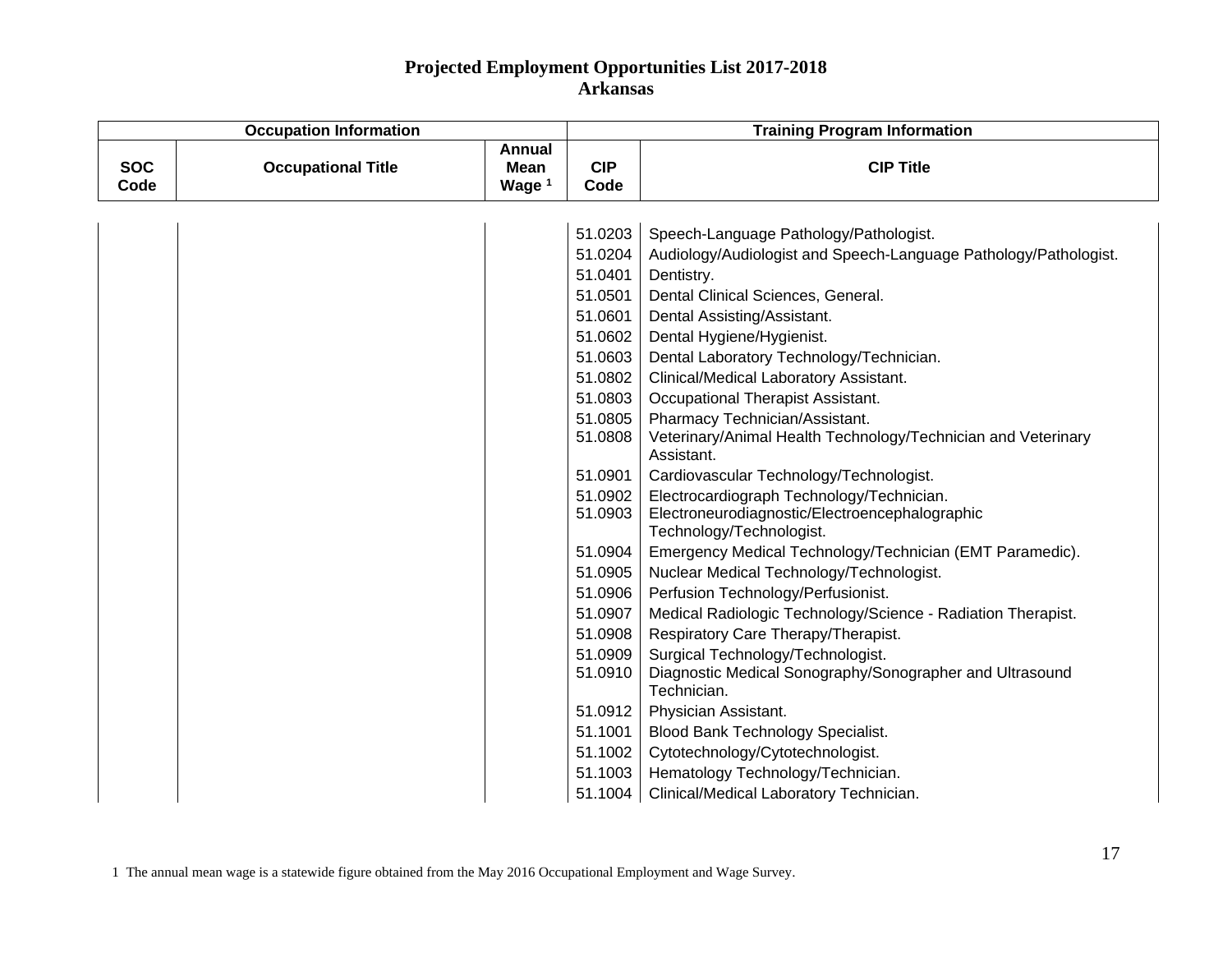| <b>Occupation Information</b> |                                   |                                   | <b>Training Program Information</b> |                                                                     |  |
|-------------------------------|-----------------------------------|-----------------------------------|-------------------------------------|---------------------------------------------------------------------|--|
| <b>SOC</b><br>Code            | <b>Occupational Title</b>         | <b>Annual</b><br>Mean<br>Wage $1$ | <b>CIP</b><br>Code                  | <b>CIP Title</b>                                                    |  |
|                               |                                   |                                   |                                     |                                                                     |  |
|                               |                                   |                                   | 51.1005                             | Clinical Laboratory Science/Medical Technology/Technologist.        |  |
|                               |                                   |                                   | 51.2001                             | Pharmacy.                                                           |  |
|                               |                                   |                                   | 51.2002                             | Pharmacy Administration and Pharmacy Policy and Regulatory Affairs. |  |
|                               |                                   |                                   | 51.2099                             | Pharmacy, Pharmaceutical Sciences, and Administration, Other.       |  |
|                               |                                   |                                   | 51.2201                             | Public Health, General.                                             |  |
|                               |                                   |                                   | 51.2202                             | Environmental Health.                                               |  |
|                               |                                   |                                   | 51.2205                             | Health/Medical Physics.                                             |  |
|                               |                                   |                                   | 51.2206                             | Occupational Health and Industrial Hygiene.                         |  |
|                               |                                   |                                   | 51.2207                             | Public Health Education and Promotion.                              |  |
|                               |                                   |                                   | 51.2212                             | Behavioral Aspects of Health.                                       |  |
|                               |                                   |                                   | 51.2301                             | Art Therapy/Therapist.                                              |  |
|                               |                                   |                                   | 51.2302                             | Dance Therapy/Therapist.                                            |  |
|                               |                                   |                                   | 51.2305                             | Music Therapy/Therapist.                                            |  |
|                               |                                   |                                   | 51.2306                             | Occupational Therapy/Therapist.                                     |  |
|                               |                                   |                                   | 51.2307                             | Orthotist/Prosthetist.                                              |  |
|                               |                                   |                                   | 51.2308                             | Physical Therapy/Therapist.                                         |  |
|                               |                                   |                                   | 51.2309                             | Therapeutic Recreation/Recreational Therapy.                        |  |
|                               |                                   |                                   | 51.2310                             | Vocational Rehabilitation Counseling/Counselor.                     |  |
|                               |                                   |                                   | 51.2313                             | Animal-Assisted Therapy.                                            |  |
|                               |                                   |                                   | 51.2314                             | <b>Rehabilitation Science.</b>                                      |  |
|                               |                                   |                                   | 51.2401                             | Veterinary Medicine.                                                |  |
|                               |                                   |                                   | 51.2501                             | Veterinary Sciences/Veterinary Clinical Sciences, General.          |  |
|                               |                                   |                                   | 51.3501                             | Massage Therapy/Therapeutic Massage.                                |  |
|                               |                                   |                                   | 51.3502                             | Asian Bodywork Therapy.                                             |  |
|                               |                                   |                                   | 51.3603                             | Hypnotherapy/Hypnotherapist.                                        |  |
| 25-1072                       | Nursing Instructors and Teachers, | \$56,290                          | 51.3801                             | Registered Nursing/Registered Nurse.                                |  |
|                               | Postsecondary                     |                                   | 51.3803                             | Adult Health Nurse/Nursing.                                         |  |
|                               |                                   |                                   | 51.3804                             | Nurse Anesthetist.                                                  |  |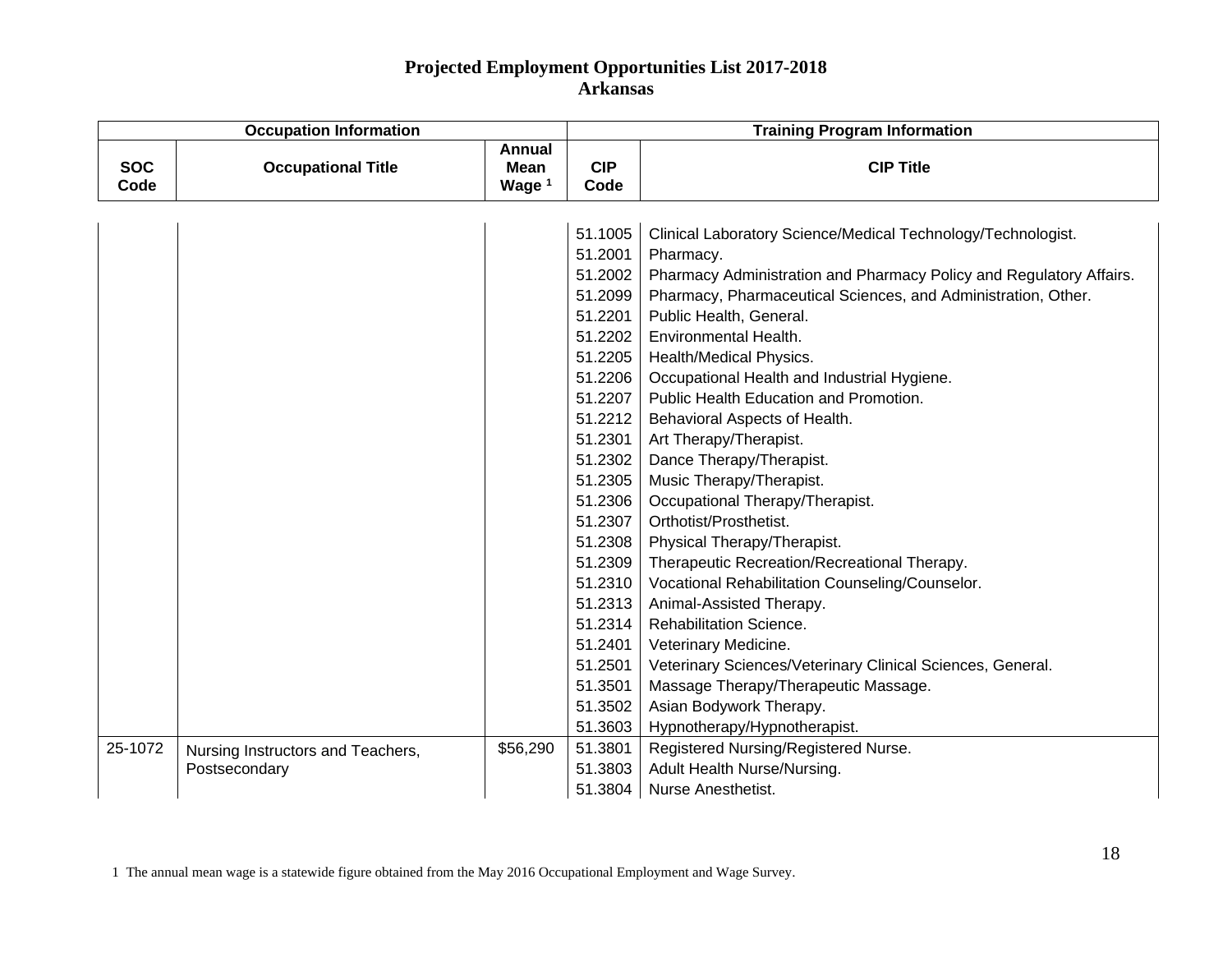|                    | <b>Occupation Information</b>            |                                                   | <b>Training Program Information</b>                                                                                                                               |                                                                                                                                                                                                                                                                                                                                                                                                                                                                                                                                                                                                                 |  |
|--------------------|------------------------------------------|---------------------------------------------------|-------------------------------------------------------------------------------------------------------------------------------------------------------------------|-----------------------------------------------------------------------------------------------------------------------------------------------------------------------------------------------------------------------------------------------------------------------------------------------------------------------------------------------------------------------------------------------------------------------------------------------------------------------------------------------------------------------------------------------------------------------------------------------------------------|--|
| <b>SOC</b><br>Code | <b>Occupational Title</b>                | <b>Annual</b><br><b>Mean</b><br>Wage <sup>1</sup> | <b>CIP</b><br>Code                                                                                                                                                | <b>CIP Title</b>                                                                                                                                                                                                                                                                                                                                                                                                                                                                                                                                                                                                |  |
|                    |                                          |                                                   | 51.3805<br>51.3806<br>51.3807<br>51.3808<br>51.3809<br>51.3810<br>51.3811<br>51.3812<br>51.3813<br>51.3816<br>51.3817<br>51.3819<br>51.3821<br>51.3822<br>51.3899 | Family Practice Nurse/Nursing.<br>Maternal/Child Health and Neonatal Nurse/Nursing.<br>Nurse Midwife/Nursing Midwifery.<br>Nursing Science.<br>Pediatric Nurse/Nursing.<br>Psychiatric/Mental Health Nurse/Nursing.<br>Public Health/Community Nurse/Nursing.<br>Perioperative/Operating Room and Surgical Nurse/Nursing.<br><b>Clinical Nurse Specialist.</b><br>Emergency Room/Trauma Nursing.<br>Nursing Education.<br>Palliative Care Nursing.<br>Geriatric Nurse/Nursing.<br>Women's Health Nurse/Nursing.<br>Registered Nursing, Nursing Administration, Nursing Research and<br>Clinical Nursing, Other. |  |
| 25-1081            | <b>Education Teachers, Postsecondary</b> | \$73,560                                          | 13.0101<br>13.0607<br>13.1301<br>13.1302<br>13.1303<br>13.1304<br>13.1305<br>13.1306<br>13.1307<br>13.1308<br>13.1309                                             | Education, General.<br>Learning Sciences.<br>Agricultural Teacher Education.<br>Art Teacher Education.<br><b>Business Teacher Education.</b><br>Driver and Safety Teacher Education.<br>English/Language Arts Teacher Education.<br>Foreign Language Teacher Education.<br>Health Teacher Education.<br>Family and Consumer Sciences/Home Economics Teacher Education.<br>Technology Teacher Education/Industrial Arts Teacher Education.                                                                                                                                                                       |  |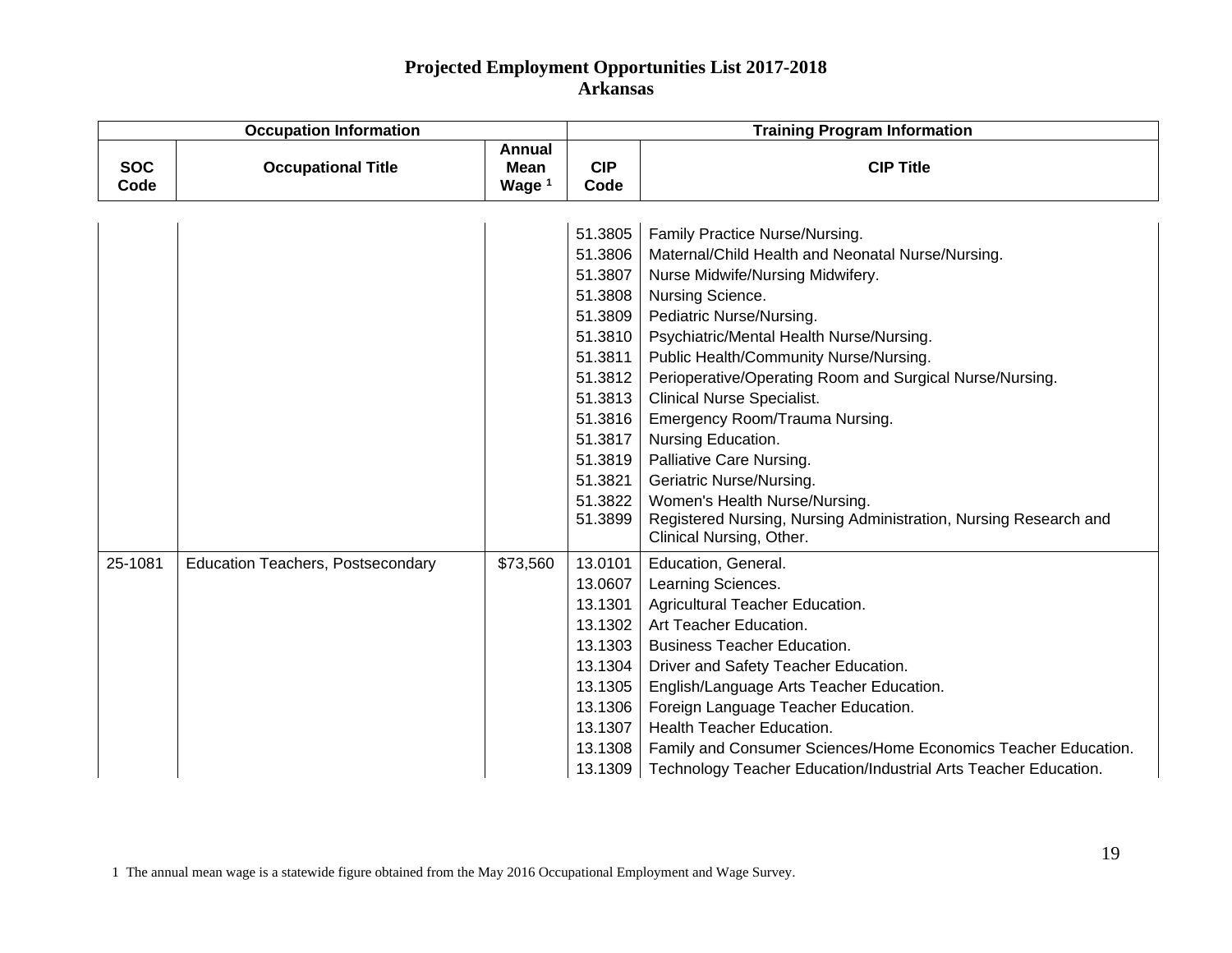| <b>Occupation Information</b> |                                 |                                                   | <b>Training Program Information</b> |                                                                                 |  |
|-------------------------------|---------------------------------|---------------------------------------------------|-------------------------------------|---------------------------------------------------------------------------------|--|
| <b>SOC</b><br>Code            | <b>Occupational Title</b>       | <b>Annual</b><br><b>Mean</b><br>Wage <sup>1</sup> | <b>CIP</b><br>Code                  | <b>CIP Title</b>                                                                |  |
|                               |                                 |                                                   |                                     |                                                                                 |  |
|                               |                                 |                                                   | 13.1310                             | Sales and Marketing Operations/Marketing and Distribution Teacher<br>Education. |  |
|                               |                                 |                                                   | 13.1311                             | Mathematics Teacher Education.                                                  |  |
|                               |                                 |                                                   | 13.1312                             | Music Teacher Education.                                                        |  |
|                               |                                 |                                                   | 13.1314                             | Physical Education Teaching and Coaching.                                       |  |
|                               |                                 |                                                   | 13.1315                             | Reading Teacher Education.                                                      |  |
|                               |                                 |                                                   | 13.1316                             | Science Teacher Education/General Science Teacher Education.                    |  |
|                               |                                 |                                                   | 13.1317                             | Social Science Teacher Education.                                               |  |
|                               |                                 |                                                   | 13.1318                             | Social Studies Teacher Education.                                               |  |
|                               |                                 |                                                   | 13.1319                             | <b>Technical Teacher Education.</b>                                             |  |
|                               |                                 |                                                   | 13.1320                             | Trade and Industrial Teacher Education.                                         |  |
|                               |                                 |                                                   | 13.1321                             | Computer Teacher Education.                                                     |  |
|                               |                                 |                                                   | 13.1322                             | <b>Biology Teacher Education.</b>                                               |  |
|                               |                                 |                                                   | 13.1323                             | Chemistry Teacher Education.                                                    |  |
|                               |                                 |                                                   | 13.1324                             | Drama and Dance Teacher Education.                                              |  |
|                               |                                 |                                                   | 13.1325                             | French Language Teacher Education.                                              |  |
|                               |                                 |                                                   | 13.1326                             | German Language Teacher Education.                                              |  |
|                               |                                 |                                                   | 13.1328                             | History Teacher Education.                                                      |  |
|                               |                                 |                                                   | 13.1329                             | Physics Teacher Education.                                                      |  |
|                               |                                 |                                                   | 13.1330                             | Spanish Language Teacher Education.                                             |  |
|                               |                                 |                                                   | 13.1331                             | Speech Teacher Education.                                                       |  |
|                               |                                 |                                                   | 13.1332                             | Geography Teacher Education.                                                    |  |
|                               |                                 |                                                   | 13.1337                             | Earth Science Teacher Education.                                                |  |
|                               |                                 |                                                   | 44.0502                             | <b>Education Policy Analysis.</b>                                               |  |
| 25-1121                       | Art, Drama, and Music Teachers, | \$59,590                                          | 13.1302                             | Art Teacher Education.                                                          |  |
|                               | Postsecondary                   |                                                   | 13.1312                             | Music Teacher Education.                                                        |  |
|                               |                                 |                                                   | 13.1324                             | Drama and Dance Teacher Education.                                              |  |
|                               |                                 |                                                   | 50.0101                             | Visual and Performing Arts, General.                                            |  |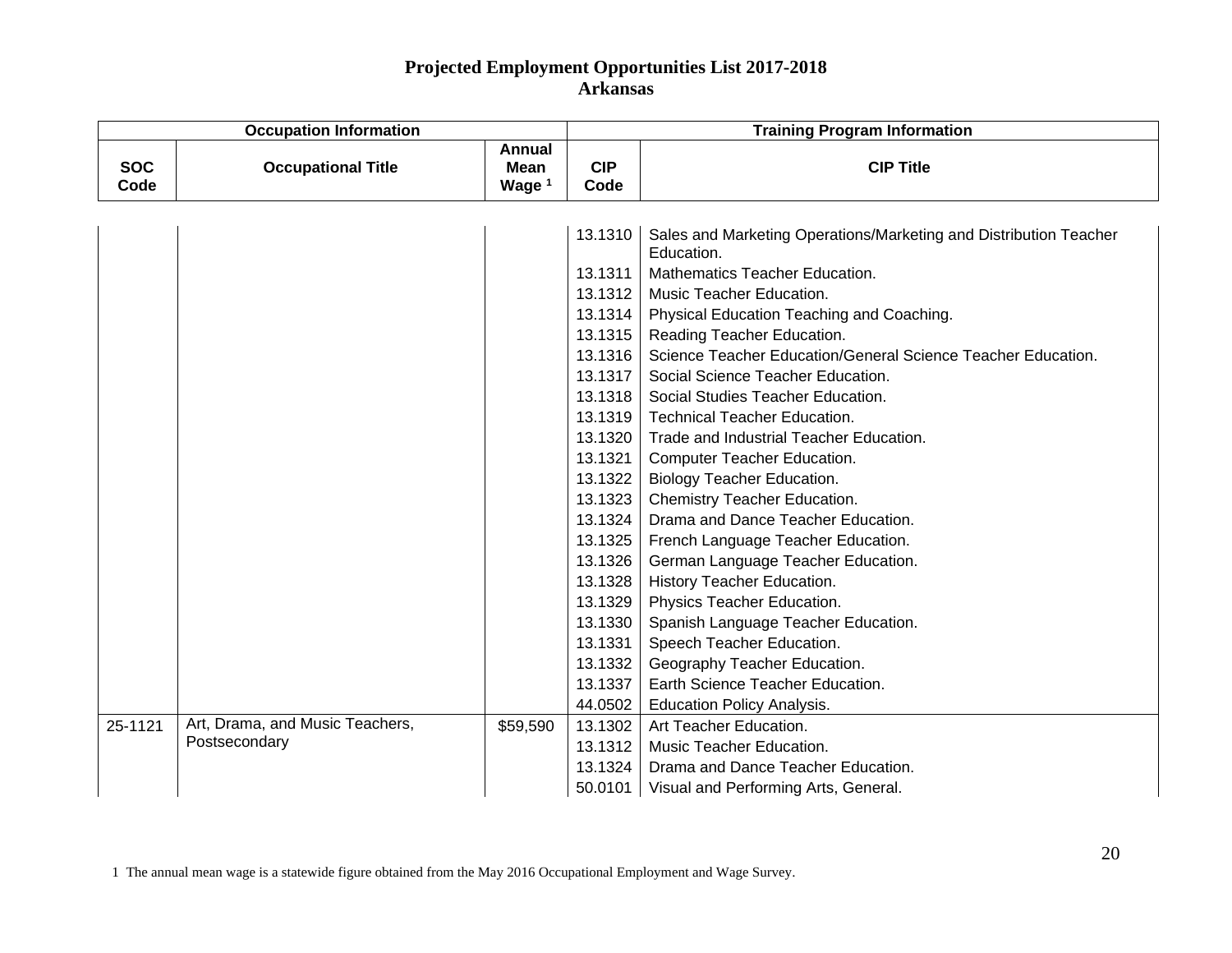| <b>Occupation Information</b> |                           |                                                   | <b>Training Program Information</b> |                                                  |  |
|-------------------------------|---------------------------|---------------------------------------------------|-------------------------------------|--------------------------------------------------|--|
| <b>SOC</b><br>Code            | <b>Occupational Title</b> | <b>Annual</b><br><b>Mean</b><br>Wage <sup>1</sup> | <b>CIP</b><br>Code                  | <b>CIP Title</b>                                 |  |
|                               |                           |                                                   |                                     |                                                  |  |
|                               |                           |                                                   | 50.0102                             | Digital Arts.                                    |  |
|                               |                           |                                                   | 50.0201                             | Crafts/Craft Design, Folk Art and Artisanry.     |  |
|                               |                           |                                                   | 50.0301                             | Dance, General.                                  |  |
|                               |                           |                                                   | 50.0302                             | Ballet.                                          |  |
|                               |                           |                                                   | 50.0399                             | Dance, Other.                                    |  |
|                               |                           |                                                   | 50.0401                             | Design and Visual Communications, General.       |  |
|                               |                           |                                                   | 50.0404                             | Industrial and Product Design.                   |  |
|                               |                           |                                                   | 50.0406                             | Commercial Photography.                          |  |
|                               |                           |                                                   | 50.0407                             | Fashion/Apparel Design.                          |  |
|                               |                           |                                                   | 50.0409                             | Graphic Design.                                  |  |
|                               |                           |                                                   | 50.0501                             | Drama and Dramatics/Theatre Arts, General.       |  |
|                               |                           |                                                   | 50.0502                             | Technical Theatre/Theatre Design and Technology. |  |
|                               |                           |                                                   | 50.0504                             | Playwriting and Screenwriting.                   |  |
|                               |                           |                                                   | 50.0505                             | Theatre Literature, History and Criticism.       |  |
|                               |                           |                                                   | 50.0507                             | Directing and Theatrical Production.             |  |
|                               |                           |                                                   | 50.0509                             | Musical Theatre.                                 |  |
|                               |                           |                                                   | 50.0510                             | Costume Design.                                  |  |
|                               |                           |                                                   | 50.0599                             | Dramatic/Theatre Arts and Stagecraft, Other.     |  |
|                               |                           |                                                   | 50.0601                             | Film/Cinema/Video Studies.                       |  |
|                               |                           |                                                   | 50.0602                             | Cinematography and Film/Video Production.        |  |
|                               |                           |                                                   | 50.0605                             | Photography.                                     |  |
|                               |                           |                                                   | 50.0607                             | Documentary Production.                          |  |
|                               |                           |                                                   | 50.0699                             | Film/Video and Photographic Arts, Other.         |  |
|                               |                           |                                                   | 50.0701                             | Art/Art Studies, General.                        |  |
|                               |                           |                                                   | 50.0702                             | Fine/Studio Arts, General.                       |  |
|                               |                           |                                                   | 50.0703                             | Art History, Criticism and Conservation.         |  |
|                               |                           |                                                   | 50.0706                             | Intermedia/Multimedia.                           |  |
|                               |                           |                                                   |                                     | 50.0708   Painting.                              |  |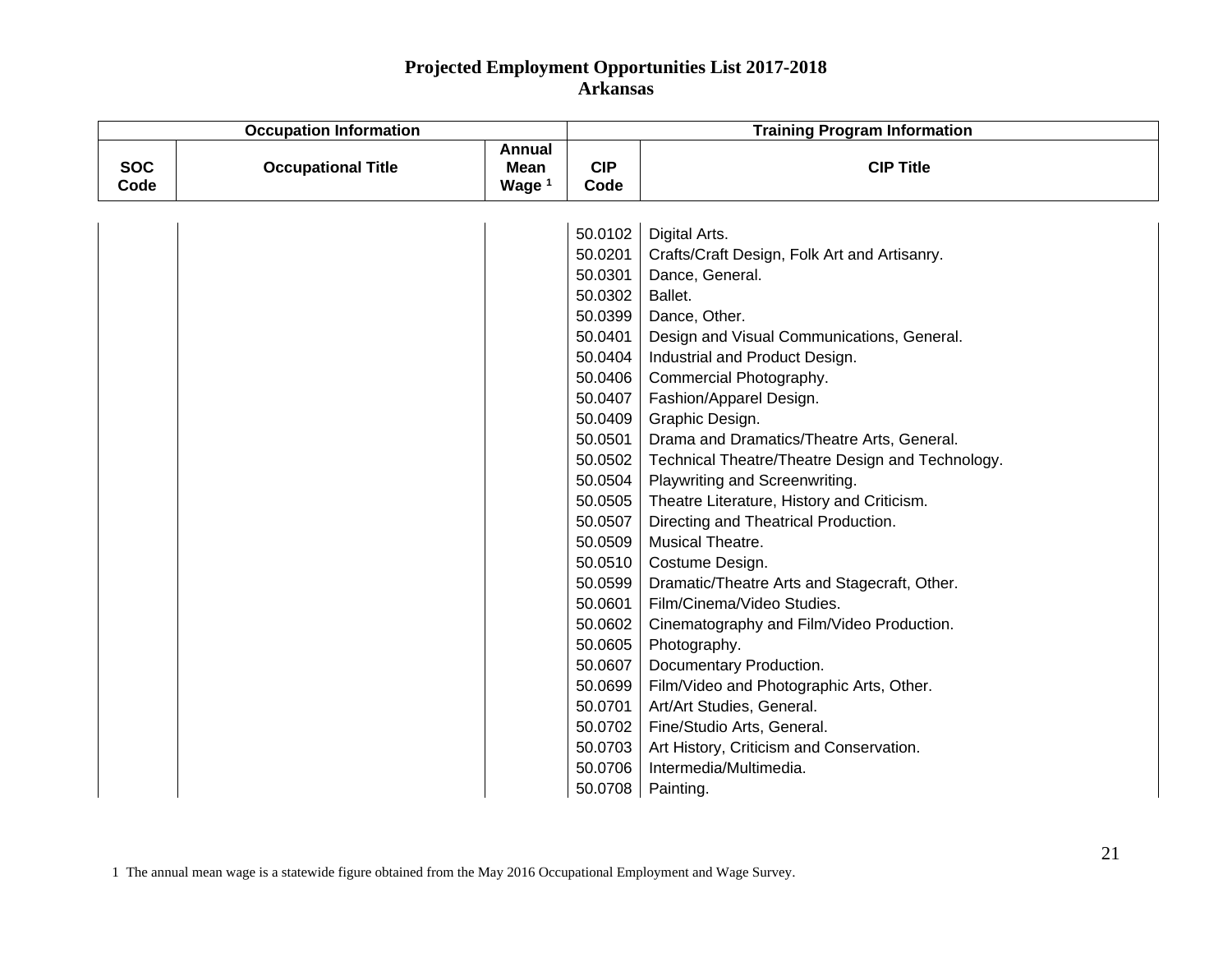|                    | <b>Occupation Information</b>       |                                          | <b>Training Program Information</b> |                                                     |  |
|--------------------|-------------------------------------|------------------------------------------|-------------------------------------|-----------------------------------------------------|--|
| <b>SOC</b><br>Code | <b>Occupational Title</b>           | <b>Annual</b><br><b>Mean</b><br>Wage $1$ | <b>CIP</b><br>Code                  | <b>CIP Title</b>                                    |  |
|                    |                                     |                                          |                                     |                                                     |  |
|                    |                                     |                                          | 50.0709                             | Sculpture.                                          |  |
|                    |                                     |                                          | 50.0710                             | Printmaking.                                        |  |
|                    |                                     |                                          | 50.0711                             | Ceramic Arts and Ceramics.                          |  |
|                    |                                     |                                          | 50.0712                             | Fiber, Textile and Weaving Arts.                    |  |
|                    |                                     |                                          | 50.0713                             | Metal and Jewelry Arts.                             |  |
|                    |                                     |                                          | 50.0799                             | Fine Arts and Art Studies, Other.                   |  |
|                    |                                     |                                          | 50.0902                             | Music History, Literature, and Theory.              |  |
|                    |                                     |                                          | 50.0903                             | Music Performance, General.                         |  |
|                    |                                     |                                          | 50.0904                             | Music Theory and Composition.                       |  |
|                    |                                     |                                          | 50.0905                             | Musicology and Ethnomusicology.                     |  |
|                    |                                     |                                          | 50.0906                             | Conducting.                                         |  |
|                    |                                     |                                          | 50.0907                             | Keyboard Instruments.                               |  |
|                    |                                     |                                          | 50.0908                             | Voice and Opera.                                    |  |
|                    |                                     |                                          | 50.0910                             | Jazz/Jazz Studies.                                  |  |
|                    |                                     |                                          | 50.0911                             | Stringed Instruments.                               |  |
|                    |                                     |                                          | 50.0912                             | Music Pedagogy.                                     |  |
|                    |                                     |                                          | 50.0913                             | Music Technology.                                   |  |
|                    |                                     |                                          | 50.0914                             | <b>Brass Instruments.</b>                           |  |
|                    |                                     |                                          | 50.0915                             | Woodwind Instruments.                               |  |
|                    |                                     |                                          | 50.0916                             | Percussion Instruments.                             |  |
|                    |                                     |                                          | 50.0999                             | Music, Other.                                       |  |
|                    |                                     |                                          | 50.1001                             | Arts, Entertainment, and Media Management, General. |  |
|                    |                                     |                                          | 50.1002                             | Fine and Studio Arts Management.                    |  |
|                    |                                     |                                          | 50.1003                             | Music Management.                                   |  |
|                    |                                     |                                          | 50.1004                             | Theatre/Theatre Arts Management.                    |  |
|                    |                                     |                                          | 50.1099                             | Arts, Entertainment, and Media Management, Other.   |  |
|                    |                                     |                                          | 50.9999                             | Visual and Performing Arts, Other.                  |  |
| 25-1191            | <b>Graduate Teaching Assistants</b> | \$19,880                                 |                                     | NO MATCHING CIP                                     |  |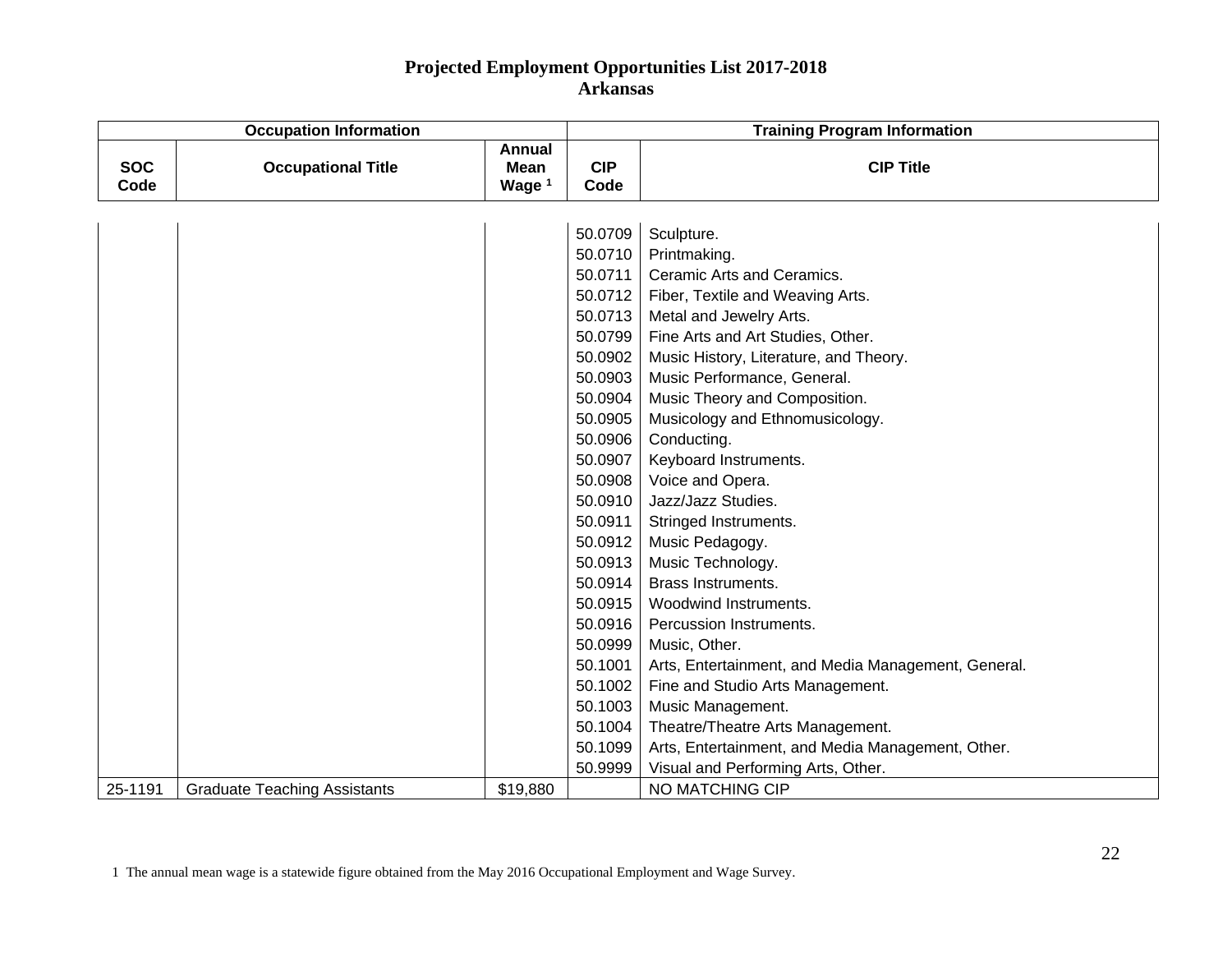|                    | <b>Occupation Information</b>          |                                   |                    | <b>Training Program Information</b>                                                                                                                |  |  |
|--------------------|----------------------------------------|-----------------------------------|--------------------|----------------------------------------------------------------------------------------------------------------------------------------------------|--|--|
| <b>SOC</b><br>Code | <b>Occupational Title</b>              | <b>Annual</b><br>Mean<br>Wage $1$ | <b>CIP</b><br>Code | <b>CIP Title</b>                                                                                                                                   |  |  |
|                    |                                        |                                   |                    |                                                                                                                                                    |  |  |
| 25-1194            | Vocational Education Teachers,         | \$50,470                          | 13.1301            | Agricultural Teacher Education.                                                                                                                    |  |  |
|                    | Postsecondary                          |                                   | 13.1303            | <b>Business Teacher Education.</b>                                                                                                                 |  |  |
|                    |                                        |                                   | 13.1309<br>13.1310 | Technology Teacher Education/Industrial Arts Teacher Education.<br>Sales and Marketing Operations/Marketing and Distribution Teacher<br>Education. |  |  |
|                    |                                        |                                   | 13.1319            | <b>Technical Teacher Education.</b>                                                                                                                |  |  |
|                    |                                        |                                   | 13.1320            | Trade and Industrial Teacher Education.                                                                                                            |  |  |
|                    |                                        |                                   | 13.1327            | Health Occupations Teacher Education.                                                                                                              |  |  |
|                    |                                        |                                   | 49.0205            | Truck and Bus Driver/Commercial Vehicle Operator and Instructor.                                                                                   |  |  |
| 25-2011            | Preschool Teachers, Except Special     | \$31,700                          | 13.1209            | Kindergarten/Preschool Education and Teaching.                                                                                                     |  |  |
|                    | Education                              |                                   | 13.1210            | Early Childhood Education and Teaching.                                                                                                            |  |  |
|                    |                                        |                                   | 19.0708            | Child Care and Support Services Management.                                                                                                        |  |  |
| 25-2012            | Kindergarten Teachers, Except Special  | \$45,850                          | 13.0201            | Bilingual and Multilingual Education.                                                                                                              |  |  |
|                    | Education                              |                                   | 13.1209            | Kindergarten/Preschool Education and Teaching.                                                                                                     |  |  |
|                    |                                        |                                   | 13.1210<br>13.1401 | Early Childhood Education and Teaching.<br>Teaching English as a Second or Foreign Language/ESL Language<br>Instructor.                            |  |  |
| 25-2021            | Elementary School Teachers, Except     | \$46,950                          | 13.0201            | Bilingual and Multilingual Education.                                                                                                              |  |  |
|                    | <b>Special Education</b>               |                                   | 13.1202            | Elementary Education and Teaching.                                                                                                                 |  |  |
|                    |                                        |                                   | 13.1206            | Teacher Education, Multiple Levels.                                                                                                                |  |  |
|                    |                                        |                                   | 13.1338            | <b>Environmental Education.</b>                                                                                                                    |  |  |
|                    |                                        |                                   | 13.1401            | Teaching English as a Second or Foreign Language/ESL Language<br>Instructor.                                                                       |  |  |
| 25-2022            | Middle School Teachers, Except Special | \$48,580                          | 13.0201            | Bilingual and Multilingual Education.                                                                                                              |  |  |
|                    | and Career/Technical Education         |                                   | 13.1203            | Junior High/Intermediate/Middle School Education and Teaching.                                                                                     |  |  |
|                    |                                        |                                   | 13.1302            | Art Teacher Education.                                                                                                                             |  |  |
|                    |                                        |                                   | 13.1305            | English/Language Arts Teacher Education.                                                                                                           |  |  |
|                    |                                        |                                   | 13.1306            | Foreign Language Teacher Education.                                                                                                                |  |  |
|                    |                                        |                                   | 13.1307            | <b>Health Teacher Education.</b>                                                                                                                   |  |  |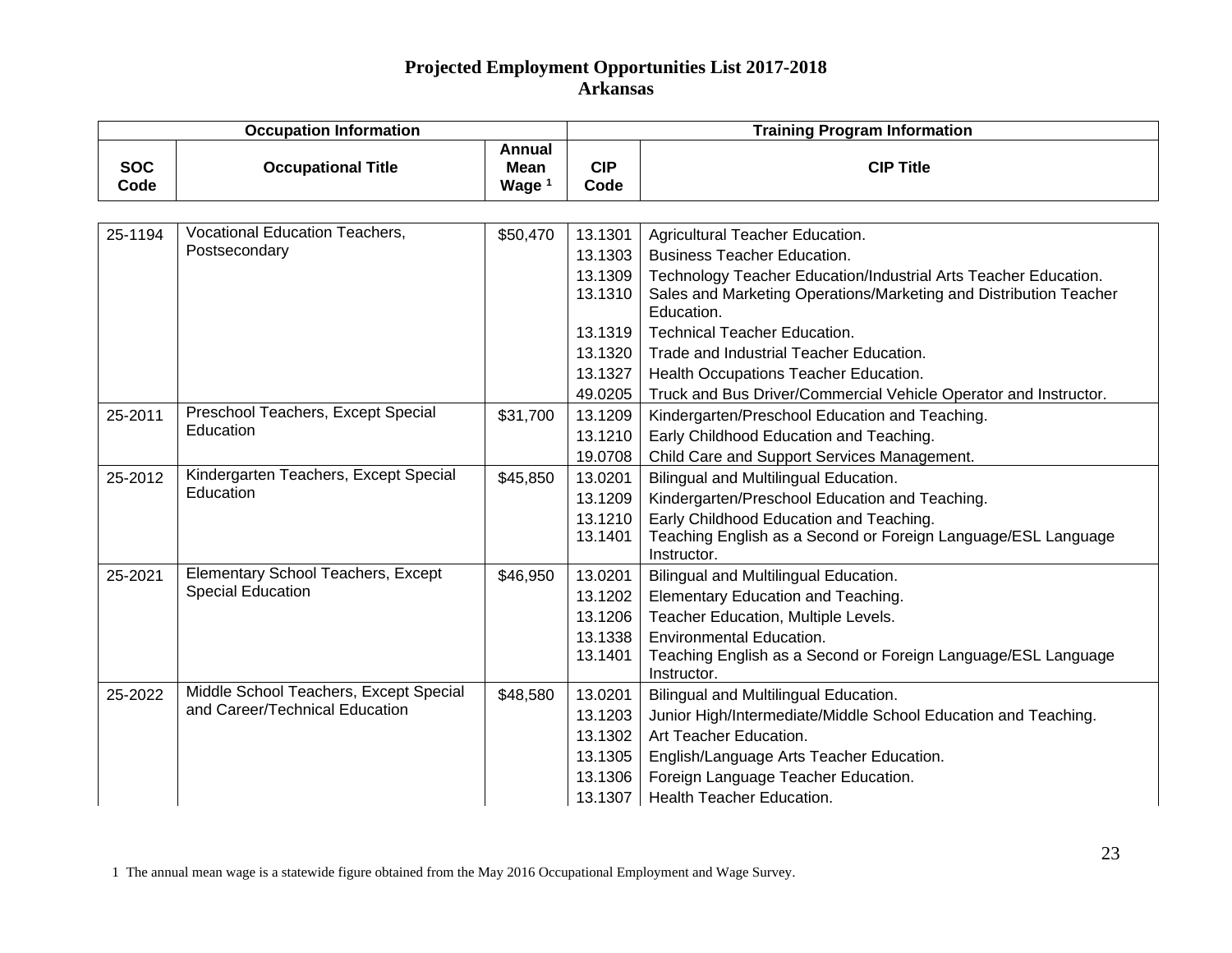| <b>Occupation Information</b> |                                        |                                          | <b>Training Program Information</b> |                                                                 |  |
|-------------------------------|----------------------------------------|------------------------------------------|-------------------------------------|-----------------------------------------------------------------|--|
| <b>SOC</b><br>Code            | <b>Occupational Title</b>              | <b>Annual</b><br><b>Mean</b><br>Wage $1$ | <b>CIP</b><br>Code                  | <b>CIP Title</b>                                                |  |
|                               |                                        |                                          |                                     |                                                                 |  |
|                               |                                        |                                          | 13.1308                             | Family and Consumer Sciences/Home Economics Teacher Education.  |  |
|                               |                                        |                                          | 13.1309                             | Technology Teacher Education/Industrial Arts Teacher Education. |  |
|                               |                                        |                                          | 13.1311                             | Mathematics Teacher Education.                                  |  |
|                               |                                        |                                          | 13.1312                             | Music Teacher Education.                                        |  |
|                               |                                        |                                          | 13.1314                             | Physical Education Teaching and Coaching.                       |  |
|                               |                                        |                                          | 13.1315                             | Reading Teacher Education.                                      |  |
|                               |                                        |                                          | 13.1316                             | Science Teacher Education/General Science Teacher Education.    |  |
|                               |                                        |                                          | 13.1317                             | Social Science Teacher Education.                               |  |
|                               |                                        |                                          | 13.1318                             | Social Studies Teacher Education.                               |  |
|                               |                                        |                                          | 13.1321                             | Computer Teacher Education.                                     |  |
|                               |                                        |                                          | 13.1322                             | <b>Biology Teacher Education.</b>                               |  |
|                               |                                        |                                          | 13.1323                             | Chemistry Teacher Education.                                    |  |
|                               |                                        |                                          | 13.1324                             | Drama and Dance Teacher Education.                              |  |
|                               |                                        |                                          | 13.1325                             | French Language Teacher Education.                              |  |
|                               |                                        |                                          | 13.1326                             | German Language Teacher Education.                              |  |
|                               |                                        |                                          | 13.1327                             | Health Occupations Teacher Education.                           |  |
|                               |                                        |                                          | 13.1328                             | History Teacher Education.                                      |  |
|                               |                                        |                                          | 13.1330                             | Spanish Language Teacher Education.                             |  |
|                               |                                        |                                          | 13.1331                             | Speech Teacher Education.                                       |  |
|                               |                                        |                                          | 13.1332                             | Geography Teacher Education.                                    |  |
|                               |                                        |                                          | 13.1333                             | Latin Teacher Education.                                        |  |
|                               |                                        |                                          | 13.1337                             | Earth Science Teacher Education.                                |  |
|                               |                                        |                                          | 13.1338                             | <b>Environmental Education.</b>                                 |  |
|                               |                                        |                                          | 13.1401                             | Teaching English as a Second or Foreign Language/ESL Language   |  |
|                               |                                        |                                          |                                     | Instructor.                                                     |  |
| 25-2031                       | Secondary School Teachers, Except      | \$49,780                                 | 13.0201                             | Bilingual and Multilingual Education.                           |  |
|                               | Special and Career/Technical Education |                                          | 13.1203                             | Junior High/Intermediate/Middle School Education and Teaching.  |  |
|                               |                                        |                                          | 13.1205                             | Secondary Education and Teaching.                               |  |
|                               |                                        |                                          | 13.1206                             | Teacher Education, Multiple Levels.                             |  |

1 The annual mean wage is a statewide figure obtained from the May 2016 Occupational Employment and Wage Survey.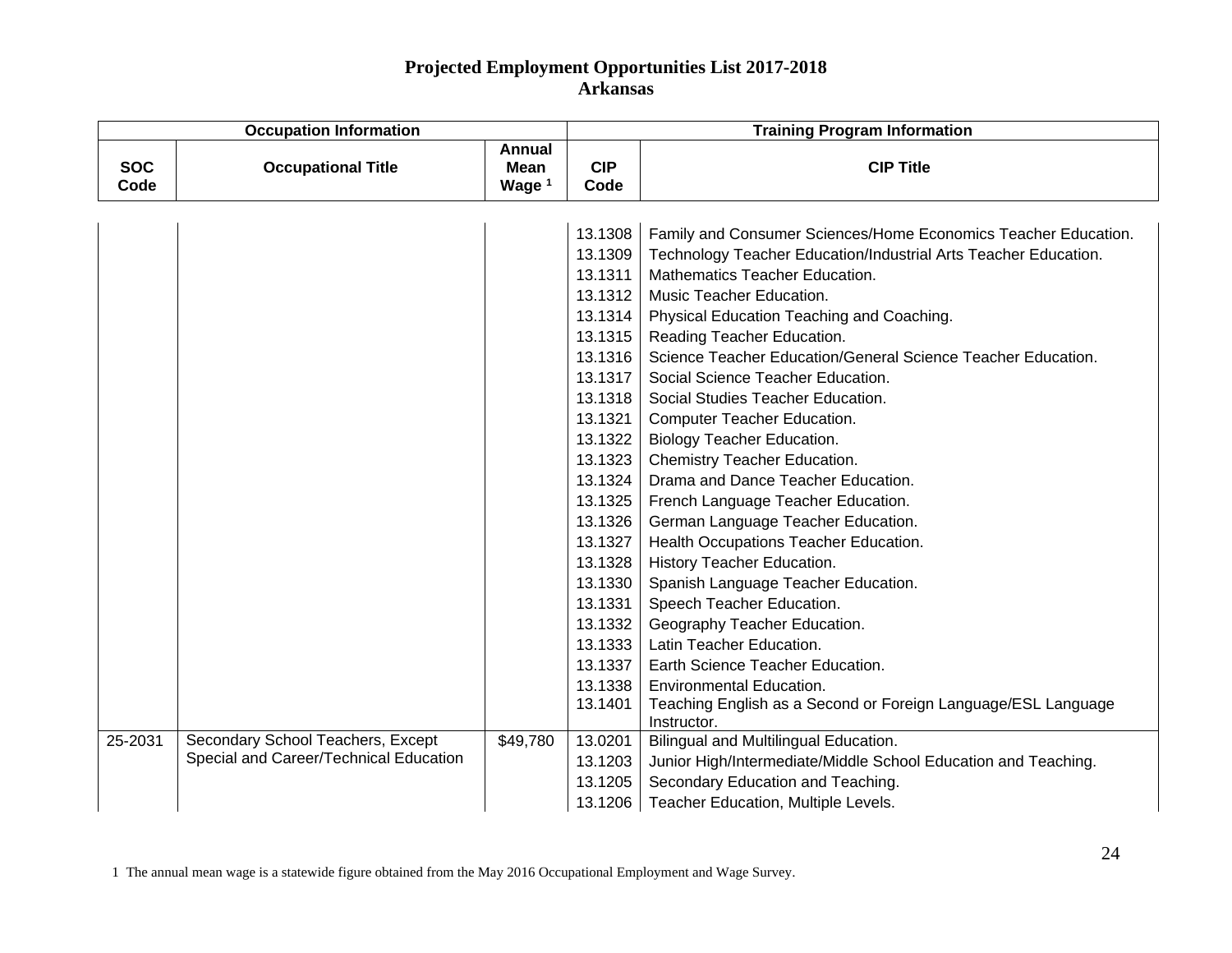| <b>Occupation Information</b> |                           |                                          | <b>Training Program Information</b> |                                                                 |  |
|-------------------------------|---------------------------|------------------------------------------|-------------------------------------|-----------------------------------------------------------------|--|
| <b>SOC</b><br>Code            | <b>Occupational Title</b> | <b>Annual</b><br><b>Mean</b><br>Wage $1$ | <b>CIP</b><br>Code                  | <b>CIP Title</b>                                                |  |
|                               |                           |                                          |                                     |                                                                 |  |
|                               |                           |                                          | 13.1302                             | Art Teacher Education.                                          |  |
|                               |                           |                                          | 13.1304                             | Driver and Safety Teacher Education.                            |  |
|                               |                           |                                          | 13.1305                             | English/Language Arts Teacher Education.                        |  |
|                               |                           |                                          | 13.1306                             | Foreign Language Teacher Education.                             |  |
|                               |                           |                                          | 13.1307                             | <b>Health Teacher Education.</b>                                |  |
|                               |                           |                                          | 13.1308                             | Family and Consumer Sciences/Home Economics Teacher Education.  |  |
|                               |                           |                                          | 13.1309                             | Technology Teacher Education/Industrial Arts Teacher Education. |  |
|                               |                           |                                          | 13.1311                             | Mathematics Teacher Education.                                  |  |
|                               |                           |                                          | 13.1312                             | Music Teacher Education.                                        |  |
|                               |                           |                                          | 13.1314                             | Physical Education Teaching and Coaching.                       |  |
|                               |                           |                                          | 13.1315                             | Reading Teacher Education.                                      |  |
|                               |                           |                                          | 13.1316                             | Science Teacher Education/General Science Teacher Education.    |  |
|                               |                           |                                          | 13.1317                             | Social Science Teacher Education.                               |  |
|                               |                           |                                          | 13.1318                             | Social Studies Teacher Education.                               |  |
|                               |                           |                                          | 13.1321                             | <b>Computer Teacher Education.</b>                              |  |
|                               |                           |                                          | 13.1322                             | <b>Biology Teacher Education.</b>                               |  |
|                               |                           |                                          | 13.1323                             | Chemistry Teacher Education.                                    |  |
|                               |                           |                                          | 13.1324                             | Drama and Dance Teacher Education.                              |  |
|                               |                           |                                          | 13.1325                             | French Language Teacher Education.                              |  |
|                               |                           |                                          | 13.1326                             | German Language Teacher Education.                              |  |
|                               |                           |                                          | 13.1328                             | History Teacher Education.                                      |  |
|                               |                           |                                          | 13.1329                             | Physics Teacher Education.                                      |  |
|                               |                           |                                          | 13.1330                             | Spanish Language Teacher Education.                             |  |
|                               |                           |                                          | 13.1331                             | Speech Teacher Education.                                       |  |
|                               |                           |                                          | 13.1332                             | Geography Teacher Education.                                    |  |
|                               |                           |                                          | 13.1333                             | Latin Teacher Education.                                        |  |
|                               |                           |                                          | 13.1335                             | Psychology Teacher Education.                                   |  |
|                               |                           |                                          | 13.1337                             | Earth Science Teacher Education.                                |  |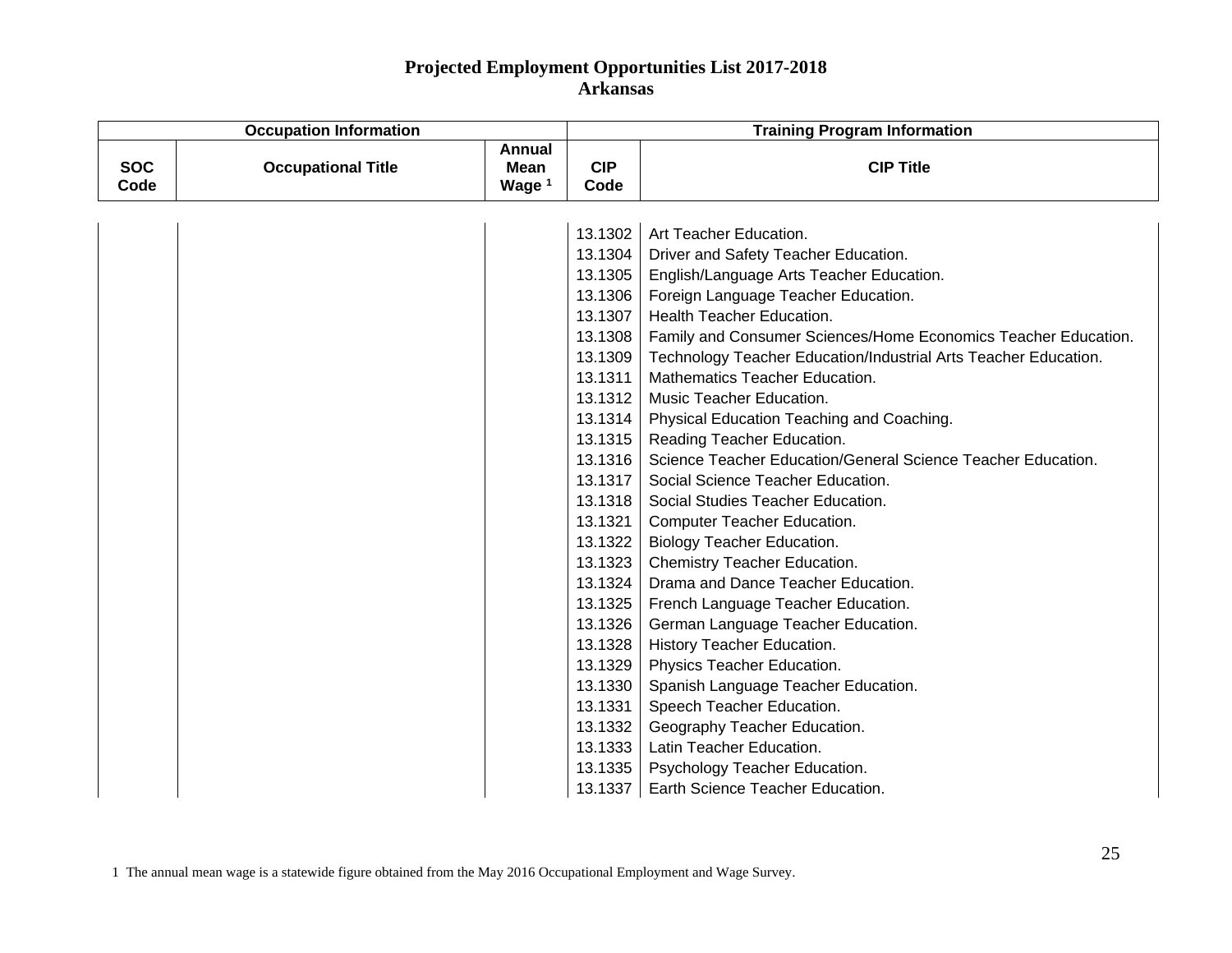|                    | <b>Occupation Information</b>        |                            |                    | <b>Training Program Information</b>                                          |  |  |
|--------------------|--------------------------------------|----------------------------|--------------------|------------------------------------------------------------------------------|--|--|
| <b>SOC</b><br>Code | <b>Occupational Title</b>            | Annual<br>Mean<br>Wage $1$ | <b>CIP</b><br>Code | <b>CIP Title</b>                                                             |  |  |
|                    |                                      |                            |                    |                                                                              |  |  |
|                    |                                      |                            |                    |                                                                              |  |  |
|                    |                                      |                            | 13.1338            | <b>Environmental Education.</b>                                              |  |  |
|                    |                                      |                            | 13.1401            | Teaching English as a Second or Foreign Language/ESL Language<br>Instructor. |  |  |
|                    |                                      |                            | 16.0101            | Foreign Languages and Literatures, General.                                  |  |  |
|                    |                                      |                            | 16.0500            | Germanic Languages, Literatures, and Linguistics, General.                   |  |  |
|                    |                                      |                            | 16.0900            | Romance Languages, Literatures, and Linguistics, General.                    |  |  |
|                    |                                      |                            | 16.0901            | French Language and Literature.                                              |  |  |
|                    |                                      |                            | 16.0905            | Spanish Language and Literature.                                             |  |  |
|                    |                                      |                            | 16.1203            | Latin Language and Literature.                                               |  |  |
|                    |                                      |                            | 19.0101            | Family and Consumer Sciences/Human Sciences, General.                        |  |  |
|                    |                                      |                            | 23.0101            | English Language and Literature, General.                                    |  |  |
|                    |                                      |                            | 26.0101            | Biology/Biological Sciences, General.                                        |  |  |
|                    |                                      |                            | 27.0101            | Mathematics, General.                                                        |  |  |
|                    |                                      |                            | 40.0101            | Physical Sciences.                                                           |  |  |
|                    |                                      |                            | 40.0501            | Chemistry, General.                                                          |  |  |
|                    |                                      |                            | 40.0801            | Physics, General.                                                            |  |  |
|                    |                                      |                            | 45.0101            | Social Sciences, General.                                                    |  |  |
|                    |                                      |                            | 50.0701            | Art/Art Studies, General.                                                    |  |  |
|                    |                                      |                            | 50.0901            | Music, General.                                                              |  |  |
|                    |                                      |                            | 54.0101            | History, General.                                                            |  |  |
| 25-2032            | Career/Technical Education Teachers, | \$52,570                   | 13.1301            | Agricultural Teacher Education.                                              |  |  |
|                    | Secondary School                     |                            | 13.1303            | <b>Business Teacher Education.</b>                                           |  |  |
|                    |                                      |                            | 13.1308            | Family and Consumer Sciences/Home Economics Teacher Education.               |  |  |
|                    |                                      |                            | 13.1309            | Technology Teacher Education/Industrial Arts Teacher Education.              |  |  |
|                    |                                      |                            | 13.1310            | Sales and Marketing Operations/Marketing and Distribution Teacher            |  |  |
|                    |                                      |                            |                    | Education.                                                                   |  |  |
|                    |                                      |                            | 13.1319            | <b>Technical Teacher Education.</b>                                          |  |  |
|                    |                                      |                            | 13.1320            | Trade and Industrial Teacher Education.                                      |  |  |
|                    |                                      |                            | 13.1327            | Health Occupations Teacher Education.                                        |  |  |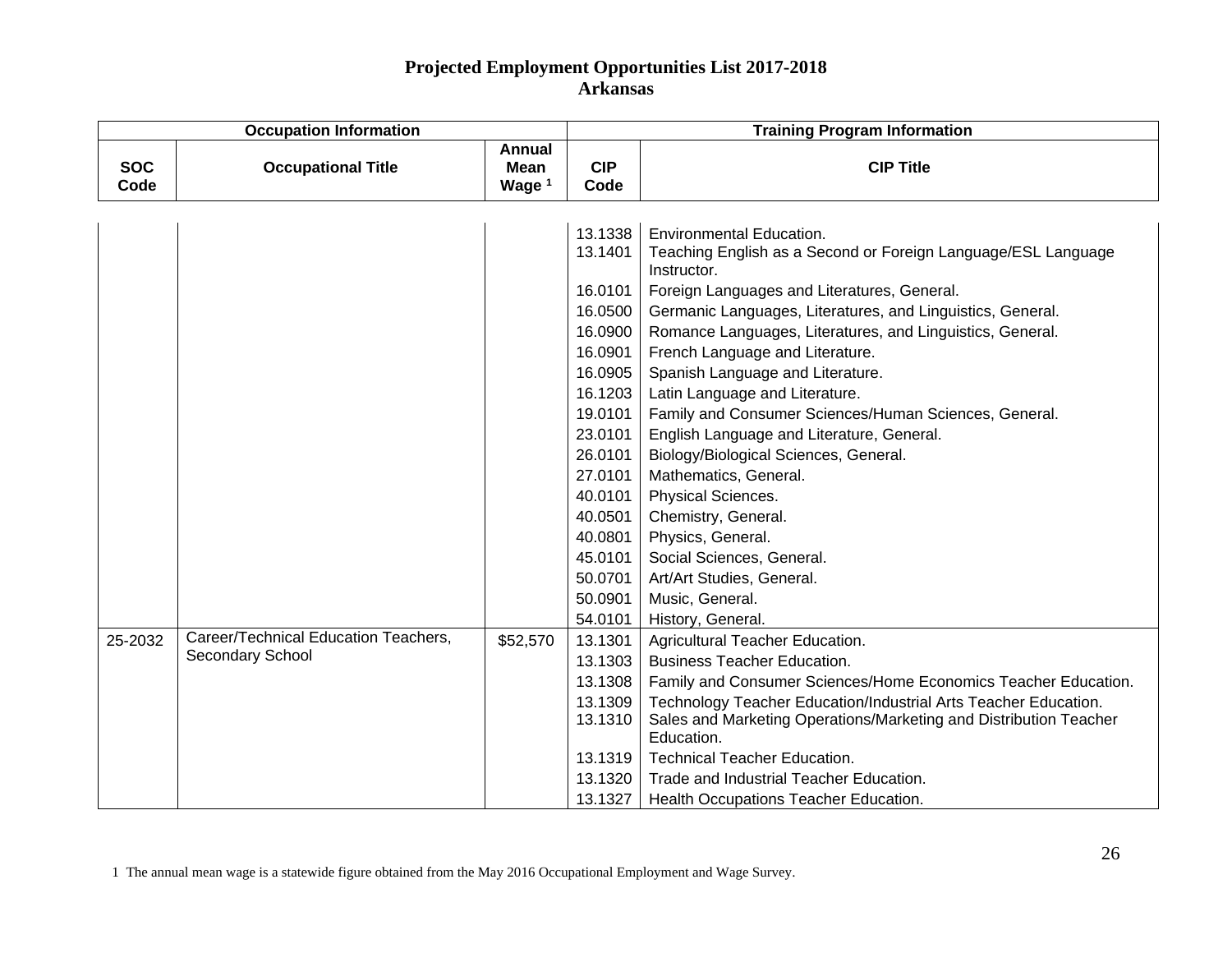| <b>Occupation Information</b> |                                                                   |                                          | <b>Training Program Information</b> |                                                                                                                                                              |  |
|-------------------------------|-------------------------------------------------------------------|------------------------------------------|-------------------------------------|--------------------------------------------------------------------------------------------------------------------------------------------------------------|--|
| <b>SOC</b><br>Code            | <b>Occupational Title</b>                                         | <b>Annual</b><br><b>Mean</b><br>Wage $1$ | <b>CIP</b><br>Code                  | <b>CIP Title</b>                                                                                                                                             |  |
|                               |                                                                   |                                          |                                     |                                                                                                                                                              |  |
| 25-2052                       | Special Education Teachers,<br>Kindergarten and Elementary School | \$48,210                                 | 13.1001<br>13.1003                  | Special Education and Teaching, General.<br>Education/Teaching of Individuals with Hearing Impairments Including<br>Deafness.                                |  |
|                               |                                                                   |                                          | 13.1005                             | Education/Teaching of Individuals with Emotional Disturbances.                                                                                               |  |
|                               |                                                                   |                                          | 13.1006                             | Education/Teaching of Individuals with Mental Retardation.                                                                                                   |  |
|                               |                                                                   |                                          | 13.1007                             | Education/Teaching of Individuals with Multiple Disabilities.                                                                                                |  |
|                               |                                                                   |                                          | 13.1008                             | Education/Teaching of Individuals with Orthopedic and Other Physical<br>Health Impairments.                                                                  |  |
|                               |                                                                   |                                          | 13.1009                             | Education/Teaching of Individuals with Vision Impairments Including<br>Blindness.                                                                            |  |
|                               |                                                                   |                                          | 13.1011<br>13.1012                  | Education/Teaching of Individuals with Specific Learning Disabilities.<br>Education/Teaching of Individuals with Speech or Language<br>Impairments.          |  |
|                               |                                                                   |                                          | 13.1013                             | Education/Teaching of Individuals with Autism.                                                                                                               |  |
|                               |                                                                   |                                          | 13.1014                             | Education/Teaching of Individuals Who are Developmentally Delayed.                                                                                           |  |
|                               |                                                                   |                                          | 13.1016<br>13.1017                  | Education/Teaching of Individuals with Traumatic Brain Injuries.<br>Education/Teaching of Individuals in Elementary Special Education<br>Programs.           |  |
| 25-2054                       | Special Education Teachers, Secondary<br>School                   | \$51,630                                 | 13.1001<br>13.1003                  | Special Education and Teaching, General.<br>Education/Teaching of Individuals with Hearing Impairments Including<br>Deafness.                                |  |
|                               |                                                                   |                                          | 13.1005                             | Education/Teaching of Individuals with Emotional Disturbances.                                                                                               |  |
|                               |                                                                   |                                          | 13.1006                             | Education/Teaching of Individuals with Mental Retardation.                                                                                                   |  |
|                               |                                                                   |                                          | 13.1007<br>13.1008                  | Education/Teaching of Individuals with Multiple Disabilities.<br>Education/Teaching of Individuals with Orthopedic and Other Physical<br>Health Impairments. |  |
|                               |                                                                   |                                          | 13.1009                             | Education/Teaching of Individuals with Vision Impairments Including<br>Blindness.                                                                            |  |
|                               |                                                                   |                                          | 13.1011                             | Education/Teaching of Individuals with Specific Learning Disabilities.                                                                                       |  |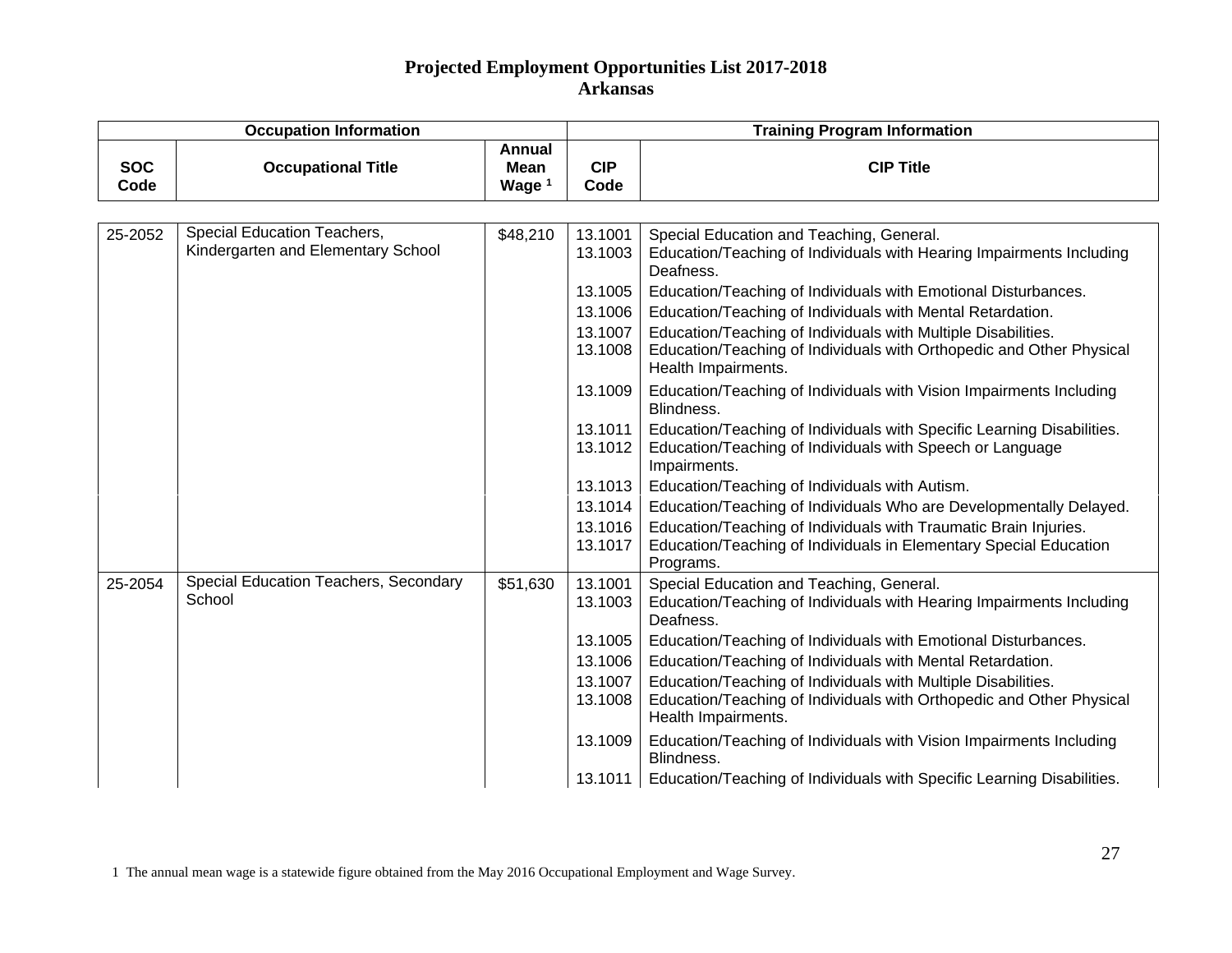| <b>Occupation Information</b> |                                                                              |                                                   | <b>Training Program Information</b>                            |                                                                                                                                                                                                                                                                                                                                                        |  |
|-------------------------------|------------------------------------------------------------------------------|---------------------------------------------------|----------------------------------------------------------------|--------------------------------------------------------------------------------------------------------------------------------------------------------------------------------------------------------------------------------------------------------------------------------------------------------------------------------------------------------|--|
| <b>SOC</b><br>Code            | <b>Occupational Title</b>                                                    | <b>Annual</b><br><b>Mean</b><br>Wage <sup>1</sup> | <b>CIP</b><br>Code                                             | <b>CIP Title</b>                                                                                                                                                                                                                                                                                                                                       |  |
|                               |                                                                              |                                                   | 13.1012<br>13.1013<br>13.1014<br>13.1016<br>13.1019            | Education/Teaching of Individuals with Speech or Language<br>Impairments.<br>Education/Teaching of Individuals with Autism.<br>Education/Teaching of Individuals Who are Developmentally Delayed.<br>Education/Teaching of Individuals with Traumatic Brain Injuries.<br>Education/Teaching of Individuals in Secondary Special Education<br>Programs. |  |
| 25-3011                       | Adult Basic and Secondary Education<br>and Literacy Teachers and Instructors | \$47,560                                          | 13.0201<br>13.0202<br>13.0299<br>13.1201<br>13.1401<br>13.1502 | Bilingual and Multilingual Education.<br>Multicultural Education.<br>Bilingual, Multilingual, and Multicultural Education, Other.<br>Adult and Continuing Education and Teaching.<br>Teaching English as a Second or Foreign Language/ESL Language<br>Instructor.<br>Adult Literacy Tutor/Instructor.                                                  |  |
| 25-3021                       | <b>Self-Enrichment Education Teachers</b>                                    | \$36,190                                          | 13.1201                                                        | Adult and Continuing Education and Teaching.                                                                                                                                                                                                                                                                                                           |  |
| 25-3098                       | <b>Substitute Teachers</b>                                                   | <b>NA</b>                                         |                                                                | NO MATCHING CIP                                                                                                                                                                                                                                                                                                                                        |  |
| 25-4021                       | Librarians                                                                   | \$51,780                                          | 13.1334<br>25.0101<br>25.0102<br>25.0199                       | School Librarian/School Library Media Specialist.<br>Library and Information Science.<br>Children and Youth Library Services.<br>Library Science and Administration, Other.                                                                                                                                                                            |  |
| 25-4031                       | Library Technicians                                                          | \$26,030                                          | 25.0301                                                        | Library and Archives Assisting.                                                                                                                                                                                                                                                                                                                        |  |
| 25-9031                       | <b>Instructional Coordinators</b>                                            | \$56,860                                          | 13.0301<br>13.0501                                             | Curriculum and Instruction.<br>Educational/Instructional Technology.                                                                                                                                                                                                                                                                                   |  |
| 25-9041                       | <b>Teacher Assistants</b>                                                    | \$20,310                                          | 13.1501                                                        | Teacher Assistant/Aide.                                                                                                                                                                                                                                                                                                                                |  |
| 27-1024                       | <b>Graphic Designers</b>                                                     | \$38,980                                          | 01.0802<br>11.0801<br>11.0803<br>50.0102<br>50.0401            | Agricultural Communication/Journalism.<br>Web Page, Digital/Multimedia and Information Resources Design.<br>Computer Graphics.<br>Digital Arts.<br>Design and Visual Communications, General.                                                                                                                                                          |  |

1 The annual mean wage is a statewide figure obtained from the May 2016 Occupational Employment and Wage Survey.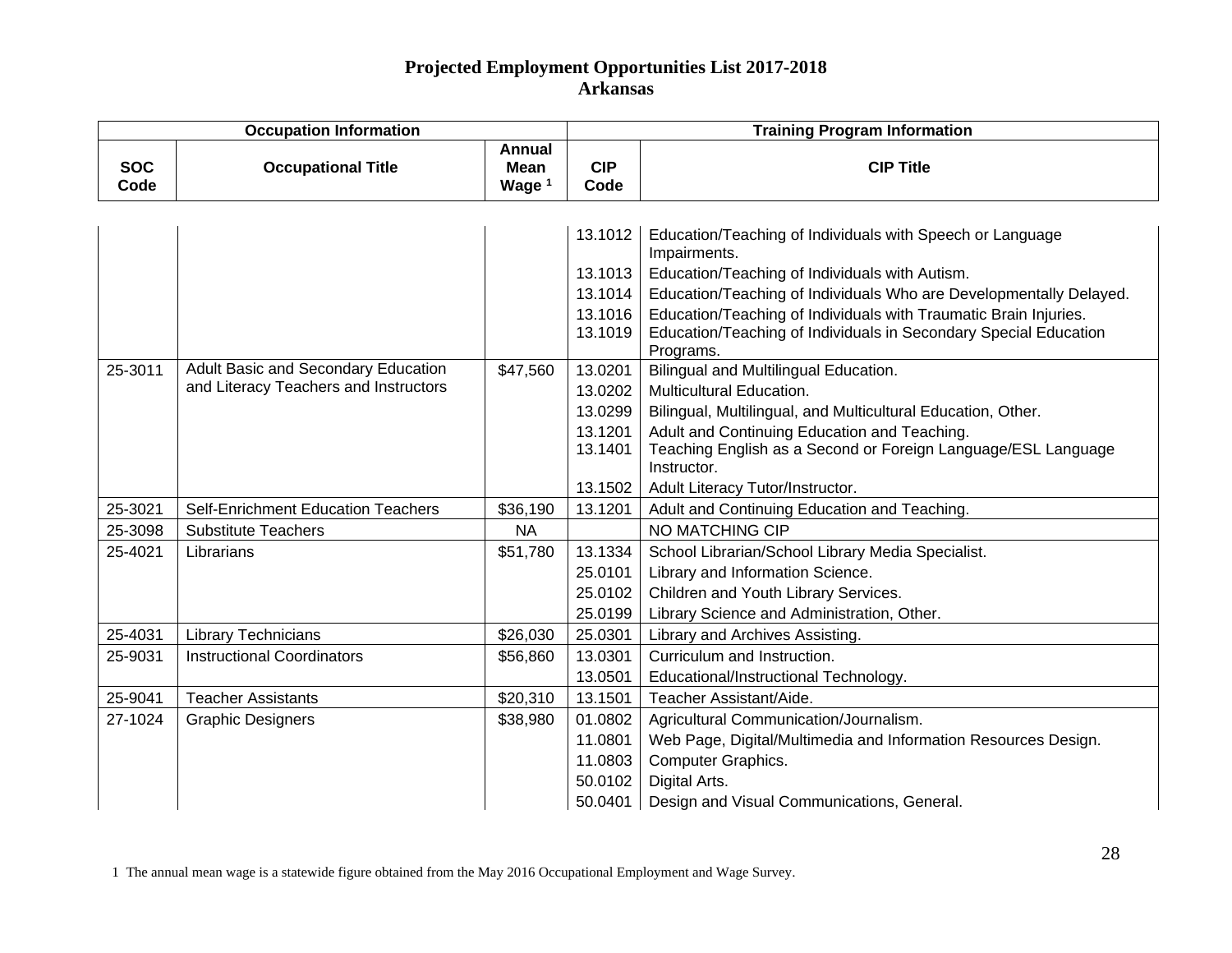| <b>Occupation Information</b> |                               |                                            | <b>Training Program Information</b>                                                                                              |                                                                                                                                                                                                                                                                                     |  |
|-------------------------------|-------------------------------|--------------------------------------------|----------------------------------------------------------------------------------------------------------------------------------|-------------------------------------------------------------------------------------------------------------------------------------------------------------------------------------------------------------------------------------------------------------------------------------|--|
| <b>SOC</b><br>Code            | <b>Occupational Title</b>     | <b>Annual</b><br>Mean<br>Wage <sup>1</sup> | <b>CIP</b><br>Code                                                                                                               | <b>CIP Title</b>                                                                                                                                                                                                                                                                    |  |
|                               |                               |                                            | 50.0402<br>50.0404                                                                                                               | Commercial and Advertising Art.<br>Industrial and Product Design.                                                                                                                                                                                                                   |  |
|                               |                               |                                            | 50.0409                                                                                                                          | Graphic Design.                                                                                                                                                                                                                                                                     |  |
| 27-2022                       | <b>Coaches and Scouts</b>     | \$49,080                                   | 13.1314<br>31.0501<br>31.0504                                                                                                    | Physical Education Teaching and Coaching.<br>Health and Physical Education/Fitness, General.<br>Sport and Fitness Administration/Management.                                                                                                                                        |  |
| 27-2041                       | Music Directors and Composers | \$49,920                                   | 39.0501<br>50.0509<br>50.0903<br>50.0904<br>50.0905<br>50.0906<br>50.0908<br>50.0913<br>50.0999<br>50.1003                       | Religious/Sacred Music.<br>Musical Theatre.<br>Music Performance, General.<br>Music Theory and Composition.<br>Musicology and Ethnomusicology.<br>Conducting.<br>Voice and Opera.<br>Music Technology.<br>Music, Other.<br>Music Management.                                        |  |
| 27-2042                       | <b>Musicians and Singers</b>  | <b>NA</b>                                  | 50.0509<br>50.0901<br>50.0903<br>50.0907<br>50.0908<br>50.0910<br>50.0911<br>50.0912<br>50.0914<br>50.0915<br>50.0916<br>50.0999 | Musical Theatre.<br>Music, General.<br>Music Performance, General.<br>Keyboard Instruments.<br>Voice and Opera.<br>Jazz/Jazz Studies.<br>Stringed Instruments.<br>Music Pedagogy.<br><b>Brass Instruments.</b><br>Woodwind Instruments.<br>Percussion Instruments.<br>Music, Other. |  |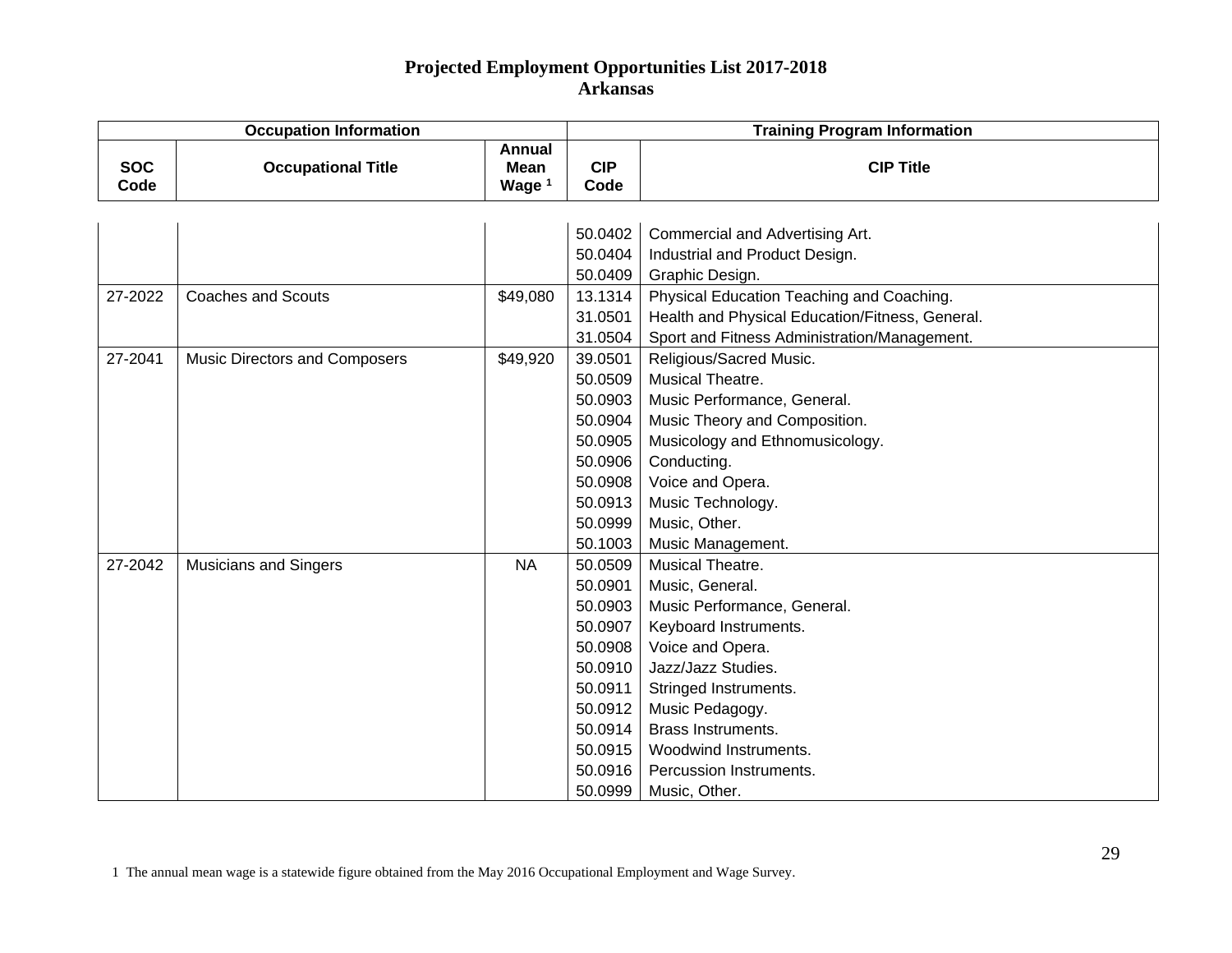| <b>Occupation Information</b> |                                     |                                                   | <b>Training Program Information</b> |                                                                     |  |
|-------------------------------|-------------------------------------|---------------------------------------------------|-------------------------------------|---------------------------------------------------------------------|--|
| <b>SOC</b><br>Code            | <b>Occupational Title</b>           | <b>Annual</b><br><b>Mean</b><br>Wage <sup>1</sup> | <b>CIP</b><br>Code                  | <b>CIP Title</b>                                                    |  |
|                               |                                     |                                                   |                                     |                                                                     |  |
| 27-3031                       | <b>Public Relations Specialists</b> | \$50,510                                          | 09.0100                             | Communication, General.                                             |  |
|                               |                                     |                                                   | 09.0101                             | Speech Communication and Rhetoric.                                  |  |
|                               |                                     |                                                   | 09.0900                             | Public Relations, Advertising, and Applied Communication.           |  |
|                               |                                     |                                                   | 09.0902                             | Public Relations/Image Management.                                  |  |
|                               |                                     |                                                   | 09.0904                             | Political Communication.                                            |  |
|                               |                                     |                                                   | 09.0905                             | Health Communication.                                               |  |
|                               |                                     |                                                   | 09.0906                             | Sports Communication.                                               |  |
|                               |                                     |                                                   | 09.0907                             | International and Intercultural Communication.                      |  |
|                               |                                     |                                                   | 19.0202                             | Family and Consumer Sciences/Human Sciences Communication.          |  |
| 27-4021                       | Photographers                       | \$31,140                                          | 09.0404                             | Photojournalism.                                                    |  |
|                               |                                     |                                                   | 50.0101                             | Visual and Performing Arts, General.                                |  |
|                               |                                     |                                                   | 50.0102                             | Digital Arts.                                                       |  |
|                               |                                     |                                                   | 50.0406                             | Commercial Photography.                                             |  |
|                               |                                     |                                                   | 50.0605                             | Photography.                                                        |  |
|                               |                                     |                                                   | 50.0701                             | Art/Art Studies, General.                                           |  |
| 29-1021                       | Dentists, General                   | \$185,170                                         | 51.0401                             | Dentistry.                                                          |  |
|                               |                                     |                                                   | 51.0502                             | Advanced General Dentistry.                                         |  |
|                               |                                     |                                                   | 51.0509                             | Pediatric Dentistry/Pedodontics.                                    |  |
|                               |                                     |                                                   | 60.0102                             | Dental Public Health Residency Program.                             |  |
|                               |                                     |                                                   | 60.0106                             | Pediatric Dentistry Residency Program.                              |  |
| 29-1041                       | Optometrists                        | \$106,800                                         | 51.1701                             | Optometry.                                                          |  |
| 29-1051                       | Pharmacists                         | \$116,960                                         | 51.2001                             | Pharmacy.                                                           |  |
|                               |                                     |                                                   | 51.2002                             | Pharmacy Administration and Pharmacy Policy and Regulatory Affairs. |  |
|                               |                                     |                                                   | 51.2003                             | Pharmaceutics and Drug Design.                                      |  |
|                               |                                     |                                                   | 51.2004                             | Medicinal and Pharmaceutical Chemistry.                             |  |
|                               |                                     |                                                   | 51.2005                             | Natural Products Chemistry and Pharmacognosy.                       |  |
|                               |                                     |                                                   | 51.2006                             | Clinical and Industrial Drug Development.                           |  |
|                               |                                     |                                                   | 51.2007                             | Pharmacoeconomics/Pharmaceutical Economics.                         |  |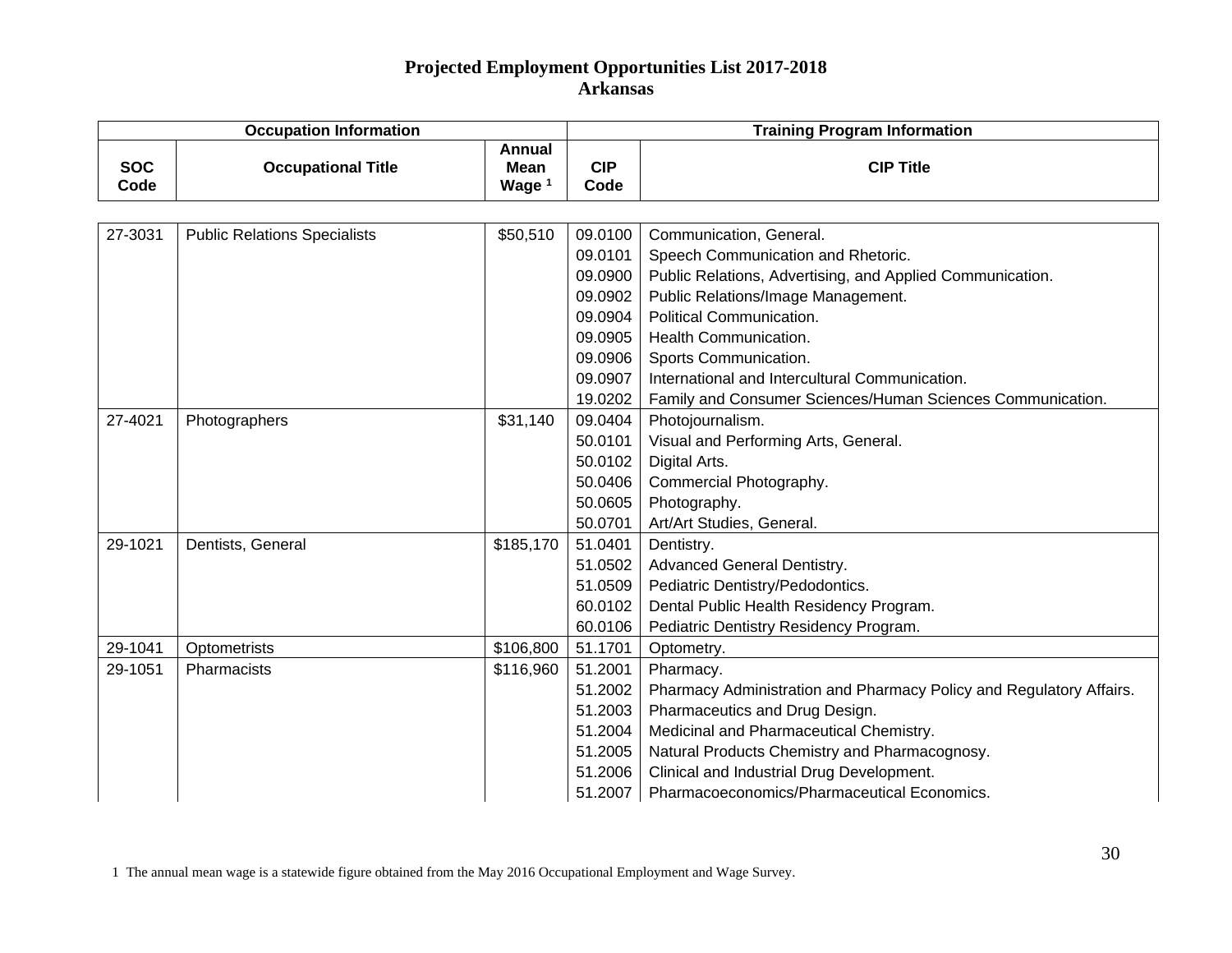| <b>Occupation Information</b> |                                         |                                            | <b>Training Program Information</b> |                                                             |  |
|-------------------------------|-----------------------------------------|--------------------------------------------|-------------------------------------|-------------------------------------------------------------|--|
| <b>SOC</b><br>Code            | <b>Occupational Title</b>               | Annual<br><b>Mean</b><br>Wage <sup>1</sup> | <b>CIP</b><br>Code                  | <b>CIP Title</b>                                            |  |
|                               |                                         |                                            |                                     |                                                             |  |
|                               |                                         |                                            | 51.2008                             | Clinical, Hospital, and Managed Care Pharmacy.              |  |
|                               |                                         |                                            | 51.2009                             | Industrial and Physical Pharmacy and Cosmetic Sciences.     |  |
|                               |                                         |                                            | 51.2010                             | <b>Pharmaceutical Sciences.</b>                             |  |
| 29-1062                       | <b>Family and General Practitioners</b> | \$212,480                                  | 51.1201                             | Medicine.                                                   |  |
|                               |                                         |                                            | 51.1901                             | Osteopathic Medicine/Osteopathy.                            |  |
|                               |                                         |                                            | 60.0413                             | Family Medicine Residency Program.                          |  |
| 29-1067                       | Surgeons                                | \$260,950                                  | 60.0409                             | Colon and Rectal Surgery Residency Program.                 |  |
|                               |                                         |                                            | 60.0414                             | General Surgery Residency Program.                          |  |
|                               |                                         |                                            | 60.0416                             | Neurological Surgery Residency Program.                     |  |
|                               |                                         |                                            | 60.0422                             | Orthopedic Surgery Residency Program.                       |  |
|                               |                                         |                                            | 60.0427                             | Plastic Surgery Residency Program.                          |  |
|                               |                                         |                                            | 60.0432                             | Thoracic Surgery Residency Program.                         |  |
|                               |                                         |                                            | 60.0434                             | Vascular Surgery Residency Program.                         |  |
|                               |                                         |                                            | 60.0510                             | Congenital Cardiac Surgery Residency Program.               |  |
|                               |                                         |                                            | 60.0547                             | Orthopedic Surgery of the Spine Residency Program.          |  |
|                               |                                         |                                            | 60.0558                             | Pediatric Orthopedics Residency Program.                    |  |
|                               |                                         |                                            | 60.0565                             | Pediatric Surgery Residency Program.                        |  |
|                               |                                         |                                            | 60.0569                             | Plastic Surgery Within the Head and Neck Residency Program. |  |
|                               |                                         |                                            | 60.0578                             | Surgery of the Hand Residency Program.                      |  |
|                               |                                         |                                            | 60.0579                             | Surgical Critical Care Residency Program.                   |  |
| 29-1071                       | <b>Physician Assistants</b>             | \$73,110                                   | 51.0912                             | Physician Assistant.                                        |  |
| 29-1122                       | <b>Occupational Therapists</b>          | \$80,850                                   | 51.2306                             | Occupational Therapy/Therapist.                             |  |
| 29-1123                       | <b>Physical Therapists</b>              | \$77,040                                   | 51.2308                             | Physical Therapy/Therapist.                                 |  |
|                               |                                         |                                            | 51.2311                             | Kinesiotherapy/Kinesiotherapist.                            |  |
| 29-1126                       | <b>Respiratory Therapists</b>           | \$49,280                                   | 51.0908                             | Respiratory Care Therapy/Therapist.                         |  |
| 29-1127                       | Speech-Language Pathologists            | \$72,440                                   | 51.0201                             | Communication Sciences and Disorders, General.              |  |
|                               |                                         |                                            | 51.0203                             | Speech-Language Pathology/Pathologist.                      |  |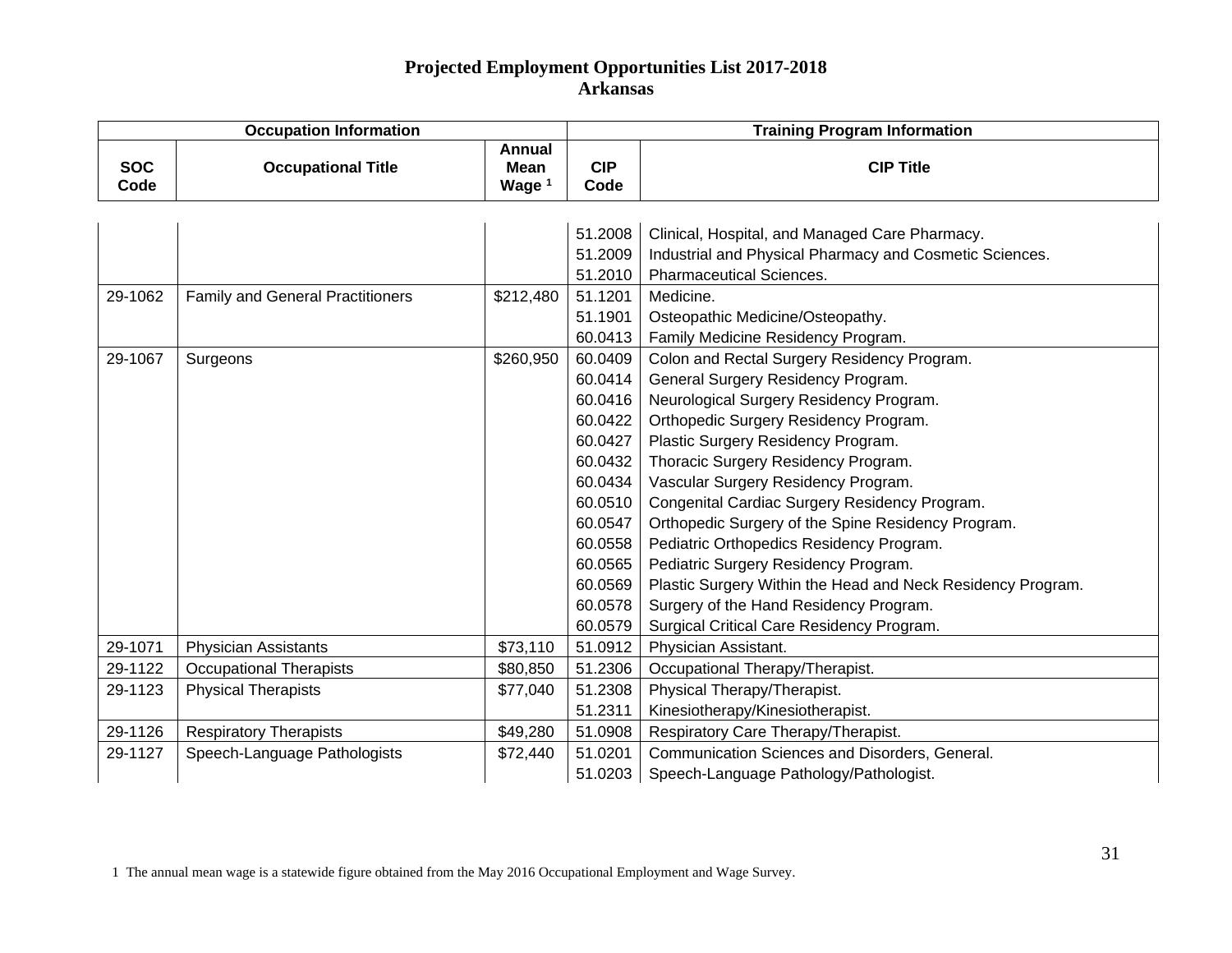| <b>Occupation Information</b> |                           |                                                   | <b>Training Program Information</b> |                                                                    |  |
|-------------------------------|---------------------------|---------------------------------------------------|-------------------------------------|--------------------------------------------------------------------|--|
| <b>SOC</b><br>Code            | <b>Occupational Title</b> | <b>Annual</b><br><b>Mean</b><br>Wage <sup>1</sup> | <b>CIP</b><br>Code                  | <b>CIP Title</b>                                                   |  |
|                               |                           |                                                   |                                     |                                                                    |  |
|                               |                           |                                                   | 51.0204                             | Audiology/Audiologist and Speech-Language Pathology/Pathologist.   |  |
|                               |                           |                                                   | 51.0299                             | Communication Disorders Sciences and Services, Other.              |  |
| 29-1131                       | Veterinarians             | \$69,640                                          | 51.2401                             | Veterinary Medicine.                                               |  |
|                               |                           |                                                   | 51.2501                             | Veterinary Sciences/Veterinary Clinical Sciences, General.         |  |
|                               |                           |                                                   | 51.2502                             | Veterinary Anatomy.                                                |  |
|                               |                           |                                                   | 51.2503                             | Veterinary Physiology.                                             |  |
|                               |                           |                                                   | 51.2504                             | Veterinary Microbiology and Immunobiology.                         |  |
|                               |                           |                                                   | 51.2505                             | Veterinary Pathology and Pathobiology.                             |  |
|                               |                           |                                                   | 51.2506                             | Veterinary Toxicology and Pharmacology.                            |  |
|                               |                           |                                                   | 51.2507                             | Large Animal/Food Animal and Equine Surgery and Medicine.          |  |
|                               |                           |                                                   | 51.2508                             | Small/Companion Animal Surgery and Medicine.                       |  |
|                               |                           |                                                   | 51.2509                             | Comparative and Laboratory Animal Medicine.                        |  |
|                               |                           |                                                   | 51.2510                             | Veterinary Preventive Medicine, Epidemiology, and Public Health.   |  |
|                               |                           |                                                   | 51.2511                             | Veterinary Infectious Diseases.                                    |  |
|                               |                           |                                                   | 51.2599                             | Veterinary Biomedical and Clinical Sciences, Other.                |  |
|                               |                           |                                                   | 60.0301                             | Veterinary Anesthesiology Residency Program.                       |  |
|                               |                           |                                                   | 60.0302                             | Veterinary Dentistry Residency Program.                            |  |
|                               |                           |                                                   | 60.0303                             | Veterinary Dermatology Residency Program.                          |  |
|                               |                           |                                                   | 60.0304                             | Veterinary Emergency and Critical Care Medicine Residency Program. |  |
|                               |                           |                                                   | 60.0305                             | Veterinary Internal Medicine Residency Program.                    |  |
|                               |                           |                                                   | 60.0306                             | Laboratory Animal Medicine Residency Program.                      |  |
|                               |                           |                                                   | 60.0307                             | Veterinary Microbiology Residency Program.                         |  |
|                               |                           |                                                   | 60.0308                             | Veterinary Nutrition Residency Program.                            |  |
|                               |                           |                                                   | 60.0309                             | Veterinary Ophthalmology Residency Program.                        |  |
|                               |                           |                                                   | 60.0310                             | Veterinary Pathology Residency Program.                            |  |
|                               |                           |                                                   | 60.0311                             | Veterinary Practice Residency Program.                             |  |
|                               |                           |                                                   | 60.0312                             | Veterinary Preventive Medicine Residency Program.                  |  |
|                               |                           |                                                   | 60.0313                             | Veterinary Radiology Residency Program.                            |  |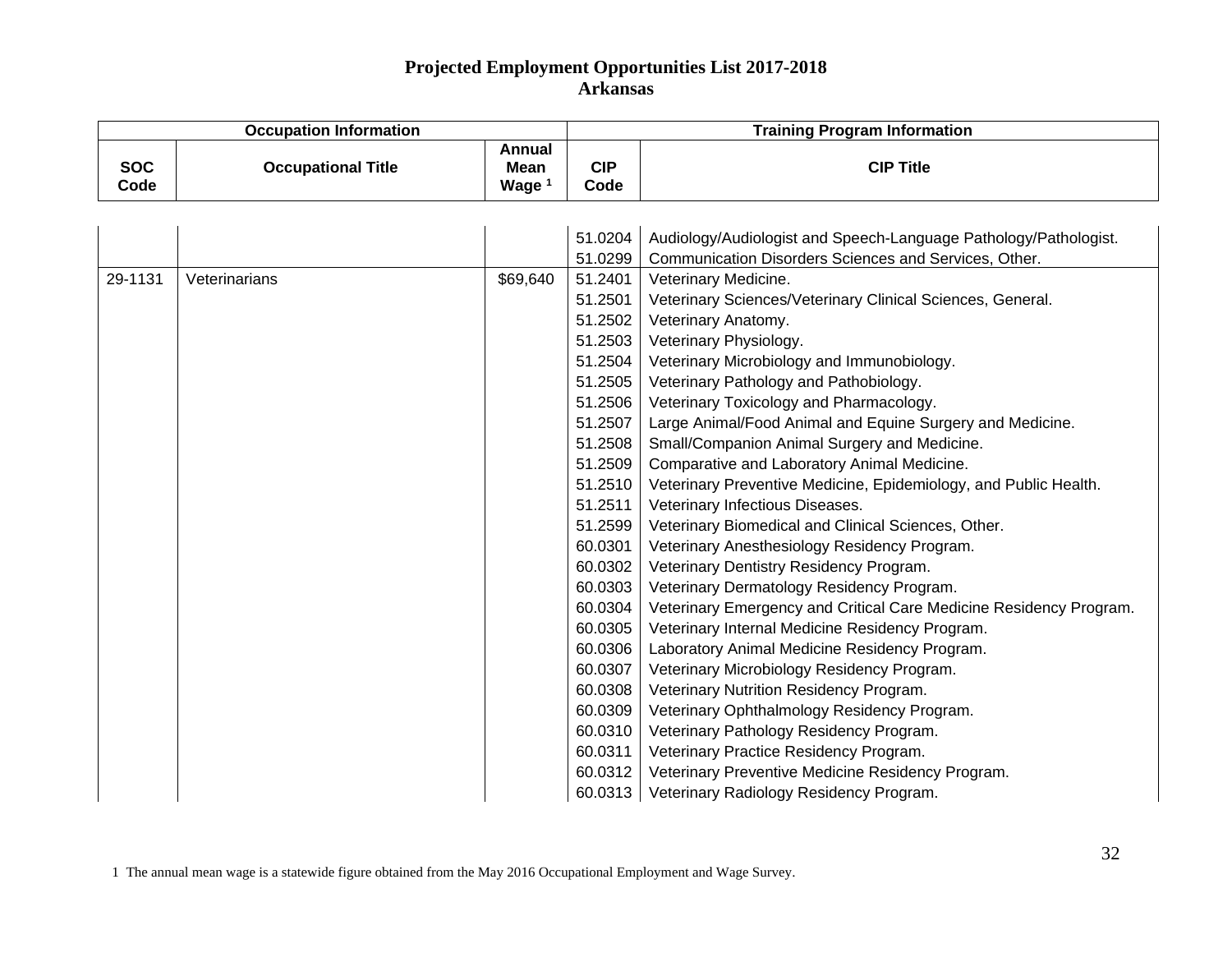| <b>Occupation Information</b> |                           |                                                   | <b>Training Program Information</b> |                                                          |  |
|-------------------------------|---------------------------|---------------------------------------------------|-------------------------------------|----------------------------------------------------------|--|
| <b>SOC</b><br>Code            | <b>Occupational Title</b> | <b>Annual</b><br><b>Mean</b><br>Wage <sup>1</sup> | <b>CIP</b><br>Code                  | <b>CIP Title</b>                                         |  |
|                               |                           |                                                   |                                     |                                                          |  |
|                               |                           |                                                   | 60.0314                             | Veterinary Surgery Residency Program.                    |  |
|                               |                           |                                                   | 60.0315                             | Theriogenology Residency Program.                        |  |
|                               |                           |                                                   | 60.0316                             | Veterinary Toxicology Residency Program.                 |  |
|                               |                           |                                                   | 60.0317                             | Zoological Medicine Residency Program.                   |  |
|                               |                           |                                                   | 60.0318                             | Poultry Veterinarian Residency Program.                  |  |
|                               |                           |                                                   | 60.0319                             | Veterinary Behaviorist Residency Program.                |  |
|                               |                           |                                                   | 60.0320                             | Veterinary Clinical Pharmacology Residency Program.      |  |
|                               |                           |                                                   | 60.0399                             | Veterinary Residency Programs, Other.                    |  |
| 29-1141                       | <b>Registered Nurses</b>  | \$57,630                                          | 51.3801                             | Registered Nursing/Registered Nurse.                     |  |
|                               |                           |                                                   | 51.3802                             | Nursing Administration.                                  |  |
|                               |                           |                                                   | 51.3803                             | Adult Health Nurse/Nursing.                              |  |
|                               |                           |                                                   | 51.3805                             | Family Practice Nurse/Nursing.                           |  |
|                               |                           |                                                   | 51.3806                             | Maternal/Child Health and Neonatal Nurse/Nursing.        |  |
|                               |                           |                                                   | 51.3808                             | Nursing Science.                                         |  |
|                               |                           |                                                   | 51.3809                             | Pediatric Nurse/Nursing.                                 |  |
|                               |                           |                                                   | 51.3810                             | Psychiatric/Mental Health Nurse/Nursing.                 |  |
|                               |                           |                                                   | 51.3811                             | Public Health/Community Nurse/Nursing.                   |  |
|                               |                           |                                                   | 51.3812                             | Perioperative/Operating Room and Surgical Nurse/Nursing. |  |
|                               |                           |                                                   | 51.3813                             | <b>Clinical Nurse Specialist.</b>                        |  |
|                               |                           |                                                   | 51.3814                             | <b>Critical Care Nursing.</b>                            |  |
|                               |                           |                                                   | 51.3815                             | Occupational and Environmental Health Nursing.           |  |
|                               |                           |                                                   | 51.3816                             | Emergency Room/Trauma Nursing.                           |  |
|                               |                           |                                                   | 51.3818                             | Nursing Practice.                                        |  |
|                               |                           |                                                   | 51.3819                             | Palliative Care Nursing.                                 |  |
|                               |                           |                                                   | 51.3820                             | <b>Clinical Nurse Leader.</b>                            |  |
|                               |                           |                                                   | 51.3821                             | <b>Geriatric Nurse/Nursing.</b>                          |  |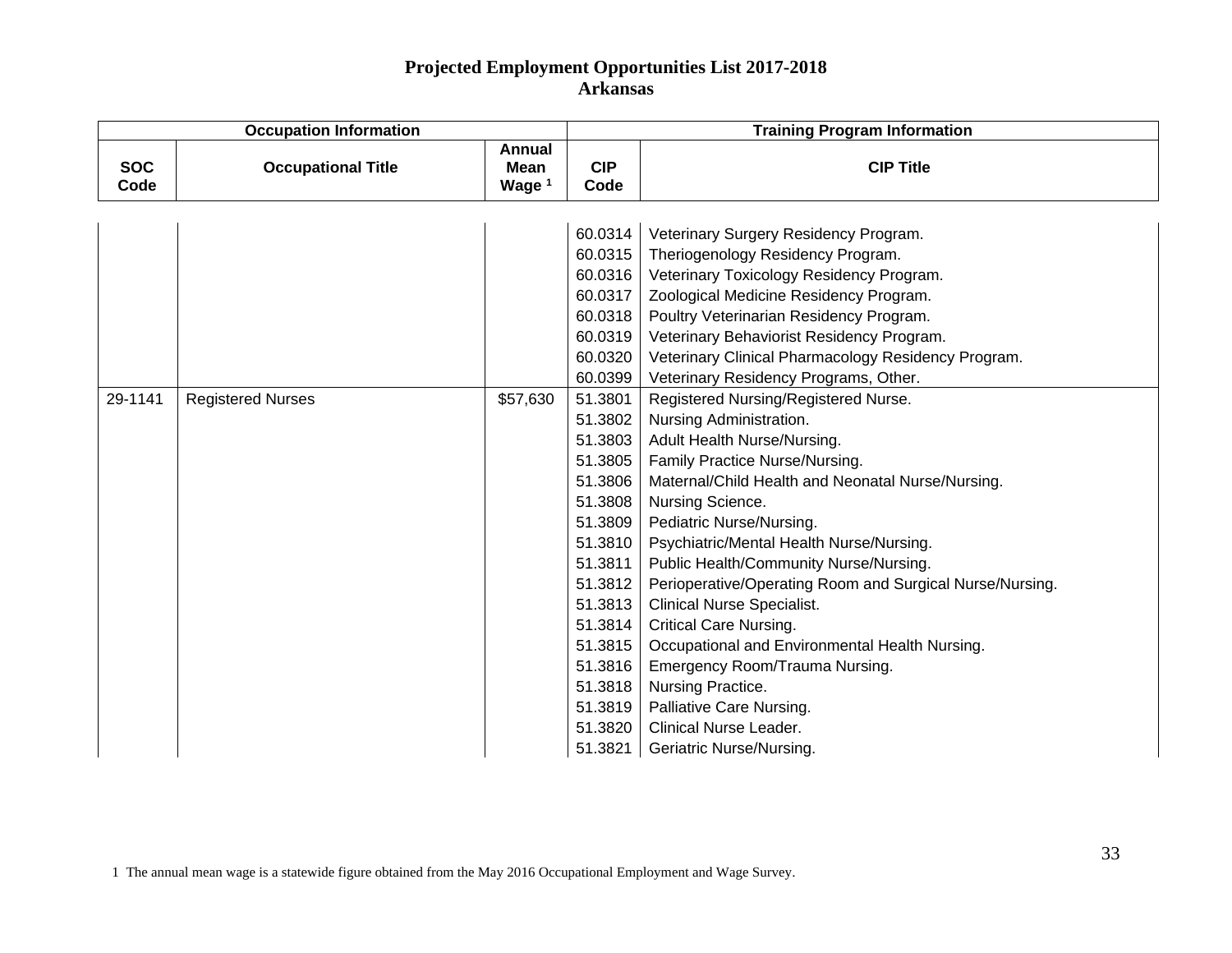| <b>Occupation Information</b> |                                                                                     |                                                   | <b>Training Program Information</b>                                                                                   |                                                                                                                                                                                                                                                                                                                                                                                                                                                 |  |
|-------------------------------|-------------------------------------------------------------------------------------|---------------------------------------------------|-----------------------------------------------------------------------------------------------------------------------|-------------------------------------------------------------------------------------------------------------------------------------------------------------------------------------------------------------------------------------------------------------------------------------------------------------------------------------------------------------------------------------------------------------------------------------------------|--|
| <b>SOC</b><br>Code            | <b>Occupational Title</b>                                                           | <b>Annual</b><br><b>Mean</b><br>Wage <sup>1</sup> | <b>CIP</b><br>Code                                                                                                    | <b>CIP Title</b>                                                                                                                                                                                                                                                                                                                                                                                                                                |  |
|                               |                                                                                     |                                                   | 51.3822<br>51.3899                                                                                                    | Women's Health Nurse/Nursing.<br>Registered Nursing, Nursing Administration, Nursing Research and<br>Clinical Nursing, Other.                                                                                                                                                                                                                                                                                                                   |  |
| 29-1151                       | <b>Nurse Anesthetists</b>                                                           | \$158,940                                         | 51.3804                                                                                                               | Nurse Anesthetist.                                                                                                                                                                                                                                                                                                                                                                                                                              |  |
| 29-1171                       | <b>Nurse Practitioners</b>                                                          | \$89,440                                          | 51.3803<br>51.3805<br>51.3806<br>51.3809<br>51.3810<br>51.3814<br>51.3816<br>51.3818<br>51.3821<br>51.3822<br>51.3899 | Adult Health Nurse/Nursing.<br>Family Practice Nurse/Nursing.<br>Maternal/Child Health and Neonatal Nurse/Nursing.<br>Pediatric Nurse/Nursing.<br>Psychiatric/Mental Health Nurse/Nursing.<br><b>Critical Care Nursing.</b><br>Emergency Room/Trauma Nursing.<br>Nursing Practice.<br>Geriatric Nurse/Nursing.<br>Women's Health Nurse/Nursing.<br>Registered Nursing, Nursing Administration, Nursing Research and<br>Clinical Nursing, Other. |  |
| 29-2011<br>29-2012            | Medical and Clinical Laboratory<br>Technologists<br>Medical and Clinical Laboratory | \$50,400<br>\$34,820                              | 51.1002<br>51.1005<br>51.1007<br>51.1010<br>51.1099<br>51.0802                                                        | Cytotechnology/Cytotechnologist.<br>Clinical Laboratory Science/Medical Technology/Technologist.<br>Histologic Technology/Histotechnologist.<br>Cytogenetics/Genetics/Clinical Genetics Technology/Technologist.<br>Clinical/Medical Laboratory Science and Allied Professions, Other.<br>Clinical/Medical Laboratory Assistant.                                                                                                                |  |
| 29-2021                       | Technicians<br>Dental Hygienists                                                    | \$65,450                                          | 51.1001<br>51.1003<br>51.1004<br>51.1008<br>51.1099<br>51.0602                                                        | <b>Blood Bank Technology Specialist.</b><br>Hematology Technology/Technician.<br>Clinical/Medical Laboratory Technician.<br>Histologic Technician.<br>Clinical/Medical Laboratory Science and Allied Professions, Other.<br>Dental Hygiene/Hygienist.                                                                                                                                                                                           |  |

1 The annual mean wage is a statewide figure obtained from the May 2016 Occupational Employment and Wage Survey.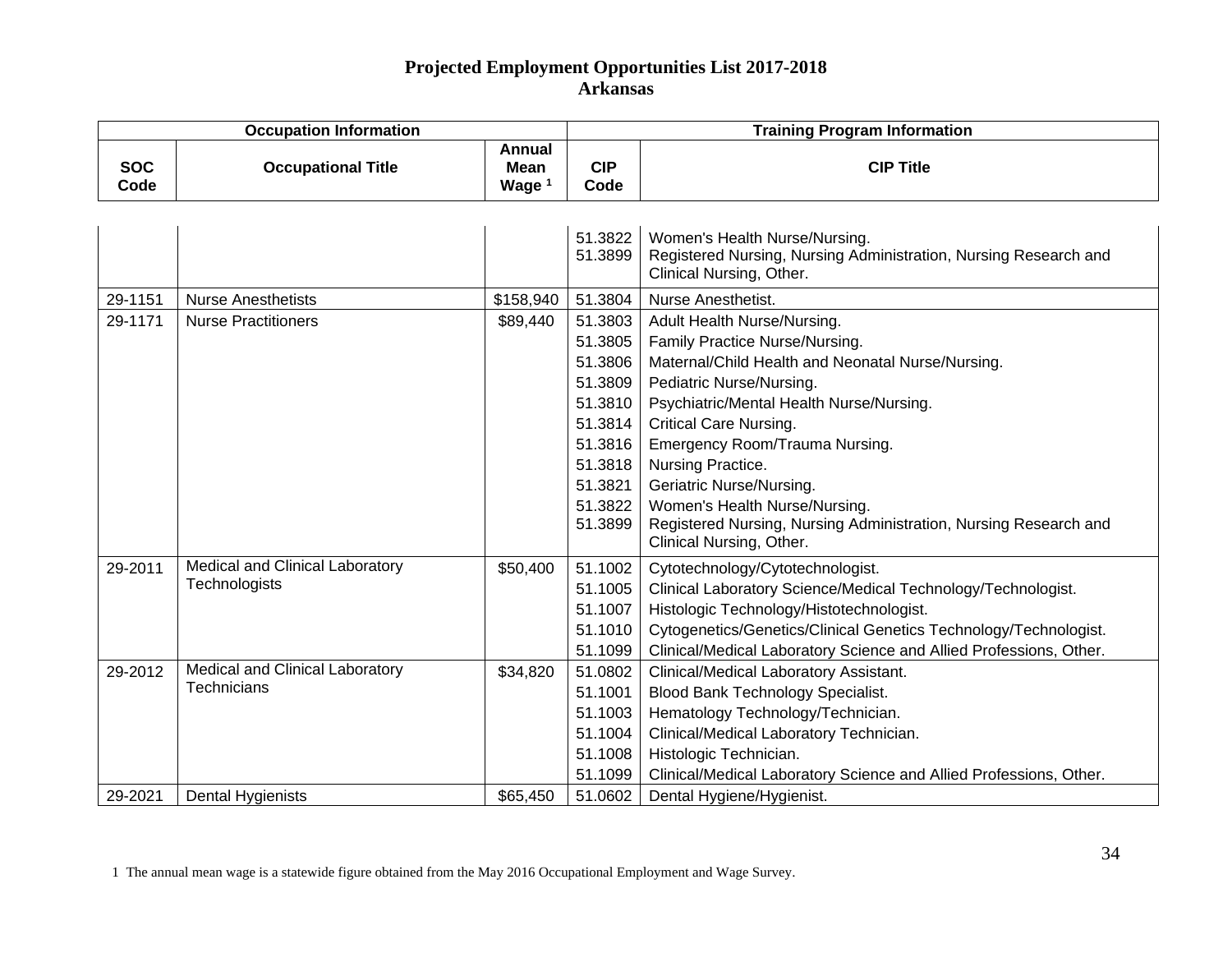| <b>Occupation Information</b> |                                                                  |                                          | <b>Training Program Information</b> |                                                                      |  |
|-------------------------------|------------------------------------------------------------------|------------------------------------------|-------------------------------------|----------------------------------------------------------------------|--|
| <b>SOC</b><br>Code            | <b>Occupational Title</b>                                        | <b>Annual</b><br><b>Mean</b><br>Wage $1$ | <b>CIP</b><br>Code                  | <b>CIP Title</b>                                                     |  |
|                               |                                                                  |                                          |                                     |                                                                      |  |
| 29-2034                       | Radiologic Technologists                                         | \$47,750                                 | 51.0907                             | Medical Radiologic Technology/Science - Radiation Therapist.         |  |
|                               |                                                                  |                                          | 51.0911                             | Radiologic Technology/Science - Radiographer.                        |  |
|                               |                                                                  |                                          | 51.0919                             | Mammography Technician/Technology.                                   |  |
| 29-2041                       | <b>Emergency Medical Technicians and</b><br>Paramedics           | \$28,770                                 | 51.0904                             | Emergency Medical Technology/Technician (EMT Paramedic).             |  |
| 29-2052                       | <b>Pharmacy Technicians</b>                                      | \$29,340                                 | 51.0805                             | Pharmacy Technician/Assistant.                                       |  |
| 29-2061                       | <b>Licensed Practical and Licensed</b>                           | \$36,800                                 | 51.3901                             | Licensed Practical/Vocational Nurse Training.                        |  |
|                               | <b>Vocational Nurses</b>                                         |                                          | 51.3999                             | Practical Nursing, Vocational Nursing and Nursing Assistants, Other. |  |
| 29-2071                       | Medical Records and Health Information                           | \$33,410                                 | 51.0707                             | Health Information/Medical Records Technology/Technician.            |  |
|                               | <b>Technicians</b>                                               |                                          | 51.0713                             | Medical Insurance Coding Specialist/Coder.                           |  |
| 31-1011                       | <b>Home Health Aides</b>                                         | \$19,820                                 | 51.2602                             | Home Health Aide/Home Attendant.                                     |  |
| 31-1014                       | <b>Nursing Assistants</b>                                        | \$22,760                                 | 51.2601                             | Health Aide.                                                         |  |
|                               |                                                                  |                                          | 51.3902                             | Nursing Assistant/Aide and Patient Care Assistant/Aide.              |  |
|                               |                                                                  |                                          | 51.3999                             | Practical Nursing, Vocational Nursing and Nursing Assistants, Other. |  |
| 31-2021                       | <b>Physical Therapist Assistants</b>                             | \$57,410                                 | 51.0806                             | Physical Therapy Technician/Assistant.                               |  |
| 31-9091                       | <b>Dental Assistants</b>                                         | \$32,280                                 | 51.0601                             | Dental Assisting/Assistant.                                          |  |
| 31-9092                       | <b>Medical Assistants</b>                                        | \$30,160                                 | 51.0710                             | Medical Office Assistant/Specialist.                                 |  |
|                               |                                                                  |                                          | 51.0712                             | Medical Reception/Receptionist.                                      |  |
|                               |                                                                  |                                          | 51.0713                             | Medical Insurance Coding Specialist/Coder.                           |  |
|                               |                                                                  |                                          | 51.0716                             | Medical Administrative/Executive Assistant and Medical Secretary.    |  |
|                               |                                                                  |                                          | 51.0801                             | Medical/Clinical Assistant.                                          |  |
|                               |                                                                  |                                          | 51.0809                             | Anesthesiologist Assistant.                                          |  |
|                               |                                                                  |                                          | 51.0813                             | Chiropractic Assistant/Technician.                                   |  |
| 31-9096                       | Veterinary Assistants and Laboratory<br><b>Animal Caretakers</b> | \$21,920                                 |                                     | <b>NO MATCHING CIP</b>                                               |  |
| 31-9097                       | Phlebotomists                                                    | \$27,910                                 | 51.1009                             | Phlebotomy Technician/Phlebotomist.                                  |  |
| 33-1012                       | First-Line Supervisors of Police and                             | \$53,790                                 | 03.0208                             | Natural Resources Law Enforcement and Protective Services.           |  |
|                               | <b>Detectives</b>                                                |                                          | 43.0102                             | Corrections.                                                         |  |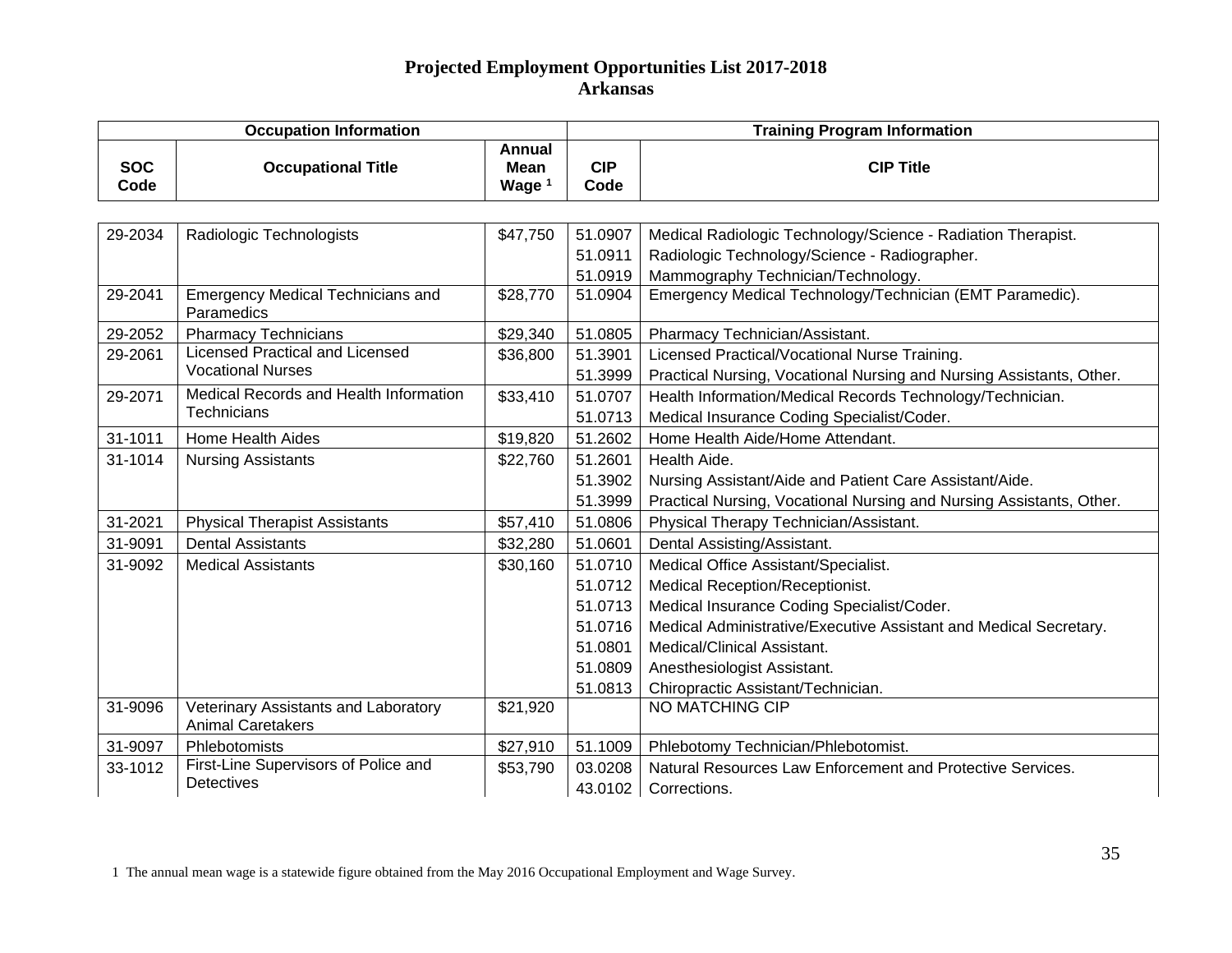| <b>Occupation Information</b> |                                             |                                            | <b>Training Program Information</b> |                                                            |  |
|-------------------------------|---------------------------------------------|--------------------------------------------|-------------------------------------|------------------------------------------------------------|--|
| <b>SOC</b><br>Code            | <b>Occupational Title</b>                   | <b>Annual</b><br>Mean<br>Wage <sup>1</sup> | <b>CIP</b><br>Code                  | <b>CIP Title</b>                                           |  |
|                               |                                             |                                            |                                     |                                                            |  |
|                               |                                             |                                            | 43.0103                             | Criminal Justice/Law Enforcement Administration.           |  |
|                               |                                             |                                            | 43.0104                             | Criminal Justice/Safety Studies.                           |  |
|                               |                                             |                                            | 43.0115                             | Law Enforcement Record-Keeping and Evidence Management.    |  |
|                               |                                             |                                            | 43.0119                             | Critical Incident Response/Special Police Operations.      |  |
|                               |                                             |                                            | 43.0120                             | Protective Services Operations.                            |  |
|                               |                                             |                                            | 43.0122                             | Maritime Law Enforcement.                                  |  |
|                               |                                             |                                            | 43.0123                             | Cultural/Archaelogical Resources Protection.               |  |
|                               |                                             |                                            | 43.0301                             | Homeland Security.                                         |  |
|                               |                                             |                                            | 43.0302                             | Crisis/Emergency/Disaster Management.                      |  |
|                               |                                             |                                            | 43.0303                             | Critical Infrastructure Protection.                        |  |
|                               |                                             |                                            | 43.0304                             | Terrorism and Counterterrorism Operations.                 |  |
| 33-1021                       | First-Line Supervisors of Fire Fighting and | \$53,480                                   | 03.0208                             | Natural Resources Law Enforcement and Protective Services. |  |
|                               | <b>Prevention Workers</b>                   |                                            | 43.0202                             | Fire Services Administration.                              |  |
|                               |                                             |                                            | 43.0299                             | Fire Protection, Other.                                    |  |
| 33-2011                       | Firefighters                                | \$35,590                                   | 03.0208                             | Natural Resources Law Enforcement and Protective Services. |  |
|                               |                                             |                                            | 43.0201                             | Fire Prevention and Safety Technology/Technician.          |  |
|                               |                                             |                                            | 43.0203                             | Fire Science/Fire-fighting.                                |  |
|                               |                                             |                                            | 43.0206                             | Wildland/Forest Firefighting and Investigation.            |  |
|                               |                                             |                                            | 43.0299                             | Fire Protection, Other.                                    |  |
| 33-3012                       | <b>Correctional Officers and Jailers</b>    | \$33,600                                   | 43.0102                             | Corrections.                                               |  |
|                               |                                             |                                            | 43.0110                             | Juvenile Corrections.                                      |  |
|                               |                                             |                                            | 43.0199                             | Corrections and Criminal Justice, Other.                   |  |
| 33-3051                       | Police and Sheriff's Patrol Officers        | \$38,020                                   | 03.0208                             | Natural Resources Law Enforcement and Protective Services. |  |
|                               |                                             |                                            | 43.0107                             | Criminal Justice/Police Science.                           |  |
|                               |                                             |                                            | 43.0111                             | Criminalistics and Criminal Science.                       |  |
|                               |                                             |                                            | 43.0114                             | Law Enforcement Investigation and Interviewing.            |  |
|                               |                                             |                                            | 43.0115                             | Law Enforcement Record-Keeping and Evidence Management.    |  |
|                               |                                             |                                            | 43.0119                             | Critical Incident Response/Special Police Operations.      |  |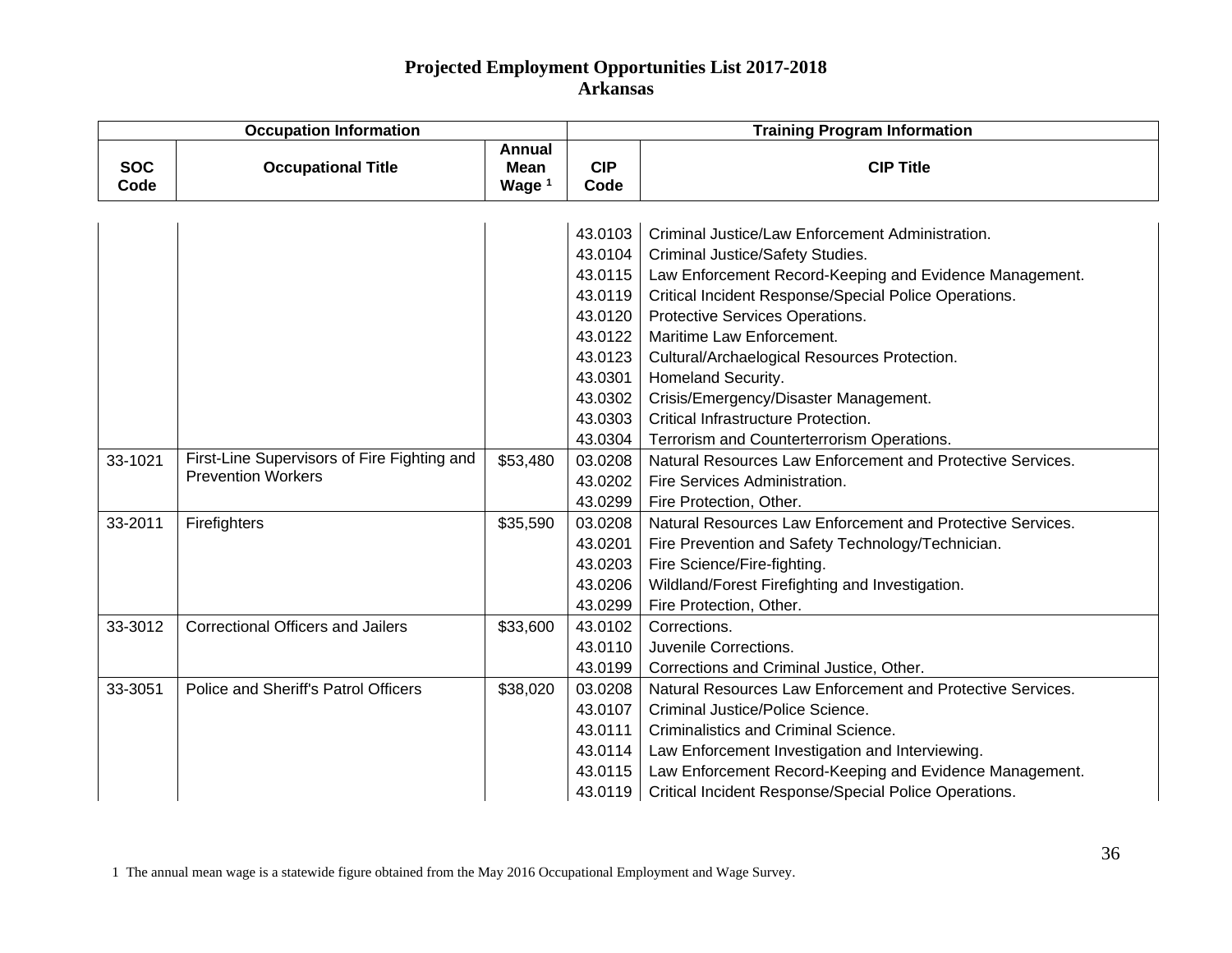| <b>Occupation Information</b> |                                              |                                          | <b>Training Program Information</b> |                                                          |  |
|-------------------------------|----------------------------------------------|------------------------------------------|-------------------------------------|----------------------------------------------------------|--|
| <b>SOC</b><br>Code            | <b>Occupational Title</b>                    | <b>Annual</b><br><b>Mean</b><br>Wage $1$ | <b>CIP</b><br>Code                  | <b>CIP Title</b>                                         |  |
|                               |                                              |                                          |                                     |                                                          |  |
|                               |                                              |                                          | 43.0120                             | Protective Services Operations.                          |  |
|                               |                                              |                                          | 43.0122                             | Maritime Law Enforcement.                                |  |
| 33-9032                       | <b>Security Guards</b>                       | \$25,420                                 |                                     | NO MATCHING CIP                                          |  |
| 35-1011                       | <b>Chefs and Head Cooks</b>                  | \$42,130                                 | 12.0500                             | Cooking and Related Culinary Arts, General.              |  |
|                               |                                              |                                          | 12.0501                             | Baking and Pastry Arts/Baker/Pastry Chef.                |  |
|                               |                                              |                                          | 12.0503                             | Culinary Arts/Chef Training.                             |  |
|                               |                                              |                                          | 12.0504                             | Restaurant, Culinary, and Catering Management/Manager.   |  |
|                               |                                              |                                          | 12.0509                             | Culinary Science/Culinology.                             |  |
| 35-1012                       | First-Line Supervisors of Food               | \$27,920                                 | 12.0500                             | Cooking and Related Culinary Arts, General.              |  |
|                               | <b>Preparation and Serving Workers</b>       |                                          | 12.0503                             | Culinary Arts/Chef Training.                             |  |
|                               |                                              |                                          | 12.0504                             | Restaurant, Culinary, and Catering Management/Manager.   |  |
|                               |                                              |                                          | 12.0507                             | Food Service, Waiter/Waitress, and Dining Room           |  |
|                               |                                              |                                          |                                     | Management/Manager.                                      |  |
|                               |                                              |                                          | 19.0505                             | Foodservice Systems Administration/Management.           |  |
| 35-2011                       | Cooks, Fast Food                             | \$18,660                                 |                                     | NO MATCHING CIP                                          |  |
| 35-2012                       | Cooks, Institution and Cafeteria             | \$20,360                                 | 12.0500                             | Cooking and Related Culinary Arts, General.              |  |
|                               |                                              |                                          | 12.0505                             | Food Preparation/Professional Cooking/Kitchen Assistant. |  |
|                               |                                              |                                          | 12.0508                             | Institutional Food Workers.                              |  |
|                               |                                              |                                          | 19.0505                             | Foodservice Systems Administration/Management.           |  |
| 35-2014                       | Cooks, Restaurant                            | \$22,200                                 | 12.0500                             | Cooking and Related Culinary Arts, General.              |  |
|                               |                                              |                                          | 12.0503                             | <b>Culinary Arts/Chef Training.</b>                      |  |
| 35-2015                       | Cooks, Short Order                           | \$20,670                                 |                                     | NO MATCHING CIP                                          |  |
| 35-2021                       | <b>Food Preparation Workers</b>              | \$20,090                                 |                                     | NO MATCHING CIP                                          |  |
| 35-3011                       | <b>Bartenders</b>                            | \$20,800                                 | 12.0502                             | Bartending/Bartender.                                    |  |
| 35-3021                       | <b>Combined Food Preparation and Serving</b> | \$18,820                                 |                                     | NO MATCHING CIP                                          |  |
|                               | Workers, Including Fast Food                 |                                          |                                     |                                                          |  |
| 35-3022                       | Counter Attendants, Cafeteria, Food          | \$19,750                                 |                                     | NO MATCHING CIP                                          |  |
|                               | Concession, and Coffee Shop                  |                                          |                                     |                                                          |  |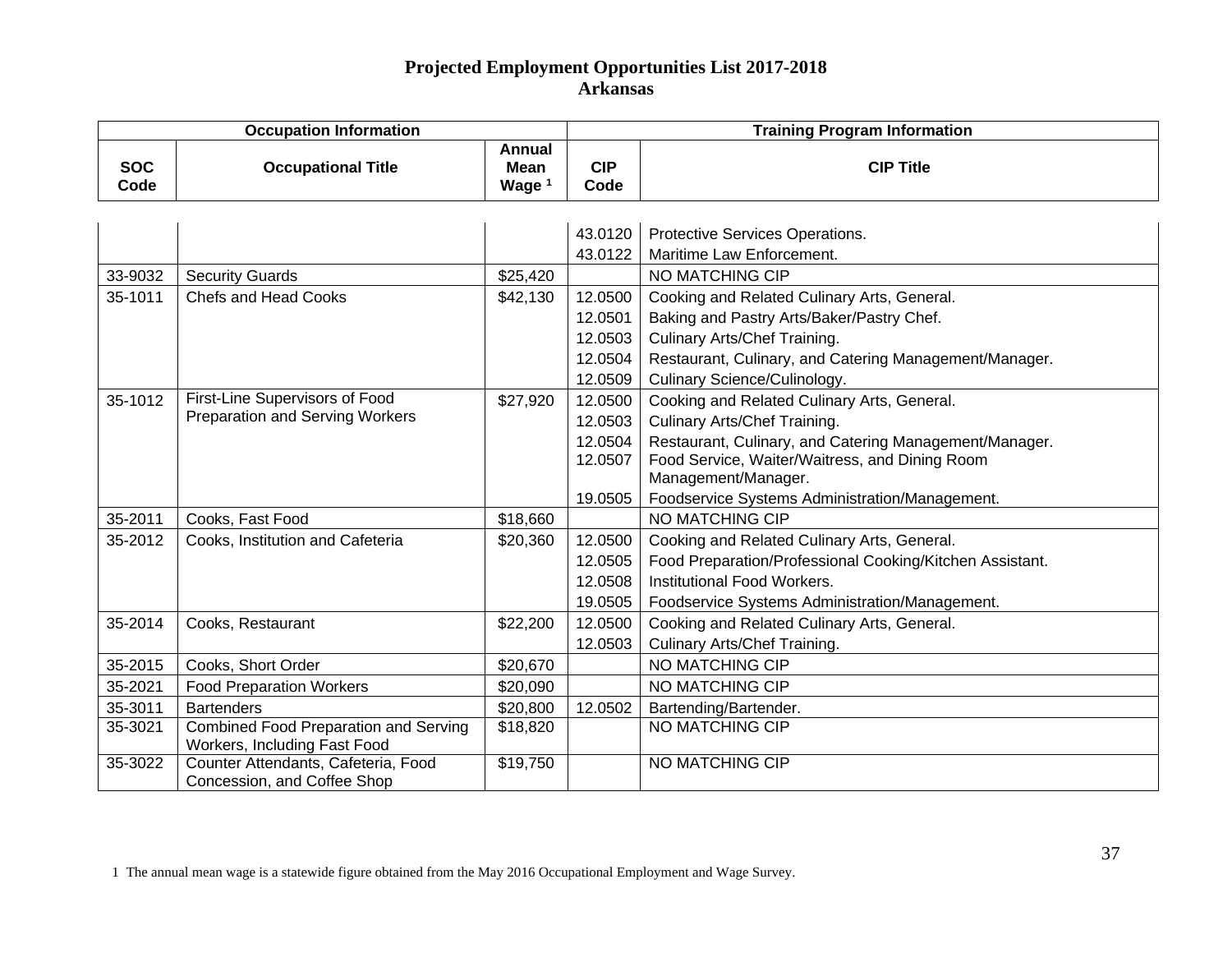| <b>Occupation Information</b> |                                                                                     |                                     | <b>Training Program Information</b>                                       |                                                                                                                                                                                                                                                                                               |  |
|-------------------------------|-------------------------------------------------------------------------------------|-------------------------------------|---------------------------------------------------------------------------|-----------------------------------------------------------------------------------------------------------------------------------------------------------------------------------------------------------------------------------------------------------------------------------------------|--|
| <b>SOC</b><br>Code            | <b>Occupational Title</b>                                                           | Annual<br>Mean<br>Wage <sup>1</sup> | <b>CIP</b><br>Code                                                        | <b>CIP Title</b>                                                                                                                                                                                                                                                                              |  |
|                               |                                                                                     |                                     |                                                                           |                                                                                                                                                                                                                                                                                               |  |
| 35-3031                       | <b>Waiters and Waitresses</b>                                                       | \$19,300                            |                                                                           | <b>NO MATCHING CIP</b>                                                                                                                                                                                                                                                                        |  |
| 35-3041                       | Food Servers, Nonrestaurant                                                         | \$19,350                            |                                                                           | NO MATCHING CIP                                                                                                                                                                                                                                                                               |  |
| 35-9011                       | Dining Room and Cafeteria Attendants<br>and Bartender Helpers                       | \$18,980                            |                                                                           | NO MATCHING CIP                                                                                                                                                                                                                                                                               |  |
| 35-9021                       | <b>Dishwashers</b>                                                                  | \$18,970                            |                                                                           | NO MATCHING CIP                                                                                                                                                                                                                                                                               |  |
| 35-9031                       | Hosts and Hostesses, Restaurant,<br>Lounge, and Coffee Shop                         | \$19,170                            |                                                                           | NO MATCHING CIP                                                                                                                                                                                                                                                                               |  |
| 37-1011                       | <b>First-Line Supervisors of Housekeeping</b><br>and Janitorial Workers             | \$32,000                            | 46.0401                                                                   | Building/Property Maintenance.                                                                                                                                                                                                                                                                |  |
| 37-1012                       | First-Line Supervisors of Landscaping,<br>Lawn Service, & Groundskeeping<br>Workers | $\overline{$}39,580$                | 01.0601<br>01.0603<br>01.0604<br>01.0605<br>01.0606<br>01.0607<br>31.0302 | Applied Horticulture/Horticulture Operations, General.<br>Ornamental Horticulture.<br>Greenhouse Operations and Management.<br>Landscaping and Groundskeeping.<br>Plant Nursery Operations and Management.<br>Turf and Turfgrass Management.<br>Golf Course Operation and Grounds Management. |  |
| 37-2011                       | Janitors and Cleaners, Except Maids and<br><b>Housekeeping Cleaners</b>             | \$22,020                            |                                                                           | NO MATCHING CIP                                                                                                                                                                                                                                                                               |  |
| 37-2012                       | Maids and Housekeeping Cleaners                                                     | \$19,350                            |                                                                           | NO MATCHING CIP                                                                                                                                                                                                                                                                               |  |
| 37-2021                       | <b>Pest Control Workers</b>                                                         | \$31,420                            |                                                                           | NO MATCHING CIP                                                                                                                                                                                                                                                                               |  |
| 37-3011                       | Landscaping and Groundskeeping<br>Workers                                           | \$23,940                            |                                                                           | NO MATCHING CIP                                                                                                                                                                                                                                                                               |  |
| 37-3013                       | <b>Tree Trimmers and Pruners</b>                                                    | \$27,730                            |                                                                           | NO MATCHING CIP                                                                                                                                                                                                                                                                               |  |
| 39-1021                       | First-Line Supervisors of Personal<br>Service Workers                               | \$31,730                            | 12.0412                                                                   | Salon/Beauty Salon Management/Manager.                                                                                                                                                                                                                                                        |  |
| 39-2011                       | <b>Animal Trainers</b>                                                              | \$25,210                            | 01.0505<br>01.0507                                                        | Animal Training.<br>Equestrian/Equine Studies.                                                                                                                                                                                                                                                |  |
| 39-2021                       | <b>Nonfarm Animal Caretakers</b>                                                    | \$21,440                            | 01.0504                                                                   | Dog/Pet/Animal Grooming.                                                                                                                                                                                                                                                                      |  |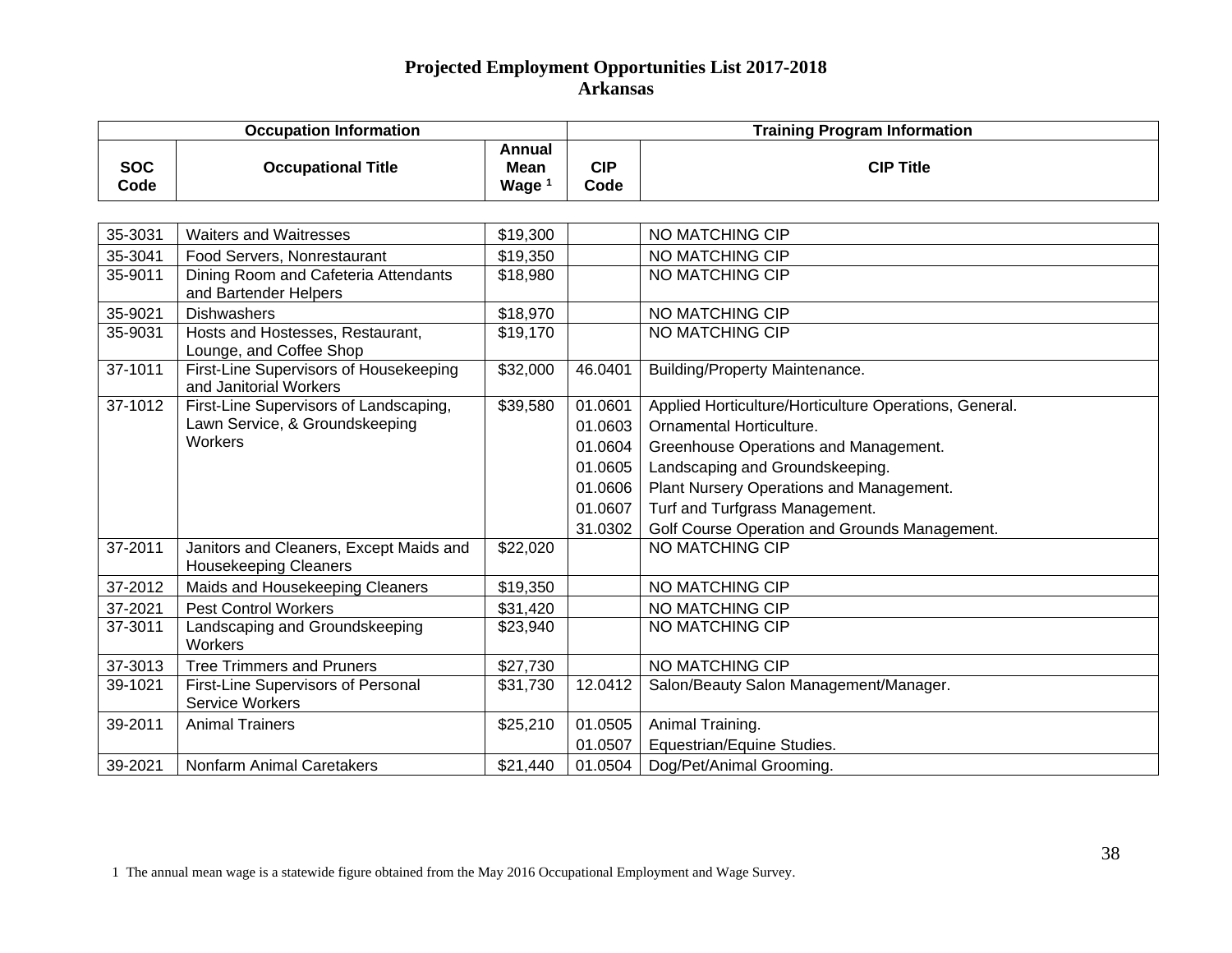| <b>Occupation Information</b> |                                                       |                                            | <b>Training Program Information</b> |                                                                      |  |
|-------------------------------|-------------------------------------------------------|--------------------------------------------|-------------------------------------|----------------------------------------------------------------------|--|
| <b>SOC</b><br>Code            | <b>Occupational Title</b>                             | Annual<br><b>Mean</b><br>Wage <sup>1</sup> | <b>CIP</b><br>Code                  | <b>CIP Title</b>                                                     |  |
|                               |                                                       |                                            |                                     |                                                                      |  |
| 39-3031                       | Ushers, Lobby Attendants, and Ticket<br><b>Takers</b> | \$21,130                                   |                                     | NO MATCHING CIP                                                      |  |
| 39-3091                       | <b>Amusement and Recreation Attendants</b>            | \$19,300                                   |                                     | NO MATCHING CIP                                                      |  |
| 39-5012                       | Hairdressers, Hairstylists, and                       | \$26,210                                   | 12.0401                             | Cosmetology/Cosmetologist, General.                                  |  |
|                               | Cosmetologists                                        |                                            | 12.0404                             | Electrolysis/Electrology and Electrolysis Technician.                |  |
|                               |                                                       |                                            | 12.0406                             | Make-Up Artist/Specialist.                                           |  |
|                               |                                                       |                                            | 12.0407                             | Hair Styling/Stylist and Hair Design.                                |  |
|                               |                                                       |                                            | 12.0411                             | Permanent Cosmetics/Makeup and Tattooing.                            |  |
|                               |                                                       |                                            | 12.0412                             | Salon/Beauty Salon Management/Manager.                               |  |
|                               |                                                       |                                            | 12.0413                             | Cosmetology, Barber/Styling, and Nail Instructor.                    |  |
|                               |                                                       |                                            | 12.0499                             | Cosmetology and Related Personal Grooming Arts, Other.               |  |
| 39-9011                       | <b>Childcare Workers</b>                              | \$19,700                                   | 19.0709                             | Child Care Provider/Assistant.                                       |  |
| 39-9021                       | <b>Personal Care Aides</b>                            | \$19,720                                   | 51.2602                             | Home Health Aide/Home Attendant.                                     |  |
| 39-9031                       | <b>Fitness Trainers and Aerobics Instructors</b>      | \$31,840                                   | 13.1314                             | Physical Education Teaching and Coaching.                            |  |
|                               |                                                       |                                            | 31.0501                             | Health and Physical Education/Fitness, General.                      |  |
|                               |                                                       |                                            | 31.0504                             | Sport and Fitness Administration/Management.                         |  |
|                               |                                                       |                                            | 31.0507                             | Physical Fitness Technician.                                         |  |
|                               |                                                       |                                            | 51.3602                             | Yoga Teacher Training/Yoga Therapy.                                  |  |
| 39-9032                       | <b>Recreation Workers</b>                             | \$21,870                                   |                                     | NO MATCHING CIP                                                      |  |
| 39-9041                       | <b>Residential Advisors</b>                           | \$25,960                                   |                                     | NO MATCHING CIP                                                      |  |
| 41-1011                       | First-Line Supervisors of Retail Sales                | \$37,550                                   | 01.0608                             | Floriculture/Floristry Operations and Management.                    |  |
|                               | Workers                                               |                                            | 19.0203                             | Consumer Merchandising/Retailing Management.                         |  |
|                               |                                                       |                                            | 52.0208                             | E-Commerce/Electronic Commerce.                                      |  |
|                               |                                                       |                                            | 52.0212                             | Retail Management.                                                   |  |
|                               |                                                       |                                            | 52.1803                             | Retailing and Retail Operations.                                     |  |
|                               |                                                       |                                            | 52.1804                             | Selling Skills and Sales Operations.                                 |  |
|                               |                                                       |                                            | 52.1899                             | General Merchandising, Sales, & Related Marketing Operations, Other. |  |
|                               |                                                       |                                            | 52.1909                             | Special Products Marketing Operations.                               |  |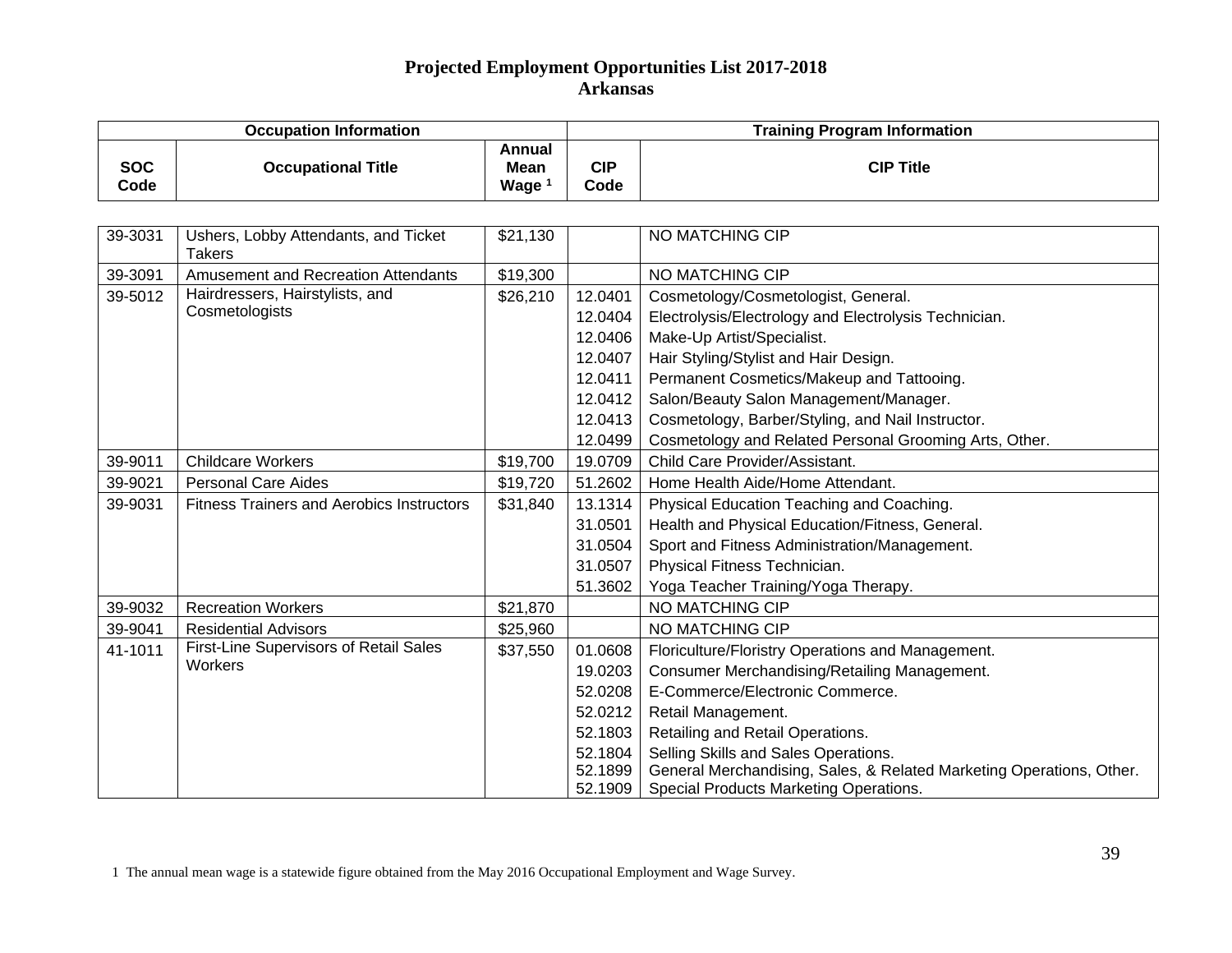| <b>Occupation Information</b> |                                                                                                           |                                                   | <b>Training Program Information</b> |                                                                                                                                      |  |
|-------------------------------|-----------------------------------------------------------------------------------------------------------|---------------------------------------------------|-------------------------------------|--------------------------------------------------------------------------------------------------------------------------------------|--|
| <b>SOC</b><br>Code            | <b>Occupational Title</b>                                                                                 | <b>Annual</b><br><b>Mean</b><br>Wage <sup>1</sup> | <b>CIP</b><br>Code                  | <b>CIP Title</b>                                                                                                                     |  |
|                               |                                                                                                           |                                                   |                                     |                                                                                                                                      |  |
| 41-1012                       | First-Line Supervisors of Non-Retail Sales<br>Workers                                                     | \$75,400                                          | 52.1804<br>52.1899                  | Selling Skills and Sales Operations.<br>General Merchandising, Sales, and Related Marketing Operations,<br>Other.                    |  |
|                               |                                                                                                           |                                                   | 52.1909                             | Special Products Marketing Operations.                                                                                               |  |
| 41-2011                       | Cashiers                                                                                                  | \$19,540                                          |                                     | NO MATCHING CIP                                                                                                                      |  |
| 41-2021                       | <b>Counter and Rental Clerks</b>                                                                          | \$24,670                                          |                                     | NO MATCHING CIP                                                                                                                      |  |
| 41-2022                       | <b>Parts Salespersons</b>                                                                                 | \$27,400                                          | 52.1804                             | Selling Skills and Sales Operations.                                                                                                 |  |
|                               |                                                                                                           |                                                   | 52.1907                             | Vehicle and Vehicle Parts and Accessories Marketing Operations.                                                                      |  |
| 41-2031                       | <b>Retail Salespersons</b>                                                                                | \$24,640                                          |                                     | NO MATCHING CIP                                                                                                                      |  |
| 41-3011                       | <b>Advertising Sales Agents</b>                                                                           | \$45,310                                          | 52.1804                             | Selling Skills and Sales Operations.                                                                                                 |  |
| 41-3021                       | <b>Insurance Sales Agents</b>                                                                             | \$55,600                                          | 52.1701                             | Insurance.                                                                                                                           |  |
| 41-3031                       | Securities, Commodities, and Financial                                                                    | \$81,370                                          | 52.0804                             | Financial Planning and Services.                                                                                                     |  |
|                               | <b>Services Sales Agents</b>                                                                              |                                                   | 52.0807                             | <b>Investments and Securities.</b>                                                                                                   |  |
|                               |                                                                                                           |                                                   | 52.1908                             | Business and Personal/Financial Services Marketing Operations.                                                                       |  |
| 41-4011                       | Sales Representatives, Wholesale and<br>Manufacturing, Technical and Scientific<br>Products               | \$67,710                                          | 52.1804                             | Selling Skills and Sales Operations.                                                                                                 |  |
| 41-4012                       | Sales Representatives, Wholesale and<br>Manufacturing, Except Technical and<br><b>Scientific Products</b> | \$59,290                                          | 52.1801<br>52.1899                  | Sales, Distribution, and Marketing Operations, General.<br>General Merchandising, Sales, and Related Marketing Operations,<br>Other. |  |
|                               |                                                                                                           |                                                   | 52.1902                             | Fashion Merchandising.                                                                                                               |  |
|                               |                                                                                                           |                                                   | 52.1904                             | Apparel and Accessories Marketing Operations.                                                                                        |  |
|                               |                                                                                                           |                                                   | 52.1909                             | Special Products Marketing Operations.                                                                                               |  |
| 41-9011                       | <b>Demonstrators and Product Promoters</b>                                                                | <b>NA</b>                                         | 52.1803                             | Retailing and Retail Operations.                                                                                                     |  |
| 41-9022                       | <b>Real Estate Sales Agents</b>                                                                           | \$34,190                                          | 04.1001                             | Real Estate Development.                                                                                                             |  |
|                               |                                                                                                           |                                                   | 52.1501                             | Real Estate.                                                                                                                         |  |
| 41-9041                       | <b>Telemarketers</b>                                                                                      | \$21,130                                          |                                     | NO MATCHING CIP                                                                                                                      |  |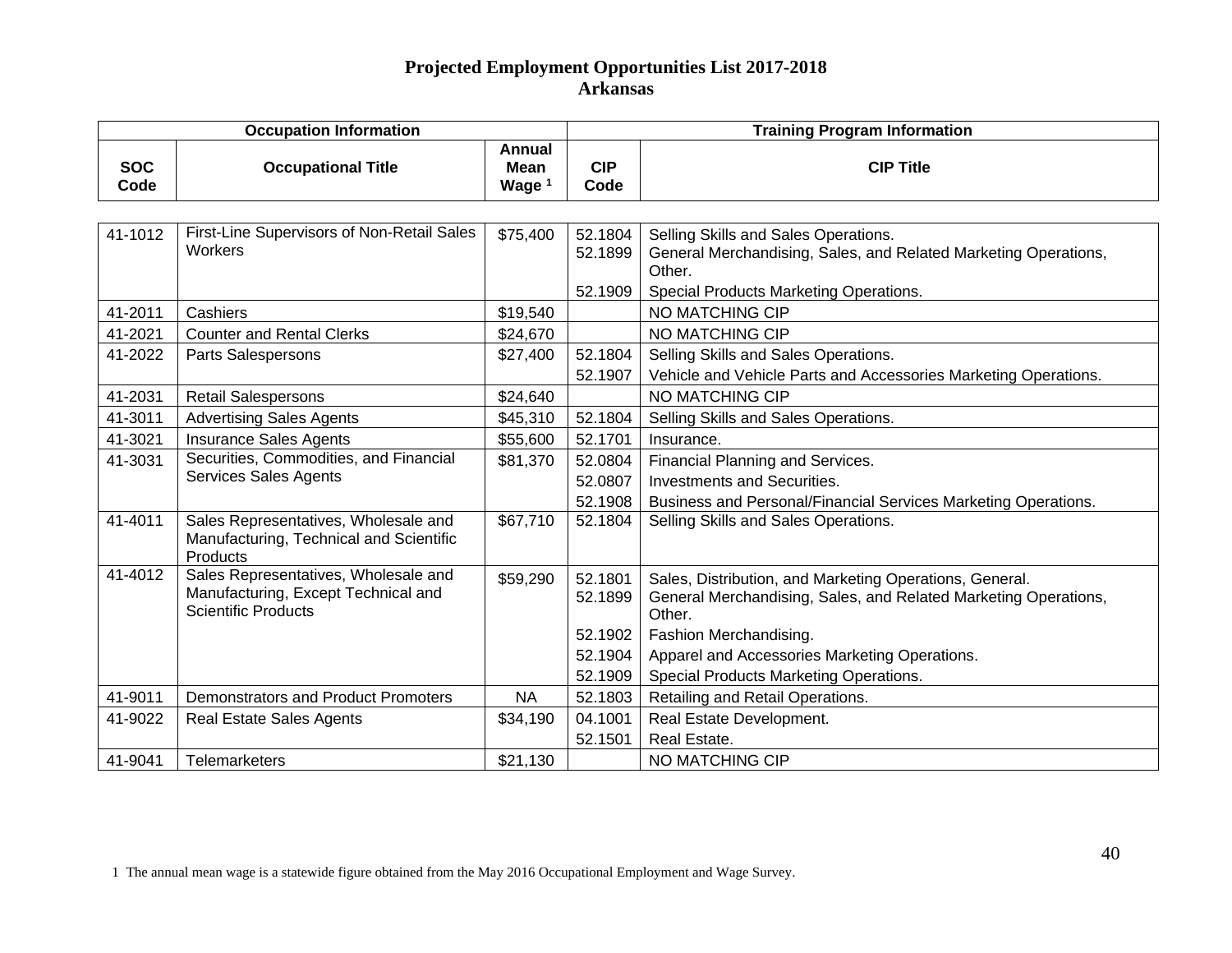|                    | <b>Occupation Information</b>                                                 |                                            |                                          | <b>Training Program Information</b>                                                                                                                                                  |  |  |
|--------------------|-------------------------------------------------------------------------------|--------------------------------------------|------------------------------------------|--------------------------------------------------------------------------------------------------------------------------------------------------------------------------------------|--|--|
| <b>SOC</b><br>Code | <b>Occupational Title</b>                                                     | Annual<br><b>Mean</b><br>Wage <sup>1</sup> | <b>CIP</b><br>Code                       | <b>CIP Title</b>                                                                                                                                                                     |  |  |
|                    |                                                                               |                                            |                                          |                                                                                                                                                                                      |  |  |
| 43-1011            | First-Line Supervisors of Office and<br><b>Administrative Support Workers</b> | \$48,170                                   | 01.0106<br>51.0705<br>51.0711<br>52.0204 | Agricultural Business Technology.<br>Medical Office Management/Administration.<br>Medical/Health Management and Clinical Assistant/Specialist.<br>Office Management and Supervision. |  |  |
|                    |                                                                               |                                            | 52.0207<br>52.0208                       | <b>Customer Service Management.</b><br>E-Commerce/Electronic Commerce.                                                                                                               |  |  |
| 43-3011            | <b>Bill and Account Collectors</b>                                            | \$32,630                                   | 52.0803                                  | Banking and Financial Support Services.                                                                                                                                              |  |  |
| 43-3021            | <b>Billing and Posting Clerks</b>                                             | \$31,290                                   |                                          | <b>NO MATCHING CIP</b>                                                                                                                                                               |  |  |
| 43-3031            | Bookkeeping, Accounting, and Auditing<br><b>Clerks</b>                        | \$35,400                                   | 52.0302                                  | Accounting Technology/Technician and Bookkeeping.                                                                                                                                    |  |  |
| 43-3051            | Payroll and Timekeeping Clerks                                                | \$36,010                                   | 52.0302                                  | Accounting Technology/Technician and Bookkeeping.                                                                                                                                    |  |  |
| 43-3071            | <b>Tellers</b>                                                                | \$24,480                                   | 52.0803                                  | Banking and Financial Support Services.                                                                                                                                              |  |  |
| 43-4051            | <b>Customer Service Representatives</b>                                       | \$31,770                                   | 52.0406<br>52.0411                       | Receptionist.<br>Customer Service Support/Call Center/Teleservice Operation.                                                                                                         |  |  |
| 43-4061            | Eligibility Interviewers, Government<br>Programs                              | \$34,240                                   | 44.0201                                  | Community Organization and Advocacy.                                                                                                                                                 |  |  |
| 43-4081            | Hotel, Motel, and Resort Desk Clerks                                          | \$19,080                                   |                                          | NO MATCHING CIP                                                                                                                                                                      |  |  |
| 43-4111            | Interviewers, Except Eligibility and Loan                                     | \$28,120                                   |                                          | NO MATCHING CIP                                                                                                                                                                      |  |  |
| 43-4121            | Library Assistants, Clerical                                                  | \$22,090                                   |                                          | NO MATCHING CIP                                                                                                                                                                      |  |  |
| 43-4131            | Loan Interviewers and Clerks                                                  | \$38,080                                   | 52.0803                                  | Banking and Financial Support Services.                                                                                                                                              |  |  |
| 43-4151            | <b>Order Clerks</b>                                                           | \$30,080                                   |                                          | NO MATCHING CIP                                                                                                                                                                      |  |  |
| 43-4161            | Human Resources Assistants, Except<br>Payroll and Timekeeping                 | \$35,620                                   |                                          | NO MATCHING CIP                                                                                                                                                                      |  |  |
| 43-4171            | Receptionists and Information Clerks                                          | \$24,580                                   | 52.0406                                  | Receptionist.                                                                                                                                                                        |  |  |
| 43-5011            | Cargo and Freight Agents                                                      | \$44,760                                   | 52.0408<br>52.0410                       | General Office Occupations and Clerical Services.<br>Traffic, Customs, and Transportation Clerk/Technician.                                                                          |  |  |
| 43-5031            | Police, Fire, and Ambulance Dispatchers                                       | \$27,670                                   |                                          | NO MATCHING CIP                                                                                                                                                                      |  |  |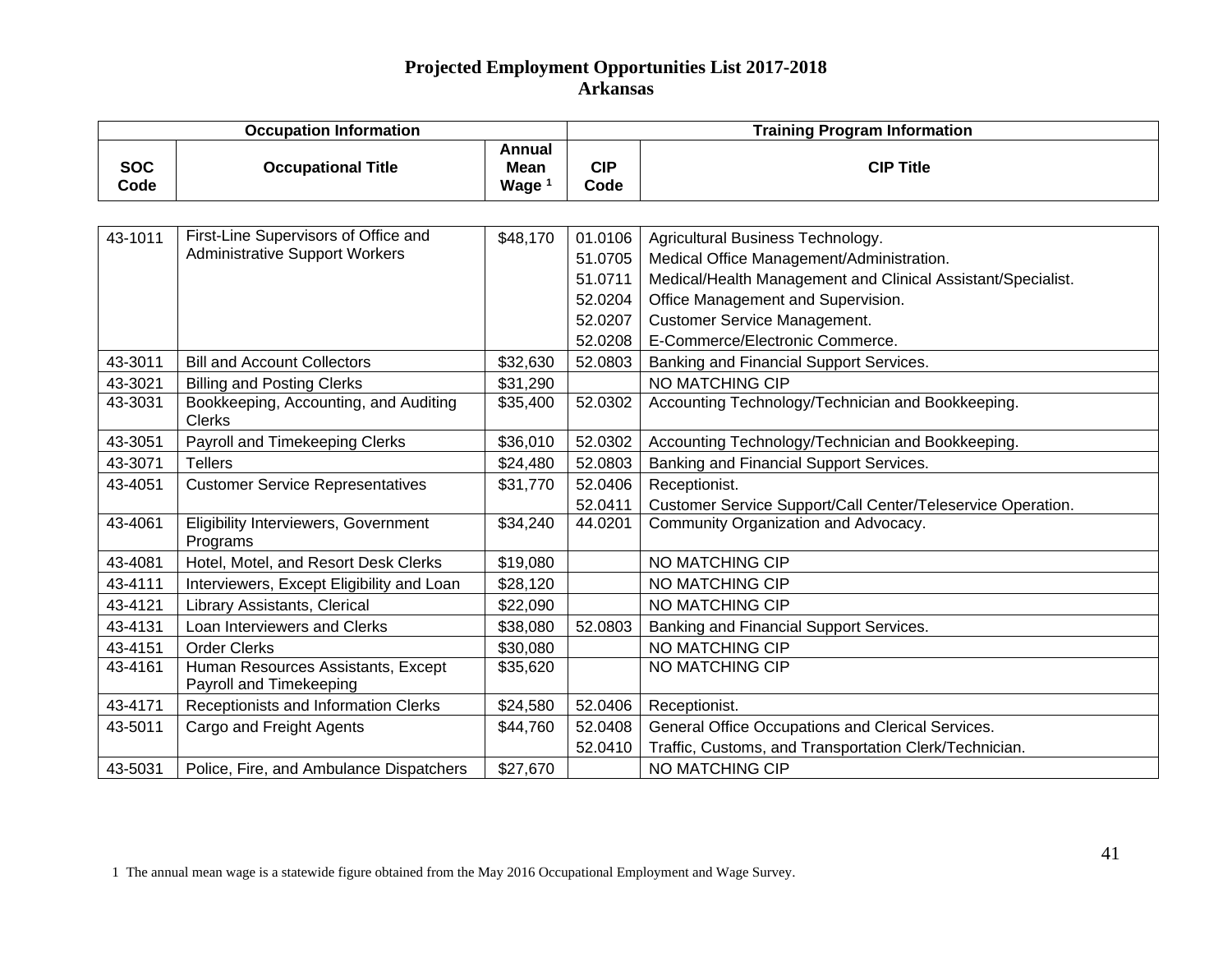| <b>Occupation Information</b> |                                                                                       |                                     | <b>Training Program Information</b> |                                                                                                        |  |
|-------------------------------|---------------------------------------------------------------------------------------|-------------------------------------|-------------------------------------|--------------------------------------------------------------------------------------------------------|--|
| <b>SOC</b><br>Code            | <b>Occupational Title</b>                                                             | Annual<br>Mean<br>Wage <sup>1</sup> | <b>CIP</b><br>Code                  | <b>CIP Title</b>                                                                                       |  |
|                               |                                                                                       |                                     |                                     |                                                                                                        |  |
| 43-5032                       | Dispatchers, Except Police, Fire, and<br>Ambulance                                    | \$35,560                            | 52.0410                             | Traffic, Customs, and Transportation Clerk/Technician.                                                 |  |
| 43-5051                       | <b>Postal Service Clerks</b>                                                          | \$44,040                            |                                     | NO MATCHING CIP                                                                                        |  |
| 43-5052                       | <b>Postal Service Mail Carriers</b>                                                   | \$50,040                            |                                     | NO MATCHING CIP                                                                                        |  |
| 43-5061                       | Production, Planning, and Expediting<br><b>Clerks</b>                                 | \$41,740                            | 52.0409                             | Parts, Warehousing, and Inventory Management Operations.                                               |  |
| 43-5071                       | Shipping, Receiving, and Traffic Clerks                                               | \$30,890                            |                                     | NO MATCHING CIP                                                                                        |  |
| 43-5081                       | <b>Stock Clerks and Order Fillers</b>                                                 | \$23,990                            |                                     | NO MATCHING CIP                                                                                        |  |
| 43-5111                       | Weighers, Measurers, Checkers, and<br>Samplers, Recordkeeping                         | \$26,760                            |                                     | NO MATCHING CIP                                                                                        |  |
| 43-6011                       | <b>Executive Secretaries and Executive</b><br><b>Administrative Assistants</b>        | \$47,080                            | 52.0401<br>52.0402                  | Administrative Assistant and Secretarial Science, General.<br>Executive Assistant/Executive Secretary. |  |
| 43-6013                       | <b>Medical Secretaries</b>                                                            | \$29,280                            | 51.0710                             | Medical Office Assistant/Specialist.                                                                   |  |
|                               |                                                                                       |                                     | 51.0714                             | Medical Insurance Specialist/Medical Biller.                                                           |  |
|                               |                                                                                       |                                     | 51.0716                             | Medical Administrative/Executive Assistant and Medical Secretary.                                      |  |
| 43-6014                       | Secretaries and Administrative<br>Assistants, Except Legal, Medical, and<br>Executive | \$29,650                            | 52.0401<br>52.0402                  | Administrative Assistant and Secretarial Science, General.<br>Executive Assistant/Executive Secretary. |  |
| 43-9041                       | Insurance Claims and Policy Processing<br><b>Clerks</b>                               | \$34,470                            | 52.0408                             | General Office Occupations and Clerical Services.                                                      |  |
| 43-9061                       | Office Clerks, General                                                                | \$26,380                            | 52.0408                             | General Office Occupations and Clerical Services.                                                      |  |
| 45-2091                       | <b>Agricultural Equipment Operators</b>                                               | \$23,050                            | 01.0204                             | Agricultural Power Machinery Operation.                                                                |  |
| 45-2092                       | Farmworkers and Laborers, Crop,<br>Nursery, and Greenhouse                            | \$23,100                            |                                     | <b>NO MATCHING CIP</b>                                                                                 |  |
| 45-2093                       | Farmworkers, Farm, Ranch, and<br><b>Aquacultural Animals</b>                          | \$23,770                            |                                     | NO MATCHING CIP                                                                                        |  |
| 45-4022                       | Logging Equipment Operators                                                           | \$42,210                            | 49.0202                             | Construction/Heavy Equipment/Earthmoving Equipment Operation.                                          |  |
| 47-1011                       | <b>First-Line Supervisors of Construction</b>                                         | \$52,760                            | 46.0000                             | <b>Construction Trades, General.</b>                                                                   |  |
|                               | <b>Trades and Extraction Workers</b>                                                  |                                     | 46.0101                             | Mason/Masonry.                                                                                         |  |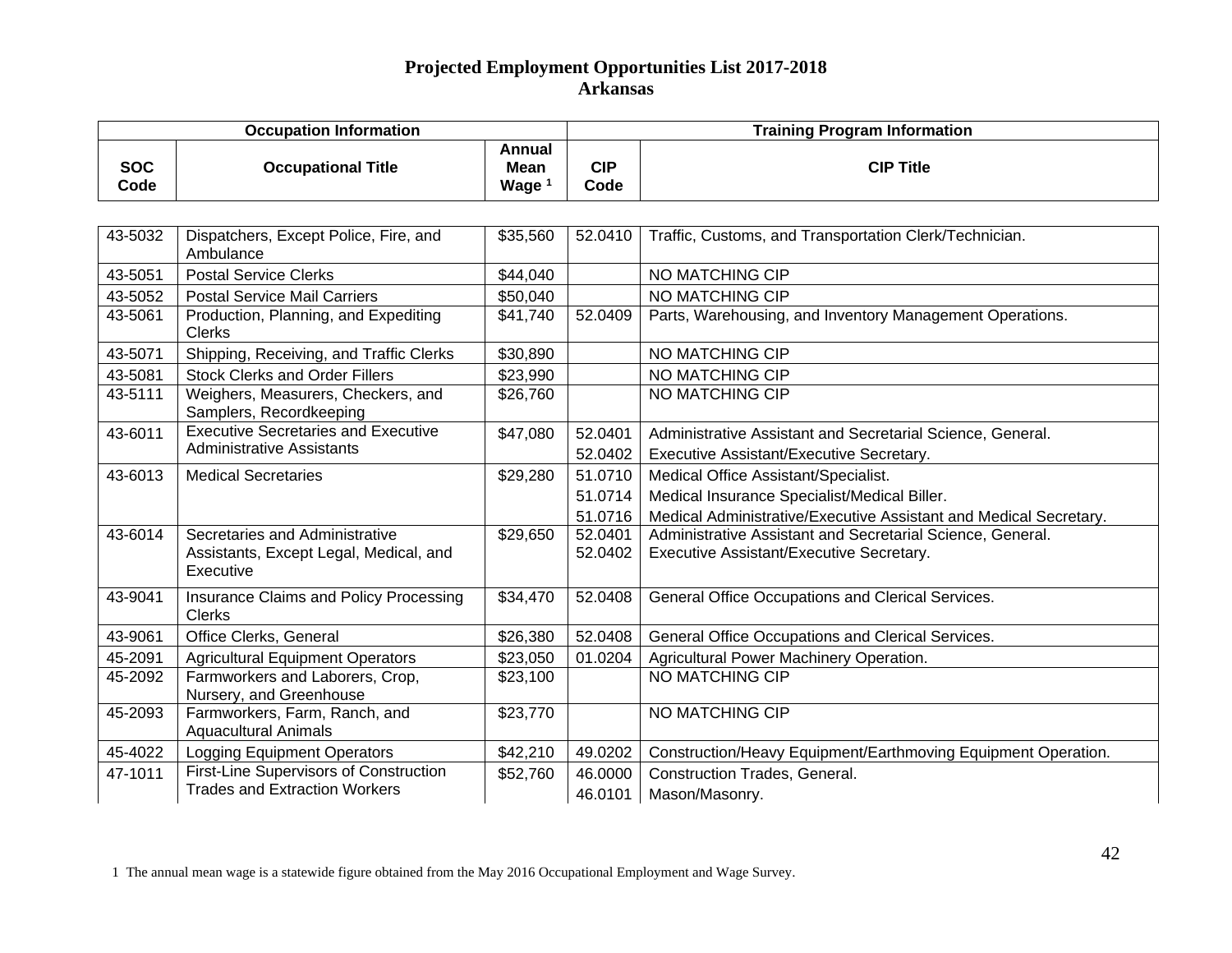| <b>Occupation Information</b> |                                                              |                                                   | <b>Training Program Information</b> |                                                               |  |
|-------------------------------|--------------------------------------------------------------|---------------------------------------------------|-------------------------------------|---------------------------------------------------------------|--|
| <b>SOC</b><br>Code            | <b>Occupational Title</b>                                    | <b>Annual</b><br><b>Mean</b><br>Wage <sup>1</sup> | <b>CIP</b><br>Code                  | <b>CIP Title</b>                                              |  |
|                               |                                                              |                                                   |                                     |                                                               |  |
|                               |                                                              |                                                   | 46.0201                             | Carpentry/Carpenter.                                          |  |
|                               |                                                              |                                                   | 46.0302                             | Electrician.                                                  |  |
|                               |                                                              |                                                   | 46.0401                             | <b>Building/Property Maintenance.</b>                         |  |
|                               |                                                              |                                                   | 46.0402                             | Concrete Finishing/Concrete Finisher.                         |  |
|                               |                                                              |                                                   | 46.0403                             | Building/Home/Construction Inspection/Inspector.              |  |
|                               |                                                              |                                                   | 46.0404                             | Drywall Installation/Drywaller.                               |  |
|                               |                                                              |                                                   | 46.0406                             | Glazier.                                                      |  |
|                               |                                                              |                                                   | 46.0408                             | Painting/Painter and Wall Coverer.                            |  |
|                               |                                                              |                                                   | 46.0410                             | Roofer.                                                       |  |
|                               |                                                              |                                                   | 46.0412                             | Building/Construction Site Management/Manager.                |  |
|                               |                                                              |                                                   | 46.0413                             | Carpet, Floor, and Tile Worker.                               |  |
|                               |                                                              |                                                   | 46.0414                             | Insulator.                                                    |  |
|                               |                                                              |                                                   | 46.0415                             | <b>Building Construction Technology.</b>                      |  |
|                               |                                                              |                                                   | 46.0502                             | Pipefitting/Pipefitter and Sprinkler Fitter.                  |  |
|                               |                                                              |                                                   | 46.0503                             | Plumbing Technology/Plumber.                                  |  |
|                               |                                                              |                                                   | 46.0504                             | Well Drilling/Driller.                                        |  |
|                               |                                                              |                                                   | 46.0505                             | Blasting/Blaster.                                             |  |
| 47-2021                       | <b>Brickmasons and Blockmasons</b>                           | \$39,200                                          | 46.0101                             | Mason/Masonry.                                                |  |
| 47-2031                       | Carpenters                                                   | \$34,810                                          | 46.0201                             | Carpentry/Carpenter.                                          |  |
| 47-2051                       | <b>Cement Masons and Concrete Finishers</b>                  | \$33,910                                          | 46.0402                             | Concrete Finishing/Concrete Finisher.                         |  |
| 47-2061                       | <b>Construction Laborers</b>                                 | \$25,750                                          |                                     | <b>NO MATCHING CIP</b>                                        |  |
| 47-2071                       | Paving, Surfacing, and Tamping<br><b>Equipment Operators</b> | \$35,670                                          | 49.0202                             | Construction/Heavy Equipment/Earthmoving Equipment Operation. |  |
| 47-2073                       | Operating Engineers and Other                                | \$34,530                                          | 49.0202                             | Construction/Heavy Equipment/Earthmoving Equipment Operation. |  |
|                               | <b>Construction Equipment Operators</b>                      |                                                   | 49.0206                             | Mobil Crane Operation/Operator.                               |  |
| 47-2081                       | Drywall and Ceiling Tile Installers                          | \$33,290                                          | 46.0404                             | Drywall Installation/Drywaller.                               |  |
| 47-2111                       | Electricians                                                 | \$42,540                                          | 46.0302                             | Electrician.                                                  |  |
| 47-2141                       | Painters, Construction and Maintenance                       | \$34,280                                          | 46.0408                             | Painting/Painter and Wall Coverer.                            |  |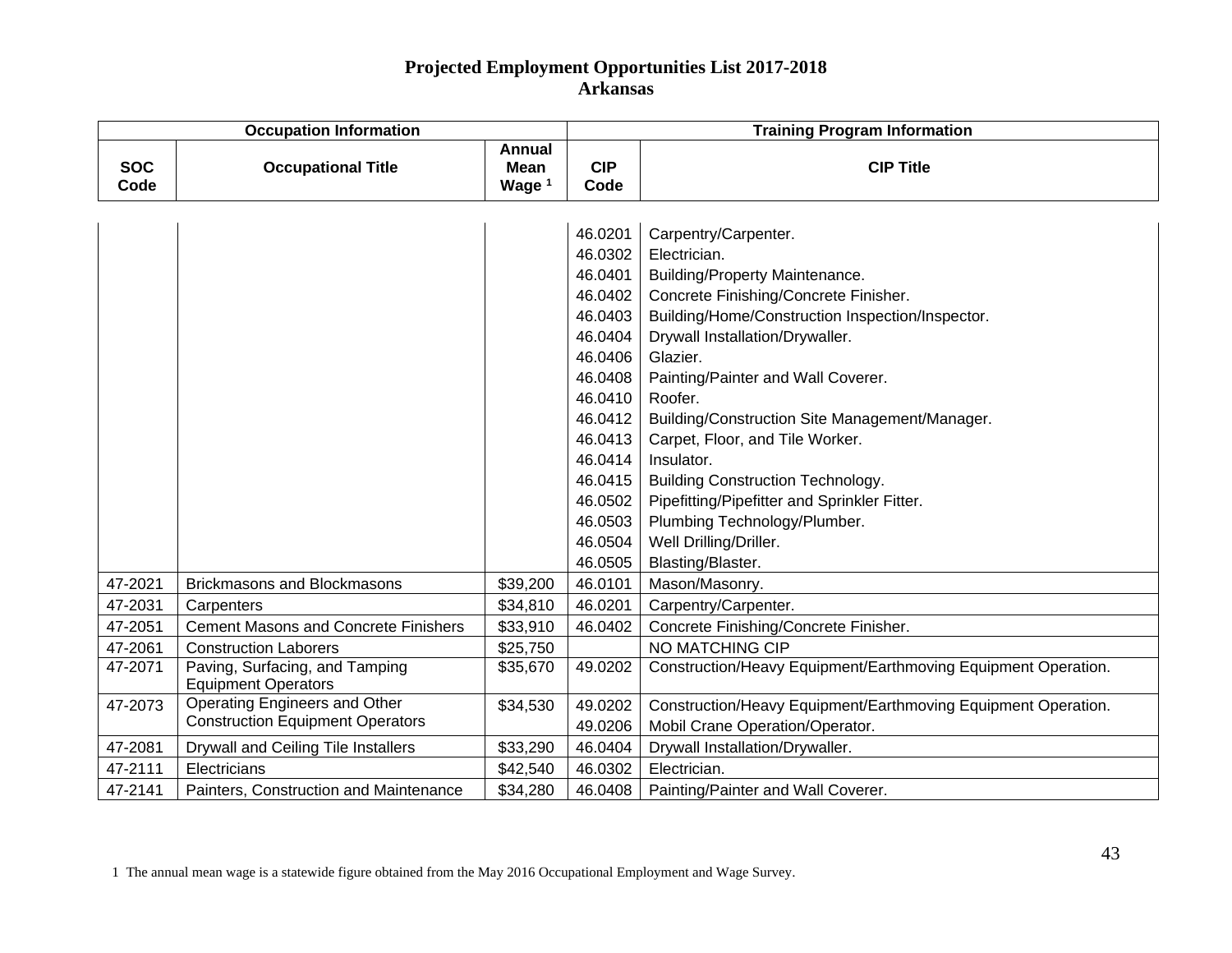| <b>Occupation Information</b> |                                             |                                                   | <b>Training Program Information</b> |                                                                     |  |
|-------------------------------|---------------------------------------------|---------------------------------------------------|-------------------------------------|---------------------------------------------------------------------|--|
| <b>SOC</b><br>Code            | <b>Occupational Title</b>                   | <b>Annual</b><br><b>Mean</b><br>Wage <sup>1</sup> | <b>CIP</b><br>Code                  | <b>CIP Title</b>                                                    |  |
|                               |                                             |                                                   |                                     |                                                                     |  |
| 47-2152                       | Plumbers, Pipefitters, and Steamfitters     | \$38,570                                          | 46.0502                             | Pipefitting/Pipefitter and Sprinkler Fitter.                        |  |
|                               |                                             |                                                   | 46.0503                             | Plumbing Technology/Plumber.                                        |  |
|                               |                                             |                                                   | 46.0599                             | Plumbing and Related Water Supply Services, Other.                  |  |
| 47-2181                       | Roofers                                     | \$32,940                                          | 46.0410                             | Roofer.                                                             |  |
| 47-2211                       | <b>Sheet Metal Workers</b>                  | \$37,360                                          | 48.0506                             | Sheet Metal Technology/Sheetworking.                                |  |
| 47-2221                       | <b>Structural Iron and Steel Workers</b>    | \$43,770                                          | 46.0411                             | Metal Building Assembly/Assembler.                                  |  |
| 47-4011                       | <b>Construction and Building Inspectors</b> | \$46,090                                          | 46.0403                             | Building/Home/Construction Inspection/Inspector.                    |  |
| 47-4051                       | <b>Highway Maintenance Workers</b>          | \$29,310                                          | 49.0202                             | Construction/Heavy Equipment/Earthmoving Equipment Operation.       |  |
|                               |                                             |                                                   | 49.0207                             | Flagging and Traffic Control.                                       |  |
| 49-1011                       | First-Line Supervisors of Mechanics,        | \$56,990                                          | 46.0301                             | Electrical and Power Transmission Installation/Installer, General.  |  |
|                               | Installers, and Repairers                   |                                                   | 46.0303                             | Lineworker.                                                         |  |
|                               |                                             |                                                   | 47.0600                             | Vehicle Maintenance and Repair Technologies, General.               |  |
|                               |                                             |                                                   | 47.0617                             | High Performance and Custom Engine Technician/Mechanic.             |  |
|                               |                                             |                                                   | 47.0618                             | Recreation Vehicle (RV) Service Technician.                         |  |
|                               |                                             |                                                   | 52.0205                             | Operations Management and Supervision.                              |  |
| 49-2011                       | Computer, Automated Teller, and Office      | \$33,090                                          | 47.0102                             | <b>Business Machine Repair.</b>                                     |  |
|                               | <b>Machine Repairers</b>                    |                                                   | 47.0104                             | Computer Installation and Repair Technology/Technician.             |  |
| 49-2022                       | Telecommunications Equipment Installers     | \$51,090                                          | 47.0103                             | Communications Systems Installation and Repair Technology.          |  |
|                               | and Repairers, Except Line Installers       |                                                   |                                     |                                                                     |  |
| 49-3021                       | Automotive Body and Related Repairers       | \$38,230                                          | 47.0603                             | Autobody/Collision and Repair Technology/Technician.                |  |
| 49-3023                       | Automotive Service Technicians and          | \$34,750                                          | 15.0803                             | Automotive Engineering Technology/Technician.                       |  |
|                               | Mechanics                                   |                                                   | 47.0600                             | Vehicle Maintenance and Repair Technologies, General.               |  |
|                               |                                             |                                                   | 47.0604                             | Automobile/Automotive Mechanics Technology/Technician.              |  |
|                               |                                             |                                                   | 47.0612                             | Vehicle Emissions Inspection and Maintenance Technology/Technician. |  |
|                               |                                             |                                                   | 47.0613                             | Medium/Heavy Vehicle and Truck Technology/Technician.               |  |
|                               |                                             |                                                   | 47.0614                             | Alternative Fuel Vehicle Technology/Technician.                     |  |
|                               |                                             |                                                   | 47.0617                             | High Performance and Custom Engine Technician/Mechanic.             |  |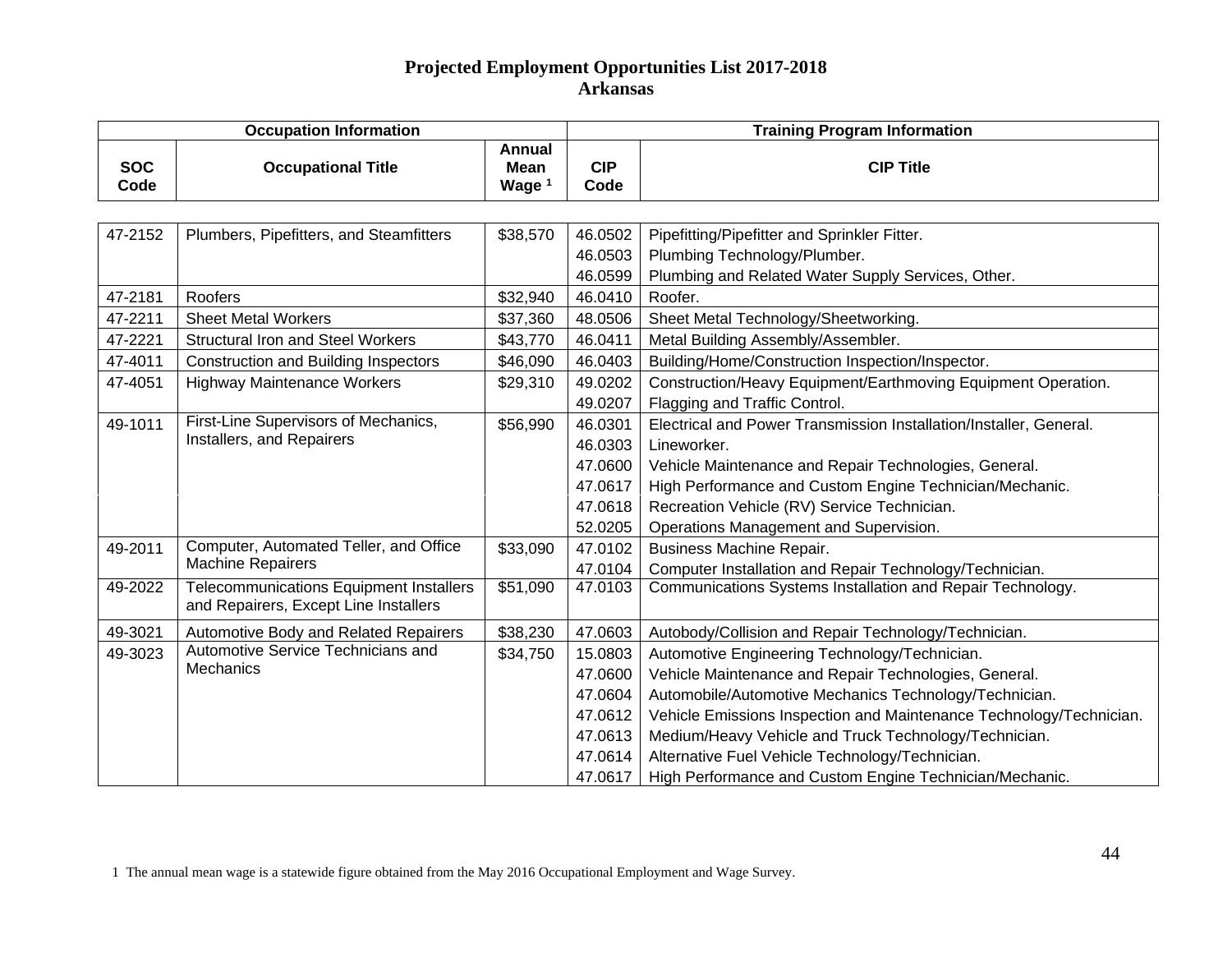| <b>Occupation Information</b> |                                                                          |                                   | <b>Training Program Information</b> |                                                                                                                                                      |  |
|-------------------------------|--------------------------------------------------------------------------|-----------------------------------|-------------------------------------|------------------------------------------------------------------------------------------------------------------------------------------------------|--|
| <b>SOC</b><br>Code            | <b>Occupational Title</b>                                                | <b>Annual</b><br>Mean<br>Wage $1$ | <b>CIP</b><br>Code                  | <b>CIP Title</b>                                                                                                                                     |  |
|                               |                                                                          |                                   |                                     |                                                                                                                                                      |  |
| 49-3031                       | <b>Bus and Truck Mechanics and Diesel</b><br><b>Engine Specialists</b>   | \$38,720                          | 47.0605<br>47.0613                  | Diesel Mechanics Technology/Technician.<br>Medium/Heavy Vehicle and Truck Technology/Technician.                                                     |  |
| 49-3041                       | Farm Equipment Mechanics and Service<br><b>Technicians</b>               | \$33,970                          | 01.0201<br>01.0204<br>01.0205       | Agricultural Mechanization, General.<br>Agricultural Power Machinery Operation.<br>Agricultural Mechanics and Equipment/Machine Technology.          |  |
| 49-3042                       | Mobile Heavy Equipment Mechanics,<br><b>Except Engines</b>               | \$39,910                          | 01.0299<br>01.0205<br>47.0302       | Agricultural Mechanization, Other.<br>Agricultural Mechanics and Equipment/Machine Technology.<br>Heavy Equipment Maintenance Technology/Technician. |  |
| 49-3093                       | <b>Tire Repairers and Changers</b>                                       | \$23,910                          |                                     | NO MATCHING CIP                                                                                                                                      |  |
| 49-9021                       | Heating, Air Conditioning, and<br>Refrigeration Mechanics and Installers | \$37,470                          | 15.0501                             | Heating, Ventilation, Air Conditioning and Refrigeration Engineering<br>Technology/Technician.                                                       |  |
|                               |                                                                          |                                   | 47.0201                             | Heating, Air Conditioning, Ventilation and Refrigeration Maintenance<br>Technology/Technician.                                                       |  |
| 49-9041                       | <b>Industrial Machinery Mechanics</b>                                    | \$46,780                          | 47.0303                             | Industrial Mechanics and Maintenance Technology.                                                                                                     |  |
| 49-9043                       | Maintenance Workers, Machinery                                           | \$41,160                          | 47.0303                             | Industrial Mechanics and Maintenance Technology.                                                                                                     |  |
| 49-9044                       | Millwrights                                                              | \$42,460                          | 47.0303                             | Industrial Mechanics and Maintenance Technology.                                                                                                     |  |
| 49-9051                       | <b>Electrical Power-Line Installers and</b><br>Repairers                 | \$65,130                          | 46.0301<br>46.0303<br>46.0399       | Electrical and Power Transmission Installation/Installer, General.<br>Lineworker.<br>Electrical and Power Transmission Installers, Other.            |  |
| 49-9052                       | Telecommunications Line Installers and<br>Repairers                      | \$55,590                          | 47.0103                             | Communications Systems Installation and Repair Technology.                                                                                           |  |
| 49-9071                       | Maintenance and Repair Workers,<br>General                               | \$32,230                          | 46.0401                             | <b>Building/Property Maintenance.</b>                                                                                                                |  |
| 49-9098                       | Helpers--Installation, Maintenance, and<br><b>Repair Workers</b>         | \$25,490                          |                                     | NO MATCHING CIP                                                                                                                                      |  |
| 51-1011                       | First-Line Supervisors of Production and<br><b>Operating Workers</b>     | $\overline{$}53,470$              | 52.0205                             | Operations Management and Supervision.                                                                                                               |  |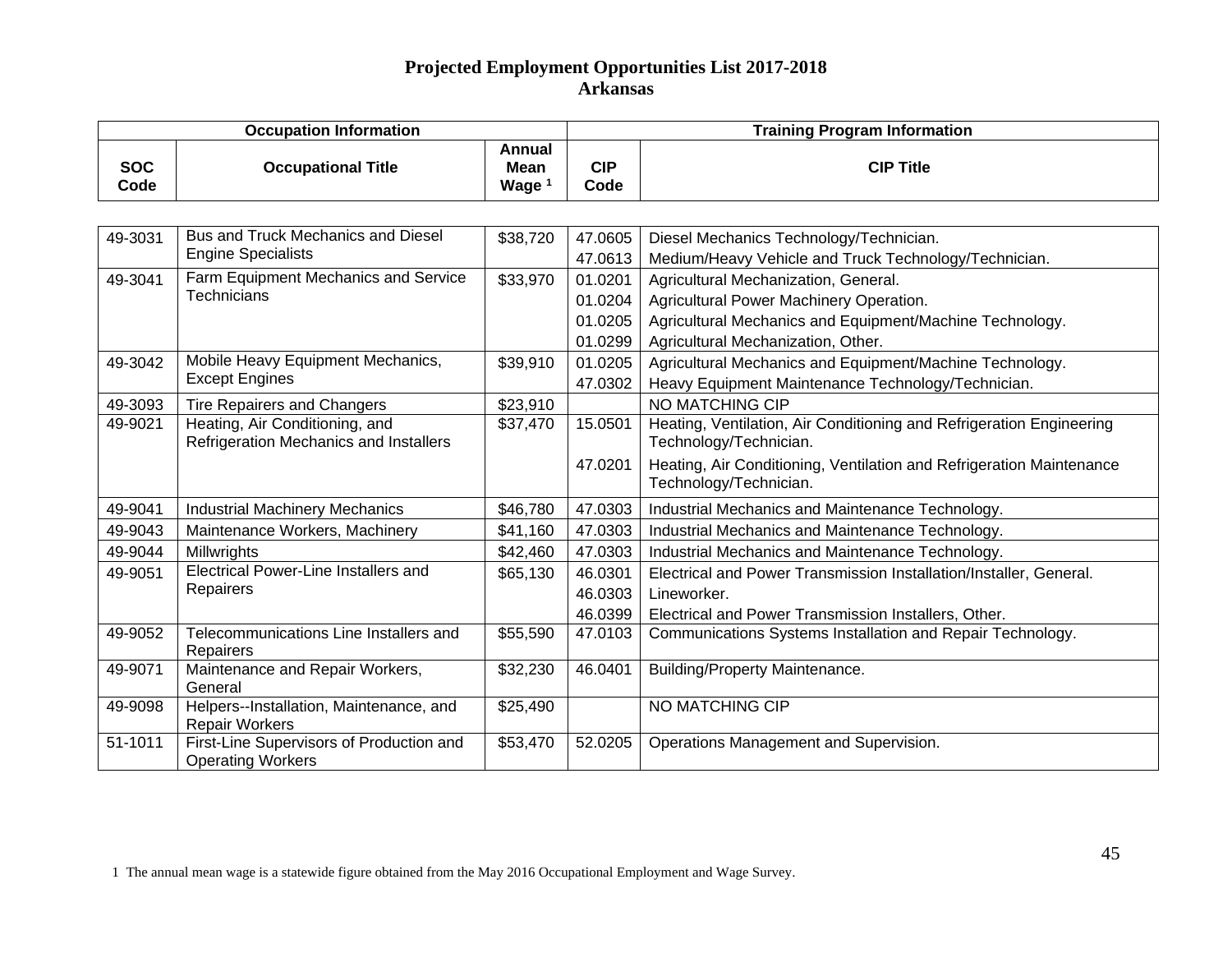| <b>Occupation Information</b> |                                                                                                                 |                                     |                    | <b>Training Program Information</b>                                                                                |  |  |
|-------------------------------|-----------------------------------------------------------------------------------------------------------------|-------------------------------------|--------------------|--------------------------------------------------------------------------------------------------------------------|--|--|
| <b>SOC</b><br>Code            | <b>Occupational Title</b>                                                                                       | Annual<br>Mean<br>Wage <sup>1</sup> | <b>CIP</b><br>Code | <b>CIP Title</b>                                                                                                   |  |  |
|                               |                                                                                                                 |                                     |                    |                                                                                                                    |  |  |
| 51-2041                       | <b>Structural Metal Fabricators and Fitters</b>                                                                 | \$33,310                            | 48.0503<br>48.0511 | Machine Shop Technology/Assistant.<br>Metal Fabricator.                                                            |  |  |
| 51-2091                       | <b>Fiberglass Laminators and Fabricators</b>                                                                    | \$29,620                            |                    | NO MATCHING CIP                                                                                                    |  |  |
| 51-2092                       | <b>Team Assemblers</b>                                                                                          | \$29,550                            |                    | NO MATCHING CIP                                                                                                    |  |  |
| 51-3011                       | <b>Bakers</b>                                                                                                   | \$23,160                            | 12.0501            | Baking and Pastry Arts/Baker/Pastry Chef.                                                                          |  |  |
| 51-3021                       | <b>Butchers and Meat Cutters</b>                                                                                | \$25,990                            | 12.0506            | Meat Cutting/Meat Cutter.                                                                                          |  |  |
| 51-3022                       | Meat, Poultry, and Fish Cutters and<br><b>Trimmers</b>                                                          | \$23,720                            |                    | <b>NO MATCHING CIP</b>                                                                                             |  |  |
| 51-3023                       | <b>Slaughterers and Meat Packers</b>                                                                            | \$24,230                            | 12.0506            | Meat Cutting/Meat Cutter.                                                                                          |  |  |
| 51-3092                       | <b>Food Batchmakers</b>                                                                                         | \$25,540                            |                    | NO MATCHING CIP                                                                                                    |  |  |
| 51-3093                       | Food Cooking Machine Operators and<br><b>Tenders</b>                                                            | \$31,180                            |                    | NO MATCHING CIP                                                                                                    |  |  |
| 51-4011                       | <b>Computer-Controlled Machine Tool</b><br>Operators, Metal and Plastic                                         | \$36,780                            | 48.0503<br>48.0510 | Machine Shop Technology/Assistant.<br>Computer Numerically Controlled (CNC) Machinist Technology/CNC<br>Machinist. |  |  |
| 51-4031                       | Cutting, Punching, and Press Machine<br>Setters, Operators, and Tenders, Metal<br>and Plastic                   | \$34,760                            | 48.0501<br>48.0506 | Machine Tool Technology/Machinist.<br>Sheet Metal Technology/Sheetworking.                                         |  |  |
| 51-4033                       | Grinding, Lapping, Polishing, and Buffing<br>Machine Tool Setters, Operators, and<br>Tenders, Metal and Plastic | \$33,820                            | 48.0501<br>48.0503 | Machine Tool Technology/Machinist.<br>Machine Shop Technology/Assistant.                                           |  |  |
| 51-4041                       | <b>Machinists</b>                                                                                               | \$39,700                            | 48.0501<br>48.0503 | Machine Tool Technology/Machinist.<br>Machine Shop Technology/Assistant.                                           |  |  |
| 51-4072                       | Molding, Coremaking, and Casting<br>Machine Setters, Operators, and<br>Tenders, Metal and Plastic               | \$30,440                            |                    | <b>NO MATCHING CIP</b>                                                                                             |  |  |
| 51-4081                       | Multiple Machine Tool Setters, Operators,<br>and Tenders, Metal and Plastic                                     | \$35,410                            | 48.0501<br>48.0503 | Machine Tool Technology/Machinist.<br>Machine Shop Technology/Assistant.                                           |  |  |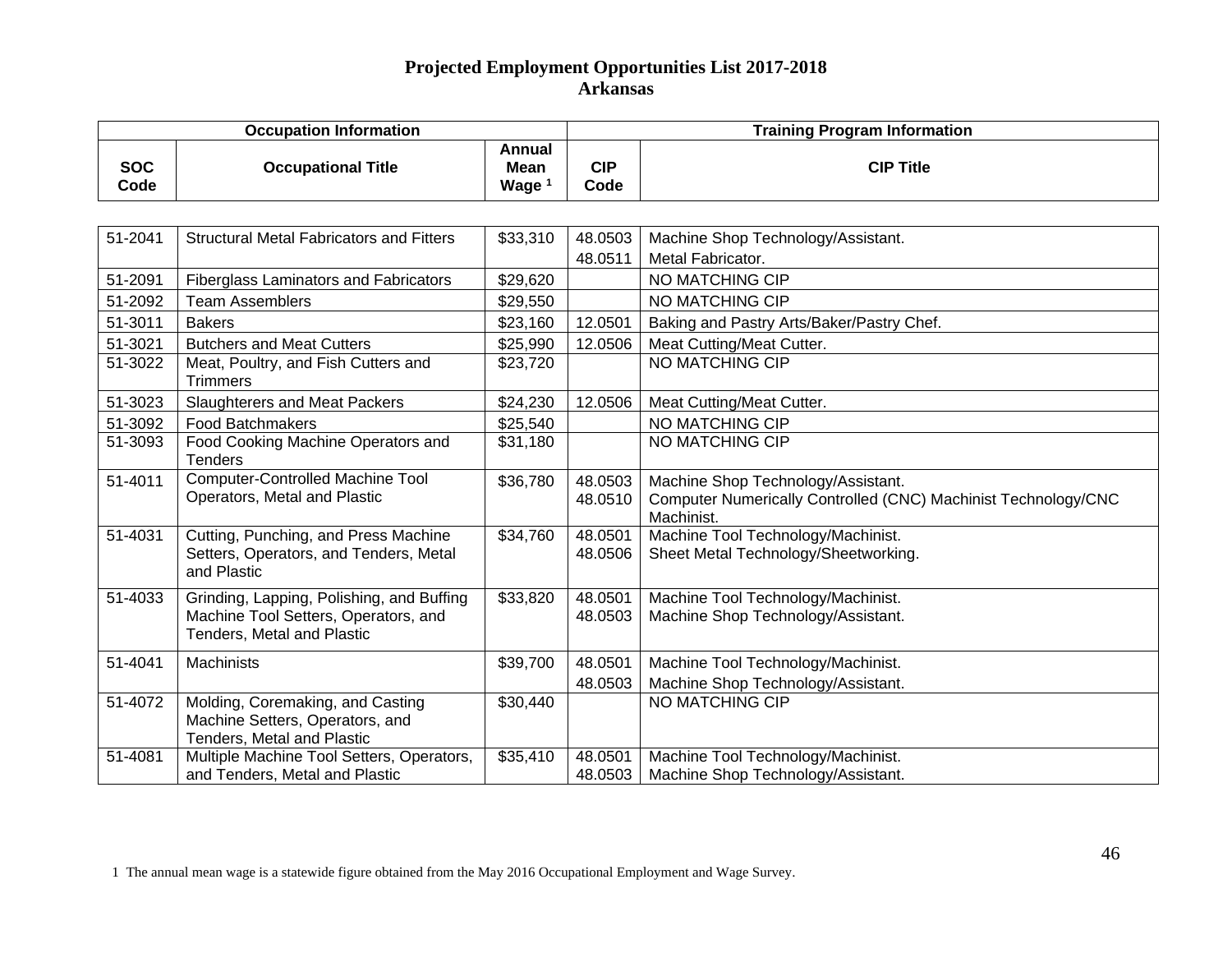| <b>Occupation Information</b> |                                                                                            |                                            | <b>Training Program Information</b>      |                                                                                                                                                    |  |
|-------------------------------|--------------------------------------------------------------------------------------------|--------------------------------------------|------------------------------------------|----------------------------------------------------------------------------------------------------------------------------------------------------|--|
| <b>SOC</b><br>Code            | <b>Occupational Title</b>                                                                  | <b>Annual</b><br>Mean<br>Wage <sup>1</sup> | <b>CIP</b><br>Code                       | <b>CIP Title</b>                                                                                                                                   |  |
|                               |                                                                                            |                                            |                                          |                                                                                                                                                    |  |
| 51-4121                       | Welders, Cutters, Solderers, and Brazers                                                   | \$37,510                                   | 15.0614<br>48.0508                       | Welding Engineering Technology/Technician.<br>Welding Technology/Welder.                                                                           |  |
| 51-4122                       | Welding, Soldering, and Brazing Machine<br>Setters, Operators, and Tenders                 | <b>NA</b>                                  | 48.0508                                  | Welding Technology/Welder.                                                                                                                         |  |
| 51-5112                       | <b>Printing Press Operators</b>                                                            | \$33,800                                   | 10.0302<br>10.0305<br>10.0307<br>10.0399 | Printing Management.<br>Graphic and Printing Equipment Operator, General Production.<br>Printing Press Operator.<br>Graphic Communications, Other. |  |
| 51-6011                       | Laundry and Dry-Cleaning Workers                                                           | \$20,270                                   |                                          | NO MATCHING CIP                                                                                                                                    |  |
| 51-7041                       | Sawing Machine Setters, Operators, and<br>Tenders, Wood                                    | \$29,110                                   | 48.0703                                  | Cabinetmaking and Millwork.                                                                                                                        |  |
| 51-8031                       | Water and Wastewater Treatment Plant<br>and System Operators                               | \$34,570                                   | 15.0506                                  | Water Quality and Wastewater Treatment Management and Recycling<br>Technology/Technician.                                                          |  |
| 51-9011                       | <b>Chemical Equipment Operators and</b><br><b>Tenders</b>                                  | \$46,110                                   | 41.0301<br>41.0303                       | Chemical Technology/Technician.<br>Chemical Process Technology.                                                                                    |  |
| 51-9023                       | Mixing and Blending Machine Setters,<br>Operators, and Tenders                             | \$38,180                                   |                                          | NO MATCHING CIP                                                                                                                                    |  |
| 51-9032                       | Cutting and Slicing Machine Setters,<br>Operators, and Tenders                             | \$34,370                                   |                                          | <b>NO MATCHING CIP</b>                                                                                                                             |  |
| 51-9041                       | Extruding, Forming, Pressing, and<br>Compacting Machine Setters, Operators,<br>and Tenders | \$36,780                                   |                                          | <b>NO MATCHING CIP</b>                                                                                                                             |  |
| 51-9061                       | Inspectors, Testers, Sorters, Samplers,<br>and Weighers                                    | \$33,700                                   | 15.0702                                  | Quality Control Technology/Technician.                                                                                                             |  |
| 51-9081                       | <b>Dental Laboratory Technicians</b>                                                       | \$37,740                                   | 51.0603                                  | Dental Laboratory Technology/Technician.                                                                                                           |  |
| 51-9111                       | Packaging and Filling Machine Operators<br>and Tenders                                     | \$28,550                                   |                                          | <b>NO MATCHING CIP</b>                                                                                                                             |  |
| 51-9122                       | Painters, Transportation Equipment                                                         | \$36,040                                   | 47.0603                                  | Autobody/Collision and Repair Technology/Technician.                                                                                               |  |
| 51-9196                       | Paper Goods Machine Setters,<br>Operators, and Tenders                                     | \$44,010                                   |                                          | <b>NO MATCHING CIP</b>                                                                                                                             |  |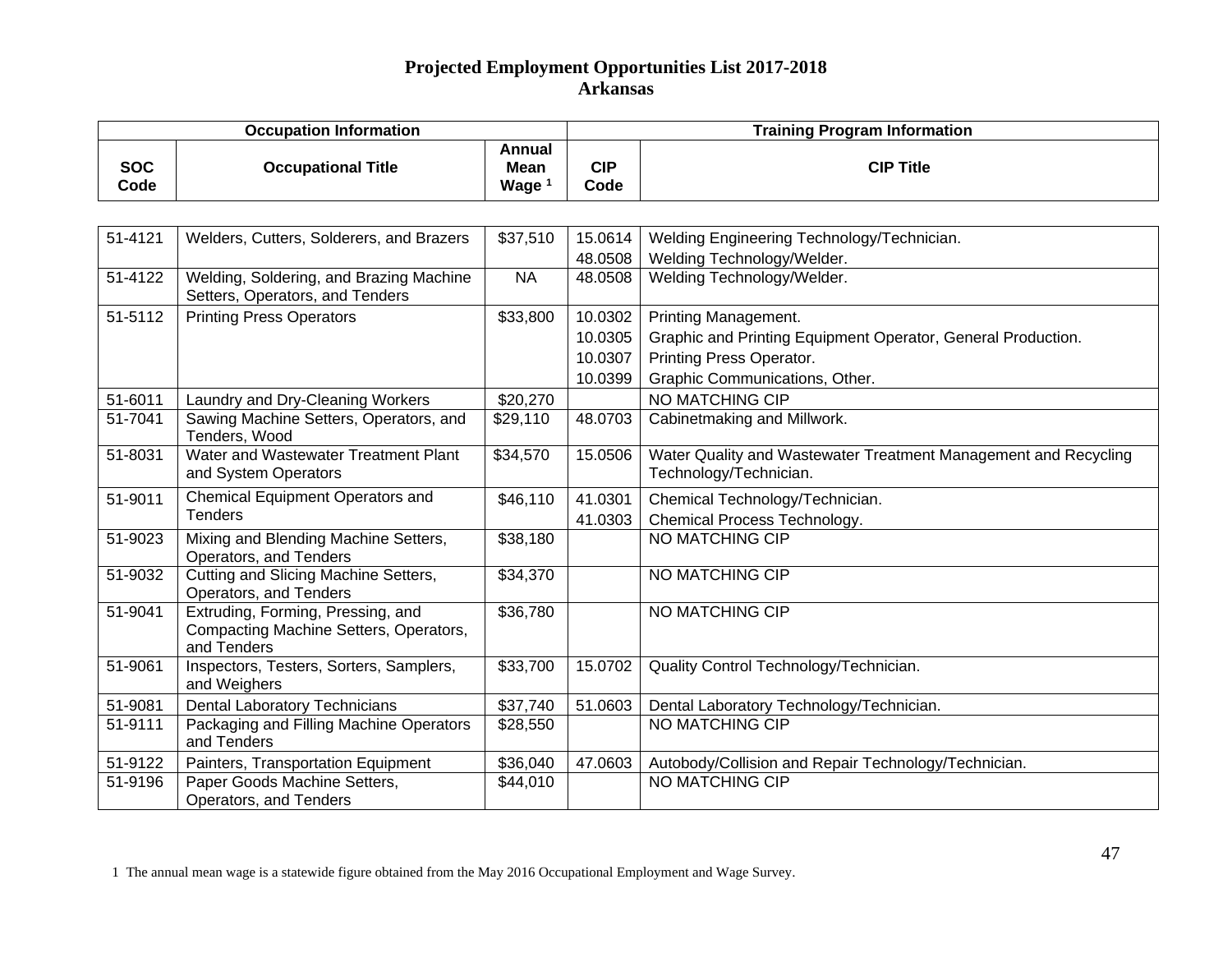|                    | <b>Occupation Information</b>                                                                    |                                            | <b>Training Program Information</b> |                                                                                                  |  |
|--------------------|--------------------------------------------------------------------------------------------------|--------------------------------------------|-------------------------------------|--------------------------------------------------------------------------------------------------|--|
| <b>SOC</b><br>Code | <b>Occupational Title</b>                                                                        | Annual<br><b>Mean</b><br>Wage <sup>1</sup> | <b>CIP</b><br>Code                  | <b>CIP Title</b>                                                                                 |  |
|                    |                                                                                                  |                                            |                                     |                                                                                                  |  |
| 51-9198            | <b>Helpers--Production Workers</b>                                                               | \$24,640                                   |                                     | <b>NO MATCHING CIP</b>                                                                           |  |
| 53-1021            | First-Line Supervisors of Helpers,<br>Laborers, and Material Movers, Hand                        | \$49,850                                   |                                     | <b>NO MATCHING CIP</b>                                                                           |  |
| 53-1031            | First-Line Supervisors of Transportation<br>and Material-Moving Machine and Vehicle<br>Operators | \$49,920                                   | 49.0208                             | Railroad and Railway Transportation.                                                             |  |
| 53-3022            | Bus Drivers, School or Special Client                                                            | \$20,040                                   | 49.0205                             | Truck and Bus Driver/Commercial Vehicle Operator and Instructor.                                 |  |
| 53-3031            | <b>Driver/Sales Workers</b>                                                                      | \$27,320                                   |                                     | <b>NO MATCHING CIP</b>                                                                           |  |
| 53-3032            | Heavy and Tractor-Trailer Truck Drivers                                                          | \$39,430                                   | 49.0205                             | Truck and Bus Driver/Commercial Vehicle Operator and Instructor.                                 |  |
| 53-3033            | <b>Light Truck or Delivery Services Drivers</b>                                                  | \$30,400                                   | 49.0205                             | Truck and Bus Driver/Commercial Vehicle Operator and Instructor.                                 |  |
| 53-3041            | <b>Taxi Drivers and Chauffeurs</b>                                                               | \$21,610                                   |                                     | <b>NO MATCHING CIP</b>                                                                           |  |
| 53-6031            | Automotive and Watercraft Service<br>Attendants                                                  | \$24,790                                   |                                     | <b>NO MATCHING CIP</b>                                                                           |  |
| 53-7011            | <b>Conveyor Operators and Tenders</b>                                                            | \$33,120                                   |                                     | NO MATCHING CIP                                                                                  |  |
| 53-7021            | <b>Crane and Tower Operators</b>                                                                 | \$42,290                                   | 49.0202<br>49.0206                  | Construction/Heavy Equipment/Earthmoving Equipment Operation.<br>Mobil Crane Operation/Operator. |  |
| 53-7051            | <b>Industrial Truck and Tractor Operators</b>                                                    | \$30,630                                   |                                     | NO MATCHING CIP                                                                                  |  |
| 53-7061            | <b>Cleaners of Vehicles and Equipment</b>                                                        | \$23,240                                   |                                     | NO MATCHING CIP                                                                                  |  |
| 53-7062            | Laborers and Freight, Stock, and Material<br>Movers, Hand                                        | \$25,120                                   |                                     | NO MATCHING CIP                                                                                  |  |
| 53-7063            | Machine Feeders and Offbearers                                                                   | \$27,530                                   |                                     | NO MATCHING CIP                                                                                  |  |
| 53-7064            | Packers and Packagers, Hand                                                                      | \$22,640                                   |                                     | NO MATCHING CIP                                                                                  |  |
| 53-7081            | Refuse and Recyclable Material<br>Collectors                                                     | \$27,240                                   |                                     | NO MATCHING CIP                                                                                  |  |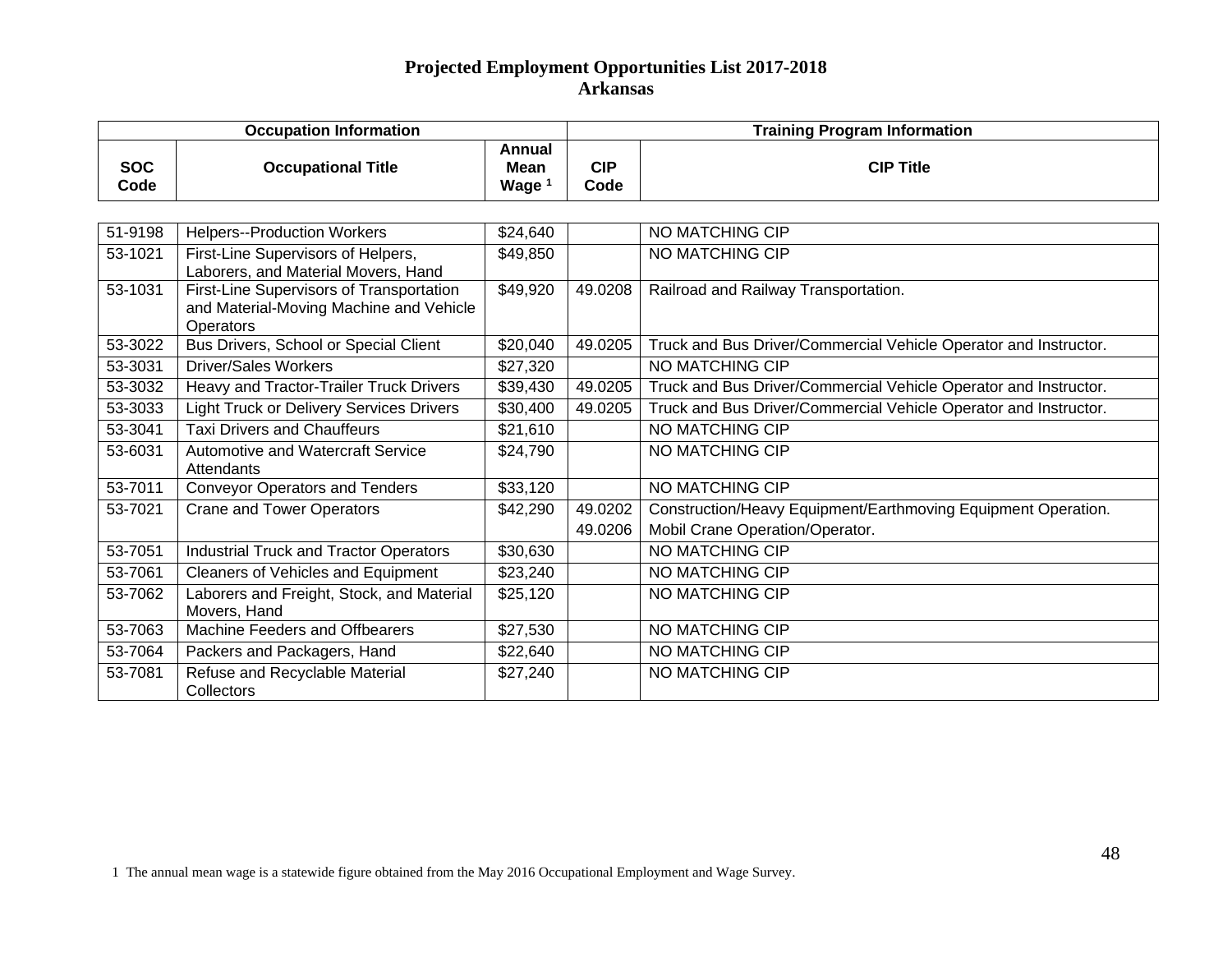|                    | <b>Occupation Information</b>                                                |                                     |                    | <b>Training Program Information</b>                             |  |  |
|--------------------|------------------------------------------------------------------------------|-------------------------------------|--------------------|-----------------------------------------------------------------|--|--|
| <b>SOC</b><br>Code | <b>Occupational Title</b>                                                    | Annual<br>Mean<br>Wage <sup>1</sup> | <b>CIP</b><br>Code | <b>CIP Title</b>                                                |  |  |
|                    |                                                                              |                                     |                    |                                                                 |  |  |
| 19-4021            | <b>Biological Technicians</b>                                                | \$41,310                            | 41.0101            | Biology Technician/Biotechnology Laboratory Technician.         |  |  |
| 43-5053            | Postal Service Mail Sorters, Processors,<br>and Processing Machine Operators | \$48,710                            |                    | NO MATCHING CIP                                                 |  |  |
| 47-4041            | <b>Hazardous Materials Removal Workers</b>                                   | \$29,830                            | 15.0508            | Hazardous Materials Management and Waste Technology/Technician. |  |  |
| 51-9083            | <b>Ophthalmic Laboratory Technicians</b>                                     | \$31,600                            | 51.1006            | Ophthalmic Laboratory Technology/Technician.                    |  |  |
| 53-4011            | <b>Locomotive Engineers</b>                                                  | \$60,040                            | 49.0208            | Railroad and Railway Transportation.                            |  |  |
| 53-4021            | Railroad Brake, Signal, and Switch<br><b>Operators</b>                       | \$55,290                            | 49.0208            | Railroad and Railway Transportation.                            |  |  |
| 53-4031            | <b>Railroad Conductors and Yardmasters</b>                                   | \$56,220                            | 49.0208            | Railroad and Railway Transportation.                            |  |  |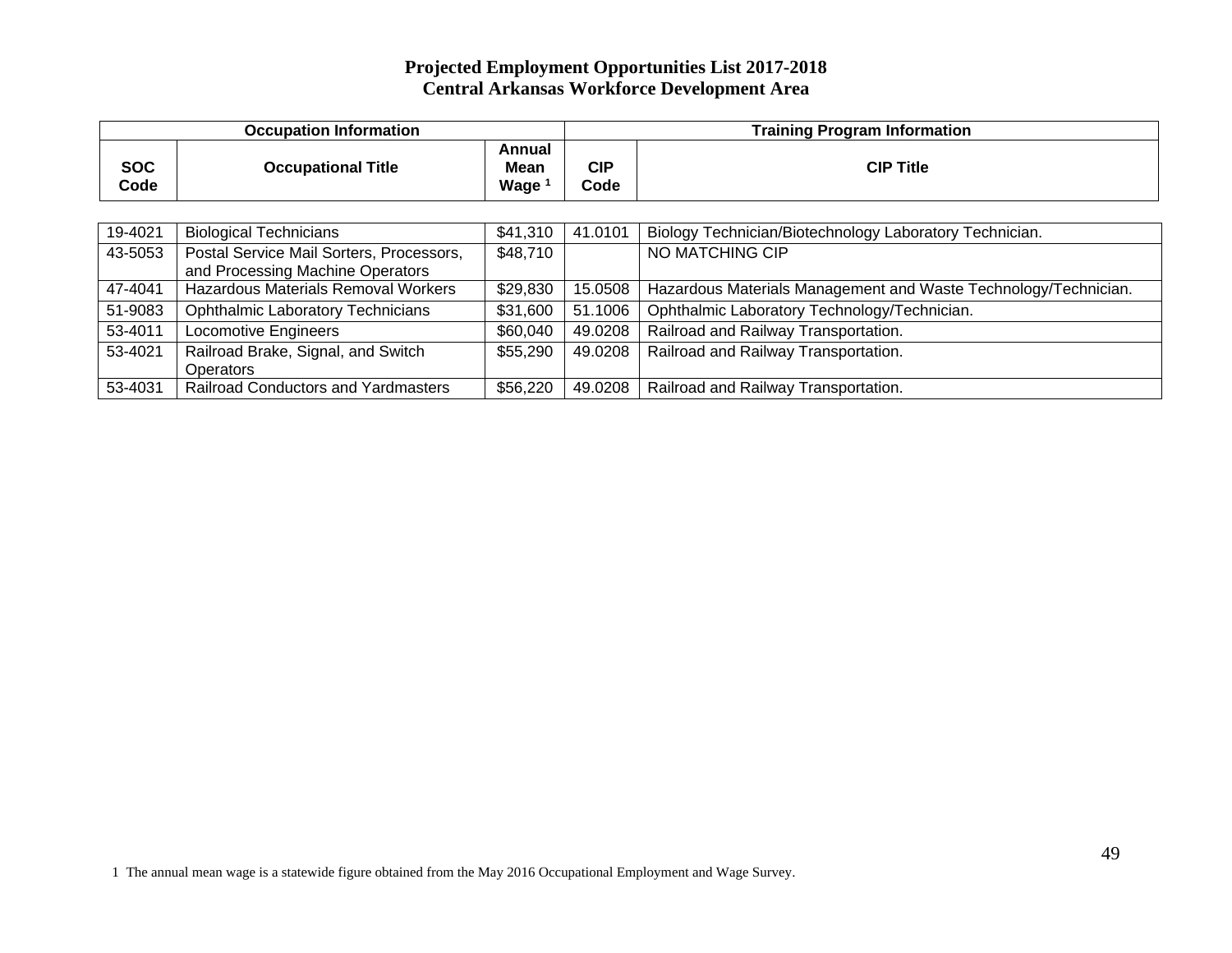## **Projected Employment Opportunities List 2017-2018 City of Little Rock Workforce Development Area**

| <b>Occupation Information</b> |                                          |                                          | <b>Training Program Information</b> |                                                                |  |
|-------------------------------|------------------------------------------|------------------------------------------|-------------------------------------|----------------------------------------------------------------|--|
| <b>SOC</b><br>Code            | <b>Occupational Title</b>                | <b>Annual</b><br><b>Mean</b><br>Wage $1$ | <b>CIP</b><br>Code                  | <b>CIP Title</b>                                               |  |
|                               |                                          |                                          |                                     |                                                                |  |
| 11-3131                       | <b>Training and Development Managers</b> | \$78,280                                 | 52.1001                             | Human Resources Management/Personnel Administration, General.  |  |
| 13-2031                       | <b>Budget Analysts</b>                   | \$58,140                                 | 52.0301                             | Accounting.                                                    |  |
|                               |                                          |                                          | 52.0304                             | Accounting and Finance.                                        |  |
|                               |                                          |                                          | 52.0801                             | Finance, General.                                              |  |
|                               |                                          |                                          | 52.0808                             | Public Finance.                                                |  |
| 13-2051                       | <b>Financial Analysts</b>                | \$68,590                                 | 27.0305                             | <b>Financial Mathematics.</b>                                  |  |
|                               |                                          |                                          | 52.0304                             | Accounting and Finance.                                        |  |
|                               |                                          |                                          | 52.0305                             | Accounting and Business/Management.                            |  |
|                               |                                          |                                          | 52.0801                             | Finance, General.                                              |  |
|                               |                                          |                                          | 52.0806                             | International Finance.                                         |  |
|                               |                                          |                                          | 52.0807                             | Investments and Securities.                                    |  |
|                               |                                          |                                          | 52.0808                             | Public Finance.                                                |  |
| 17-2011                       | Aerospace Engineers                      | <b>NA</b>                                | 14.0201                             | Aerospace, Aeronautical and Astronautical/Space Engineering.   |  |
|                               |                                          |                                          | 14.1001                             | <b>Electrical and Electronics Engineering</b>                  |  |
|                               |                                          |                                          | 14.1901                             | Mechanical Engineering.                                        |  |
| 17-2071                       | <b>Electrical Engineers</b>              | \$82,430                                 | 14.1001                             | <b>Electrical and Electronics Engineering</b>                  |  |
|                               |                                          |                                          | 14.1099                             | Electrical, Electronics and Communications Engineering, Other. |  |
| 19-4021                       | <b>Biological Technicians</b>            | \$41,310                                 | 41.0101                             | Biology Technician/Biotechnology Laboratory Technician.        |  |
| 19-4092                       | <b>Forensic Science Technicians</b>      | \$40,330                                 | 40.0510                             | Forensic Chemistry.                                            |  |
|                               |                                          |                                          | 43.0106                             | Forensic Science and Technology.                               |  |
| 27-2012                       | <b>Producers and Directors</b>           | \$45,590                                 | 09.0701                             | Radio and Television.                                          |  |
|                               |                                          |                                          | 50.0501                             | Drama and Dramatics/Theatre Arts, General.                     |  |
|                               |                                          |                                          | 50.0507                             | Directing and Theatrical Production.                           |  |
|                               |                                          |                                          | 50.0509                             | Musical Theatre.                                               |  |
|                               |                                          |                                          | 50.0599                             | Dramatic/Theatre Arts and Stagecraft, Other.                   |  |
|                               |                                          |                                          | 50.0601                             | Film/Cinema/Video Studies.                                     |  |
|                               |                                          |                                          | 50.0602                             | Cinematography and Film/Video Production.                      |  |
|                               |                                          |                                          | 50.0607                             | Documentary Production.                                        |  |
|                               |                                          |                                          | 50.1004                             | Theatre/Theatre Arts Management.                               |  |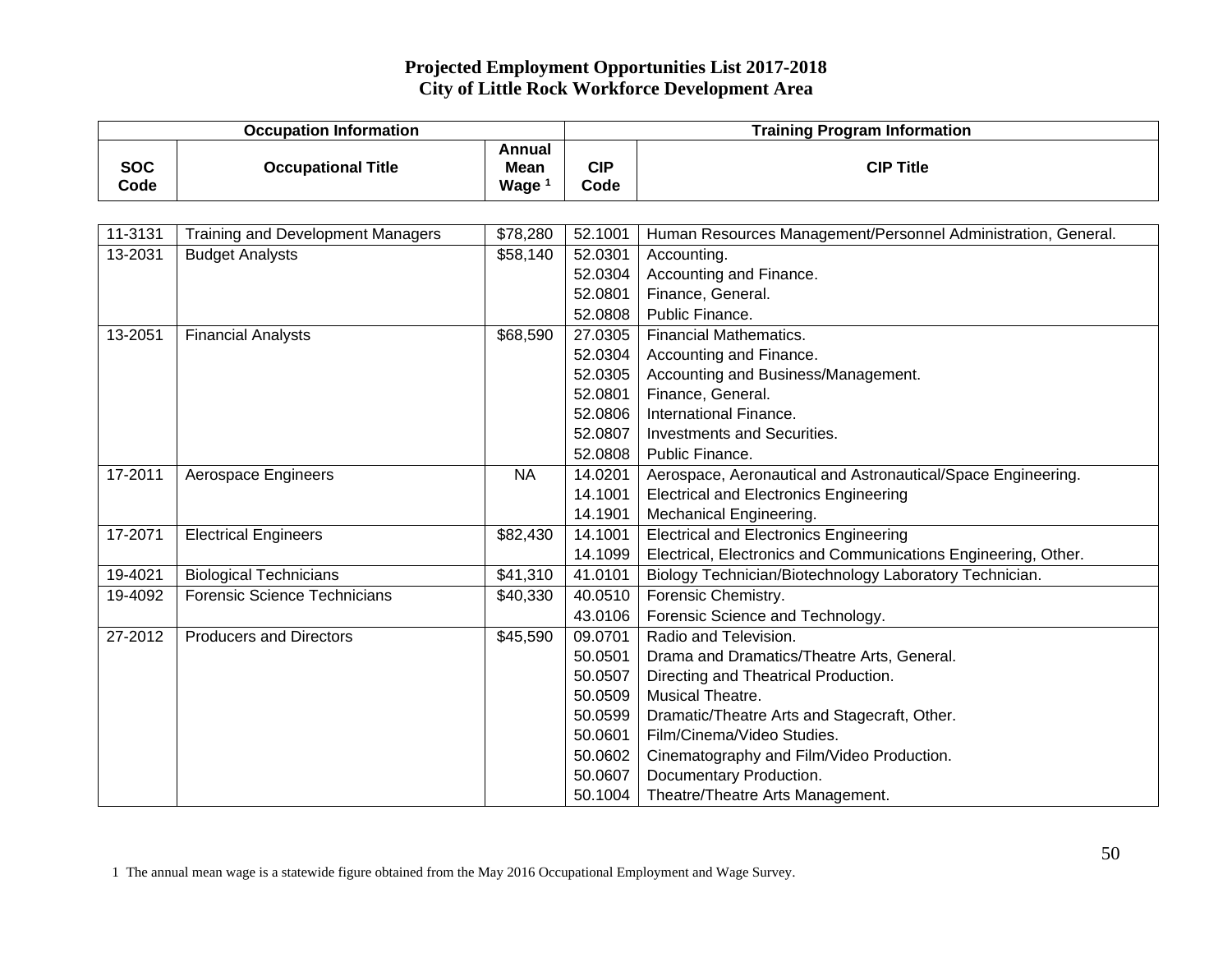## **Projected Employment Opportunities List 2017-2018 City of Little Rock Workforce Development Area**

|                    | <b>Occupation Information</b>              |                            |                    | <b>Training Program Information</b>                                |  |  |
|--------------------|--------------------------------------------|----------------------------|--------------------|--------------------------------------------------------------------|--|--|
| <b>SOC</b><br>Code | <b>Occupational Title</b>                  | Annual<br>Mean<br>Wage $1$ | <b>CIP</b><br>Code | <b>CIP Title</b>                                                   |  |  |
|                    |                                            |                            |                    |                                                                    |  |  |
| 49-3011            | <b>Aircraft Mechanics and Service</b>      | \$51,540                   | 01.0205            | Agricultural Mechanics and Equipment/Machine Technology.           |  |  |
|                    | <b>Technicians</b>                         |                            | 47.0607            | Airframe Mechanics and Aircraft Maintenance Technology/Technician. |  |  |
|                    |                                            |                            | 47.0608            | Aircraft Powerplant Technology/Technician.                         |  |  |
| 51-2011            | Aircraft Structure, Surfaces, Rigging, and | \$43,810                   | 47.0607            | Airframe Mechanics and Aircraft Maintenance Technology/Technician. |  |  |
|                    | <b>Systems Assemblers</b>                  |                            | 47.0608            | Aircraft Powerplant Technology/Technician.                         |  |  |
|                    |                                            |                            | 47.0609            | Avionics Maintenance Technology/Technician.                        |  |  |
| 51-6093            | <b>Upholsterers</b>                        | \$31,610                   | 48.0303            | Upholstery/Upholsterer.                                            |  |  |
| 51-7011            | Cabinetmakers and Bench Carpenters         | \$31,550                   | 48.0703            | Cabinetmaking and Millwork.                                        |  |  |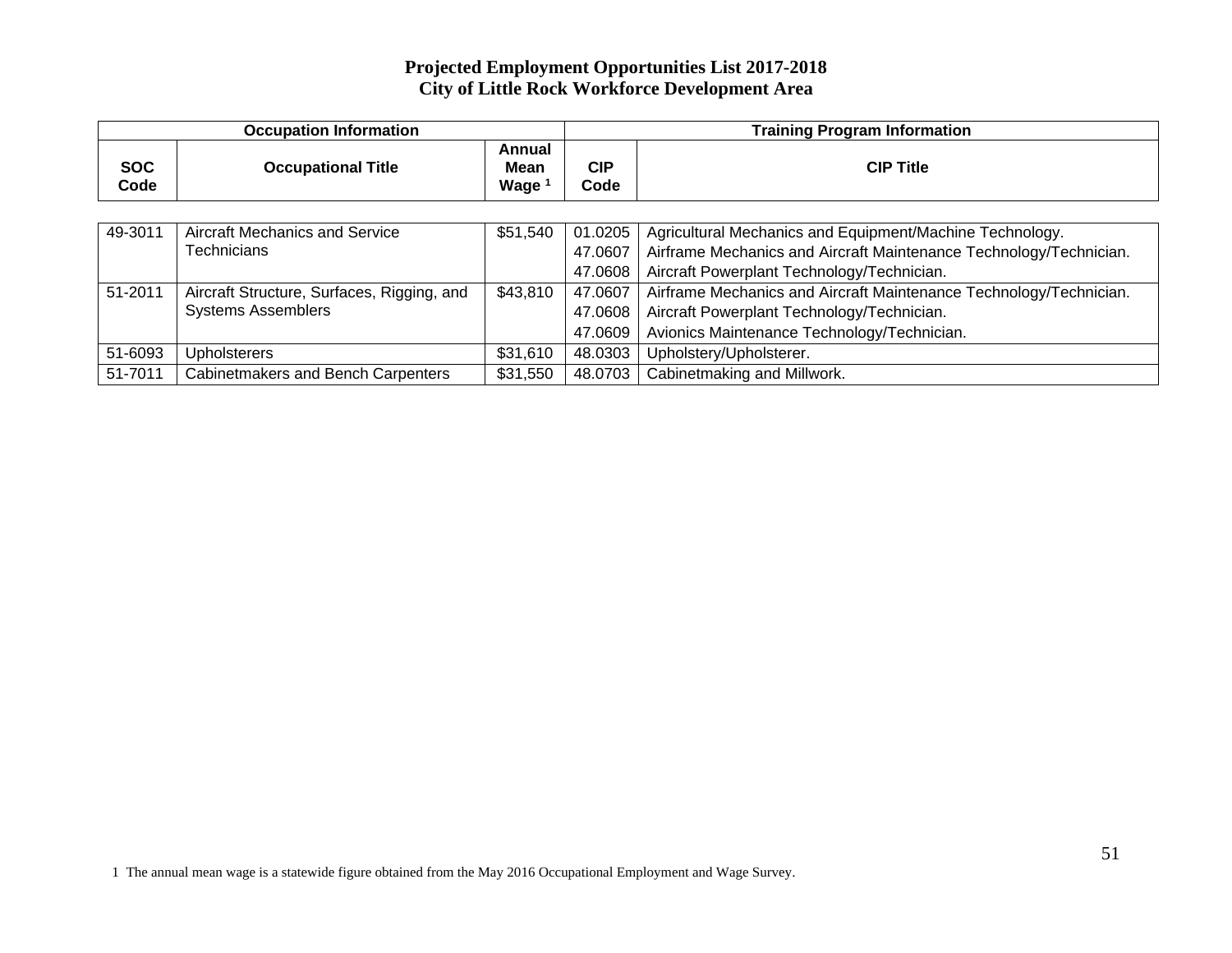|                    | <b>Occupation Information</b>                                                  |                                     | <b>Training Program Information</b>                                                                        |                                                                                                                                                                                                                                                                                                                                                                                                                                         |  |
|--------------------|--------------------------------------------------------------------------------|-------------------------------------|------------------------------------------------------------------------------------------------------------|-----------------------------------------------------------------------------------------------------------------------------------------------------------------------------------------------------------------------------------------------------------------------------------------------------------------------------------------------------------------------------------------------------------------------------------------|--|
| <b>SOC</b><br>Code | <b>Occupational Title</b>                                                      | Annual<br>Mean<br>Wage <sup>1</sup> | <b>CIP</b><br>Code                                                                                         | <b>CIP Title</b>                                                                                                                                                                                                                                                                                                                                                                                                                        |  |
| 19-1031            | <b>Conservation Scientists</b>                                                 | \$46,810                            | 01.0308<br>01.1106<br>03.0101<br>03.0201<br>03.0205<br>03.0206<br>03.0501<br>03.0502<br>03.0506<br>03.0601 | Agroecology and Sustainable Agriculture.<br>Range Science and Management.<br>Natural Resources/Conservation, General.<br>Natural Resources Management and Policy.<br>Water, Wetlands, and Marine Resources Management.<br>Land Use Planning and Management/Development.<br>Forestry, General.<br>Forest Sciences and Biology.<br>Forest Management/Forest Resources Management.<br>Wildlife, Fish and Wildlands Science and Management. |  |
| 41-2012            | Gaming Change Persons and Booth<br><b>Cashiers</b>                             | <b>NA</b>                           |                                                                                                            | NO MATCHING CIP                                                                                                                                                                                                                                                                                                                                                                                                                         |  |
| 47-4031            | <b>Fence Erectors</b>                                                          | \$27,210                            |                                                                                                            | NO MATCHING CIP                                                                                                                                                                                                                                                                                                                                                                                                                         |  |
| 51-3091            | Food and Tobacco Roasting, Baking, and<br>Drying Machine Operators and Tenders | \$27,330                            |                                                                                                            | NO MATCHING CIP                                                                                                                                                                                                                                                                                                                                                                                                                         |  |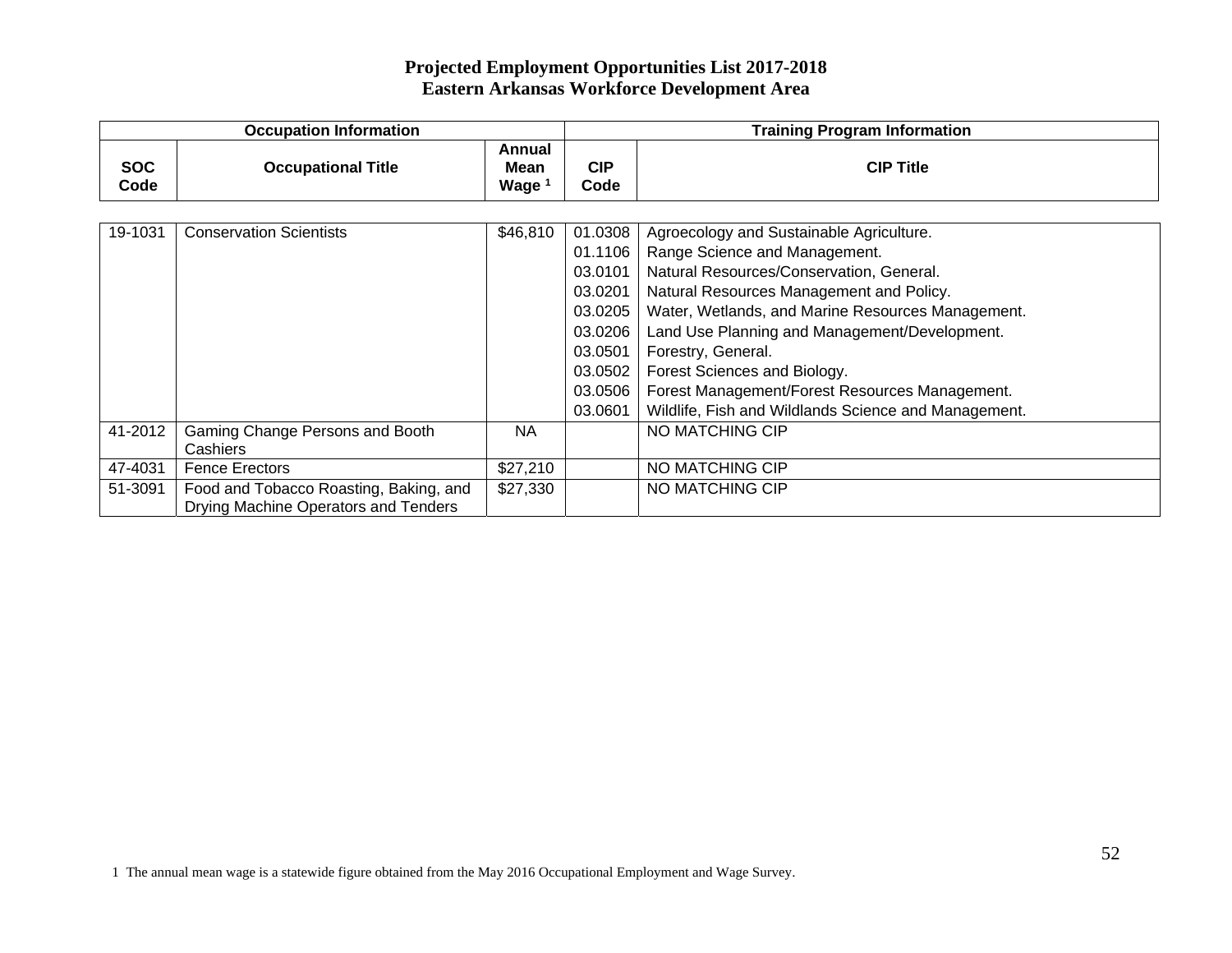| <b>Occupation Information</b> |                           |                               |             | <b>Training Program Information</b> |  |
|-------------------------------|---------------------------|-------------------------------|-------------|-------------------------------------|--|
| <b>SOC</b><br>Code            | <b>Occupational Title</b> | Annual<br><b>Mean</b><br>Wage | CIP<br>Code | <b>CIP Title</b>                    |  |

| 51-8093 | Petroleum i<br>i Pump System Operators. | \$58,150 | ) MATCHING CIP<br><b>NO</b>      |
|---------|-----------------------------------------|----------|----------------------------------|
|         | <b>Refinery Operators, and Gaugers</b>  |          |                                  |
| 53-5011 | Sailors and Marine Oilers               | NΑ       | <b>MATCHING CIP</b><br><b>NO</b> |

1 The annual mean wage is a statewide figure obtained from the May 2016 Occupational Employment and Wage Survey.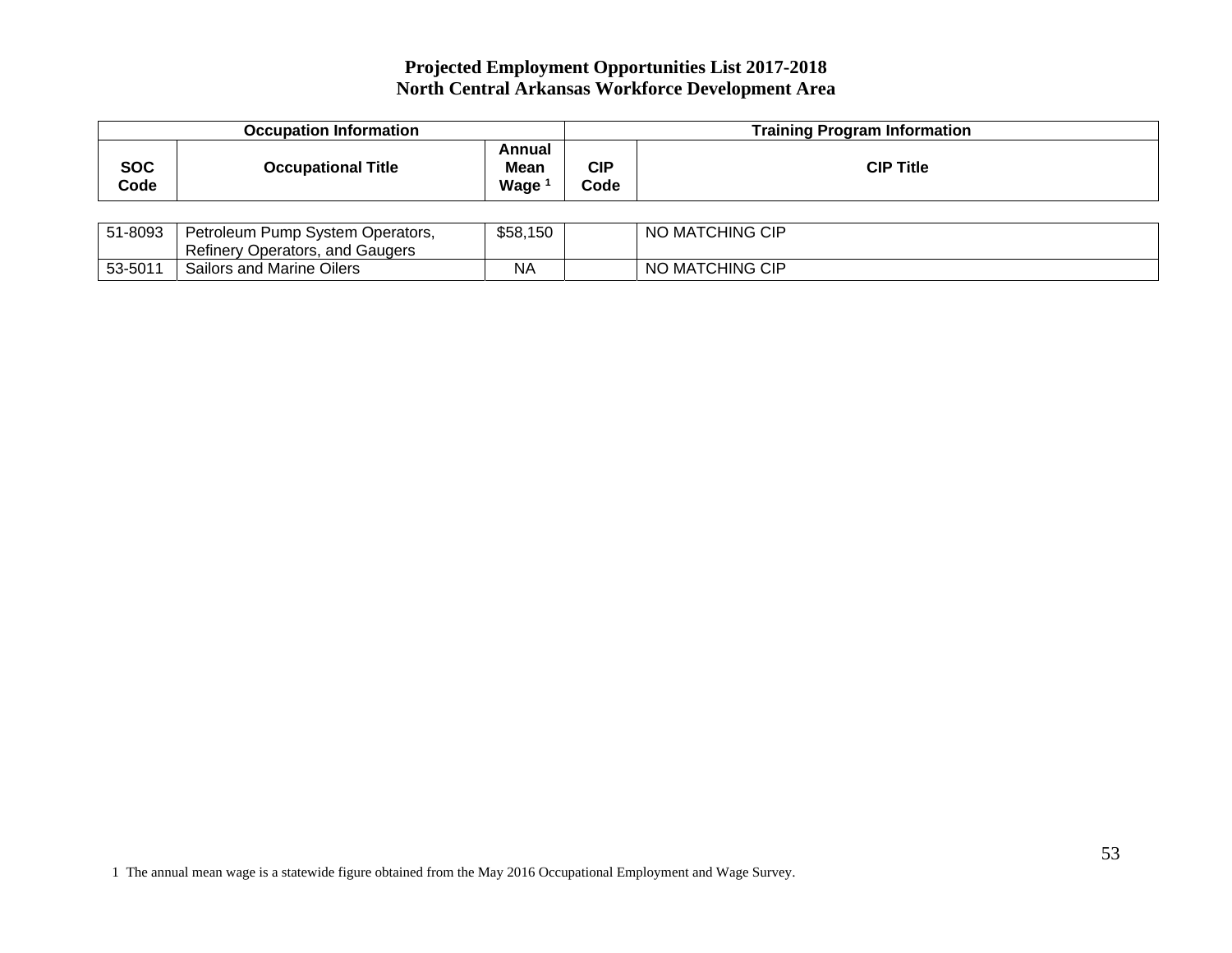| <b>Occupation Information</b> |                                         |                                   | <b>Training Program Information</b> |                                                                        |  |
|-------------------------------|-----------------------------------------|-----------------------------------|-------------------------------------|------------------------------------------------------------------------|--|
| <b>SOC</b><br>Code            | <b>Occupational Title</b>               | Annual<br><b>Mean</b><br>Wage $1$ | <b>CIP</b><br>Code                  | <b>CIP Title</b>                                                       |  |
|                               |                                         |                                   |                                     |                                                                        |  |
| 17-3023                       | Electrical and Electronic;s Engineering | \$60,260                          | 15.0303                             | Electrical, Electronic and Communications Engineering                  |  |
|                               | Technicians                             |                                   |                                     | Technology/Technician.                                                 |  |
|                               |                                         |                                   | 15.0305                             | Telecommunications Technology/Technician.                              |  |
|                               |                                         |                                   | 15.0306                             | Integrated Circuit Design.                                             |  |
|                               |                                         |                                   | 15.0399                             | Electrical and Electronic Engineering Technologies/Technicians, Other. |  |
|                               |                                         |                                   | 15.0616                             | Semiconductor Manufacturing Technology.                                |  |
|                               |                                         |                                   | 15.1201                             | Computer Engineering Technology/Technician.                            |  |
|                               |                                         |                                   | 15.1202                             | Computer Technology/Computer Systems Technology.                       |  |
| 27-1023                       | <b>Floral Designers</b>                 | \$24,830                          |                                     | NO MATCHING CIP                                                        |  |
| 43-5021                       | <b>Couriers and Messengers</b>          | \$26,010                          |                                     | <b>NO MATCHING CIP</b>                                                 |  |
| 45-1011                       | First-Line Supervisors of Farming,      | \$44,450                          | 01.0104                             | Farm/Farm and Ranch Management.                                        |  |
|                               | Fishing, and Forestry Workers           |                                   | 01.0199                             | Agricultural Business and Management, Other.                           |  |
|                               |                                         |                                   | 01.0301                             | Agricultural Production Operations, General.                           |  |
|                               |                                         |                                   | 01.0302                             | Animal/Livestock Husbandry and Production.                             |  |
|                               |                                         |                                   | 01.0303                             | Aquaculture.                                                           |  |
|                               |                                         |                                   | 01.0304                             | Crop Production.                                                       |  |
|                               |                                         |                                   | 01.0306                             | Dairy Husbandry and Production.                                        |  |
|                               |                                         |                                   | 01.0307                             | Horse Husbandry/Equine Science and Management.                         |  |
|                               |                                         |                                   | 01.0308                             | Agroecology and Sustainable Agriculture.                               |  |
|                               |                                         |                                   | 01.0309                             | Viticulture and Enology.                                               |  |
|                               |                                         |                                   | 01.0399                             | Agricultural Production Operations, Other.                             |  |
|                               |                                         |                                   | 01.0401                             | Agricultural and Food Products Processing.                             |  |
|                               |                                         |                                   | 01.0901                             | Animal Sciences, General.                                              |  |
|                               |                                         |                                   | 01.0905                             | Dairy Science.                                                         |  |
|                               |                                         |                                   | 01.0906                             | Livestock Management.                                                  |  |
|                               |                                         |                                   | 01.0907                             | Poultry Science.                                                       |  |
|                               |                                         |                                   | 01.0999                             | Animal Sciences, Other.                                                |  |
|                               |                                         |                                   | 01.1101                             | Plant Sciences, General.                                               |  |
|                               |                                         |                                   | 01.1102                             | Agronomy and Crop Science.                                             |  |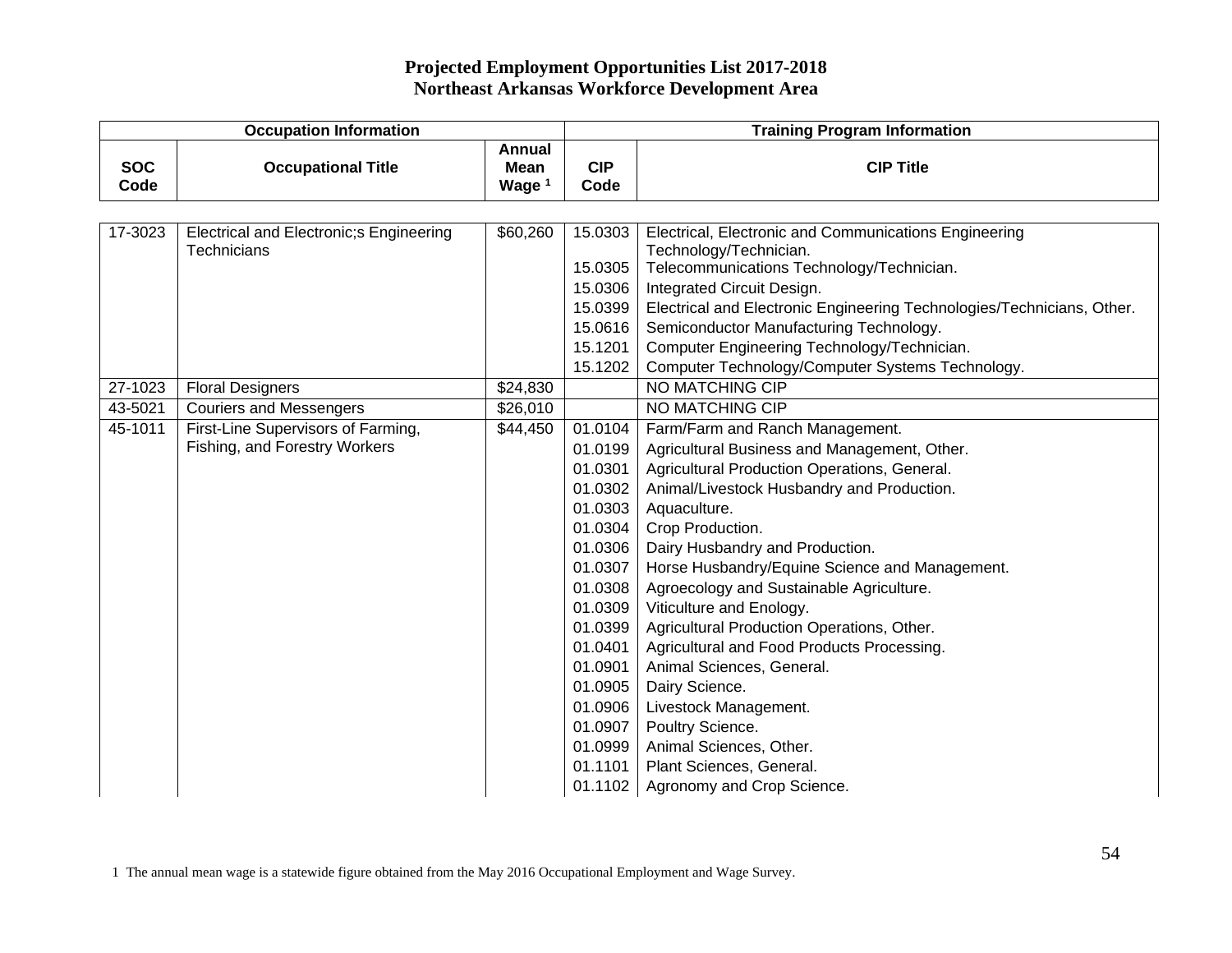|                    | <b>Occupation Information</b>                                                                             |                            | <b>Training Program Information</b> |                                                                    |  |
|--------------------|-----------------------------------------------------------------------------------------------------------|----------------------------|-------------------------------------|--------------------------------------------------------------------|--|
| <b>SOC</b><br>Code | <b>Occupational Title</b>                                                                                 | Annual<br>Mean<br>Wage $1$ | <b>CIP</b><br>Code                  | <b>CIP Title</b>                                                   |  |
|                    |                                                                                                           |                            |                                     |                                                                    |  |
|                    |                                                                                                           |                            | 03.0301                             | Fishing and Fisheries Sciences and Management.                     |  |
|                    |                                                                                                           |                            | 03.0510                             | Forest Resources Production and Management.                        |  |
| 47-5041            | <b>Continuous Mining Machine Operators</b>                                                                | \$35,530                   | 49.0202                             | Construction/Heavy Equipment/Earthmoving Equipment Operation.      |  |
| 49-3011            | <b>Aircraft Mechanics and Service</b>                                                                     | \$51,540                   | 01.0205                             | Agricultural Mechanics and Equipment/Machine Technology.           |  |
|                    | <b>Technicians</b>                                                                                        |                            | 47.0607                             | Airframe Mechanics and Aircraft Maintenance Technology/Technician. |  |
|                    |                                                                                                           |                            | 47.0608                             | Aircraft Powerplant Technology/Technician.                         |  |
| 51-4021            | Extruding and Drawing Machine Setters,<br>Operators, and Tenders, Metal and<br><b>Plastic</b>             | \$37,050                   | 48.0501                             | Machine Tool Technology/Machinist.                                 |  |
| 51-4023            | Rolling Machine Setters, Operators, and                                                                   | \$38,860                   | 48.0501                             | Machine Tool Technology/Machinist.                                 |  |
|                    | <b>Tenders, Metal and Plastic</b>                                                                         |                            | 48.0506                             | Sheet Metal Technology/Sheetworking.                               |  |
| 51-4051            | Metal-Refining Furnace Operators and<br><b>Tenders</b>                                                    | \$43,450                   |                                     | NO MATCHING CIP                                                    |  |
| 51-8013            | <b>Power Plant Operators</b>                                                                              | \$76,030                   |                                     | NO MATCHING CIP                                                    |  |
| 51-9012            | Separating, Filtering, Clarifying,<br>Precipitating, and Still Machine Setters,<br>Operators, and Tenders | \$36,500                   |                                     | NO MATCHING CIP                                                    |  |
| 51-9021            | Crushing, Grinding, and Polishing<br>Machine Setters, Operators, and Tenders                              | \$30,160                   |                                     | <b>NO MATCHING CIP</b>                                             |  |
| 51-9121            | Coating, Painting, and Spraying Machine<br>Setters, Operators, and Tenders                                | \$33,050                   |                                     | NO MATCHING CIP                                                    |  |
| 51-9193            | <b>Cooling and Freezing Equipment</b><br><b>Operators and Tenders</b>                                     | \$28,860                   |                                     | <b>NO MATCHING CIP</b>                                             |  |
| 53-4011            | <b>Locomotive Engineers</b>                                                                               | \$60,040                   | 49.0208                             | Railroad and Railway Transportation.                               |  |
| 53-5021            | Captains, Mates, and Pilots of Water                                                                      | <b>NA</b>                  | 49.0303                             | Commercial Fishing.                                                |  |
|                    | Vessels                                                                                                   |                            | 49.0309                             | Marine Science/Merchant Marine Officer.                            |  |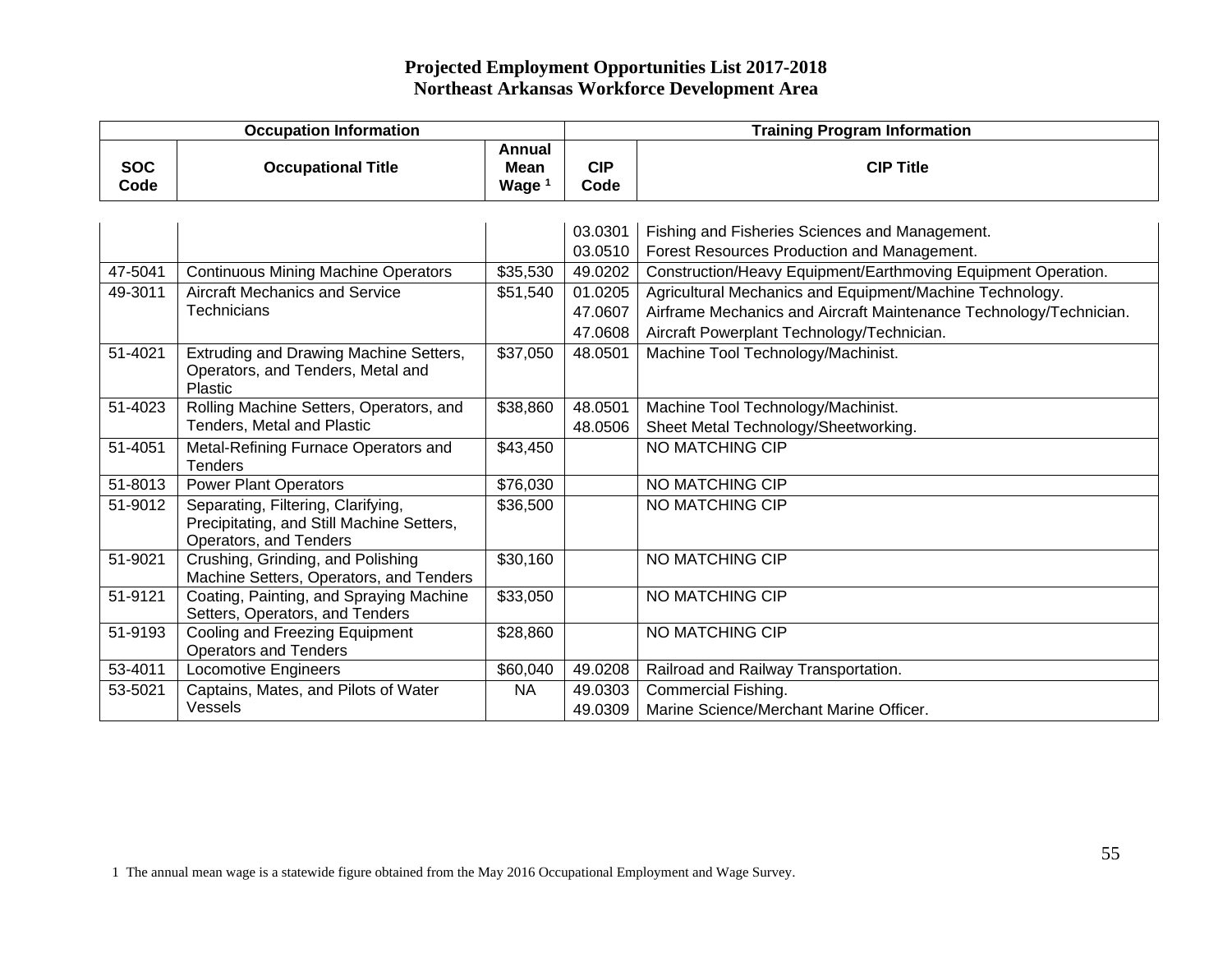| <b>Occupation Information</b> |                                          |                                                   | <b>Training Program Information</b> |                                                                |  |
|-------------------------------|------------------------------------------|---------------------------------------------------|-------------------------------------|----------------------------------------------------------------|--|
| <b>SOC</b><br>Code            | <b>Occupational Title</b>                | <b>Annual</b><br><b>Mean</b><br>Wage <sup>1</sup> | <b>CIP</b><br>Code                  | <b>CIP Title</b>                                               |  |
|                               |                                          |                                                   |                                     |                                                                |  |
| 11-3061                       | <b>Purchasing Managers</b>               | \$117,280                                         | 52.0202                             | Purchasing, Procurement/Acquisitions and Contracts Management. |  |
| 11-9081                       | <b>Lodging Managers</b>                  | \$50,830                                          | 52.0901                             | Hospitality Administration/Management, General.                |  |
|                               |                                          |                                                   | 52.0904                             | Hotel/Motel Administration/Management.                         |  |
|                               |                                          |                                                   | 52.0905                             | Restaurant/Food Services Management.                           |  |
|                               |                                          |                                                   | 52.0906                             | Resort Management.                                             |  |
|                               |                                          |                                                   | 52.0909                             | Hotel, Motel, and Restaurant Management.                       |  |
|                               |                                          |                                                   | 52.1910                             | Hospitality and Recreation Marketing Operations.               |  |
| 13-1075                       | <b>Labor Relations Specialists</b>       | \$55,350                                          | 30.2801                             | Dispute Resolution.                                            |  |
|                               |                                          |                                                   | 52.1001                             | Human Resources Management/Personnel Administration, General.  |  |
|                               |                                          |                                                   | 52.1002                             | Labor and Industrial Relations.                                |  |
|                               |                                          |                                                   | 52.1004                             | Labor Studies.                                                 |  |
| 13-2041                       | <b>Credit Analysts</b>                   | \$69,440                                          | 52.0301                             | Accounting.                                                    |  |
|                               |                                          |                                                   | 52.0801                             | Finance, General.                                              |  |
|                               |                                          |                                                   | 52.0809                             | Credit Management.                                             |  |
| 15-1133                       | Software Developers, Systems Software    | \$72,040                                          | 11.0102                             | Artificial Intelligence.                                       |  |
|                               |                                          |                                                   | 11.0103                             | Information Technology.                                        |  |
|                               |                                          |                                                   | 11.0104                             | Informatics.                                                   |  |
|                               |                                          |                                                   | 11.0201                             | Computer Programming/Programmer, General.                      |  |
|                               |                                          |                                                   | 11.0202                             | Computer Programming, Specific Applications.                   |  |
|                               |                                          |                                                   | 11.0401                             | Information Science/Studies.                                   |  |
|                               |                                          |                                                   | 11.0701                             | Computer Science.                                              |  |
|                               |                                          |                                                   | 14.0901                             | Computer Engineering, General.                                 |  |
|                               |                                          |                                                   | 14.0903                             | <b>Computer Software Engineering.</b>                          |  |
|                               |                                          |                                                   | 15.1204                             | Computer Software Technology/Technician.                       |  |
| 19-1012                       | <b>Food Scientists and Technologists</b> | \$79,010                                          | 01.0000                             | Agriculture, General.                                          |  |
|                               |                                          |                                                   | 01.0309                             | Viticulture and Enology.                                       |  |
|                               |                                          |                                                   | 01.0701                             | International Agriculture.                                     |  |
|                               |                                          |                                                   | 01.1001                             | Food Science.                                                  |  |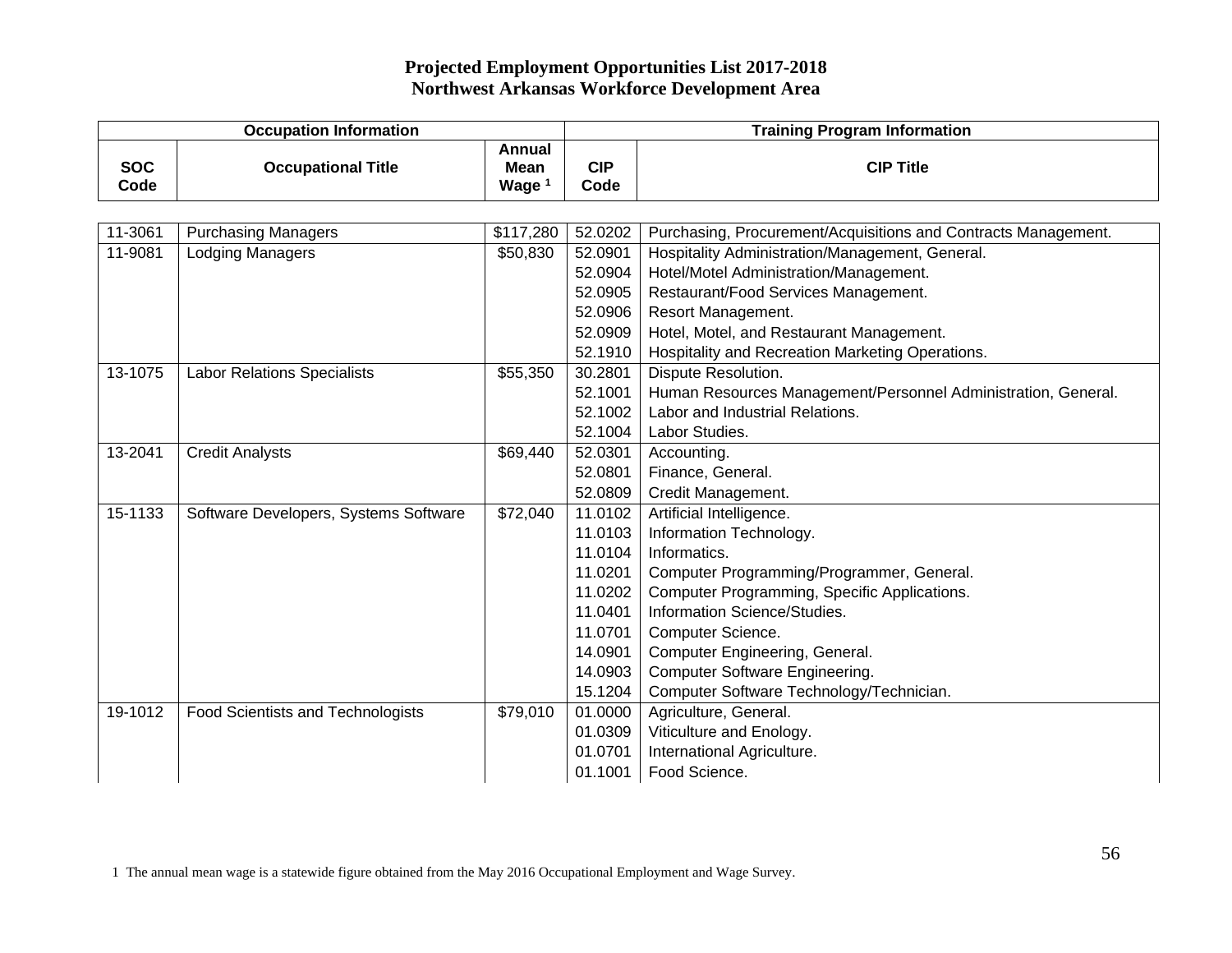| <b>Occupation Information</b> |                                            |                                                   | <b>Training Program Information</b> |                                                                |  |
|-------------------------------|--------------------------------------------|---------------------------------------------------|-------------------------------------|----------------------------------------------------------------|--|
| <b>SOC</b><br>Code            | <b>Occupational Title</b>                  | <b>Annual</b><br><b>Mean</b><br>Wage <sup>1</sup> | <b>CIP</b><br>Code                  | <b>CIP Title</b>                                               |  |
|                               |                                            |                                                   | 01.1002                             | Food Technology and Processing.                                |  |
|                               |                                            |                                                   | 12.0509                             | Culinary Science/Culinology.                                   |  |
| 25-1032                       | <b>Engineering Teachers, Postsecondary</b> | \$92,740                                          | 14.0101                             | Engineering, General.                                          |  |
|                               |                                            |                                                   | 14.0201                             | Aerospace, Aeronautical and Astronautical/Space Engineering.   |  |
|                               |                                            |                                                   | 14.0301                             | Agricultural Engineering.                                      |  |
|                               |                                            |                                                   | 14.0401                             | Architectural Engineering.                                     |  |
|                               |                                            |                                                   | 14.0501                             | Bioengineering and Biomedical Engineering.                     |  |
|                               |                                            |                                                   | 14.0601                             | Ceramic Sciences and Engineering.                              |  |
|                               |                                            |                                                   | 14.0701                             | <b>Chemical Engineering.</b>                                   |  |
|                               |                                            |                                                   | 14.0702                             | Chemical and Biomolecular Engineering.                         |  |
|                               |                                            |                                                   | 14.0799                             | Chemical Engineering, Other.                                   |  |
|                               |                                            |                                                   | 14.0801                             | Civil Engineering, General.                                    |  |
|                               |                                            |                                                   | 14.0802                             | Geotechnical and Geoenvironmental Engineering.                 |  |
|                               |                                            |                                                   | 14.0803                             | <b>Structural Engineering.</b>                                 |  |
|                               |                                            |                                                   | 14.0804                             | Transportation and Highway Engineering.                        |  |
|                               |                                            |                                                   | 14.0805                             | Water Resources Engineering.                                   |  |
|                               |                                            |                                                   | 14.0899                             | Civil Engineering, Other.                                      |  |
|                               |                                            |                                                   | 14.0901                             | Computer Engineering, General.                                 |  |
|                               |                                            |                                                   | 14.0902                             | Computer Hardware Engineering.                                 |  |
|                               |                                            |                                                   | 14.0903                             | <b>Computer Software Engineering.</b>                          |  |
|                               |                                            |                                                   | 14.0999                             | Computer Engineering, Other.                                   |  |
|                               |                                            |                                                   | 14.1001                             | <b>Electrical and Electronics Engineering</b>                  |  |
|                               |                                            |                                                   | 14.1003                             | Laser and Optical Engineering.                                 |  |
|                               |                                            |                                                   | 14.1004                             | Telecommunications Engineering.                                |  |
|                               |                                            |                                                   | 14.1099                             | Electrical, Electronics and Communications Engineering, Other. |  |
|                               |                                            |                                                   | 14.1101                             | Engineering Mechanics.                                         |  |
|                               |                                            |                                                   | 14.1201                             | Engineering Physics/Applied Physics.                           |  |
|                               |                                            |                                                   | 14.1301                             | <b>Engineering Science.</b>                                    |  |
|                               |                                            |                                                   | 14.1401                             | Environmental/Environmental Health Engineering.                |  |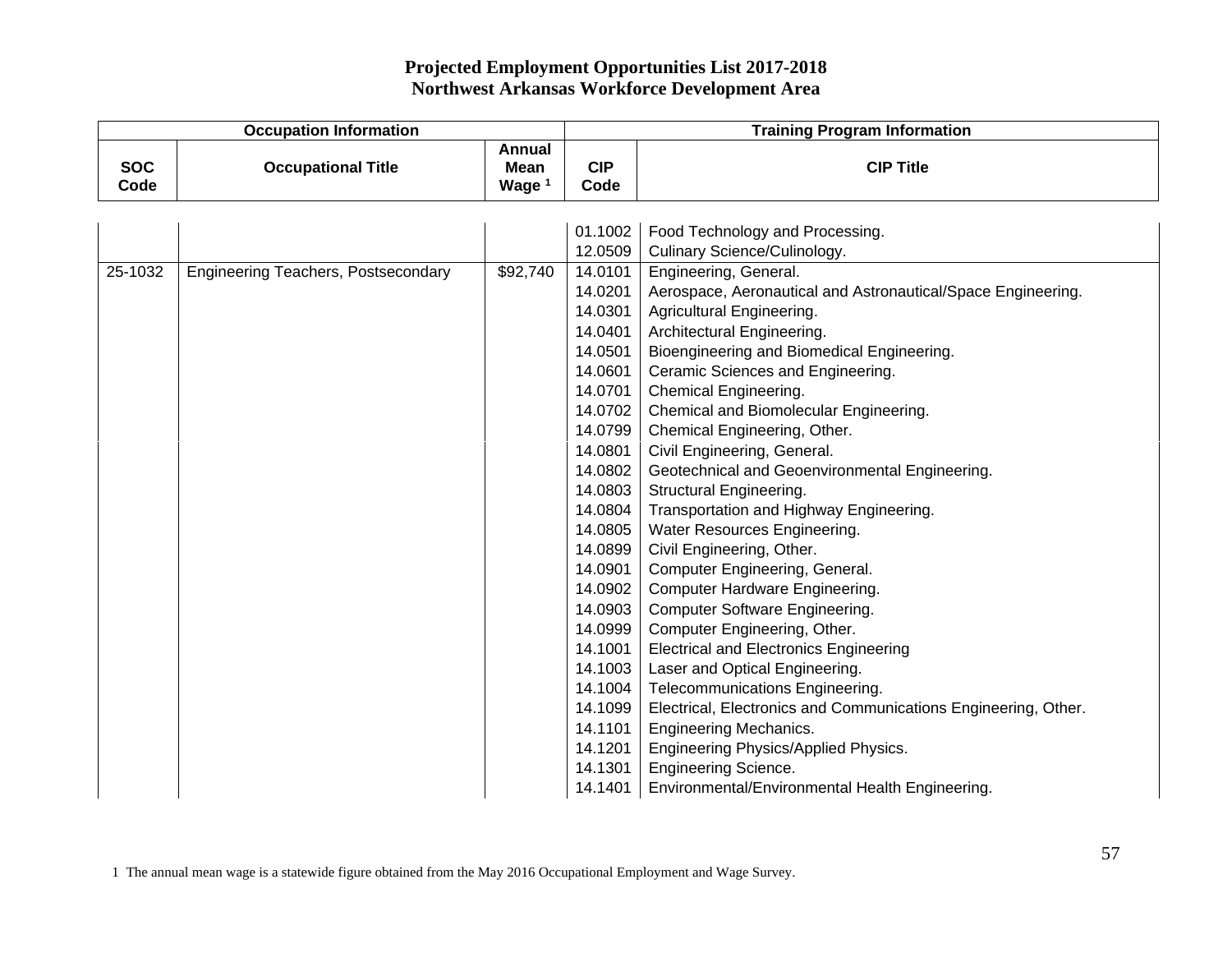| <b>Occupation Information</b> |                                   |                                          | <b>Training Program Information</b> |                                                     |  |
|-------------------------------|-----------------------------------|------------------------------------------|-------------------------------------|-----------------------------------------------------|--|
| <b>SOC</b><br>Code            | <b>Occupational Title</b>         | <b>Annual</b><br><b>Mean</b><br>Wage $1$ | <b>CIP</b><br>Code                  | <b>CIP Title</b>                                    |  |
|                               |                                   |                                          |                                     |                                                     |  |
|                               |                                   |                                          | 14.1801                             | Materials Engineering.                              |  |
|                               |                                   |                                          | 14.1901                             | Mechanical Engineering.                             |  |
|                               |                                   |                                          | 14.2001                             | Metallurgical Engineering.                          |  |
|                               |                                   |                                          | 14.2101                             | Mining and Mineral Engineering.                     |  |
|                               |                                   |                                          | 14.2201                             | Naval Architecture and Marine Engineering.          |  |
|                               |                                   |                                          | 14.2301                             | Nuclear Engineering.                                |  |
|                               |                                   |                                          | 14.2401                             | Ocean Engineering.                                  |  |
|                               |                                   |                                          | 14.2501                             | Petroleum Engineering.                              |  |
|                               |                                   |                                          | 14.2701                             | <b>Systems Engineering.</b>                         |  |
|                               |                                   |                                          | 14.2801                             | Textile Sciences and Engineering.                   |  |
|                               |                                   |                                          | 14.3201                             | Polymer/Plastics Engineering.                       |  |
|                               |                                   |                                          | 14.3301                             | <b>Construction Engineering.</b>                    |  |
|                               |                                   |                                          | 14.3401                             | Forest Engineering.                                 |  |
|                               |                                   |                                          | 14.3501                             | Industrial Engineering.                             |  |
|                               |                                   |                                          | 14.3601                             | Manufacturing Engineering.                          |  |
|                               |                                   |                                          | 14.3801                             | Surveying Engineering.                              |  |
|                               |                                   |                                          | 14.3901                             | Geological/Geophysical Engineering.                 |  |
|                               |                                   |                                          | 14.4001                             | Paper Science and Engineering.                      |  |
|                               |                                   |                                          | 14.4101                             | Electromechanical Engineering.                      |  |
|                               |                                   |                                          | 14.4201                             | Mechatronics, Robotics, and Automation Engineering. |  |
|                               |                                   |                                          | 14.4301                             | Biochemical Engineering.                            |  |
|                               |                                   |                                          | 14.4401                             | <b>Engineering Chemistry.</b>                       |  |
|                               |                                   |                                          | 14.4501                             | Biological/Biosystems Engineering.                  |  |
|                               |                                   |                                          | 14.9999                             | Engineering, Other.                                 |  |
|                               |                                   |                                          | 15.1502                             | Engineering Design.                                 |  |
|                               |                                   |                                          | 15.1503                             | Packaging Science.                                  |  |
|                               |                                   |                                          | 40.1001                             | Materials Science.                                  |  |
| 27-1026                       | Merchandise Displayers and Window | \$32,460                                 |                                     | <b>NO MATCHING CIP</b>                              |  |
|                               | <b>Trimmers</b>                   |                                          |                                     |                                                     |  |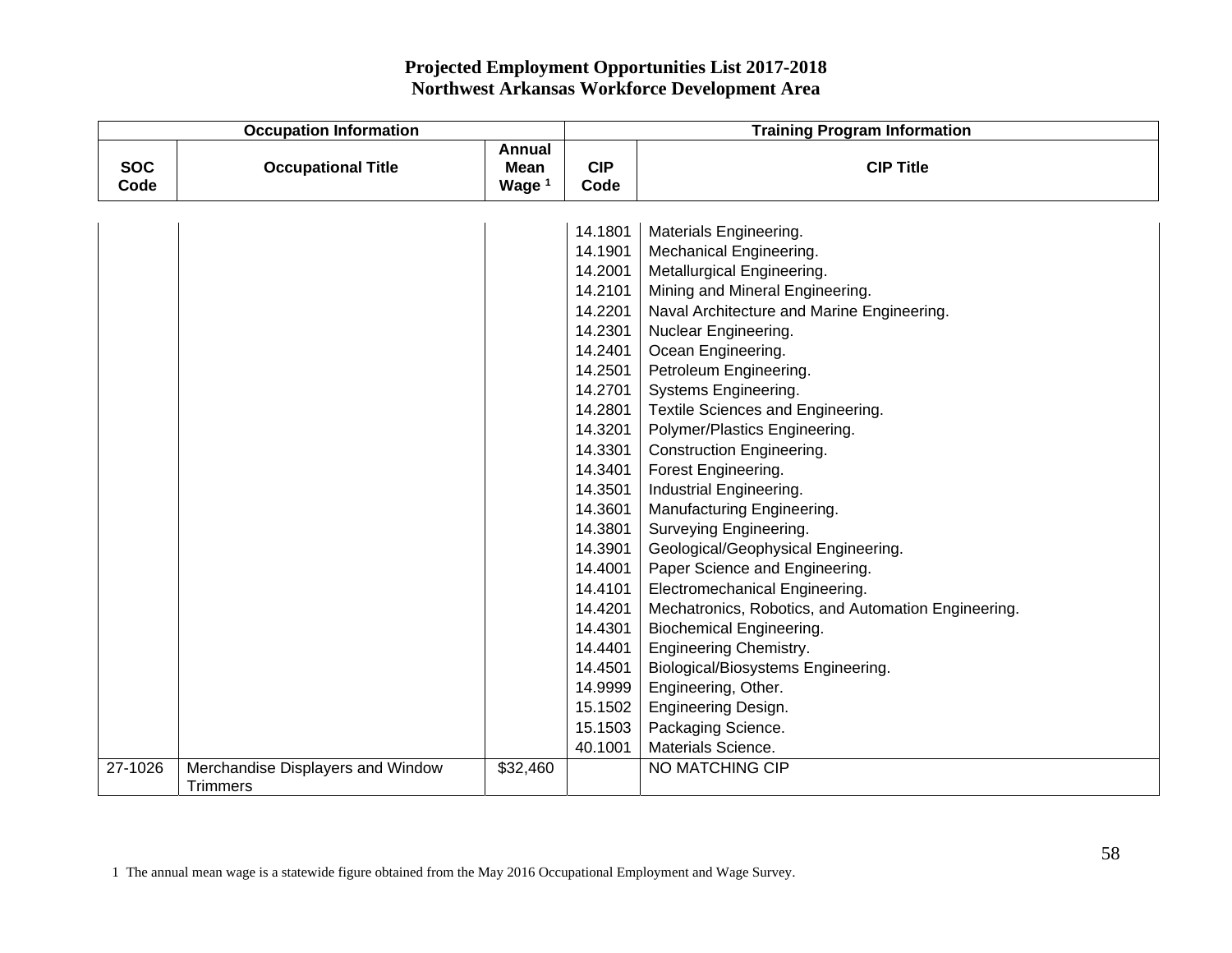|                    | <b>Occupation Information</b>                                                            |                                            |                    | <b>Training Program Information</b>                          |  |  |
|--------------------|------------------------------------------------------------------------------------------|--------------------------------------------|--------------------|--------------------------------------------------------------|--|--|
| <b>SOC</b><br>Code | <b>Occupational Title</b>                                                                | Annual<br><b>Mean</b><br>Wage <sup>1</sup> | <b>CIP</b><br>Code | <b>CIP Title</b>                                             |  |  |
|                    |                                                                                          |                                            |                    |                                                              |  |  |
| 29-1011            | Chiropractors                                                                            | \$62,690                                   | 51.0101            | Chiropractic.                                                |  |  |
| 29-2055            | <b>Surgical Technologists</b>                                                            | \$40,600                                   | 51.0811            | Pathology/Pathologist Assistant.                             |  |  |
|                    |                                                                                          |                                            | 51.0909            | Surgical Technology/Technologist.                            |  |  |
|                    |                                                                                          |                                            | 51.1012            | Sterile Processing Technology/Technician.                    |  |  |
| 31-9011            | <b>Massage Therapists</b>                                                                | \$42,780                                   | 51.3501            | Massage Therapy/Therapeutic Massage.                         |  |  |
|                    |                                                                                          |                                            | 51.3502            | Asian Bodywork Therapy.                                      |  |  |
|                    |                                                                                          |                                            | 51.3503            | Somatic Bodywork.                                            |  |  |
| 43-4141            | <b>New Accounts Clerks</b>                                                               | \$31,140                                   | 52.0803            | Banking and Financial Support Services.                      |  |  |
| 43-6012            | <b>Legal Secretaries</b>                                                                 | \$33,120                                   | 22.0301            | Legal Administrative Assistant/Secretary.                    |  |  |
| 43-9011            | <b>Computer Operators</b>                                                                | \$36,740                                   | 11.0301            | Data Processing and Data Processing Technology/Technician.   |  |  |
| 43-9021            | Data Entry Keyers                                                                        | \$28,130                                   | 10.0305            | Graphic and Printing Equipment Operator, General Production. |  |  |
|                    |                                                                                          |                                            | 11.0601            | Data Entry/Microcomputer Applications, General.              |  |  |
|                    |                                                                                          |                                            | 52.0407            | Business/Office Automation/Technology/Data Entry.            |  |  |
| 47-2121            | Glaziers                                                                                 | \$34,990                                   | 46.0406            | Glazier.                                                     |  |  |
| 47-2131            | Insulation Workers, Floor, Ceiling, and<br>Wall                                          | \$33,200                                   | 46.0414            | Insulator.                                                   |  |  |
| 47-2151            | Pipelayers                                                                               | \$34,560                                   |                    | NO MATCHING CIP                                              |  |  |
| 47-3011            | Helpers--Brickmasons, Blockmasons,<br>Stonemasons, and Tile and Marble<br><b>Setters</b> | \$27,280                                   |                    | NO MATCHING CIP                                              |  |  |
| 47-3012            | Helpers--Carpenters                                                                      | \$24,450                                   |                    | <b>NO MATCHING CIP</b>                                       |  |  |
| 47-3013            | Helpers--Electricians                                                                    | \$23,960                                   |                    | NO MATCHING CIP                                              |  |  |
| 49-2098            | Security and Fire Alarm Systems                                                          | \$31,820                                   | 46.0302            | Electrician.                                                 |  |  |
|                    | Installers                                                                               |                                            | 47.0110            | Security System Installation, Repair, and Inspection         |  |  |
|                    |                                                                                          |                                            |                    | Technology/Technician.                                       |  |  |
| 51-6093            | <b>Upholsterers</b>                                                                      | \$31,610                                   | 48.0303            | Upholstery/Upholsterer.                                      |  |  |
| 51-7021            | <b>Furniture Finishers</b>                                                               | <b>NA</b>                                  | 48.0702            | Furniture Design and Manufacturing.                          |  |  |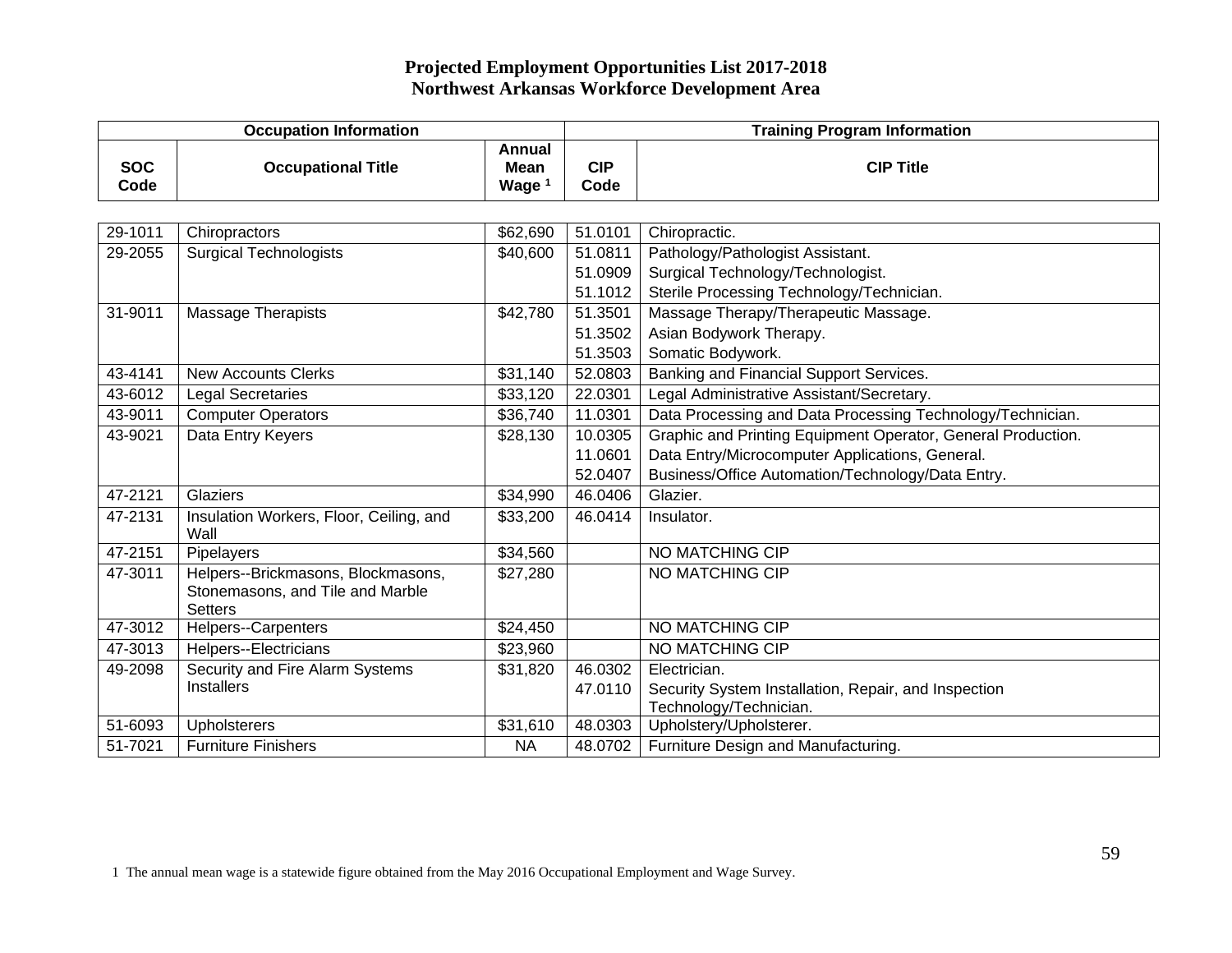| <b>Occupation Information</b> |                           |                               | <b>Training Program Information</b> |                  |
|-------------------------------|---------------------------|-------------------------------|-------------------------------------|------------------|
| <b>SOC</b><br>Code            | <b>Occupational Title</b> | Annual<br><b>Mean</b><br>Wage | <b>CIP</b><br>Code                  | <b>CIP Title</b> |

| 51-9012 | Separating, Filtering, Clarifying,<br>Precipitating, and Still Machine Setters,<br>Operators, and Tenders | \$36,500 | NO MATCHING CIP |
|---------|-----------------------------------------------------------------------------------------------------------|----------|-----------------|
| 51-9193 | Cooling and Freezing Equipment<br>Operators and Tenders                                                   | \$28,860 | NO MATCHING CIP |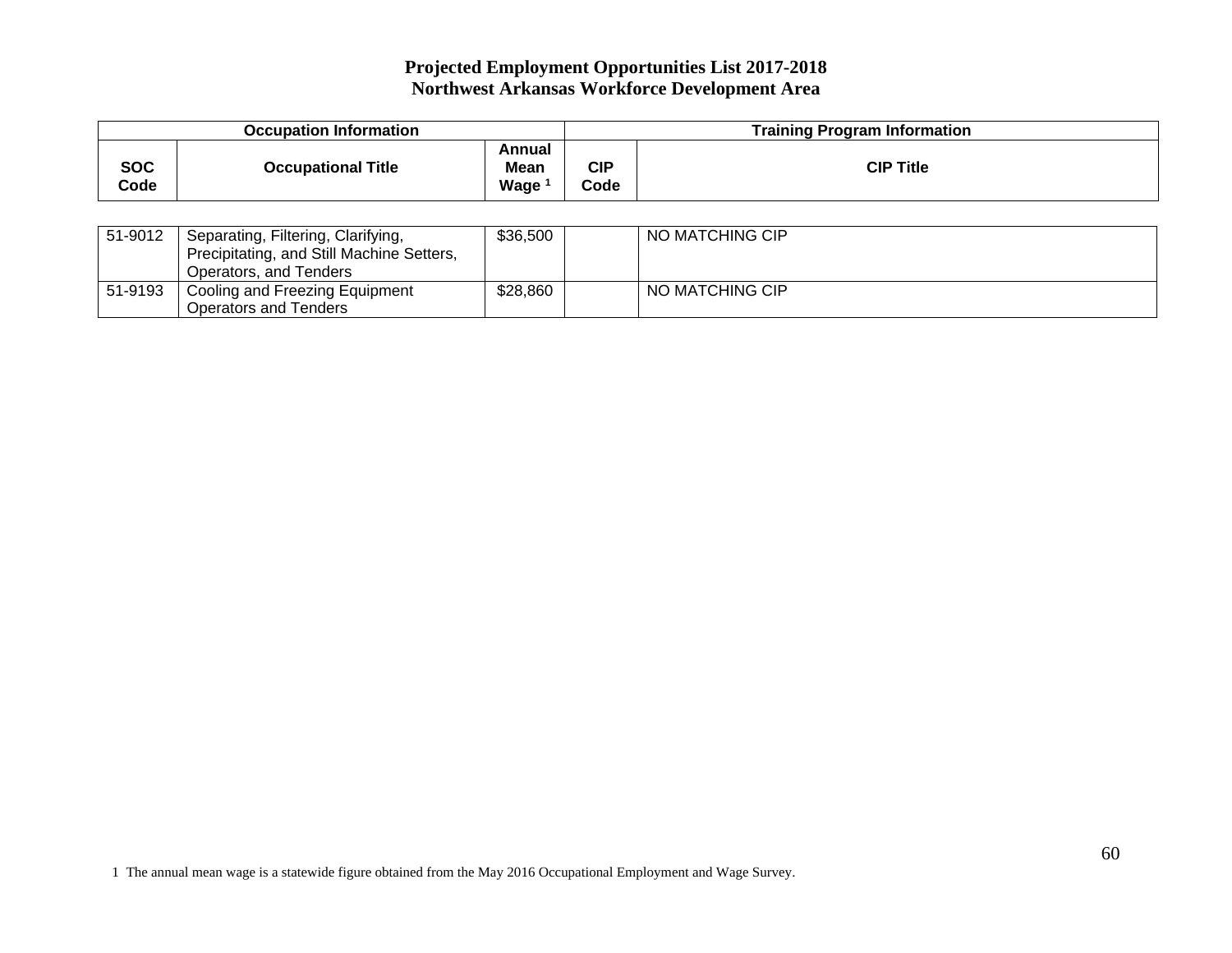|                    | <b>Occupation Information</b>               |                                                   |                    | <b>Training Program Information</b>                       |  |  |
|--------------------|---------------------------------------------|---------------------------------------------------|--------------------|-----------------------------------------------------------|--|--|
| <b>SOC</b><br>Code | <b>Occupational Title</b>                   | <b>Annual</b><br><b>Mean</b><br>Wage <sup>1</sup> | <b>CIP</b><br>Code | <b>CIP Title</b>                                          |  |  |
|                    |                                             |                                                   |                    |                                                           |  |  |
| 19-1032            | Foresters                                   | \$56,910                                          | 03.0101            | Natural Resources/Conservation, General.                  |  |  |
|                    |                                             |                                                   | 03.0201            | Natural Resources Management and Policy.                  |  |  |
|                    |                                             |                                                   | 03.0501            | Forestry, General.                                        |  |  |
|                    |                                             |                                                   | 03.0502            | Forest Sciences and Biology.                              |  |  |
|                    |                                             |                                                   | 03.0506            | Forest Management/Forest Resources Management.            |  |  |
|                    |                                             |                                                   | 03.0508            | Urban Forestry.                                           |  |  |
|                    |                                             |                                                   | 03.0509            | Wood Science and Wood Products/Pulp and Paper Technology. |  |  |
|                    |                                             |                                                   | 03.0510            | Forest Resources Production and Management.               |  |  |
|                    |                                             |                                                   | 03.0599            | Forestry, Other.                                          |  |  |
| 45-1011            | First-Line Supervisors of Farming, Fishing, | \$44,450                                          | 01.0104            | Farm/Farm and Ranch Management.                           |  |  |
|                    | and Forestry Workers                        |                                                   | 01.0199            | Agricultural Business and Management, Other.              |  |  |
|                    |                                             |                                                   | 01.0301            | Agricultural Production Operations, General.              |  |  |
|                    |                                             |                                                   | 01.0302            | Animal/Livestock Husbandry and Production.                |  |  |
|                    |                                             |                                                   | 01.0303            | Aquaculture.                                              |  |  |
|                    |                                             |                                                   | 01.0304            | Crop Production.                                          |  |  |
|                    |                                             |                                                   | 01.0306            | Dairy Husbandry and Production.                           |  |  |
|                    |                                             |                                                   | 01.0307            | Horse Husbandry/Equine Science and Management.            |  |  |
|                    |                                             |                                                   | 01.0308            | Agroecology and Sustainable Agriculture.                  |  |  |
|                    |                                             |                                                   | 01.0309            | Viticulture and Enology.                                  |  |  |
|                    |                                             |                                                   | 01.0399            | Agricultural Production Operations, Other.                |  |  |
|                    |                                             |                                                   | 01.0401            | Agricultural and Food Products Processing.                |  |  |
|                    |                                             |                                                   | 01.0901<br>01.0905 | Animal Sciences, General.                                 |  |  |
|                    |                                             |                                                   |                    | Dairy Science.                                            |  |  |
|                    |                                             |                                                   | 01.0906<br>01.0907 | Livestock Management.<br>Poultry Science.                 |  |  |
|                    |                                             |                                                   | 01.0999            | Animal Sciences, Other.                                   |  |  |
|                    |                                             |                                                   | 01.1101            | Plant Sciences, General.                                  |  |  |
|                    |                                             |                                                   | 01.1102            | Agronomy and Crop Science.                                |  |  |
|                    |                                             |                                                   |                    |                                                           |  |  |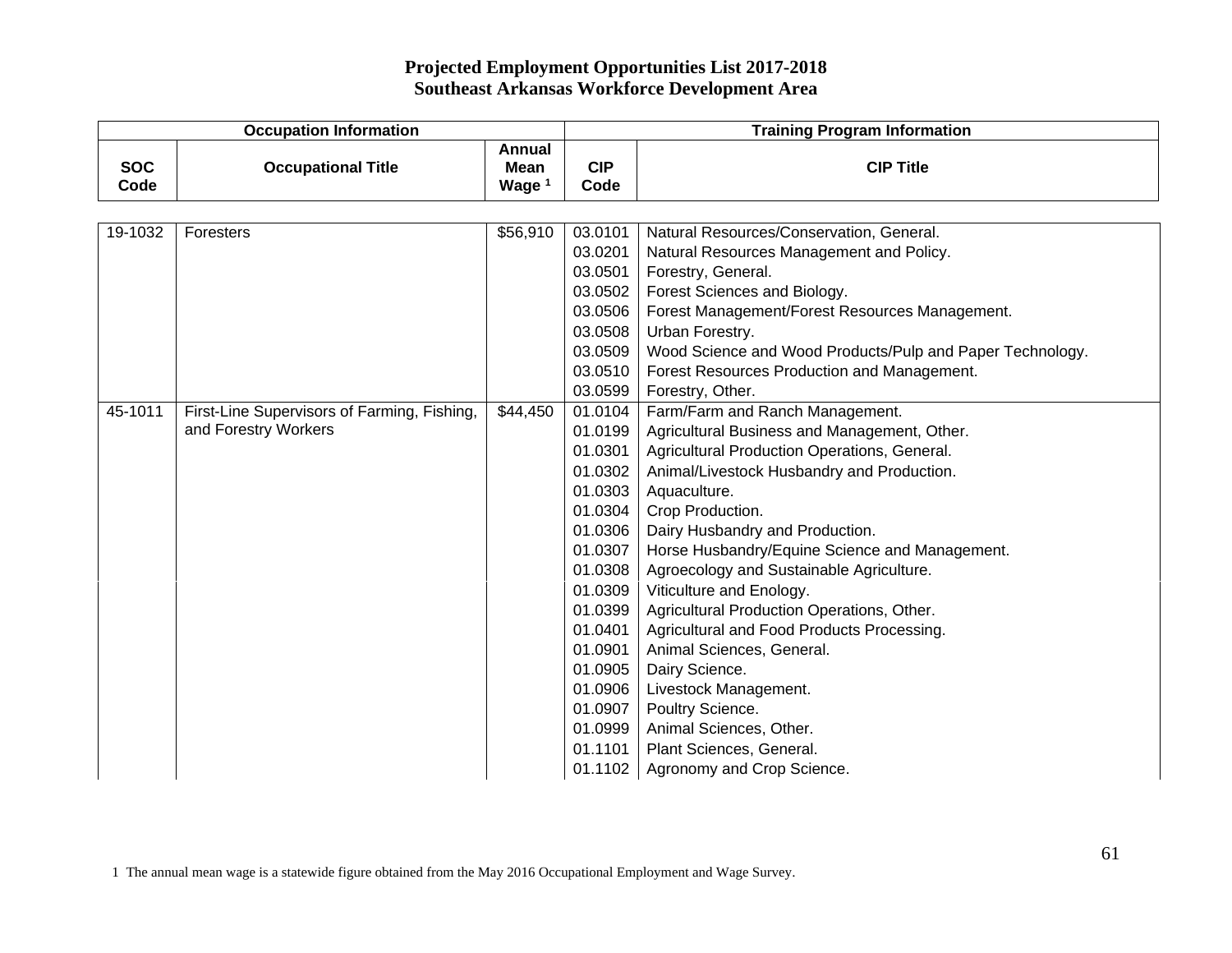| <b>Occupation Information</b> |                                                                                 |                            |                    | <b>Training Program Information</b>                                                           |  |  |
|-------------------------------|---------------------------------------------------------------------------------|----------------------------|--------------------|-----------------------------------------------------------------------------------------------|--|--|
| <b>SOC</b><br>Code            | <b>Occupational Title</b>                                                       | Annual<br>Mean<br>Wage $1$ | <b>CIP</b><br>Code | <b>CIP Title</b>                                                                              |  |  |
|                               |                                                                                 |                            | 03.0301<br>03.0510 | Fishing and Fisheries Sciences and Management.<br>Forest Resources Production and Management. |  |  |
| 45-2041                       | Graders and Sorters, Agricultural Products                                      | \$23,180                   | 01.0105            | Agricultural/Farm Supplies Retailing and Wholesaling.                                         |  |  |
| 45-4011                       | <b>Forest and Conservation Workers</b>                                          | \$29,630                   |                    | NO MATCHING CIP                                                                               |  |  |
| 45-4023                       | Log Graders and Scalers                                                         | \$38,140                   |                    | NO MATCHING CIP                                                                               |  |  |
| 49-2092                       | Electric Motor, Power Tool, and Related<br>Repairers                            | \$35,800                   | 47.0101            | Electrical/Electronics Equipment Installation and Repair, General.                            |  |  |
| 51-2021                       | Coil Winders, Tapers, and Finishers                                             | \$39,400                   |                    | NO MATCHING CIP                                                                               |  |  |
| 51-6042                       | Shoe Machine Operators and Tenders                                              | \$24,690                   | 48.0304            | Shoe, Boot and Leather Repair.                                                                |  |  |
| 51-7042                       | Woodworking Machine Setters, Operators,                                         | \$26,460                   | 48.0701            | Woodworking, General.                                                                         |  |  |
|                               | and Tenders, Except Sawing                                                      |                            | 48.0703            | Cabinetmaking and Millwork.                                                                   |  |  |
| 51-8021                       | <b>Stationary Engineers and Boiler Operators</b>                                | \$50,660                   |                    | NO MATCHING CIP                                                                               |  |  |
| 51-8091                       | <b>Chemical Plant and System Operators</b>                                      | \$52,070                   | 41.0301            | Chemical Technology/Technician.                                                               |  |  |
|                               |                                                                                 |                            | 41.0303            | Chemical Process Technology.                                                                  |  |  |
| 51-9192                       | Cleaning, Washing, and Metal Pickling<br><b>Equipment Operators and Tenders</b> | \$27,500                   |                    | NO MATCHING CIP                                                                               |  |  |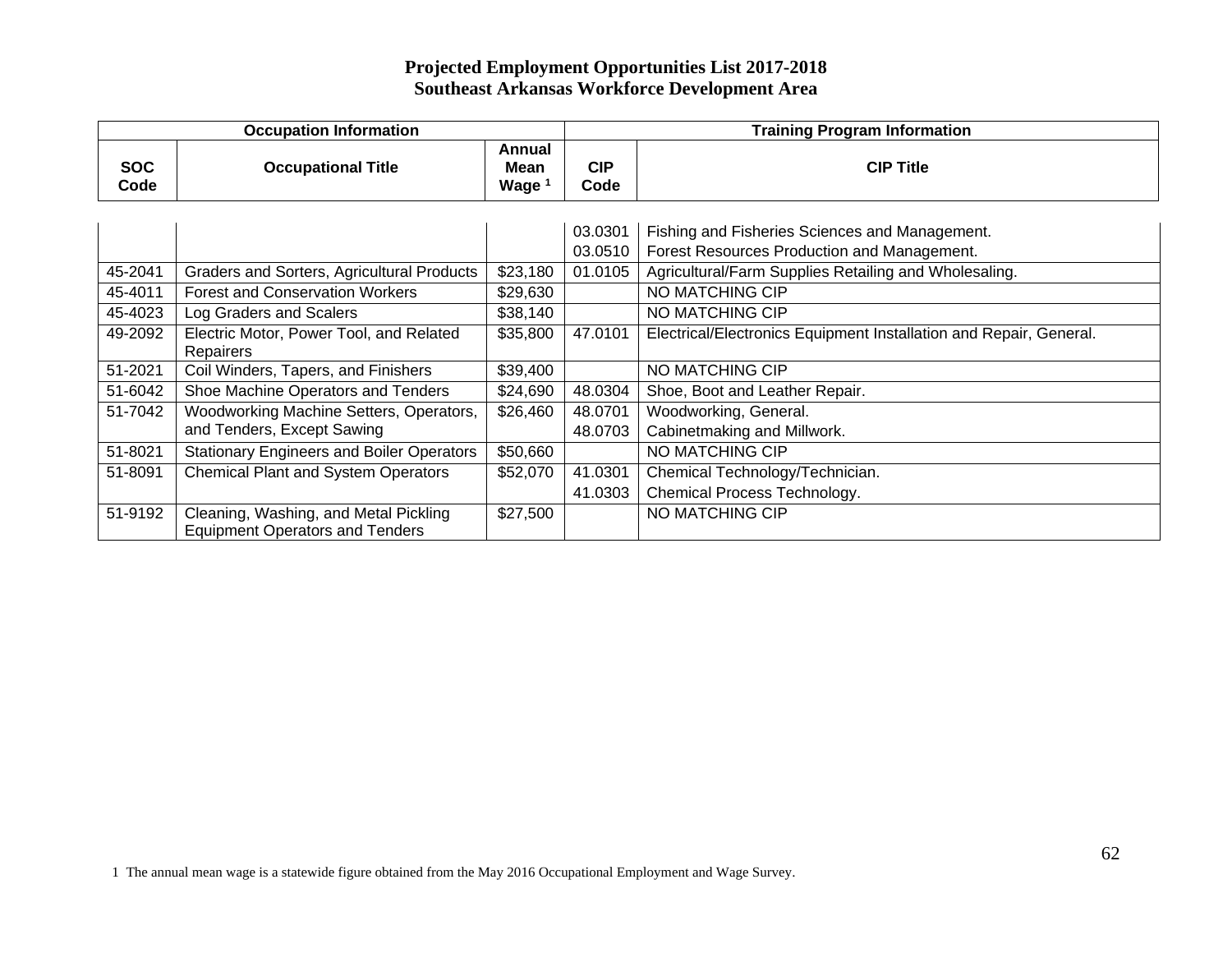|                    | <b>Occupation Information</b>               |                                                   |                    | <b>Training Program Information</b>                                     |  |  |
|--------------------|---------------------------------------------|---------------------------------------------------|--------------------|-------------------------------------------------------------------------|--|--|
| <b>SOC</b><br>Code | <b>Occupational Title</b>                   | <b>Annual</b><br><b>Mean</b><br>Wage <sup>1</sup> | <b>CIP</b><br>Code | <b>CIP Title</b>                                                        |  |  |
|                    |                                             |                                                   |                    |                                                                         |  |  |
| 19-1032            | Foresters                                   | \$56,910                                          | 03.0101            | Natural Resources/Conservation, General.                                |  |  |
|                    |                                             |                                                   | 03.0201            | Natural Resources Management and Policy.                                |  |  |
|                    |                                             |                                                   | 03.0501            | Forestry, General.                                                      |  |  |
|                    |                                             |                                                   | 03.0502            | Forest Sciences and Biology.                                            |  |  |
|                    |                                             |                                                   | 03.0506            | Forest Management/Forest Resources Management.                          |  |  |
|                    |                                             |                                                   | 03.0508            | Urban Forestry.                                                         |  |  |
|                    |                                             |                                                   | 03.0509            | Wood Science and Wood Products/Pulp and Paper Technology.               |  |  |
|                    |                                             |                                                   | 03.0510            | Forest Resources Production and Management.                             |  |  |
|                    |                                             |                                                   | 03.0599            | Forestry, Other.                                                        |  |  |
| 45-1011            | First-Line Supervisors of Farming, Fishing, | \$44,450                                          | 01.0104            | Farm/Farm and Ranch Management.                                         |  |  |
|                    | and Forestry Workers                        |                                                   | 01.0199            | Agricultural Business and Management, Other.                            |  |  |
|                    |                                             |                                                   | 01.0301            | Agricultural Production Operations, General.                            |  |  |
|                    |                                             |                                                   | 01.0302            | Animal/Livestock Husbandry and Production.                              |  |  |
|                    |                                             |                                                   | 01.0303            | Aquaculture.                                                            |  |  |
|                    |                                             |                                                   | 01.0304            | Crop Production.                                                        |  |  |
|                    |                                             |                                                   | 01.0306            | Dairy Husbandry and Production.                                         |  |  |
|                    |                                             |                                                   | 01.0307            | Horse Husbandry/Equine Science and Management.                          |  |  |
|                    |                                             |                                                   | 01.0308            | Agroecology and Sustainable Agriculture.                                |  |  |
|                    |                                             |                                                   | 01.0309            | Viticulture and Enology.                                                |  |  |
|                    |                                             |                                                   | 01.0399            | Agricultural Production Operations, Other.                              |  |  |
|                    |                                             |                                                   | 01.0401<br>01.0901 | Agricultural and Food Products Processing.<br>Animal Sciences, General. |  |  |
|                    |                                             |                                                   | 01.0905            | Dairy Science.                                                          |  |  |
|                    |                                             |                                                   | 01.0906            | Livestock Management.                                                   |  |  |
|                    |                                             |                                                   | 01.0907            | Poultry Science.                                                        |  |  |
|                    |                                             |                                                   | 01.0999            | Animal Sciences, Other.                                                 |  |  |
|                    |                                             |                                                   | 01.1101            | Plant Sciences, General.                                                |  |  |
|                    |                                             |                                                   | 01.1102            | Agronomy and Crop Science.                                              |  |  |
|                    |                                             |                                                   |                    |                                                                         |  |  |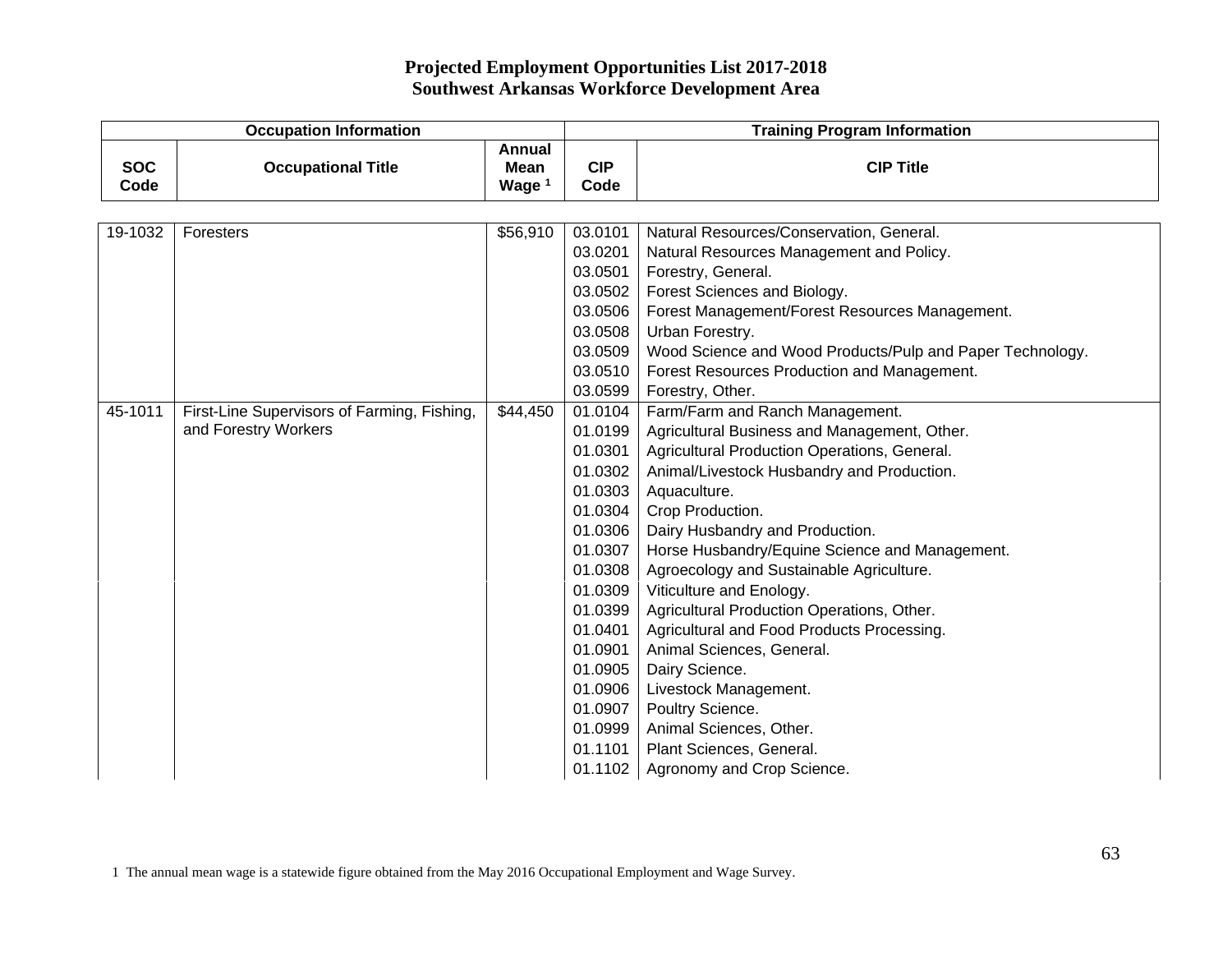|                    | <b>Occupation Information</b>              |                                     | <b>Training Program Information</b> |                                                                    |  |
|--------------------|--------------------------------------------|-------------------------------------|-------------------------------------|--------------------------------------------------------------------|--|
| <b>SOC</b><br>Code | <b>Occupational Title</b>                  | Annual<br>Mean<br>Wage <sup>1</sup> | <b>CIP</b><br>Code                  | <b>CIP Title</b>                                                   |  |
|                    |                                            |                                     |                                     |                                                                    |  |
|                    |                                            |                                     | 03.0301                             | Fishing and Fisheries Sciences and Management.                     |  |
|                    |                                            |                                     | 03.0510                             | Forest Resources Production and Management.                        |  |
| 45-2021            | <b>Animal Breeders</b>                     | ΝA                                  | 01.0302                             | Animal/Livestock Husbandry and Production.                         |  |
|                    |                                            |                                     | 01.0307                             | Horse Husbandry/Equine Science and Management.                     |  |
| 47-3014            | Helpers--Painters, Paperhangers,           | \$24,370                            |                                     | NO MATCHING CIP                                                    |  |
|                    | Plasterers, and Stucco Masons              |                                     |                                     |                                                                    |  |
| 51-2011            | Aircraft Structure, Surfaces, Rigging, and | \$43,810                            | 47.0607                             | Airframe Mechanics and Aircraft Maintenance Technology/Technician. |  |
|                    | <b>Systems Assemblers</b>                  |                                     | 47.0608                             | Aircraft Powerplant Technology/Technician.                         |  |
|                    |                                            |                                     | 47.0609                             | Avionics Maintenance Technology/Technician.                        |  |
| 51-2031            | Engine and Other Machine Assemblers        | \$29,540                            | 47.0615                             | Engine Machinist.                                                  |  |
| 51-7042            | Woodworking Machine Setters, Operators,    | \$26,460                            | 48.0701                             | Woodworking, General.                                              |  |
|                    | and Tenders, Except Sawing                 |                                     | 48.0703                             | Cabinetmaking and Millwork.                                        |  |
| 51-8093            | Petroleum Pump System Operators,           | \$58,150                            |                                     | NO MATCHING CIP                                                    |  |
|                    | Refinery Operators, and Gaugers            |                                     |                                     |                                                                    |  |
| 51-9051            | Furnace, Kiln, Oven, Drier, and Kettle     | \$41,440                            |                                     | NO MATCHING CIP                                                    |  |
|                    | <b>Operators and Tenders</b>               |                                     |                                     |                                                                    |  |
| 51-9197            | <b>Tire Builders</b>                       | <b>NA</b>                           |                                     | NO MATCHING CIP                                                    |  |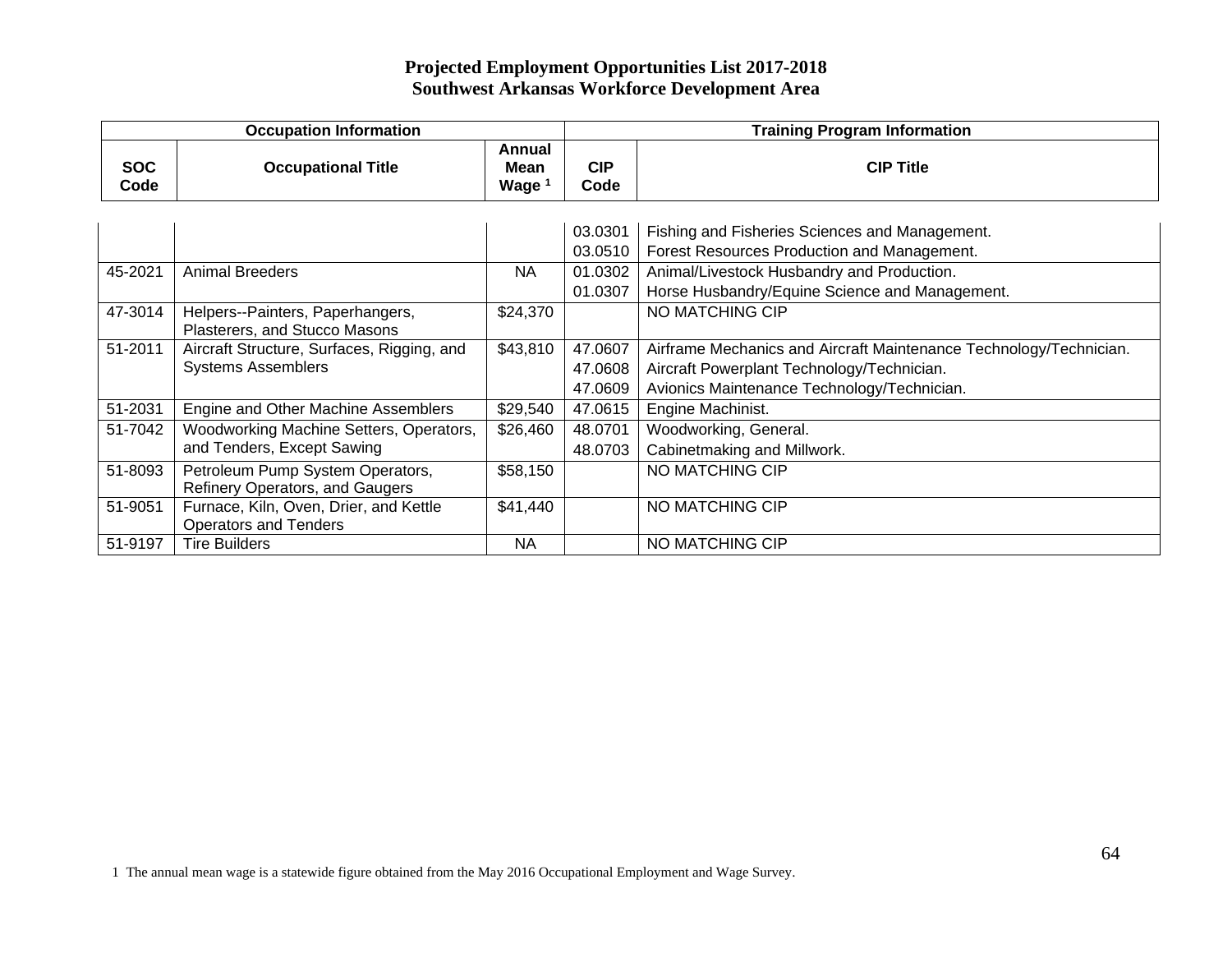|                    | <b>Occupation Information</b>               |                                   |                    | <b>Training Program Information</b>                       |  |  |
|--------------------|---------------------------------------------|-----------------------------------|--------------------|-----------------------------------------------------------|--|--|
| <b>SOC</b><br>Code | <b>Occupational Title</b>                   | Annual<br><b>Mean</b><br>Wage $1$ | <b>CIP</b><br>Code | <b>CIP Title</b>                                          |  |  |
|                    |                                             |                                   |                    |                                                           |  |  |
| 19-1032            | Foresters                                   | \$56,910                          | 03.0101            | Natural Resources/Conservation, General.                  |  |  |
|                    |                                             |                                   | 03.0201            | Natural Resources Management and Policy.                  |  |  |
|                    |                                             |                                   | 03.0501            | Forestry, General.                                        |  |  |
|                    |                                             |                                   | 03.0502            | Forest Sciences and Biology.                              |  |  |
|                    |                                             |                                   | 03.0506            | Forest Management/Forest Resources Management.            |  |  |
|                    |                                             |                                   | 03.0508            | Urban Forestry.                                           |  |  |
|                    |                                             |                                   | 03.0509            | Wood Science and Wood Products/Pulp and Paper Technology. |  |  |
|                    |                                             |                                   | 03.0510            | Forest Resources Production and Management.               |  |  |
|                    |                                             |                                   | 03.0599            | Forestry, Other.                                          |  |  |
| 31-9095            | <b>Pharmacy Aides</b>                       | \$21,440                          |                    | NO MATCHING CIP                                           |  |  |
| 39-3011            | <b>Gaming Dealers</b>                       | <b>NA</b>                         |                    | NO MATCHING CIP                                           |  |  |
| 41-2012            | Gaming Change Persons and Booth<br>Cashiers | <b>NA</b>                         |                    | NO MATCHING CIP                                           |  |  |
| 45-1011            | First-Line Supervisors of Farming,          | \$44,450                          | 01.0104            | Farm/Farm and Ranch Management.                           |  |  |
|                    | Fishing, and Forestry Workers               |                                   | 01.0199            | Agricultural Business and Management, Other.              |  |  |
|                    |                                             |                                   | 01.0301            | Agricultural Production Operations, General.              |  |  |
|                    |                                             |                                   | 01.0302            | Animal/Livestock Husbandry and Production.                |  |  |
|                    |                                             |                                   | 01.0303            | Aquaculture.                                              |  |  |
|                    |                                             |                                   | 01.0304            | Crop Production.                                          |  |  |
|                    |                                             |                                   | 01.0306            | Dairy Husbandry and Production.                           |  |  |
|                    |                                             |                                   | 01.0307            | Horse Husbandry/Equine Science and Management.            |  |  |
|                    |                                             |                                   | 01.0308            | Agroecology and Sustainable Agriculture.                  |  |  |
|                    |                                             |                                   | 01.0309            | Viticulture and Enology.                                  |  |  |
|                    |                                             |                                   | 01.0399            | Agricultural Production Operations, Other.                |  |  |
|                    |                                             |                                   | 01.0401            | Agricultural and Food Products Processing.                |  |  |
|                    |                                             |                                   | 01.0901            | Animal Sciences, General.                                 |  |  |
|                    |                                             |                                   | 01.0905            | Dairy Science.                                            |  |  |
|                    |                                             |                                   | 01.0906            | Livestock Management.                                     |  |  |
|                    |                                             |                                   | 01.0907            | Poultry Science.                                          |  |  |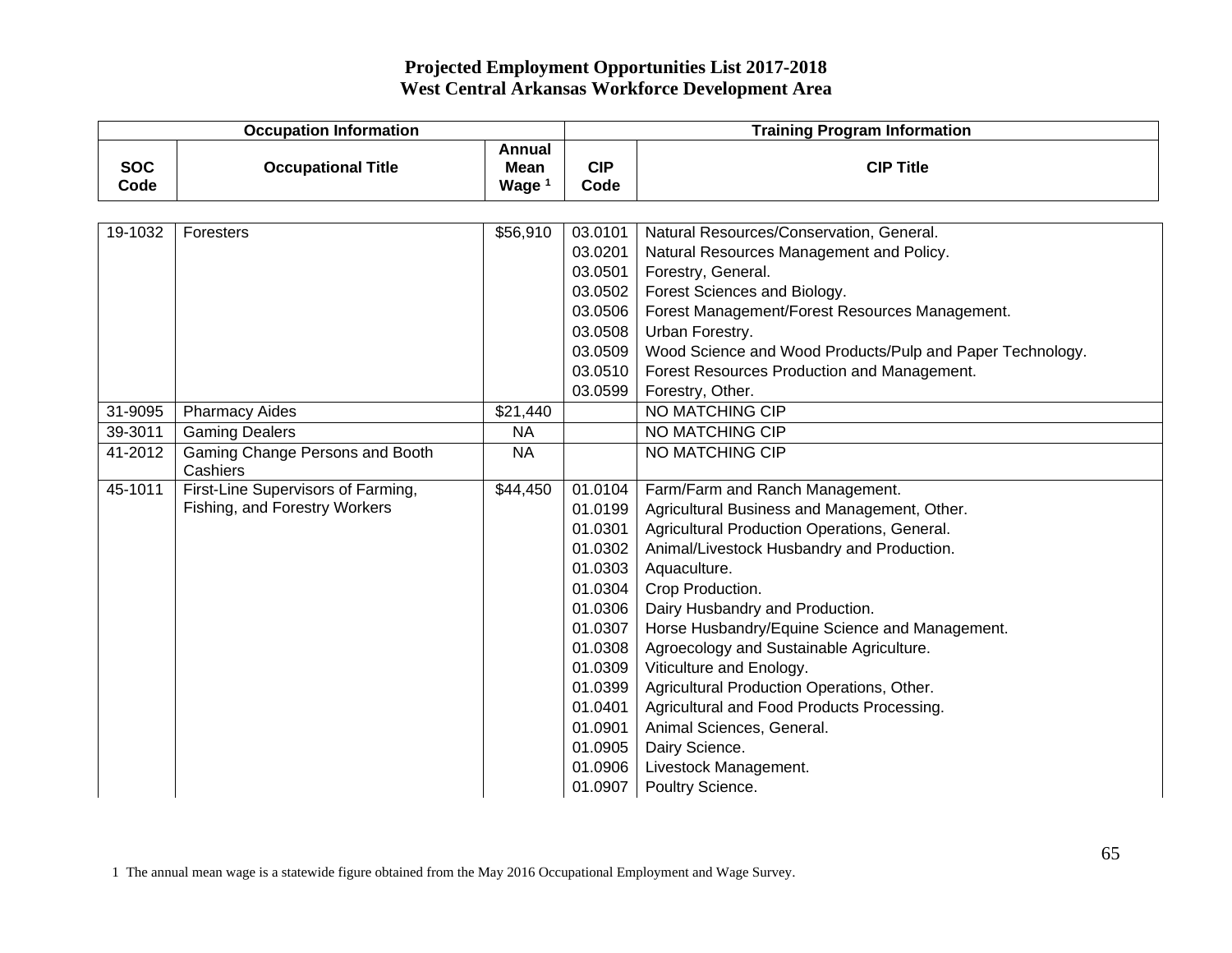| <b>Occupation Information</b> |                                      |                            |                    | <b>Training Program Information</b>            |  |  |
|-------------------------------|--------------------------------------|----------------------------|--------------------|------------------------------------------------|--|--|
| <b>SOC</b><br>Code            | <b>Occupational Title</b>            | Annual<br>Mean<br>Wage $1$ | <b>CIP</b><br>Code | <b>CIP Title</b>                               |  |  |
|                               |                                      |                            |                    |                                                |  |  |
|                               |                                      |                            | 01.0999            | Animal Sciences, Other.                        |  |  |
|                               |                                      |                            | 01.1101            | Plant Sciences, General.                       |  |  |
|                               |                                      |                            | 01.1102            | Agronomy and Crop Science.                     |  |  |
|                               |                                      |                            | 03.0301            | Fishing and Fisheries Sciences and Management. |  |  |
|                               |                                      |                            | 03.0510            | Forest Resources Production and Management.    |  |  |
| 51-6063                       | Textile Knitting and Weaving Machine | \$27,890                   |                    | NO MATCHING CIP                                |  |  |
|                               | Setters, Operators, and Tenders      |                            |                    |                                                |  |  |
| 51-9191                       | Adhesive Bonding Machine Operators   | \$32,940                   |                    | NO MATCHING CIP                                |  |  |
|                               | and Tenders                          |                            |                    |                                                |  |  |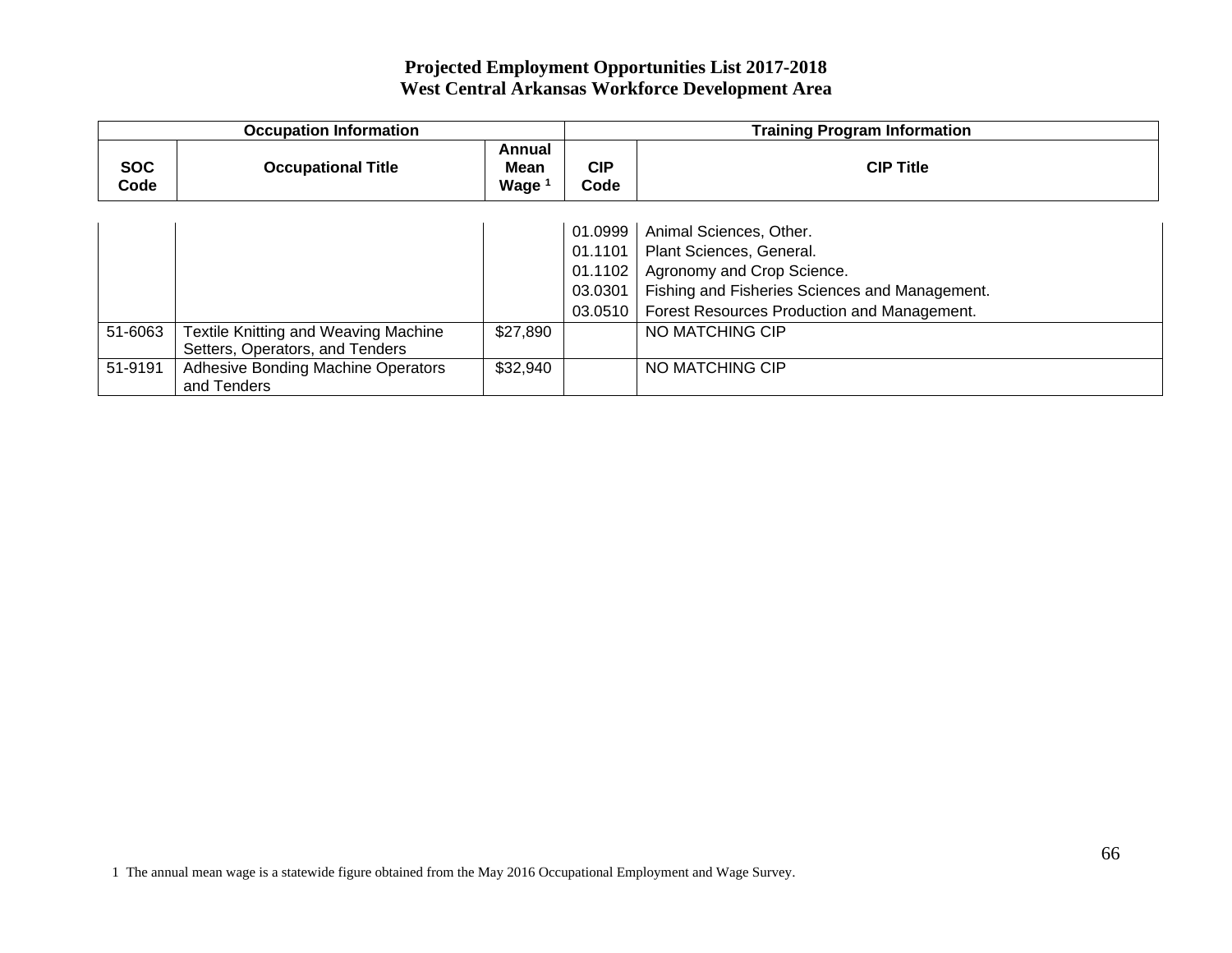|                    | <b>Occupation Information</b>                                                         |                                            |                    | <b>Training Program Information</b>                     |  |  |
|--------------------|---------------------------------------------------------------------------------------|--------------------------------------------|--------------------|---------------------------------------------------------|--|--|
| <b>SOC</b><br>Code | <b>Occupational Title</b>                                                             | Annual<br><b>Mean</b><br>Wage <sup>1</sup> | <b>CIP</b><br>Code | <b>CIP Title</b>                                        |  |  |
|                    |                                                                                       |                                            |                    |                                                         |  |  |
| 29-2031            | Cardiovascular Technologists and                                                      | \$43,010                                   | 51.0901            | Cardiovascular Technology/Technologist.                 |  |  |
|                    | Technicians                                                                           |                                            | 51.0902            | Electrocardiograph Technology/Technician.               |  |  |
|                    |                                                                                       |                                            | 51.0906            | Perfusion Technology/Perfusionist.                      |  |  |
|                    |                                                                                       |                                            | 51.0915            | Cardiopulmonary Technology/Technologist.                |  |  |
| 31-9094            | <b>Medical Transcriptionists</b>                                                      | \$31,040                                   | 51.0708            | Medical Transcription/Transcriptionist.                 |  |  |
| 45-2041            | <b>Graders and Sorters, Agricultural</b><br>Products                                  | \$23,180                                   | 01.0105            | Agricultural/Farm Supplies Retailing and Wholesaling.   |  |  |
| 49-2094            | Electrical and Electronics Repairers,                                                 | \$44,630                                   | 47.0104            | Computer Installation and Repair Technology/Technician. |  |  |
|                    | <b>Commercial and Industrial Equipment</b>                                            |                                            | 47.0105            | Industrial Electronics Technology/Technician.           |  |  |
| 49-2098            | Security and Fire Alarm Systems                                                       | \$31,820                                   | 46.0302            | Electrician.                                            |  |  |
|                    | <b>Installers</b>                                                                     |                                            | 47.0110            | Security System Installation, Repair, and Inspection    |  |  |
|                    |                                                                                       |                                            |                    | Technology/Technician.                                  |  |  |
| 51-2022            | <b>Electrical and Electronic Equipment</b><br>Assemblers                              | \$32,610                                   |                    | NO MATCHING CIP                                         |  |  |
| 51-3091            | Food and Tobacco Roasting, Baking, and<br><b>Drying Machine Operators and Tenders</b> | \$27,330                                   |                    | NO MATCHING CIP                                         |  |  |
| 51-7042            | Woodworking Machine Setters,                                                          | \$26,460                                   | 48.0701            | Woodworking, General.                                   |  |  |
|                    | Operators, and Tenders, Except Sawing                                                 |                                            | 48.0703            | Cabinetmaking and Millwork.                             |  |  |
| 51-9193            | Cooling and Freezing Equipment                                                        | \$28,860                                   |                    | NO MATCHING CIP                                         |  |  |
|                    | <b>Operators and Tenders</b>                                                          |                                            |                    |                                                         |  |  |
| 53-4011            | <b>Locomotive Engineers</b>                                                           | \$60,040                                   | 49.0208            | Railroad and Railway Transportation.                    |  |  |
| 53-4021            | Railroad Brake, Signal, and Switch                                                    | \$55,290                                   | 49.0208            | Railroad and Railway Transportation.                    |  |  |
|                    | Operators                                                                             |                                            |                    |                                                         |  |  |
| 53-4031            | <b>Railroad Conductors and Yardmasters</b>                                            | \$56,220                                   | 49.0208            | Railroad and Railway Transportation.                    |  |  |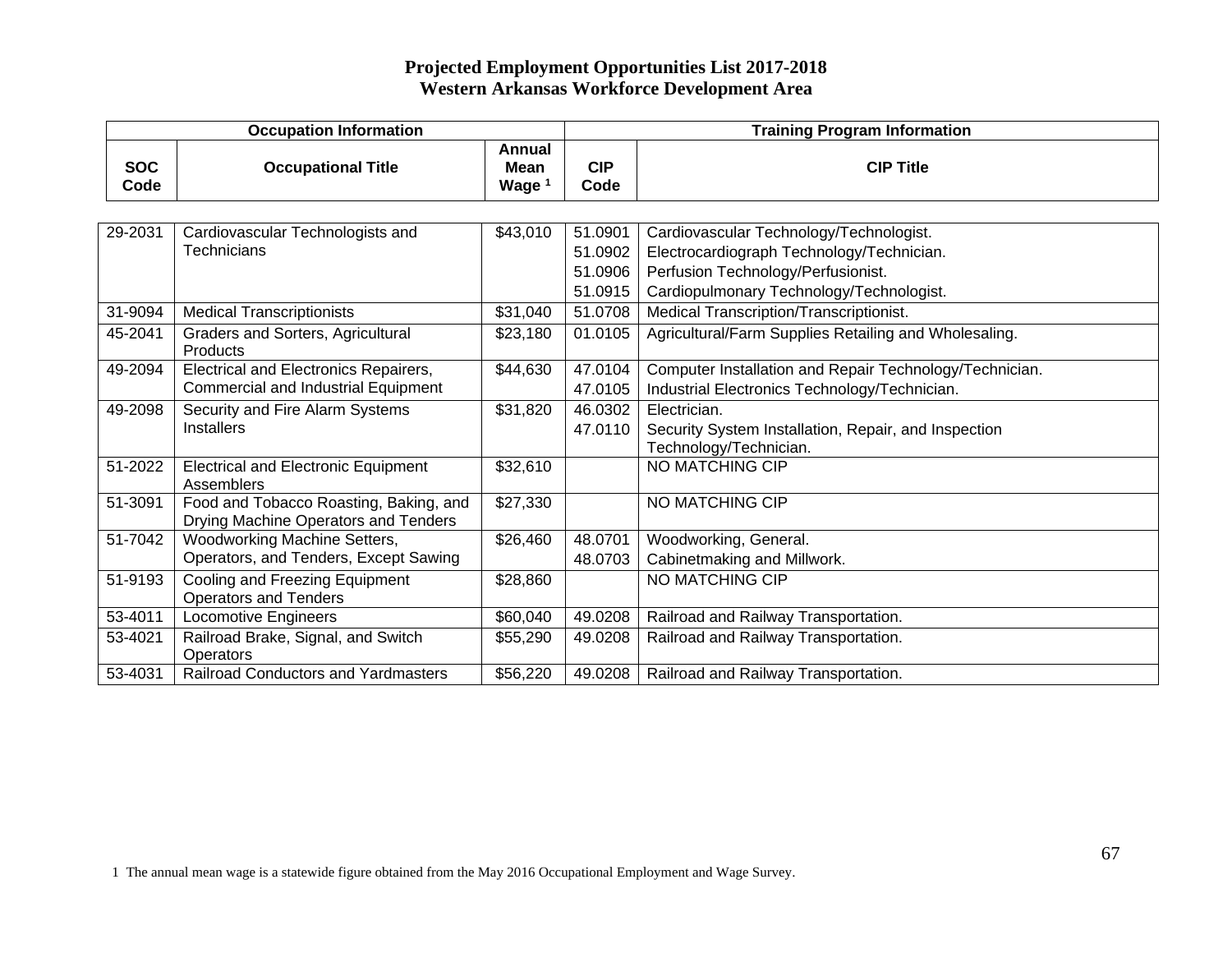#### **APPENDIX A**

## **Arkansas List Sorted by SOC Code**

**11** 

- 11-1011 Chief Executives
- 11-1021 General and Operations Managers
- 11-1031 Legislators
- 11-2021 Marketing Managers
- 11-2022 Sales Managers
- 11-3011 Administrative Services Managers
- 11-3021 Computer and Information Systems Managers
- 11-3031 Financial Managers
- 11-3051 Industrial Production Managers
- 11-3071 Transportation, Storage, and Distribution Managers
- 11-3121 Human Resources Managers
- 11-9013 Farmers, Ranchers, and Other Agricultural Managers
- 11-9021 Construction Managers
- 11-9031 Education Administrators, Preschool and Childcare Center/Program
- 11-9032 Education Administrators, Elementary and Secondary School
- 11-9033 Education Administrators, Postsecondary
- 11-9051 Food Service Managers
- 11-9111 Medical and Health Services Managers
- 11-9141 Property, Real Estate, and Community Association Managers
- 11-9151 Social and Community Service Managers

## **13**

- 13-1022 Wholesale and Retail Buyers, Except Farm Products
- 13-1023 Purchasing Agents, Except Wholesale, Retail, and Farm Products
- 13-1031 Claims Adjusters, Examiners, and Investigators
- 13-1041 Compliance Officers
- 13-1051 Cost Estimators
- 13-1071 Human Resources Specialists
- 13-1081 Logisticians
- 13-1111 Management Analysts
- 13-1141 Compensation, Benefits, and Job Analysis Specialists

13-1151 Training and Development Specialists 13-1161 Market Research Analysts and Marketing Specialists 13-2011 Accountants and Auditors 13-2021 Appraisers and Assessors of Real Estate 13-2052 Personal Financial Advisors 13-2072 Loan Officers 13-2081 Tax Examiners and Collectors, and Revenue Agents 13-2082 Tax Preparers

#### **15**

- 15-1121 Computer Systems Analysts 15-1122 Information Security Analysts 15-1131 Computer Programmers 15-1132 Software Developers, Applications 15-1134 Web Developers 15-1141 Database Administrators 15-1142 Network and Computer Systems Administrators 15-1143 Computer Network Architects
- 15-1151 Computer User Support Specialists
- 15-1152 Computer Network Support Specialists

## **17**

- 17-1011 Architects, Except Landscape and Naval
- 17-1022 Surveyors
- 17-2051 Civil Engineers
- 17-2112 Industrial Engineers
- 17-2141 Mechanical Engineers

## **19**

- 19-3031 Clinical, Counseling, and School Psychologists
- 19-4011 Agricultural and Food Science Technicians
- 19-4031 Chemical Technicians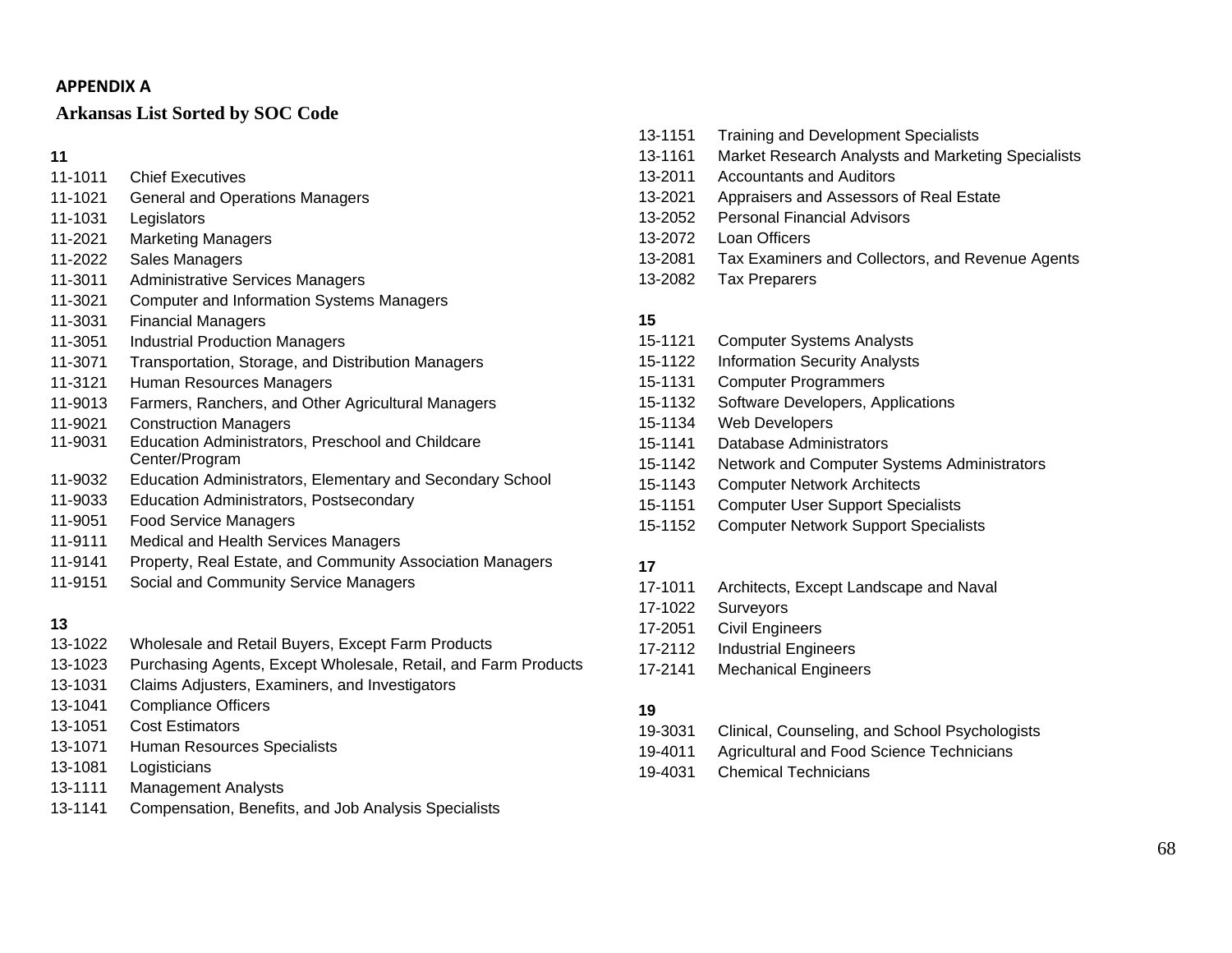#### **APPENDIX A**

#### **Arkansas List Sorted by SOC Code**

#### **21**

| 21-1011 | Substance Abuse and Behavioral Disorder Counselors               |
|---------|------------------------------------------------------------------|
| 21-1012 | Educational, Guidance, School, and Vocational Counselors         |
| 21-1014 | <b>Mental Health Counselors</b>                                  |
| 21-1021 | Child, Family, and School Social Workers                         |
| 21-1022 | <b>Healthcare Social Workers</b>                                 |
| 21-1023 | Mental Health and Substance Abuse Social Workers                 |
| 21-1092 | <b>Probation Officers and Correctional Treatment Specialists</b> |
| 21-1093 | Social and Human Service Assistants                              |
| 21-2011 | Clergy                                                           |
| 21-2021 | Directors, Religious Activities and Education                    |

#### **23**

| 23-1011 | Lawvers                                     |
|---------|---------------------------------------------|
| 23-2011 | Paralegals and Legal Assistants             |
| 23-2093 | Title Examiners, Abstractors, and Searchers |

## **25**

- 25-1011 Business Teachers, Postsecondary
- 25-1071 Health Specialties Teachers, Postsecondary
- 25-1072 Nursing Instructors and Teachers, Postsecondary
- 25-1081 Education Teachers, Postsecondary
- 25-1121 Art, Drama, and Music Teachers, Postsecondary
- 25-1191 Graduate Teaching Assistants
- 25-1194 Vocational Education Teachers, Postsecondary
- 25-2011 Preschool Teachers, Except Special Education
- 25-2012 Kindergarten Teachers, Except Special Education
- 25-2021 Elementary School Teachers, Except Special Education Middle School Teachers, Except Special and Career/Technical
- 25-2022 Education
- 25-2031 Secondary School Teachers, Except Special and Career/Technical **Education**
- 25-2032 Career/Technical Education Teachers, Secondary School
- 25-2052 Special Education Teachers, Kindergarten and Elementary School
- 25-2054 Special Education Teachers, Secondary School
- 25-3011 Adult Basic and Secondary Education and Literacy Teachers and **Instructors**
- 25-3021 Self-Enrichment Education Teachers
- 25-3098 Substitute Teachers
- 25-4021 Librarians
- 25-4031 Library Technicians
- 25-9031 Instructional Coordinators
- 25-9041 Teacher Assistants

#### **27**

27-1024 Graphic Designers 27-2022 Coaches and Scouts 27-2041 Music Directors and Composers 27-2042 Musicians and Singers 27-3031 Public Relations Specialists 27-4021 Photographers

#### **29**

- 29-1021 Dentists, General
- 29-1041 Optometrists
- 29-1051 Pharmacists
- 29-1062 Family and General Practitioners
- 29-1067 Surgeons
- 29-1071 Physician Assistants
- 29-1122 Occupational Therapists
- 29-1123 Physical Therapists
- 29-1126 Respiratory Therapists
- 29-1127 Speech-Language Pathologists
- 29-1131 Veterinarians
- 29-1141 Registered Nurses
- 29-1151 Nurse Anesthetists
- 29-1171 Nurse Practitioners
- 29-2011 Medical and Clinical Laboratory Technologists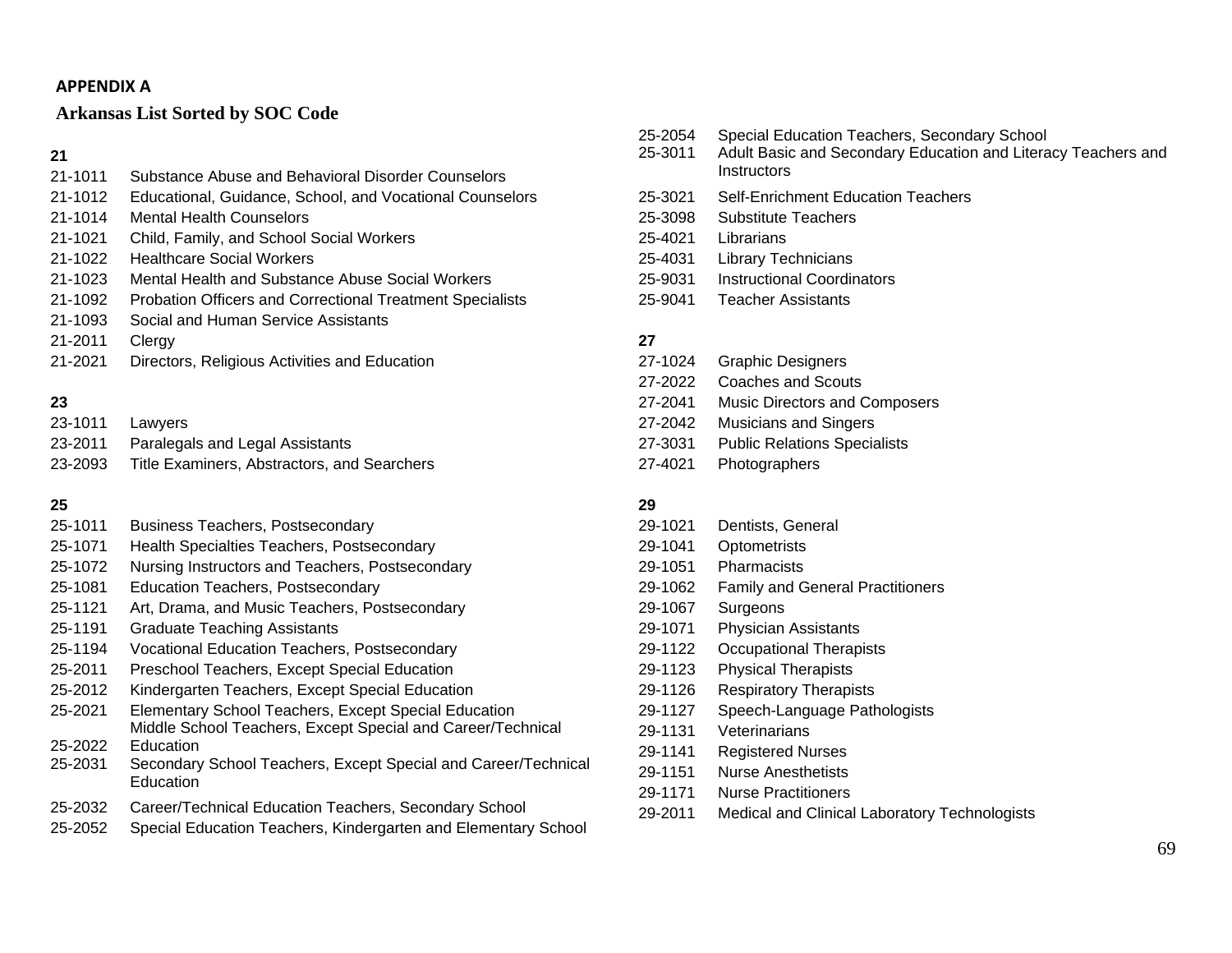#### **APPENDIXA**

#### **Arkansas List Sorted by SOC Code**

| 29-2012 | Medical and Clinical Laboratory Technicians         |
|---------|-----------------------------------------------------|
| 29-2021 | Dental Hygienists                                   |
| 29-2034 | Radiologic Technologists                            |
| 29-2041 | <b>Emergency Medical Technicians and Paramedics</b> |
| 29-2052 | <b>Pharmacy Technicians</b>                         |
| 29-2061 | Licensed Practical and Licensed Vocational Nurses   |
| 29-2071 | Medical Records and Health Information Technicians  |

## **31**

- 31-1011 Home Health Aides
- 31-1014 Nursing Assistants
- 31-2021 Physical Therapist Assistants
- 31-9091 Dental Assistants
- 31-9092 Medical Assistants
- 31-9096 Veterinary Assistants and Laboratory Animal Caretakers
- 31-9097 Phlebotomists

#### **33**

- 33-1012 First-Line Supervisors of Police and Detectives
- 33-1021 First-Line Supervisors of Fire Fighting and Prevention Workers
- 33-2011 Firefighters
- 33-3012 Correctional Officers and Jailers
- 33-3051 Police and Sheriff's Patrol Officers
- 33-9032 Security Guards

## **35**

- 35-1011 Chefs and Head Cooks
- 35-1012 First-Line Supervisors of Food Preparation and Serving Workers
- 35-2011 Cooks, Fast Food
- 35-2012 Cooks, Institution and Cafeteria
- 35-2014 Cooks, Restaurant
- 35-2015 Cooks, Short Order
- 35-2021 Food Preparation Workers

| 35-3011<br>35-3021                                  | <b>Bartenders</b><br>Combined Food Preparation and Serving Workers, Including Fast<br>Food                                                                                                                   |
|-----------------------------------------------------|--------------------------------------------------------------------------------------------------------------------------------------------------------------------------------------------------------------|
| 35-3022<br>35-3031<br>35-3041<br>35-9011<br>35-9021 | Counter Attendants, Cafeteria, Food Concession, and Coffee Shop<br><b>Waiters and Waitresses</b><br>Food Servers, Nonrestaurant<br>Dining Room and Cafeteria Attendants and Bartender Helpers<br>Dishwashers |
| 35-9031<br>37                                       | Hosts and Hostesses, Restaurant, Lounge, and Coffee Shop                                                                                                                                                     |
| 37-1011<br>37-1012                                  | First-Line Supervisors of Housekeeping and Janitorial Workers<br>First-Line Supervisors of Landscaping, Lawn Service, and<br><b>Groundskeeping Workers</b>                                                   |
| 37-2011<br>37-2012<br>37-2021<br>37-3011            | Janitors and Cleaners, Except Maids and Housekeeping Cleaners<br>Maids and Housekeeping Cleaners<br><b>Pest Control Workers</b><br>Landscaping and Groundskeeping Workers                                    |

37-3013 Tree Trimmers and Pruners

#### **39**

- 39-1021 First-Line Supervisors of Personal Service Workers
- 39-2011 Animal Trainers
- 39-2021 Nonfarm Animal Caretakers
- 39-3031 Ushers, Lobby Attendants, and Ticket Takers
- 39-3091 Amusement and Recreation Attendants
- 39-5012 Hairdressers, Hairstylists, and Cosmetologists
- 39-9011 Childcare Workers
- 39-9021 Personal Care Aides
- 39-9031 Fitness Trainers and Aerobics Instructors
- 39-9032 Recreation Workers
- 39-9041 Residential Advisors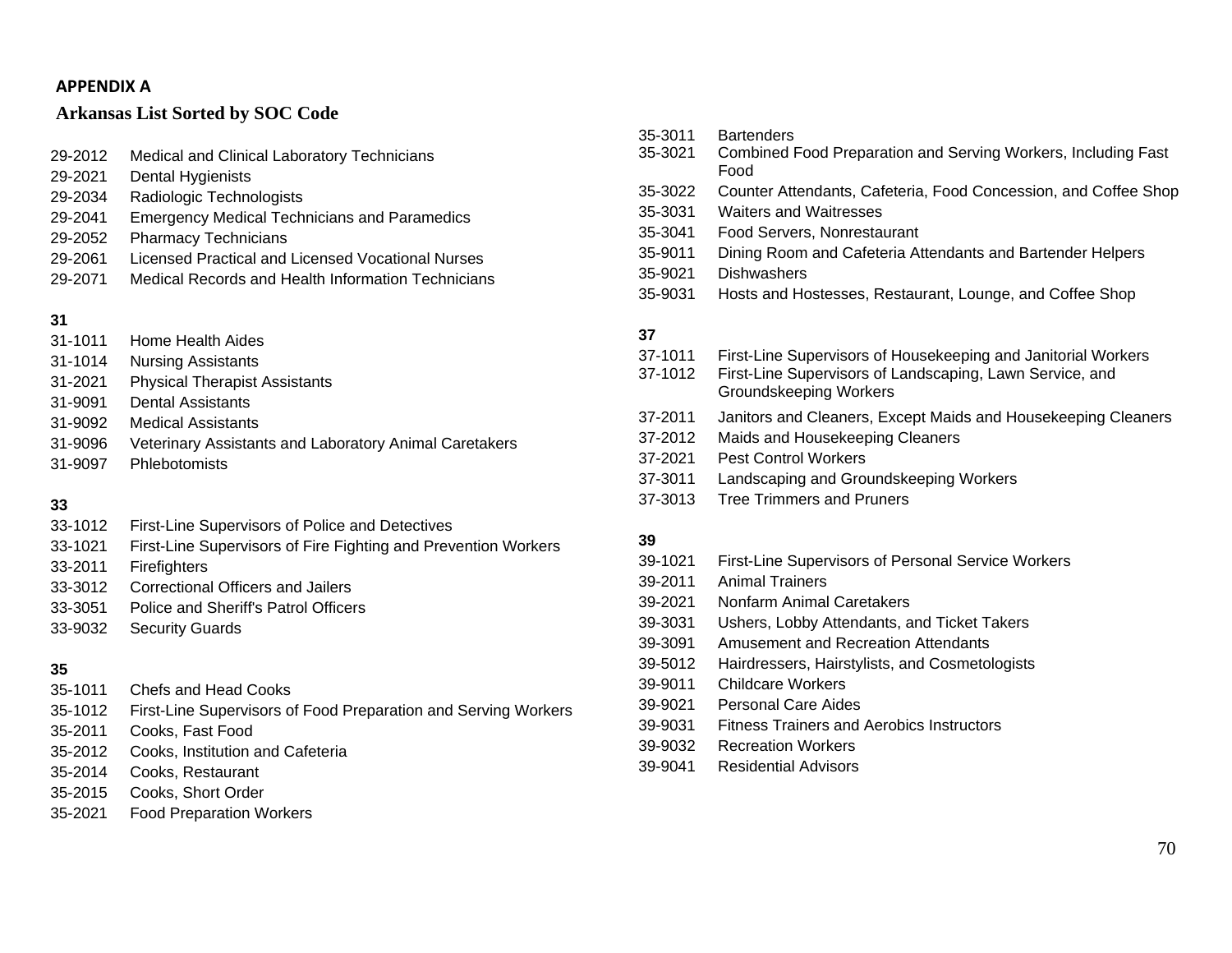#### **APPENDIX A**

# **Arkansas List Sorted by SOC Code**

### **41**

- 41-1011 First-Line Supervisors of Retail Sales Workers
- 41-1012 First-Line Supervisors of Non-Retail Sales Workers
- 41-2011 Cashiers
- 41-2021 Counter and Rental Clerks
- 41-2022 Parts Salespersons
- 41-2031 Retail Salespersons
- 41-3011 Advertising Sales Agents
- 41-3021 Insurance Sales Agents
- 41-3031 Securities, Commodities, and Financial Services Sales Agents
- 41-4011 Sales Representatives, Wholesale and Manufacturing, Technical and Scientific Products
- 41-4012 Sales Representatives, Wholesale and Manufacturing, Except Technical and Scientific Products
- 41-9011 Demonstrators and Product Promoters
- 41-9022 Real Estate Sales Agents
- 41-9041 Telemarketers

# **43**

- 43-1011 First-Line Supervisors of Office and Administrative Support **Workers**
- 43-3011 Bill and Account Collectors
- 43-3021 Billing and Posting Clerks
- 43-3031 Bookkeeping, Accounting, and Auditing Clerks
- 43-3051 Payroll and Timekeeping Clerks
- 43-3071 Tellers
- 43-4051 Customer Service Representatives
- 43-4061 Eligibility Interviewers, Government Programs
- 43-4081 Hotel, Motel, and Resort Desk Clerks
- 43-4111 Interviewers, Except Eligibility and Loan
- 43-4121 Library Assistants, Clerical
- 43-4131 Loan Interviewers and Clerks
- 43-4151 Order Clerks
- 43-4161 Human Resources Assistants, Except Payroll and Timekeeping
- 43-4171 Receptionists and Information Clerks 43-5011 Cargo and Freight Agents 43-5031 Police, Fire, and Ambulance Dispatchers 43-5032 Dispatchers, Except Police, Fire, and Ambulance 43-5051 Postal Service Clerks 43-5052 Postal Service Mail Carriers 43-5061 Production, Planning, and Expediting Clerks 43-5071 Shipping, Receiving, and Traffic Clerks 43-5081 Stock Clerks and Order Fillers 43-5111 Weighers, Measurers, Checkers, and Samplers, Recordkeeping 43-6011 Executive Secretaries and Executive Administrative Assistants 43-6013 Medical Secretaries
- 43-6014 Secretaries and Administrative Assistants, Except Legal, Medical, and Executive
- 43-9041 Insurance Claims and Policy Processing Clerks
- 43-9061 Office Clerks, General

# **45**

- 45-2091 Agricultural Equipment Operators
- 45-2092 Farmworkers and Laborers, Crop, Nursery, and Greenhouse
- 45-2093 Farmworkers, Farm, Ranch, and Aquacultural Animals
- 45-4022 Logging Equipment Operators

- 47-1011 First-Line Supervisors of Construction Trades and Extraction **Workers**
- 47-2021 Brickmasons and Blockmasons
- 47-2031 Carpenters
- 47-2051 Cement Masons and Concrete Finishers
- 47-2061 Construction Laborers
- 47-2071 Paving, Surfacing, and Tamping Equipment Operators
- 47-2073 Operating Engineers and Other Construction Equipment Operators
- 47-2081 Drywall and Ceiling Tile Installers
- 47-2111 Electricians
- 47-2141 Painters, Construction and Maintenance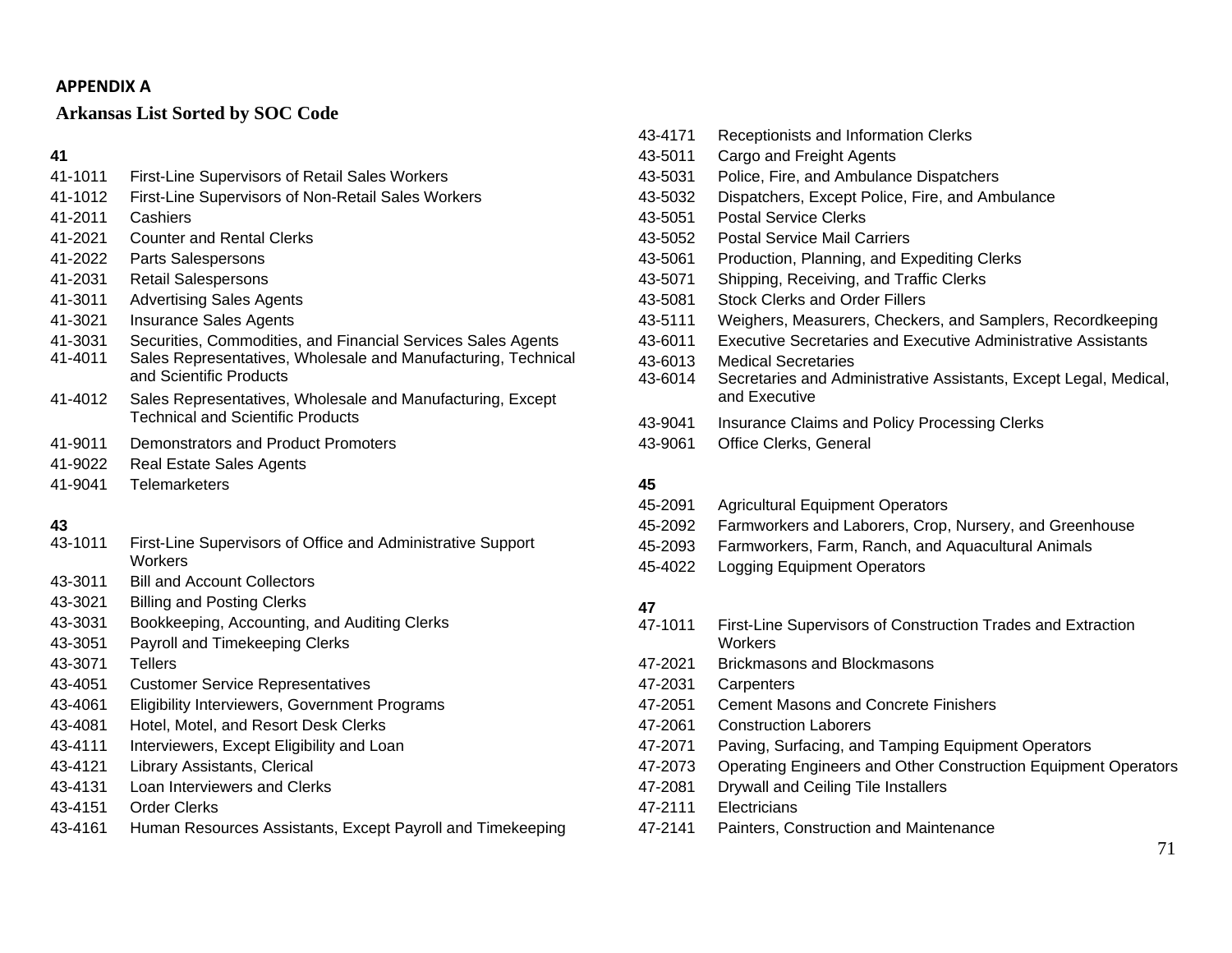#### **APPENDIXA**

#### **Arkansas List Sorted by SOC Code**

- 47-2152 Plumbers, Pipefitters, and Steamfitters
- 47-2181 Roofers
- 47-2211 Sheet Metal Workers
- 47-2221 Structural Iron and Steel Workers
- 47-4011 Construction and Building Inspectors
- 47-4051 Highway Maintenance Workers

#### **49**

- 49-1011 First-Line Supervisors of Mechanics, Installers, and Repairers
- 49-2011 Computer, Automated Teller, and Office Machine Repairers
- 49-2022 Telecommunications Equipment Installers and Repairers, Except Line Installers
- 49-3021 Automotive Body and Related Repairers
- 49-3023 Automotive Service Technicians and Mechanics
- 49-3031 Bus and Truck Mechanics and Diesel Engine Specialists
- 49-3041 Farm Equipment Mechanics and Service Technicians
- 49-3042 Mobile Heavy Equipment Mechanics, Except Engines
- 49-3093 Tire Repairers and Changers
- 49-9021 Heating, Air Conditioning, and Refrigeration Mechanics and **Installers**
- 49-9041 Industrial Machinery Mechanics
- 49-9043 Maintenance Workers, Machinery
- 49-9044 Millwrights
- 49-9051 Electrical Power-Line Installers and Repairers
- 49-9052 Telecommunications Line Installers and Repairers
- 49-9071 Maintenance and Repair Workers, General
- 49-9098 Helpers--Installation, Maintenance, and Repair Workers

- 51-1011 First-Line Supervisors of Production and Operating Workers
- 51-2041 Structural Metal Fabricators and Fitters
- 51-2091 Fiberglass Laminators and Fabricators
- 51-2092 Team Assemblers
- 51-3011 Bakers
- 51-3021 Butchers and Meat Cutters 51-3022 Meat, Poultry, and Fish Cutters and Trimmers 51-3023 Slaughterers and Meat Packers 51-3092 Food Batchmakers 51-3093 Food Cooking Machine Operators and Tenders 51-4011 Computer-Controlled Machine Tool Operators, Metal and Plastic 51-4031 Cutting, Punching, and Press Machine Setters, Operators, and Tenders, Metal and Plastic 51-4033 Grinding, Lapping, Polishing, and Buffing Machine Tool Setters, Operators, and Tenders, Metal and Plastic 51-4041 Machinists 51-4072 Molding, Coremaking, and Casting Machine Setters, Operators, and Tenders, Metal and Plastic 51-4081 Multiple Machine Tool Setters, Operators, and Tenders, Metal and Plastic 51-4081 Multiple Machine Tool Setters, Operators, and Tenders, Metal and Plastic 51-4121 Welders, Cutters, Solderers, and Brazers 51-4122 Welding, Soldering, and Brazing Machine Setters, Operators, and **Tenders** 51-5112 Printing Press Operators 51-6011 Laundry and Dry-Cleaning Workers 51-7041 Sawing Machine Setters, Operators, and Tenders, Wood 51-8031 Water and Wastewater Treatment Plant and System Operators 51-9011 Chemical Equipment Operators and Tenders 51-9023 Mixing and Blending Machine Setters, Operators, and Tenders 51-9032 Cutting and Slicing Machine Setters, Operators, and Tenders 51-9041 Extruding, Forming, Pressing, and Compacting Machine Setters, Operators, and Tenders 51-9061 Inspectors, Testers, Sorters, Samplers, and Weighers 51-9081 Dental Laboratory Technicians 51-9111 Packaging and Filling Machine Operators and Tenders 51-9122 Painters, Transportation Equipment 51-9196 Paper Goods Machine Setters, Operators, and Tenders
- 51-9198 Helpers--Production Workers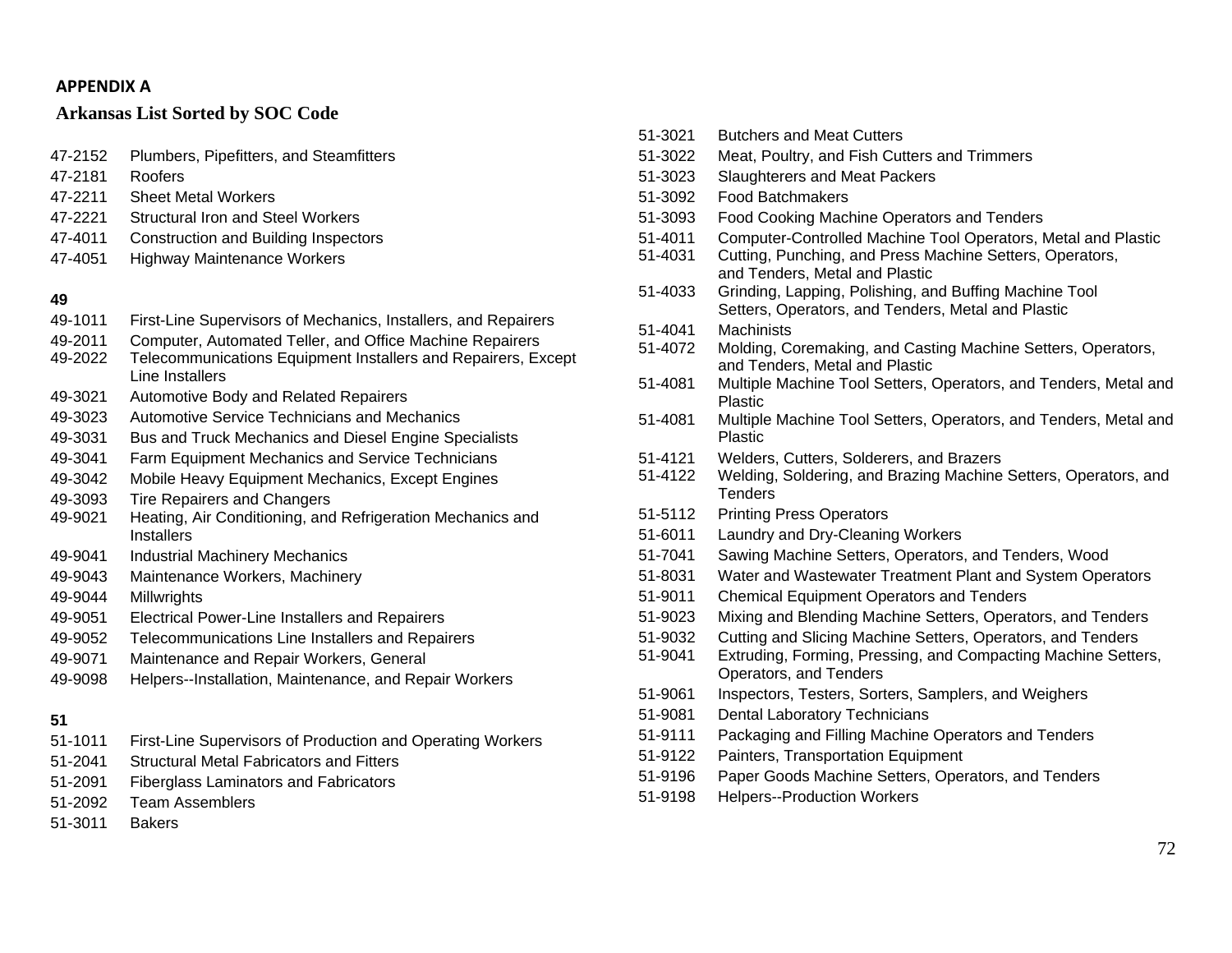# **APPENDIX A**

# **Arkansas List Sorted by SOC Code**

- 53-1021 First-Line Supervisors of Helpers, Laborers, and Material Movers, Hand 53-1031 First-Line Supervisors of Transportation and Material-Moving
- Machine and Vehicle Operators
- 53-3022 Bus Drivers, School or Special Client
- 53-3031 Driver/Sales Workers
- 53-3032 Heavy and Tractor-Trailer Truck Drivers
- 53-3033 Light Truck or Delivery Services Drivers
- 53-3041 Taxi Drivers and Chauffeurs
- 53-6031 Automotive and Watercraft Service Attendants
- 53-7011 Conveyor Operators and Tenders
- 53-7021 Crane and Tower Operators
- 53-7051 Industrial Truck and Tractor Operators
- 53-7061 Cleaners of Vehicles and Equipment
- 53-7062 Laborers and Freight, Stock, and Material Movers, Hand
- 53-7063 Machine Feeders and Offbearers
- 53-7064 Packers and Packagers, Hand
- 53-7081 Refuse and Recyclable Material Collectors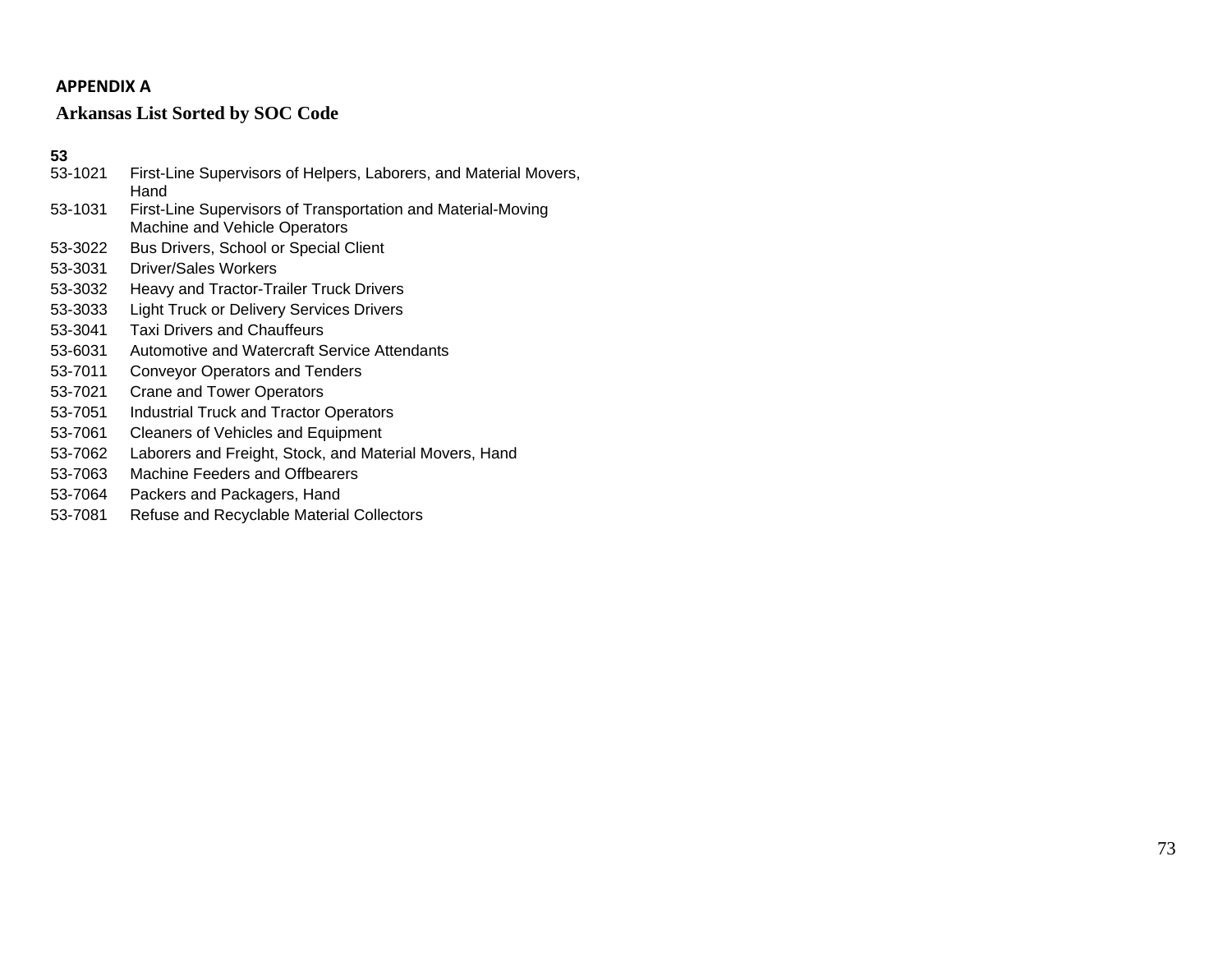# **Arkansas List Sorted by CIP Code**

**01** 01.0101 Agricultural Business and Management, General. 01.0102 Agribusiness/Agricultural Business Operations. 01.0104 Farm/Farm and Ranch Management. 01.0106 Agricultural Business Technology. 01.0199 Agricultural Business and Management, Other. 01.0201 Agricultural Mechanization, General. 01.0204 Agricultural Power Machinery Operation. 01.0205 Agricultural Mechanics and Equipment/Machine Technology. 01.0299 Agricultural Mechanization, Other. 01.0301 Agricultural Production Operations, General. 01.0302 Animal/Livestock Husbandry and Production. 01.0303 Aquaculture. 01.0304 Crop Production. 01.0306 Dairy Husbandry and Production. 01.0307 Horse Husbandry/Equine Science and Management. 01.0308 Agroecology and Sustainable Agriculture. 01.0309 Viticulture and Enology. 01.0399 Agricultural Production Operations, Other. 01.0504 Dog/Pet/Animal Grooming. 01.0505 Animal Training. 01.0507 Equestrian/Equine Studies. 01.0601 Applied Horticulture/Horticulture Operations, General. 01.0603 Ornamental Horticulture. 01.0604 Greenhouse Operations and Management. 01.0605 Landscaping and Groundskeeping. 01.0606 Plant Nursery Operations and Management. 01.0607 Turf and Turfgrass Management. 01.0608 Floriculture/Floristry Operations and Management. 01.0802 Agricultural Communication/Journalism. 01.0901 Animal Sciences, General. 01.0902 Agricultural Animal Breeding. 01.0903 Animal Health.

| 01.0904 | Animal Nutrition.                                |
|---------|--------------------------------------------------|
| 01.0905 | Dairy Science.                                   |
| 01.0906 | Livestock Management.                            |
| 01.0907 | Poultry Science.                                 |
| 01.0999 | Animal Sciences, Other.                          |
| 01.1002 | Food Technology and Processing.                  |
| 01.1101 | Plant Sciences, General.                         |
| 01.1102 | Agronomy and Crop Science.                       |
| 01.1103 | Horticultural Science.                           |
| 01.1105 | Plant Protection and Integrated Pest Management. |
| 01.1106 | Range Science and Management.                    |

# **03**

03.0208 Natural Resources Law Enforcement and Protective Services.

# **04**

| 04.0201 | Architecture.                                 |
|---------|-----------------------------------------------|
| 04.0401 | Environmental Design/Architecture.            |
| 04.0801 | Architectural History and Criticism, General. |
| 04.1001 | Real Estate Development.                      |
|         |                                               |

| 09.0100 | Communication, General.                                   |
|---------|-----------------------------------------------------------|
| 09.0101 | Speech Communication and Rhetoric.                        |
| 09.0404 | Photojournalism.                                          |
| 09.0900 | Public Relations, Advertising, and Applied Communication. |
| 09.0902 | Public Relations/Image Management.                        |
| 09.0904 | Political Communication.                                  |
| 09.0905 | Health Communication.                                     |
| 09.0906 | Sports Communication.                                     |
| 09.0907 | International and Intercultural Communication.            |
|         |                                                           |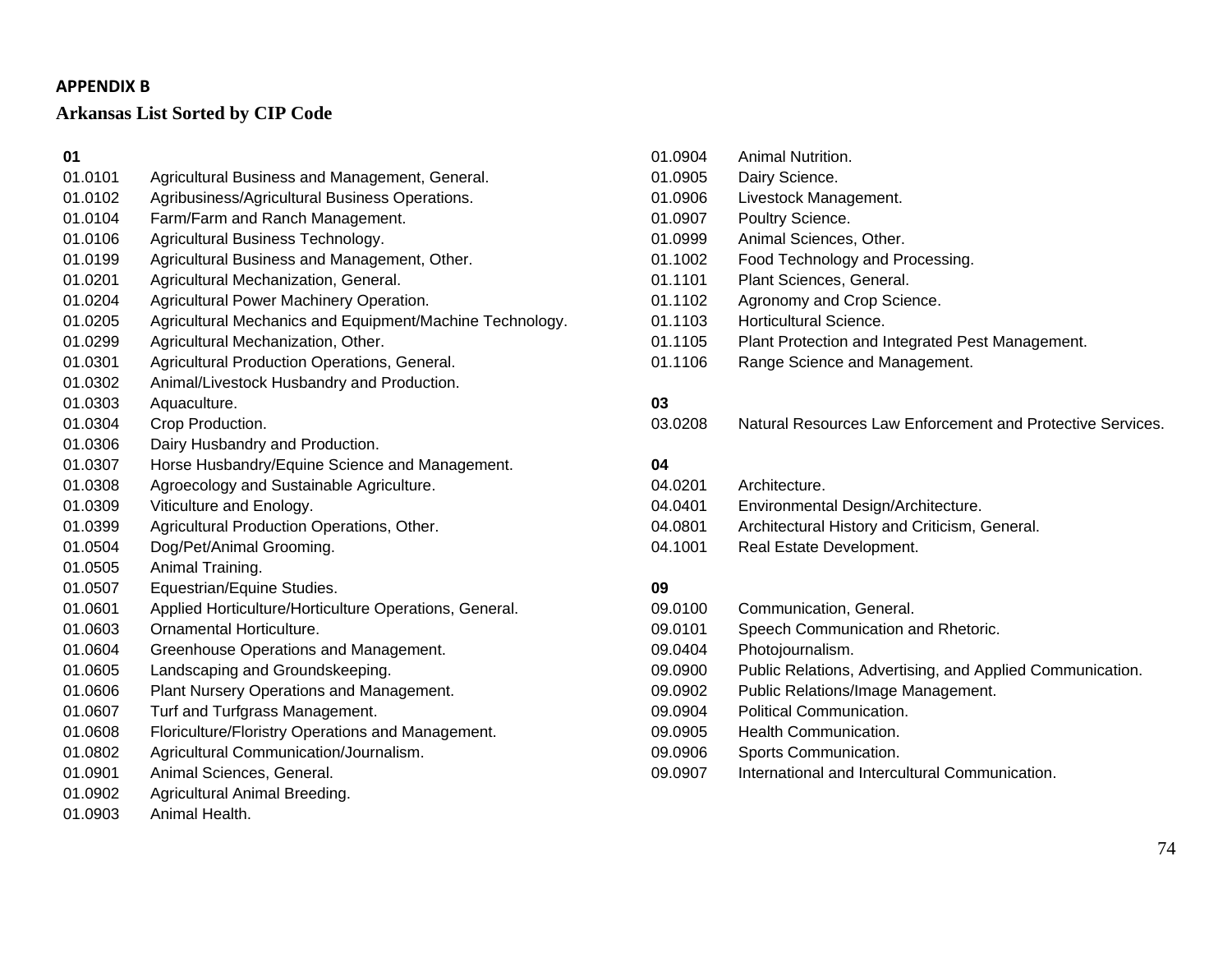# **Arkansas List Sorted by CIP Code**

# **10**

| 10.0302 | Printing Management.                                         |
|---------|--------------------------------------------------------------|
| 10.0305 | Graphic and Printing Equipment Operator, General Production. |
| 10.0307 | Printing Press Operator.                                     |
| 10.0399 | Graphic Communications, Other.                               |

# **11**

- 11.0102 Artificial Intelligence.
- 11.0103 Information Technology.
- 11.0104 Informatics.
- 11.0201 Computer Programming/Programmer, General.
- 11.0202 Computer Programming, Specific Applications.
- 11.0203 Computer Programming, Vendor/Product Certification.
- 11.0299 Computer Programming, Other.
- 11.0401 Information Science/Studies.
- 11.0501 Computer Systems Analysis/Analyst.
- 11.0701 Computer Science.
- 11.0801 Web Page, Digital/Multimedia and Information Resources Design.
- 11.0802 Data Modeling/Warehousing and Database Administration.
- 11.0803 Computer Graphics.
- 11.0804 Modeling, Virtual Environments and Simulation.
- 11.0901 Computer Systems Networking and Telecommunications.
- 11.1001 Network and System Administration/Administrator.
- 11.1002 System, Networking, and LAN/WAN Management/Manager.
- 11.1003 Computer and Information Systems Security/Information Assurance.
- 11.1004 Web/Multimedia Management and Webmaster.
- 11.1005 Information Technology Project Management.
- 11.1006 Computer Support Specialist.

# **12**

- 12.0401 Cosmetology/Cosmetologist, General.
- 12.0404 Electrolysis/Electrology and Electrolysis Technician.

| 12.0406 | Make-Up Artist/Specialist.                               |
|---------|----------------------------------------------------------|
| 12.0407 | Hair Styling/Stylist and Hair Design.                    |
| 12.0411 | Permanent Cosmetics/Makeup and Tattooing.                |
| 12.0412 | Salon/Beauty Salon Management/Manager.                   |
| 12.0413 | Cosmetology, Barber/Styling, and Nail Instructor.        |
| 12.0499 | Cosmetology and Related Personal Grooming Arts, Other.   |
| 12.0500 | Cooking and Related Culinary Arts, General.              |
| 12.0501 | Baking and Pastry Arts/Baker/Pastry Chef.                |
| 12.0502 | Bartending/Bartender.                                    |
| 12.0503 | Culinary Arts/Chef Training.                             |
| 12.0504 | Restaurant, Culinary, and Catering Management/Manager.   |
| 12.0505 | Food Preparation/Professional Cooking/Kitchen Assistant. |
| 12.0506 | Meat Cutting/Meat Cutter.                                |
| 12.0507 | Food Service, Waiter/Waitress, and Dining Room           |
|         | Management/Manager.                                      |
| 12.0508 | Institutional Food Workers.                              |
| 12.0509 | Culinary Science/Culinology.                             |
| 12.0510 | Wine Steward/Sommelier.                                  |

- 13.0101 Education, General.
- 13.0201 Bilingual and Multilingual Education.
- 13.0202 Multicultural Education.
- 13.0299 Bilingual, Multilingual, and Multicultural Education, Other.
- 13.0301 Curriculum and Instruction.
- 13.0401 Educational Leadership and Administration, General.
- 13.0404 Educational, Instructional, and Curriculum Supervision.
- 13.0406 Higher Education/Higher Education Administration.
- 13.0407 Community College Education.
- 13.0408 Elementary and Middle School Administration/Principalship.
- 13.0409 Secondary School Administration/Principalship.
- 13.0411 Superintendency and Educational System Administration.
- 13.0501 Educational/Instructional Technology.
- 13.0607 Learning Sciences.
- 13.1001 Special Education and Teaching, General.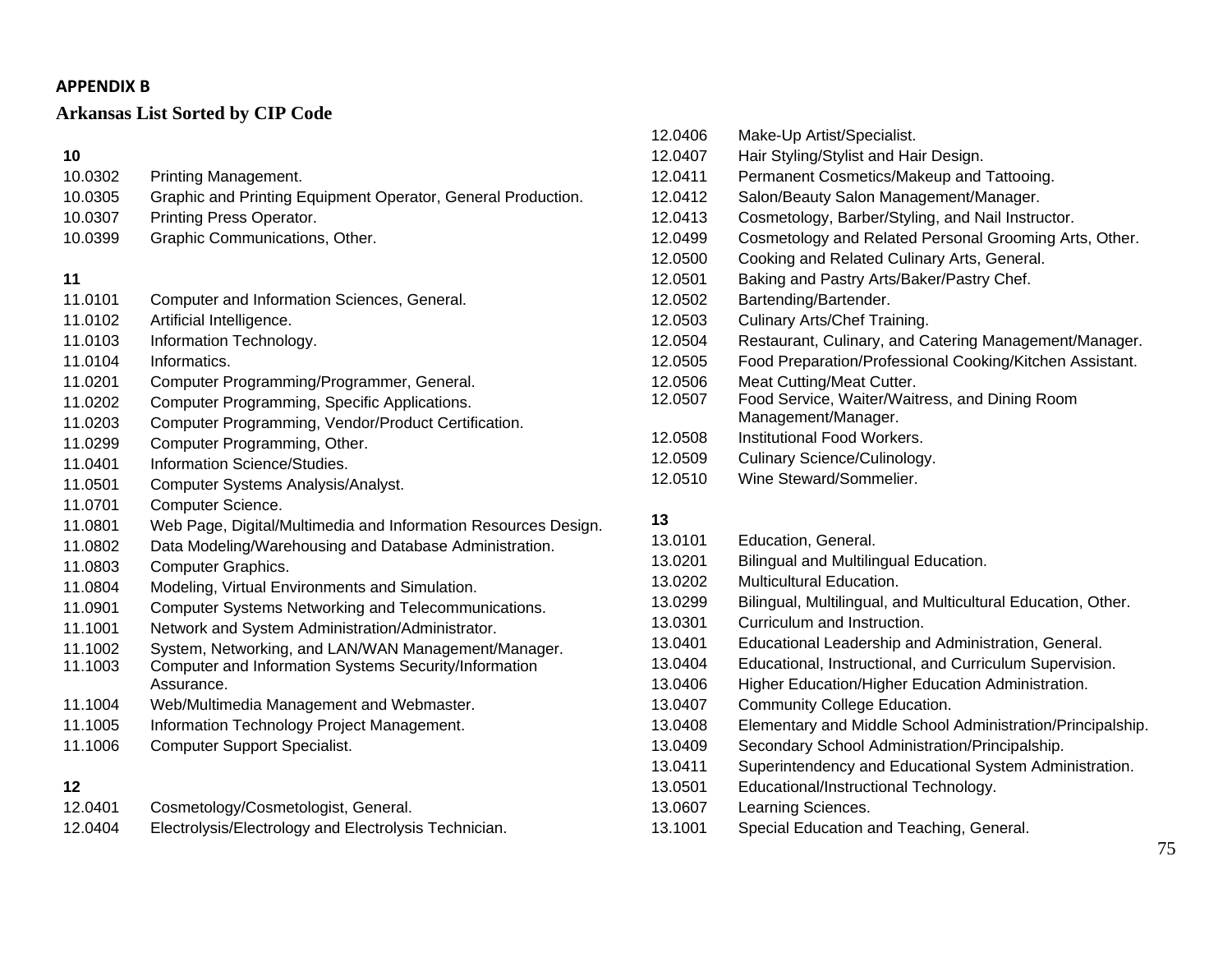# **Arkansas List Sorted by CIP Code**

| 13.1003 | Education/Teaching of Individuals with Hearing Impairments<br>Including Deafness.           |
|---------|---------------------------------------------------------------------------------------------|
| 13.1005 | Education/Teaching of Individuals with Emotional Disturbances.                              |
| 13.1006 | Education/Teaching of Individuals with Mental Retardation.                                  |
| 13.1007 | Education/Teaching of Individuals with Multiple Disabilities.                               |
| 13.1008 | Education/Teaching of Individuals with Orthopedic and Other<br>Physical Health Impairments. |
| 13.1009 | Education/Teaching of Individuals with Vision Impairments<br>Including Blindness.           |
| 13.1011 | Education/Teaching of Individuals with Specific Learning<br>Disabilities.                   |
| 13.1012 | Education/Teaching of Individuals with Speech or Language<br>Impairments.                   |
| 13.1013 | Education/Teaching of Individuals with Autism.                                              |
| 13.1014 | Education/Teaching of Individuals Who are Developmentally<br>Delayed.                       |
| 13.1016 | Education/Teaching of Individuals with Traumatic Brain Injuries.                            |
| 13.1017 | Education/Teaching of Individuals in Elementary Special<br><b>Education Programs.</b>       |
| 13.1019 | Education/Teaching of Individuals in Secondary Special<br><b>Education Programs.</b>        |
| 13.1101 | Counselor Education/School Counseling and Guidance Services.                                |
| 13.1102 | College Student Counseling and Personnel Services.                                          |
| 13.1199 | Student Counseling and Personnel Services, Other.                                           |
| 13.1201 | Adult and Continuing Education and Teaching.                                                |
| 13.1202 | Elementary Education and Teaching.                                                          |
| 13.1203 | Junior High/Intermediate/Middle School Education and Teaching.                              |
| 13.1205 | Secondary Education and Teaching.                                                           |
| 13.1206 | Teacher Education, Multiple Levels.                                                         |
| 13.1209 | Kindergarten/Preschool Education and Teaching.                                              |
| 13.1210 | Early Childhood Education and Teaching.                                                     |
| 13.1301 | Agricultural Teacher Education.                                                             |
| 13.1302 | Art Teacher Education.                                                                      |
| 13.1303 | <b>Business Teacher Education.</b>                                                          |
| 13.1304 | Driver and Safety Teacher Education.                                                        |

13.1305 English/Language Arts Teacher Education. 13.1306 Foreign Language Teacher Education. 13.1307 Health Teacher Education. 13.1308 Family & Consumer Sciences/Home Ec Teacher Education. 13.1309 Technology Teacher Education/Industrial Arts Teacher Education. 13.1310 Sales and Marketing Operations/Marketing and Distribution Teacher Education. 13.1311 Mathematics Teacher Education. 13.1312 Music Teacher Education. 13.1314 Physical Education Teaching and Coaching. 13.1315 Reading Teacher Education. 13.1316 Science Teacher Education/General Science Teacher Education. 13.1317 Social Science Teacher Education. 13.1318 Social Studies Teacher Education. 13.1319 Technical Teacher Education. 13.1320 Trade and Industrial Teacher Education. 13.1321 Computer Teacher Education. 13.1322 Biology Teacher Education. 13.1323 Chemistry Teacher Education. 13.1324 Drama and Dance Teacher Education. 13.1325 French Language Teacher Education. 13.1326 German Language Teacher Education. 13.1327 Health Occupations Teacher Education. 13.1328 History Teacher Education. 13.1329 Physics Teacher Education. 13.1330 Spanish Language Teacher Education. 13.1331 Speech Teacher Education. 13.1332 Geography Teacher Education. 13.1333 Latin Teacher Education. 13.1334 School Librarian/School Library Media Specialist. 13.1335 Psychology Teacher Education. 13.1337 Earth Science Teacher Education. 13.1338 Environmental Education. 13.1401 Teaching English as a Second or Foreign Language/ESL Language Instructor.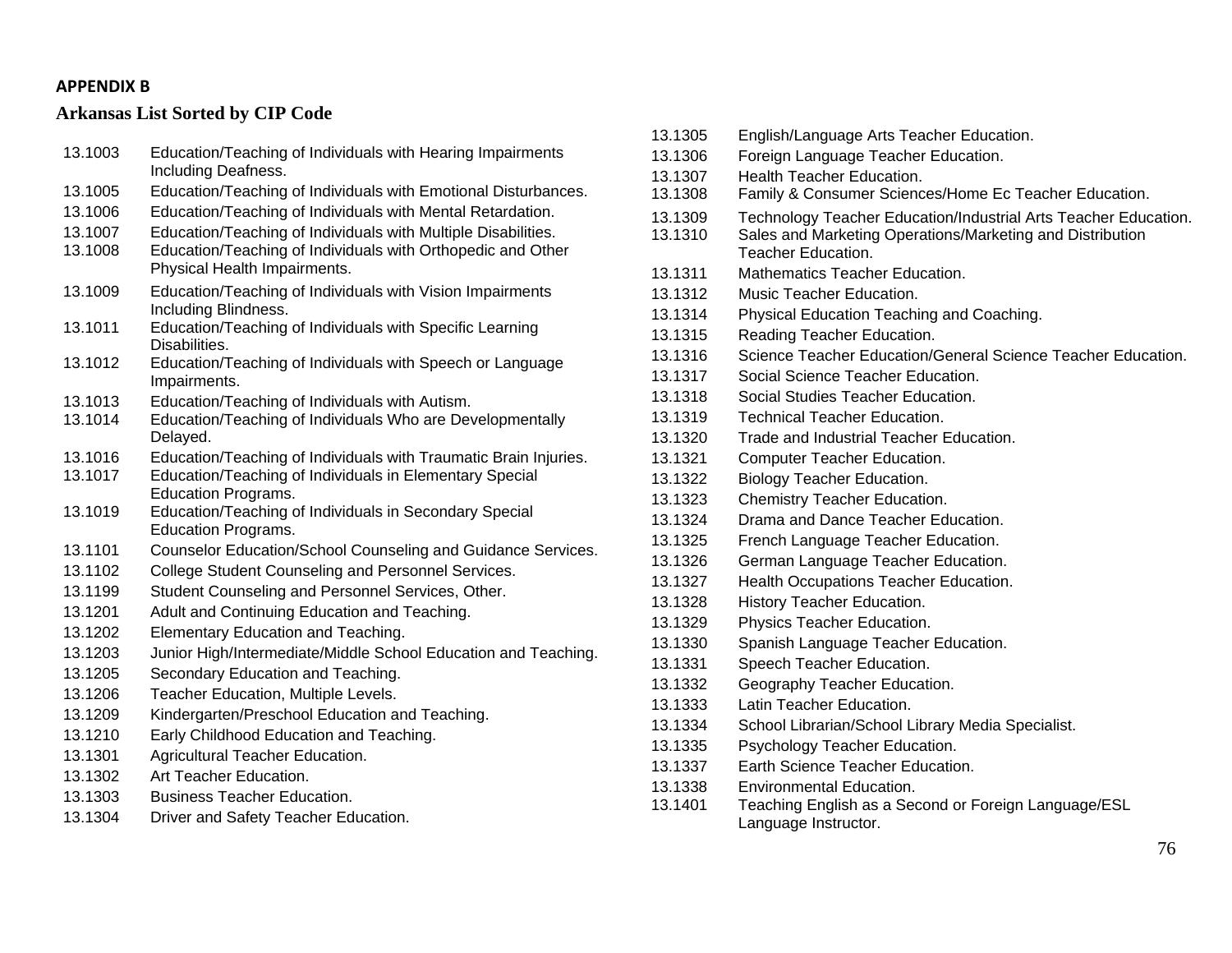# **Arkansas List Sorted by CIP Code**

| 13.1501                                                                         | Teacher Assistant/Aide.                                                                                                                                                                                                                            |
|---------------------------------------------------------------------------------|----------------------------------------------------------------------------------------------------------------------------------------------------------------------------------------------------------------------------------------------------|
| 13.1502                                                                         | Adult Literacy Tutor/Instructor.                                                                                                                                                                                                                   |
| 14<br>14.0801<br>14.0802<br>14.0803<br>14.0804<br>14.0805<br>14.0899<br>14.0901 | Civil Engineering, General.<br>Geotechnical and Geoenvironmental Engineering.<br>Structural Engineering.<br>Transportation and Highway Engineering.<br>Water Resources Engineering.<br>Civil Engineering, Other.<br>Computer Engineering, General. |
| 14.0903                                                                         | Computer Software Engineering.                                                                                                                                                                                                                     |
| 14.0999                                                                         | Computer Engineering, Other.                                                                                                                                                                                                                       |
| 14.1801                                                                         | Materials Engineering.                                                                                                                                                                                                                             |
| 14.1901                                                                         | Mechanical Engineering.                                                                                                                                                                                                                            |
| 14.3301                                                                         | <b>Construction Engineering.</b>                                                                                                                                                                                                                   |
| 14.3501                                                                         | Industrial Engineering.                                                                                                                                                                                                                            |
| 14.3601                                                                         | Manufacturing Engineering.                                                                                                                                                                                                                         |
| 14.4101                                                                         | Electromechanical Engineering.                                                                                                                                                                                                                     |
| 15<br>15.0501<br>15.0506                                                        | Heating, Ventilation, Air Conditioning and Refrigeration<br>Engineering Technology/Technician.<br>Water Quality and Wastewater Treatment Management and<br>Recycling Technology/Technician.                                                        |
| 15.0614                                                                         | Welding Engineering Technology/Technician.                                                                                                                                                                                                         |
| 15.0702                                                                         | Quality Control Technology/Technician.                                                                                                                                                                                                             |
| 15.0803                                                                         | Automotive Engineering Technology/Technician.                                                                                                                                                                                                      |
| 15.1001                                                                         | Construction Engineering Technology/Technician.                                                                                                                                                                                                    |
| 15.1102                                                                         | Surveying Technology/Surveying.                                                                                                                                                                                                                    |
| 15.1204                                                                         | Computer Software Technology/Technician.                                                                                                                                                                                                           |
| 15.1501                                                                         | Engineering/Industrial Management.                                                                                                                                                                                                                 |
| 15.1503                                                                         | Packaging Science.                                                                                                                                                                                                                                 |

# **16**

| 1 U     |                                                            |
|---------|------------------------------------------------------------|
| 16.0101 | Foreign Languages and Literatures, General.                |
| 16.0500 | Germanic Languages, Literatures, and Linguistics, General. |
| 16.0900 | Romance Languages, Literatures, and Linguistics, General.  |
| 16.0901 | French Language and Literature.                            |
| 16.0905 | Spanish Language and Literature.                           |
| 16.1203 | Latin Language and Literature.                             |
|         |                                                            |
| 19      |                                                            |

| 19.0101 | Family and Consumer Sciences/Human Sciences, General. |
|---------|-------------------------------------------------------|
| 19.0202 | Family and Consumer Sciences/Human Sciences           |
|         | Communication.                                        |
| 19.0203 | Consumer Merchandising/Retailing Management.          |
| 19.0505 | Foodservice Systems Administration/Management.        |
| 19.0708 | Child Care and Support Services Management.           |
| 19.0709 | Child Care Provider/Assistant.                        |
| 19.0710 | Developmental Services Worker.                        |
| 19.0905 | Apparel and Textile Marketing Management.             |
|         |                                                       |

| 22.0101 | Law.                                                     |
|---------|----------------------------------------------------------|
| 22.0201 | Advanced Legal Research/Studies, General.                |
| 22.0202 | Programs for Foreign Lawyers.                            |
| 22.0203 | American/U.S. Law/Legal Studies/Jurisprudence.           |
| 22.0204 | Canadian Law/Legal Studies/Jurisprudence.                |
| 22.0205 | Banking, Corporate, Finance, and Securities Law.         |
| 22.0206 | Comparative Law.                                         |
| 22.0207 | Energy, Environment, and Natural Resources Law.          |
| 22.0208 | Health Law.                                              |
| 22.0209 | International Law and Legal Studies.                     |
| 22.0210 | International Business, Trade, and Tax Law.              |
| 22.0211 | Tax Law/Taxation.                                        |
| 22.0212 | Intellectual Property Law.                               |
| 22.0299 | Legal Research and Advanced Professional Studies, Other. |
| 22.0302 | Legal Assistant/Paralegal.                               |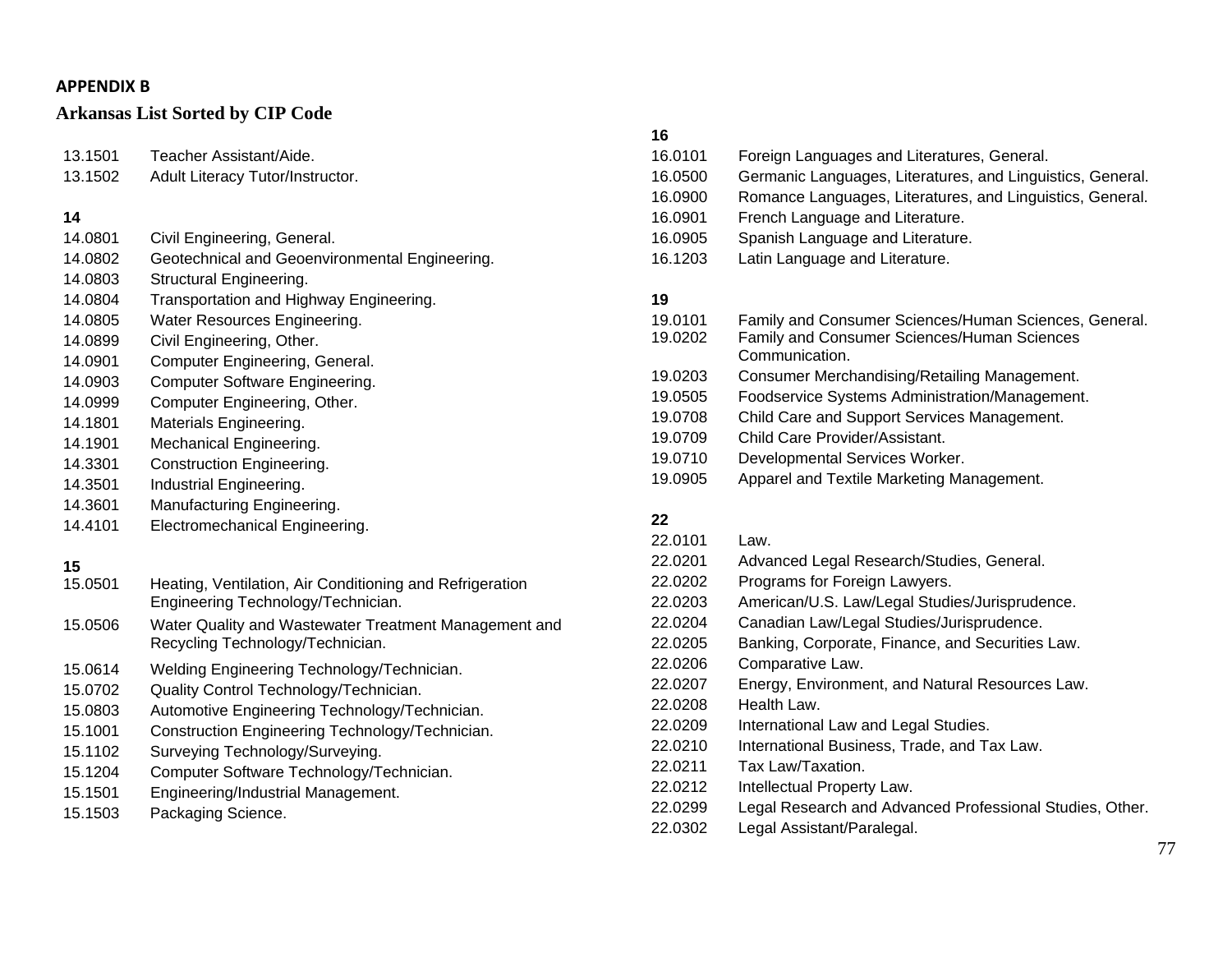# **Arkansas List Sorted by CIP Code**

| 23<br>23.0101                                                        | English Language and Literature, General.                                                                                                                                                                                                       |
|----------------------------------------------------------------------|-------------------------------------------------------------------------------------------------------------------------------------------------------------------------------------------------------------------------------------------------|
| 25<br>25.0101<br>25.0102<br>25.0199<br>25.0301                       | Library and Information Science.<br>Children and Youth Library Services.<br>Library Science and Administration, Other.<br>Library and Archives Assisting.                                                                                       |
| 26<br>26.0101<br>26.0999<br>26.1099<br>26.1102<br>26.1103<br>26.1309 | Biology/Biological Sciences, General.<br>Physiology, Pathology, and Related Sciences, Other.<br>Pharmacology and Toxicology, Other.<br>Biostatistics.<br>Bioinformatics.<br>Epidemiology.                                                       |
| 27<br>27.0101                                                        | Mathematics, General.                                                                                                                                                                                                                           |
| 30<br>30.1601                                                        | Accounting and Computer Science.                                                                                                                                                                                                                |
| 31<br>31.0302<br>31.0399<br>31.0501<br>31.0504<br>31.0507            | Golf Course Operation and Grounds Management.<br>Parks, Recreation and Leisure Facilities Management, Other.<br>Health and Physical Education/Fitness, General.<br>Sport and Fitness Administration/Management.<br>Physical Fitness Technician. |
| 39<br>39.0201                                                        | <b>Bible/Biblical Studies.</b>                                                                                                                                                                                                                  |

39.0301 Missions/Missionary Studies and Missiology.

| 39.0401 | Religious Education.                        |
|---------|---------------------------------------------|
| 39.0501 | Religious/Sacred Music.                     |
| 39.0601 | Theology/Theological Studies.               |
| 39.0602 | Divinity/Ministry.                          |
| 39.0604 | Pre-Theology/Pre-Ministerial Studies.       |
| 39.0605 | Rabbinical Studies.                         |
| 39.0699 | Theological and Ministerial Studies, Other. |
| 39.0701 | Pastoral Studies/Counseling.                |
| 39.0702 | Youth Ministry.                             |
| 39.0703 | Urban Ministry.                             |
| 39.0704 | Women's Ministry.                           |
| 39.0705 | Lay Ministry.                               |
|         |                                             |

#### **40**

| 40.0101 | Physical Sciences.  |
|---------|---------------------|
| 40.0501 | Chemistry, General. |
| 40.0801 | Physics, General.   |

#### **41**

| 41.0301 | Chemical Technology/Technician. |
|---------|---------------------------------|
| 41.0303 | Chemical Process Technology.    |

| 42.0101 | Psychology, General.                |
|---------|-------------------------------------|
| 42.2703 | Developmental and Child Psychology. |
| 42.2801 | Clinical Psychology.                |
| 42.2803 | Counseling Psychology.              |
| 42.2805 | School Psychology.                  |
| 42.2807 | Clinical Child Psychology.          |
| 42.2809 | Geropsychology.                     |
| 42.2810 | Health/Medical Psychology.          |
| 42.2814 | Applied Behavior Analysis.          |
|         |                                     |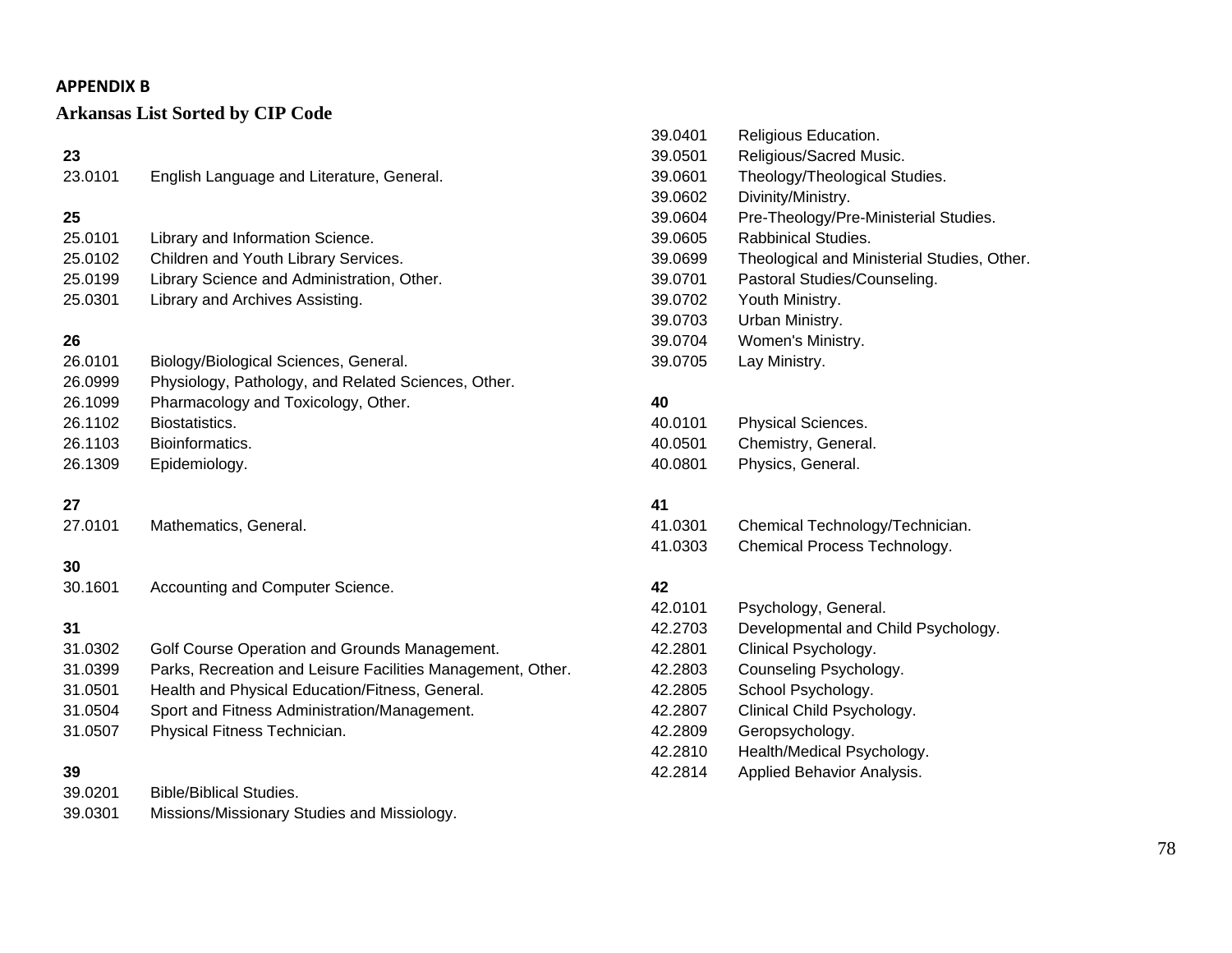# **Arkansas List Sorted by CIP Code**

# **43**

| 43.0102 | Corrections.                                            |
|---------|---------------------------------------------------------|
| 43.0103 | Criminal Justice/Law Enforcement Administration.        |
| 43.0104 | Criminal Justice/Safety Studies.                        |
| 43.0107 | Criminal Justice/Police Science.                        |
| 43.0110 | Juvenile Corrections.                                   |
| 43.0111 | Criminalistics and Criminal Science.                    |
| 43.0114 | Law Enforcement Investigation and Interviewing.         |
| 43.0115 | Law Enforcement Record-Keeping and Evidence Management. |
| 43.0116 | Cyber/Computer Forensics and Counterterrorism.          |
| 43.0117 | Financial Forensics and Fraud Investigation.            |
| 43.0119 | Critical Incident Response/Special Police Operations.   |
| 43.0120 | Protective Services Operations.                         |
| 43.0122 | Maritime Law Enforcement.                               |
| 43.0123 | Cultural/Archaelogical Resources Protection.            |
| 43.0199 | Corrections and Criminal Justice, Other.                |
| 43.0201 | Fire Prevention and Safety Technology/Technician.       |
| 43.0202 | Fire Services Administration.                           |
| 43.0203 | Fire Science/Fire-fighting.                             |
| 43.0206 | Wildland/Forest Firefighting and Investigation.         |
| 43.0299 | Fire Protection, Other.                                 |
| 43.0301 | Homeland Security.                                      |
| 43.0302 | Crisis/Emergency/Disaster Management.                   |
| 43.0303 | Critical Infrastructure Protection.                     |
| 43.0304 | Terrorism and Counterterrorism Operations.              |
| 44      |                                                         |
| 44.0000 | Human Services, General.                                |
| 44.0201 | Community Organization and Advocacy.                    |
| 44.0401 | Public Administration.                                  |

- 44.0501 Public Policy Analysis, General.
- 44.0502 Education Policy Analysis.
- 44.0503 Health Policy Analysis.

| 44.0701 | Social Work.                   |
|---------|--------------------------------|
| 44.0702 | Youth Services/Administration. |
| 44.0799 | Social Work, Other.            |

#### **45**

| 45.0101 | Social Sciences, General. |
|---------|---------------------------|
| 45.0602 | Applied Economics.        |

| 46.0000 | Construction Trades, General.                                      |
|---------|--------------------------------------------------------------------|
| 46.0101 | Mason/Masonry.                                                     |
| 46.0201 | Carpentry/Carpenter.                                               |
| 46.0301 | Electrical and Power Transmission Installation/Installer, General. |
| 46.0302 | Electrician.                                                       |
| 46.0303 | Lineworker.                                                        |
| 46.0399 | Electrical and Power Transmission Installers, Other.               |
| 46.0401 | <b>Building/Property Maintenance.</b>                              |
| 46.0402 | Concrete Finishing/Concrete Finisher.                              |
| 46.0403 | Building/Home/Construction Inspection/Inspector.                   |
| 46.0404 | Drywall Installation/Drywaller.                                    |
| 46.0406 | Glazier.                                                           |
| 46.0408 | Painting/Painter and Wall Coverer.                                 |
| 46.0410 | Roofer.                                                            |
| 46.0411 | Metal Building Assembly/Assembler.                                 |
| 46.0412 | Building/Construction Site Management/Manager.                     |
| 46.0413 | Carpet, Floor, and Tile Worker.                                    |
| 46.0414 | Insulator.                                                         |
| 46.0415 | <b>Building Construction Technology.</b>                           |
| 46.0502 | Pipefitting/Pipefitter and Sprinkler Fitter.                       |
| 46.0503 | Plumbing Technology/Plumber.                                       |
| 46.0504 | Well Drilling/Driller.                                             |
| 46.0505 | Blasting/Blaster.                                                  |
| 46.0599 | Plumbing and Related Water Supply Services, Other.                 |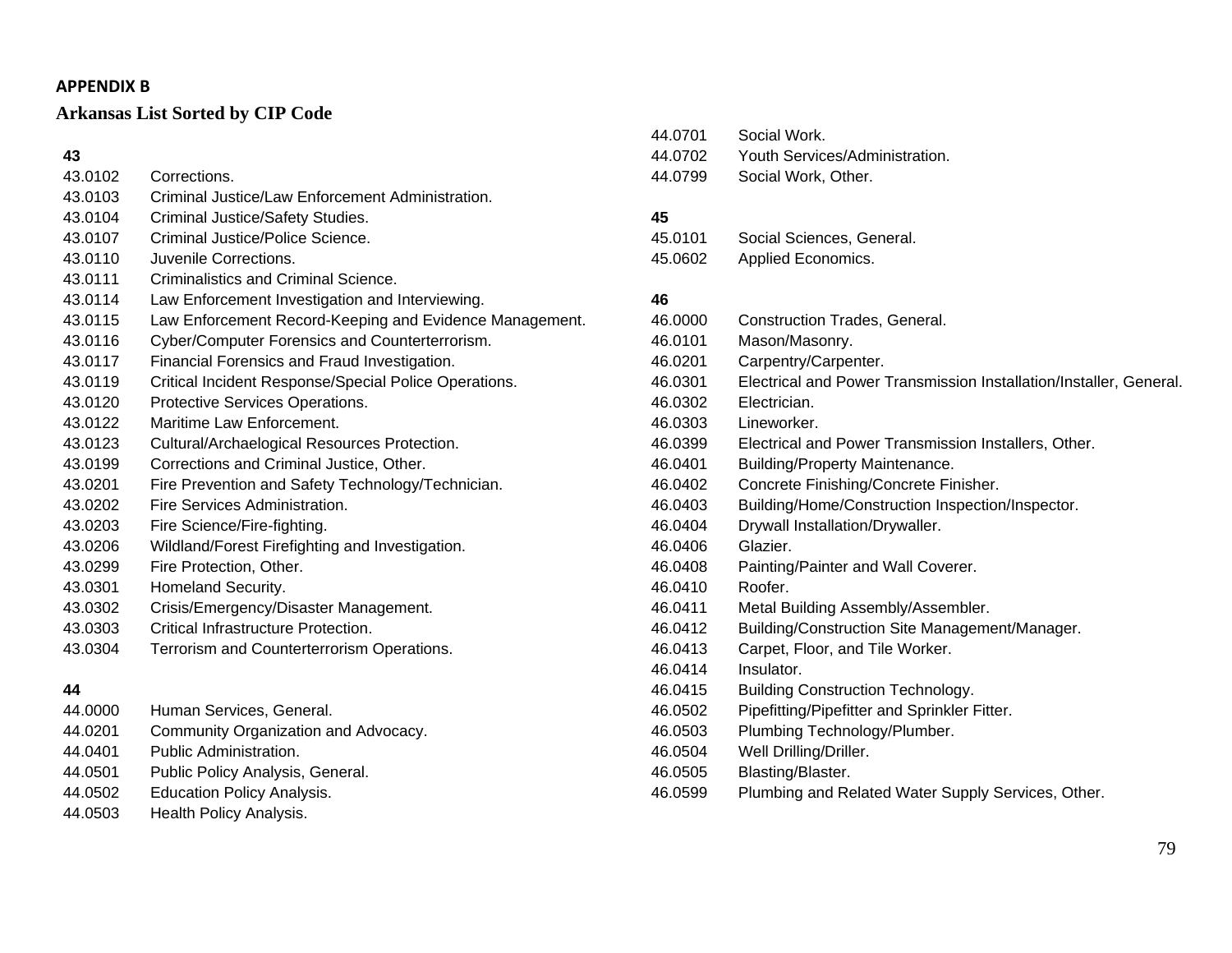# **Arkansas List Sorted by CIP Code**

### **47**

| 47.0102 | <b>Business Machine Repair.</b>                                                                 |
|---------|-------------------------------------------------------------------------------------------------|
| 47.0103 | Communications Systems Installation and Repair Technology.                                      |
| 47.0104 | Computer Installation and Repair Technology/Technician.                                         |
| 47.0201 | Heating, Air Conditioning, Ventilation and Refrigeration                                        |
|         | Maintenance Technology/Technician.                                                              |
| 47.0302 | Heavy Equipment Maintenance Technology/Technician.                                              |
| 47.0303 | Industrial Mechanics and Maintenance Technology.                                                |
| 47.0600 | Vehicle Maintenance and Repair Technologies, General.                                           |
| 47.0603 | Autobody/Collision and Repair Technology/Technician.                                            |
| 47.0604 | Automobile/Automotive Mechanics Technology/Technician.                                          |
| 47.0605 | Diesel Mechanics Technology/Technician.                                                         |
| 47.0612 | Vehicle Emissions Inspection and Maintenance                                                    |
|         | Technology/Technician.                                                                          |
| 47.0613 | Medium/Heavy Vehicle and Truck Technology/Technician.                                           |
| 47.0614 | Alternative Fuel Vehicle Technology/Technician.                                                 |
| 47.0617 | High Performance and Custom Engine Technician/Mechanic.                                         |
| 47.0618 | Recreation Vehicle (RV) Service Technician.                                                     |
|         |                                                                                                 |
| 48      |                                                                                                 |
| 48.0501 | Machine Tool Technology/Machinist.                                                              |
| 48.0503 | Machine Shop Technology/Assistant.                                                              |
| 48.0506 | Sheet Metal Technology/Sheetworking.                                                            |
| 48.0508 | Welding Technology/Welder.                                                                      |
| 48.0510 | <b>Computer Numerically Controlled (CNC) Machinist</b>                                          |
|         | Technology/CNC Machinist.<br>Metal Fabricator.                                                  |
| 48.0511 |                                                                                                 |
| 48.0703 | Cabinetmaking and Millwork.                                                                     |
| 49      |                                                                                                 |
| 49.0101 | Aeronautics/Aviation/Aerospace Science and Technology,<br>General.                              |
| 49.0104 | Aviation/Airway Management and Operations.                                                      |
|         | $\mathcal{L}$ , and the set of $\mathcal{L}$ , and $\mathcal{L}$ , and the set of $\mathcal{L}$ |

49.0202 Construction/Heavy Equip/Earthmoving Equipment Operation.

49.0205 Truck and Bus Driver/Commercial Vehicle Operator and Instructor. 49.0206 Mobil Crane Operation/Operator. 49.0207 Flagging and Traffic Control. 49.0208 Railroad and Railway Transportation.

| 50.0101 | Visual and Performing Arts, General.             |
|---------|--------------------------------------------------|
| 50.0102 | Digital Arts.                                    |
| 50.0201 | Crafts/Craft Design, Folk Art and Artisanry.     |
| 50.0301 | Dance, General.                                  |
| 50.0302 | Ballet.                                          |
| 50.0399 | Dance, Other.                                    |
| 50.0401 | Design and Visual Communications, General.       |
| 50.0402 | Commercial and Advertising Art.                  |
| 50.0404 | Industrial and Product Design.                   |
| 50.0406 | Commercial Photography.                          |
| 50.0407 | Fashion/Apparel Design.                          |
| 50.0409 | Graphic Design.                                  |
| 50.0501 | Drama and Dramatics/Theatre Arts, General.       |
| 50.0502 | Technical Theatre/Theatre Design and Technology. |
| 50.0504 | Playwriting and Screenwriting.                   |
| 50.0505 | Theatre Literature, History and Criticism.       |
| 50.0507 | Directing and Theatrical Production.             |
| 50.0509 | Musical Theatre.                                 |
| 50.0510 | Costume Design.                                  |
| 50.0599 | Dramatic/Theatre Arts and Stagecraft, Other.     |
| 50.0601 | Film/Cinema/Video Studies.                       |
| 50.0602 | Cinematography and Film/Video Production.        |
| 50.0605 | Photography.                                     |
| 50.0607 | Documentary Production.                          |
| 50.0699 | Film/Video and Photographic Arts, Other.         |
| 50.0701 | Art/Art Studies, General.                        |
| 50.0702 | Fine/Studio Arts, General.                       |
| 50.0703 | Art History, Criticism and Conservation.         |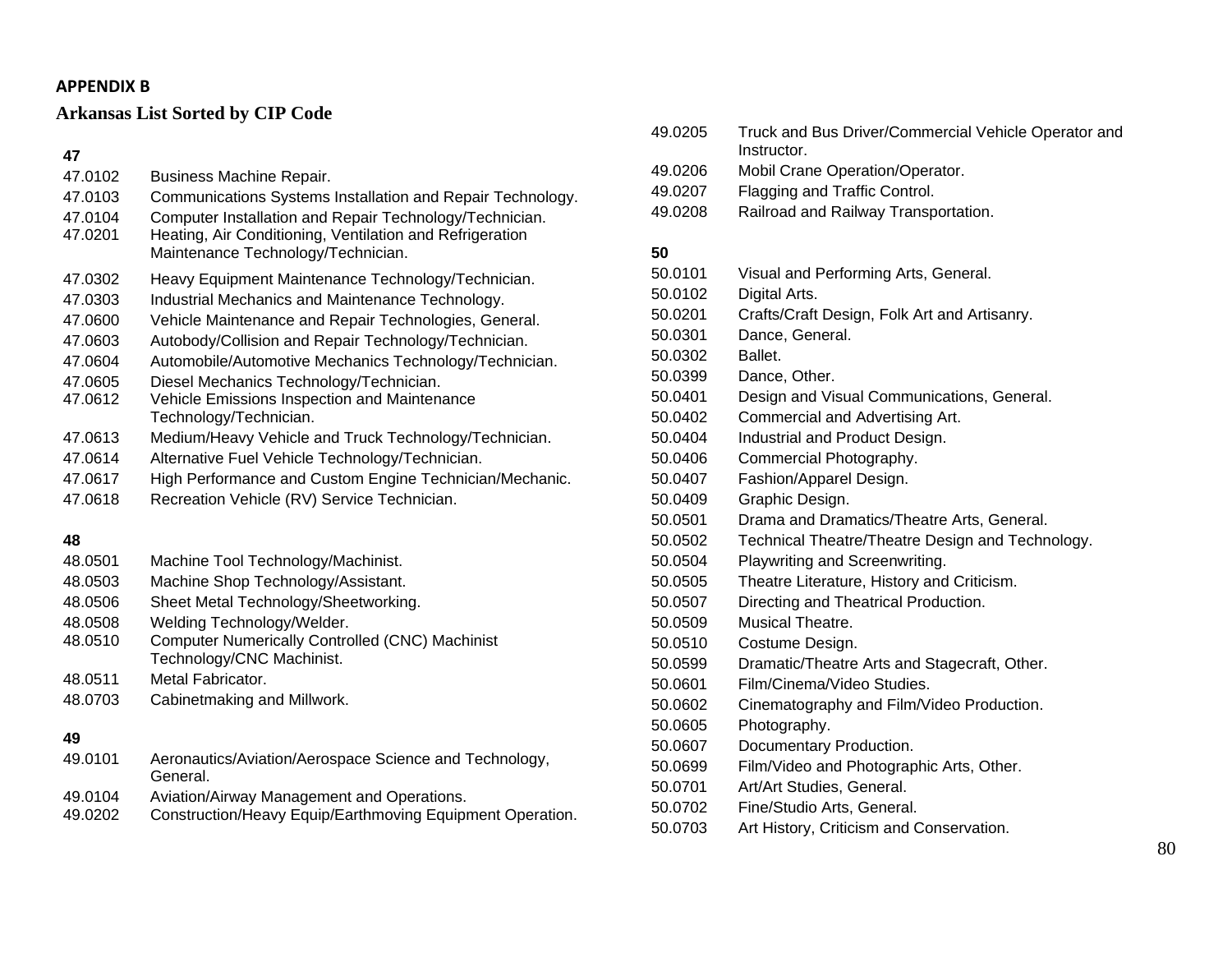|         |                                                     | 51      |                                                                  |
|---------|-----------------------------------------------------|---------|------------------------------------------------------------------|
| 50.0706 | Intermedia/Multimedia.                              | 51.0101 | Chiropractic.                                                    |
| 50.0708 | Painting.                                           | 51.0201 | Communication Sciences and Disorders, General.                   |
| 50.0709 | Sculpture.                                          | 51.0202 | Audiology/Audiologist.                                           |
| 50.0710 | Printmaking.                                        | 51.0203 | Speech-Language Pathology/Pathologist.                           |
| 50.0711 | Ceramic Arts and Ceramics.                          | 51.0204 | Audiology/Audiologist and Speech-Language                        |
| 50.0712 | Fiber, Textile and Weaving Arts.                    |         | Pathology/Pathologist.                                           |
| 50.0713 | Metal and Jewelry Arts.                             | 51.0299 | Communication Disorders Sciences and Services, Other.            |
| 50.0799 | Fine Arts and Art Studies, Other.                   | 51.0401 | Dentistry.                                                       |
| 50.0901 | Music, General.                                     | 51.0501 | Dental Clinical Sciences, General.                               |
| 50.0902 | Music History, Literature, and Theory.              | 51.0502 | Advanced General Dentistry.                                      |
| 50.0903 | Music Performance, General.                         | 51.0509 | Pediatric Dentistry/Pedodontics.                                 |
| 50.0904 | Music Theory and Composition.                       | 51.0601 | Dental Assisting/Assistant.                                      |
| 50.0905 | Musicology and Ethnomusicology.                     | 51.0602 | Dental Hygiene/Hygienist.                                        |
| 50.0906 | Conducting.                                         | 51.0603 | Dental Laboratory Technology/Technician.                         |
| 50.0907 | Keyboard Instruments.                               | 51.0701 | Health/Health Care Administration/Management.                    |
| 50.0908 | Voice and Opera.                                    | 51.0702 | Hospital and Health Care Facilities Administration/Management.   |
| 50.0910 | Jazz/Jazz Studies.                                  | 51.0704 | Health Unit Manager/Ward Supervisor.                             |
| 50.0911 | Stringed Instruments.                               | 51.0705 | Medical Office Management/Administration.                        |
| 50.0912 | Music Pedagogy.                                     | 51.0706 | Health Information/Medical Records Administration/Administrator. |
| 50.0913 | Music Technology.                                   | 51.0707 | Health Information/Medical Records Technology/Technician.        |
| 50.0914 | <b>Brass Instruments.</b>                           | 51.0709 | Medical Office Computer Specialist/Assistant.                    |
| 50.0915 | Woodwind Instruments.                               | 51.0710 | Medical Office Assistant/Specialist.                             |
| 50.0916 | Percussion Instruments.                             | 51.0711 | Medical/Health Management and Clinical Assistant/Specialist.     |
| 50.0999 | Music, Other.                                       | 51.0712 | Medical Reception/Receptionist.                                  |
| 50.1001 | Arts, Entertainment, and Media Management, General. | 51.0713 | Medical Insurance Coding Specialist/Coder.                       |
| 50.1002 | Fine and Studio Arts Management.                    | 51.0714 | Medical Insurance Specialist/Medical Biller.                     |
| 50.1003 | Music Management.                                   | 51.0715 | Health/Medical Claims Examiner.                                  |
| 50.1004 | Theatre/Theatre Arts Management.                    | 51.0716 | Medical Administrative/Executive Assistant and Medical           |
| 50.1099 | Arts, Entertainment, and Media Management, Other.   |         | Secretary.                                                       |
| 50.9999 | Visual and Performing Arts, Other.                  | 51.0718 | Long Term Care Administration/Management.                        |
|         |                                                     | 51.0719 | Clinical Research Coordinator.                                   |
|         |                                                     | 51.0801 | Medical/Clinical Assistant.                                      |

- 51.0802 Clinical/Medical Laboratory Assistant.
- 51.0803 Occupational Therapist Assistant.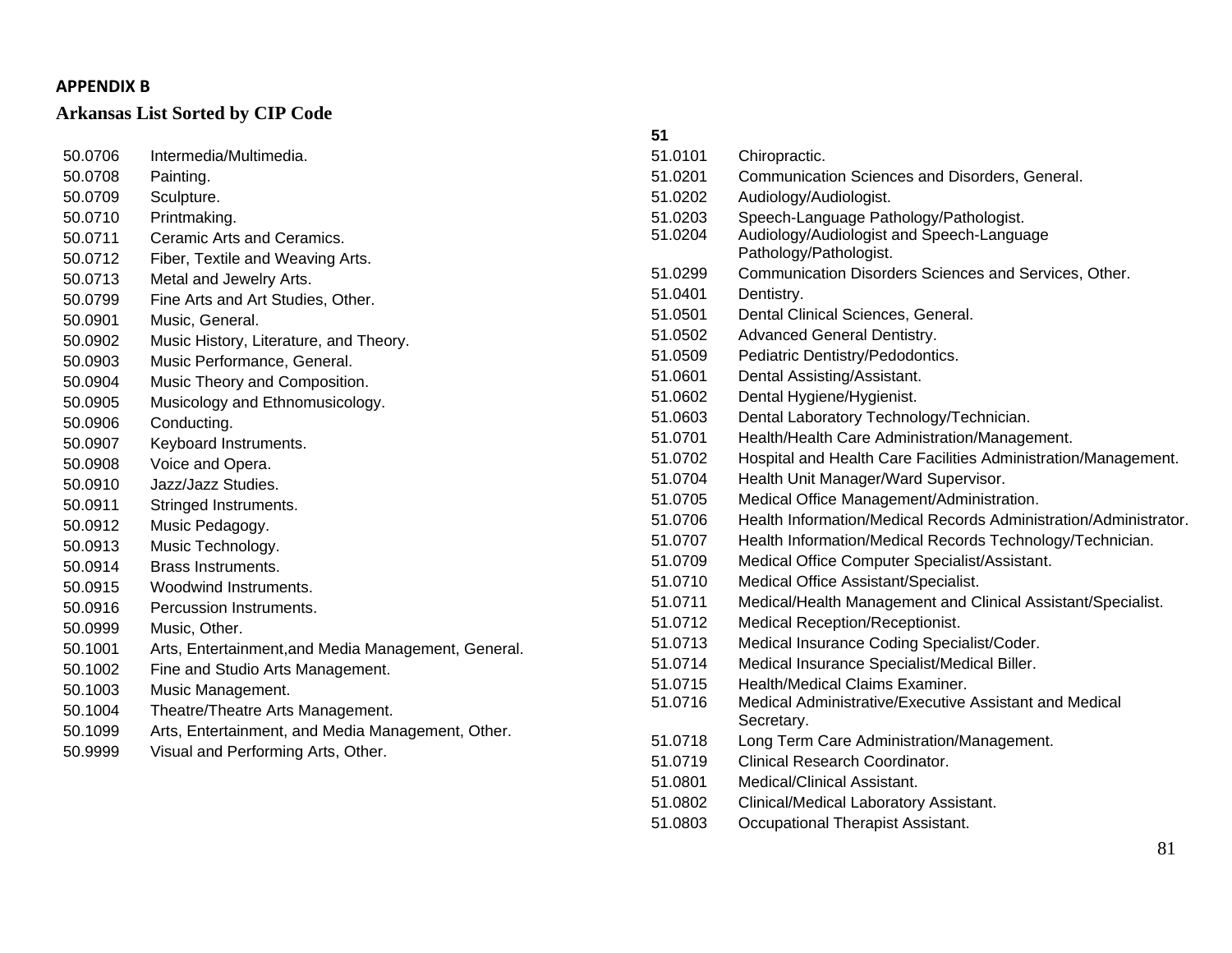| 51.0805 | Pharmacy Technician/Assistant.                                              |
|---------|-----------------------------------------------------------------------------|
| 51.0806 | Physical Therapy Technician/Assistant.                                      |
| 51.0808 | Veterinary/Animal Health Technology/Technician and Veterinary<br>Assistant. |
| 51.0809 | Anesthesiologist Assistant.                                                 |
| 51.0813 | Chiropractic Assistant/Technician.                                          |
| 51.0901 | Cardiovascular Technology/Technologist.                                     |
| 51.0902 | Electrocardiograph Technology/Technician.                                   |
| 51.0903 | Electroneurodiagnostic/Electroencephalographic                              |
|         | Technology/Technologist.                                                    |
| 51.0904 | Emergency Medical Technology/Technician (EMT Paramedic).                    |
| 51.0905 | Nuclear Medical Technology/Technologist.                                    |
| 51.0906 | Perfusion Technology/Perfusionist.                                          |
| 51.0907 | Medical Radiologic Technology/Science - Radiation Therapist.                |
| 51.0908 | Respiratory Care Therapy/Therapist.                                         |
| 51.0909 | Surgical Technology/Technologist.                                           |
| 51.0910 | Diagnostic Medical Sonography/Sonographer and Ultrasound<br>Technician.     |
| 51.0911 | Radiologic Technology/Science - Radiographer.                               |
| 51.0912 | Physician Assistant.                                                        |
| 51.0919 | Mammography Technician/Technology.                                          |
| 51.1001 | Blood Bank Technology Specialist.                                           |
| 51.1002 | Cytotechnology/Cytotechnologist.                                            |
| 51.1003 | Hematology Technology/Technician.                                           |
| 51.1004 | Clinical/Medical Laboratory Technician.                                     |
| 51.1005 | Clinical Laboratory Science/Medical Technology/Technologist.                |
| 51.1007 | Histologic Technology/Histotechnologist.                                    |
| 51.1008 | Histologic Technician.                                                      |
| 51.1009 | Phlebotomy Technician/Phlebotomist.                                         |
| 51.1010 | <b>Cytogenetics/Genetics/Clinical Genetics</b>                              |
|         | Technology/Technologist.                                                    |
| 51.1099 | Clinical/Medical Laboratory Science and Allied Professions,<br>Other.       |
| 51.1201 | Medicine.                                                                   |
| 51.1501 | Substance Abuse/Addiction Counseling.                                       |
|         |                                                                             |

| 51.1503 | Clinical/Medical Social Work.                                          |
|---------|------------------------------------------------------------------------|
| 51.1506 | Clinical Pastoral Counseling/Patient Counseling.                       |
| 51.1507 | Psychoanalysis and Psychotherapy.                                      |
| 51.1508 | Mental Health Counseling/Counselor.                                    |
| 51.1701 | Optometry.                                                             |
| 51.1901 | Osteopathic Medicine/Osteopathy.                                       |
| 51.2001 | Pharmacy.                                                              |
| 51.2002 | Pharmacy Administration and Pharmacy Policy and Regulatory<br>Affairs. |
| 51.2003 | Pharmaceutics and Drug Design.                                         |
| 51.2004 | Medicinal and Pharmaceutical Chemistry.                                |
| 51.2005 | Natural Products Chemistry and Pharmacognosy.                          |
| 51.2006 | Clinical and Industrial Drug Development.                              |
| 51.2007 | Pharmacoeconomics/Pharmaceutical Economics.                            |
| 51.2008 | Clinical, Hospital, and Managed Care Pharmacy.                         |
| 51.2009 | Industrial and Physical Pharmacy and Cosmetic Sciences.                |
| 51.2010 | <b>Pharmaceutical Sciences.</b>                                        |
| 51.2011 | Pharmaceutical Marketing and Management.                               |
| 51.2099 | Pharmacy, Pharmaceutical Sciences, and Administration, Other.          |
| 51.2201 | Public Health, General.                                                |
| 51.2202 | Environmental Health.                                                  |
| 51.2205 | Health/Medical Physics.                                                |
| 51.2206 | Occupational Health and Industrial Hygiene.                            |
| 51.2207 | <b>Public Health Education and Promotion.</b>                          |
| 51.2208 | Community Health and Preventive Medicine.                              |
| 51.2211 | Health Services Administration.                                        |
| 51.2212 | Behavioral Aspects of Health.                                          |
| 51.2301 | Art Therapy/Therapist.                                                 |
| 51.2302 | Dance Therapy/Therapist.                                               |
| 51.2305 | Music Therapy/Therapist.                                               |
| 51.2306 | Occupational Therapy/Therapist.                                        |
| 51.2307 | Orthotist/Prosthetist.                                                 |
| 51.2308 | Physical Therapy/Therapist.                                            |
| 51.2309 | Therapeutic Recreation/Recreational Therapy.                           |
| 51.2310 | Vocational Rehabilitation Counseling/Counselor.                        |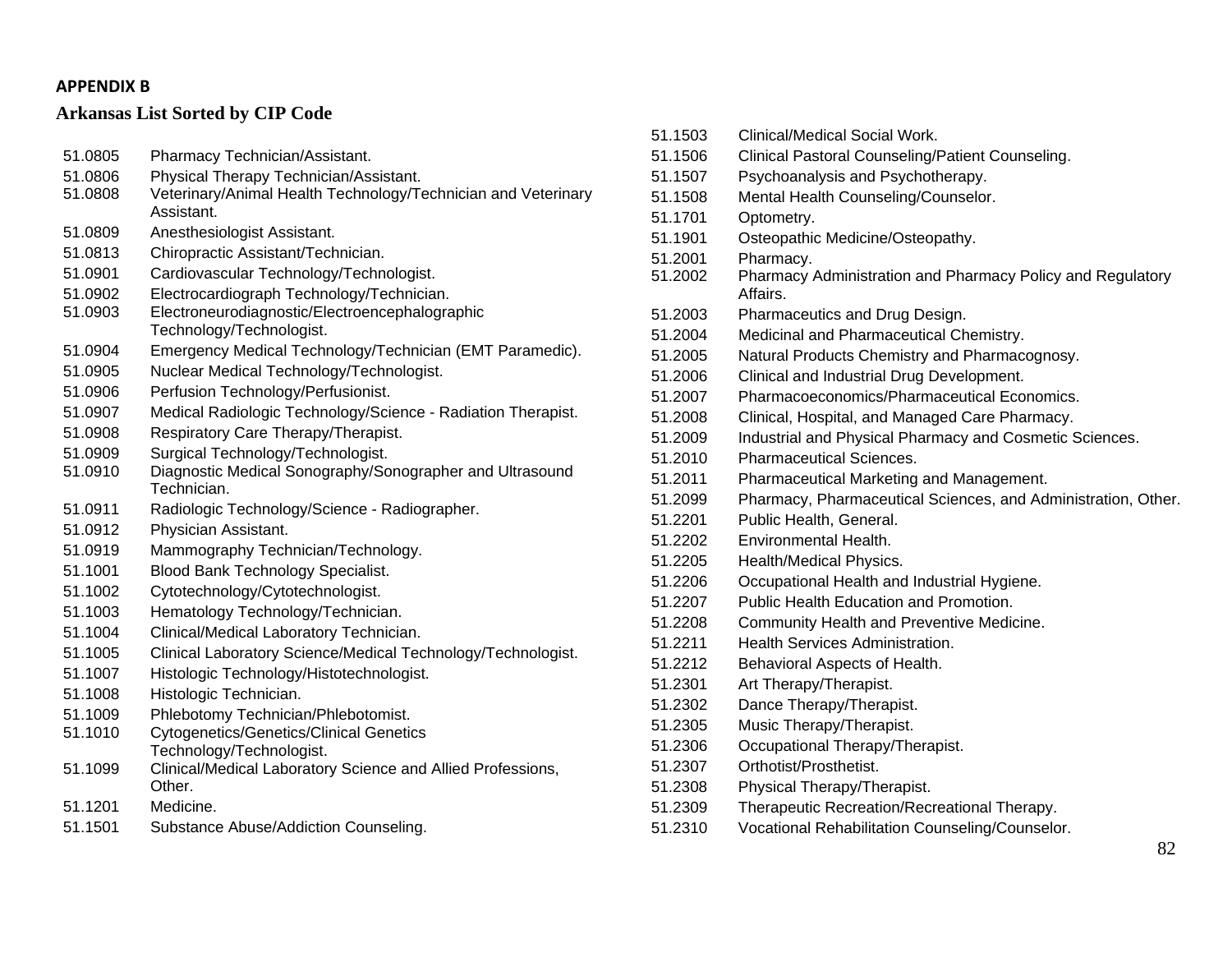| 51.2311 | Kinesiotherapy/Kinesiotherapist.                                 | Ę |
|---------|------------------------------------------------------------------|---|
| 51.2313 | Animal-Assisted Therapy.                                         | Ę |
| 51.2314 | <b>Rehabilitation Science.</b>                                   | ć |
| 51.2401 | Veterinary Medicine.                                             | Ę |
| 51.2501 | Veterinary Sciences/Veterinary Clinical Sciences, General.       | Ę |
| 51.2502 | Veterinary Anatomy.                                              | Ę |
| 51.2503 | Veterinary Physiology.                                           | Ę |
| 51.2504 | Veterinary Microbiology and Immunobiology.                       | ć |
| 51.2505 | Veterinary Pathology and Pathobiology.                           | ć |
| 51.2506 | Veterinary Toxicology and Pharmacology.                          | Ę |
| 51.2507 | Large Animal/Food Animal and Equine Surgery and Medicine.        |   |
| 51.2508 | Small/Companion Animal Surgery and Medicine.                     | Ę |
| 51.2509 | Comparative and Laboratory Animal Medicine.                      |   |
| 51.2510 | Veterinary Preventive Medicine, Epidemiology, and Public Health. | Ę |
| 51.2511 | Veterinary Infectious Diseases.                                  |   |
| 51.2599 | Veterinary Biomedical and Clinical Sciences, Other.              | Ę |
| 51.2601 | Health Aide.                                                     |   |
| 51.2602 | Home Health Aide/Home Attendant.                                 |   |
| 51.2706 | Medical Informatics.                                             | ŧ |
| 51.3501 | Massage Therapy/Therapeutic Massage.                             | Ę |
| 51.3502 | Asian Bodywork Therapy.                                          | ć |
| 51.3602 | Yoga Teacher Training/Yoga Therapy.                              | E |
| 51.3603 | Hypnotherapy/Hypnotherapist.                                     | Ę |
| 51.3801 | Registered Nursing/Registered Nurse.                             | Ę |
| 51.3802 | Nursing Administration.                                          | ć |
| 51.3803 | Adult Health Nurse/Nursing.                                      | Ŝ |
| 51.3804 | Nurse Anesthetist.                                               | Ę |
| 51.3805 | Family Practice Nurse/Nursing.                                   | Ę |
| 51.3806 | Maternal/Child Health and Neonatal Nurse/Nursing.                | ć |
| 51.3807 | Nurse Midwife/Nursing Midwifery.                                 | Ę |
| 51.3808 | Nursing Science.                                                 | ć |
| 51.3809 | Pediatric Nurse/Nursing.                                         | ć |
| 51.3810 | Psychiatric/Mental Health Nurse/Nursing.                         | Ę |

| 51.3811 | Public Health/Community Nurse/Nursing.                                                       |
|---------|----------------------------------------------------------------------------------------------|
| 51.3812 | Perioperative/Operating Room and Surgical Nurse/Nursing.                                     |
| 51.3813 | <b>Clinical Nurse Specialist.</b>                                                            |
| 51.3814 | <b>Critical Care Nursing.</b>                                                                |
| 51.3815 | Occupational and Environmental Health Nursing.                                               |
| 51.3816 | Emergency Room/Trauma Nursing.                                                               |
| 51.3817 | Nursing Education.                                                                           |
| 51.3818 | Nursing Practice.                                                                            |
| 51.3819 | Palliative Care Nursing.                                                                     |
| 51.3820 | Clinical Nurse Leader.                                                                       |
| 51.3821 | Geriatric Nurse/Nursing.                                                                     |
| 51.3822 | Women's Health Nurse/Nursing.                                                                |
| 51.3899 | Registered Nursing, Nursing Administration, Nursing Research<br>and Clinical Nursing, Other. |
| 51.3901 | Licensed Practical/Vocational Nurse Training.                                                |
| 51.3902 | Nursing Assistant/Aide and Patient Care Assistant/Aide.                                      |
| 51.3999 | Practical Nursing, Vocational Nursing and Nursing Assistants,                                |
|         | Other.                                                                                       |
| 52      |                                                                                              |
| 52.0101 | Business/Commerce, General.                                                                  |
| 52.0201 | Business Administration and Management, General.                                             |
| 52.0202 | Purchasing, Procurement/Acquisitions & Contracts Management.                                 |
| 52.0203 | Logistics, Materials, and Supply Chain Management.                                           |
| 52.0204 | Office Management and Supervision.                                                           |
| 52.0205 | Operations Management and Supervision.                                                       |
| 52.0206 | Non-Profit/Public/Organizational Management.                                                 |
| 52.0207 | <b>Customer Service Management.</b>                                                          |
| 52.0208 | E-Commerce/Electronic Commerce.                                                              |

- 52.0209 Transportation/Mobility Management.
- 52.0210 Research and Development Management.
- 52.0211 Project Management.
- 52.0212 Retail Management.
- 52.0213 Organizational Leadership.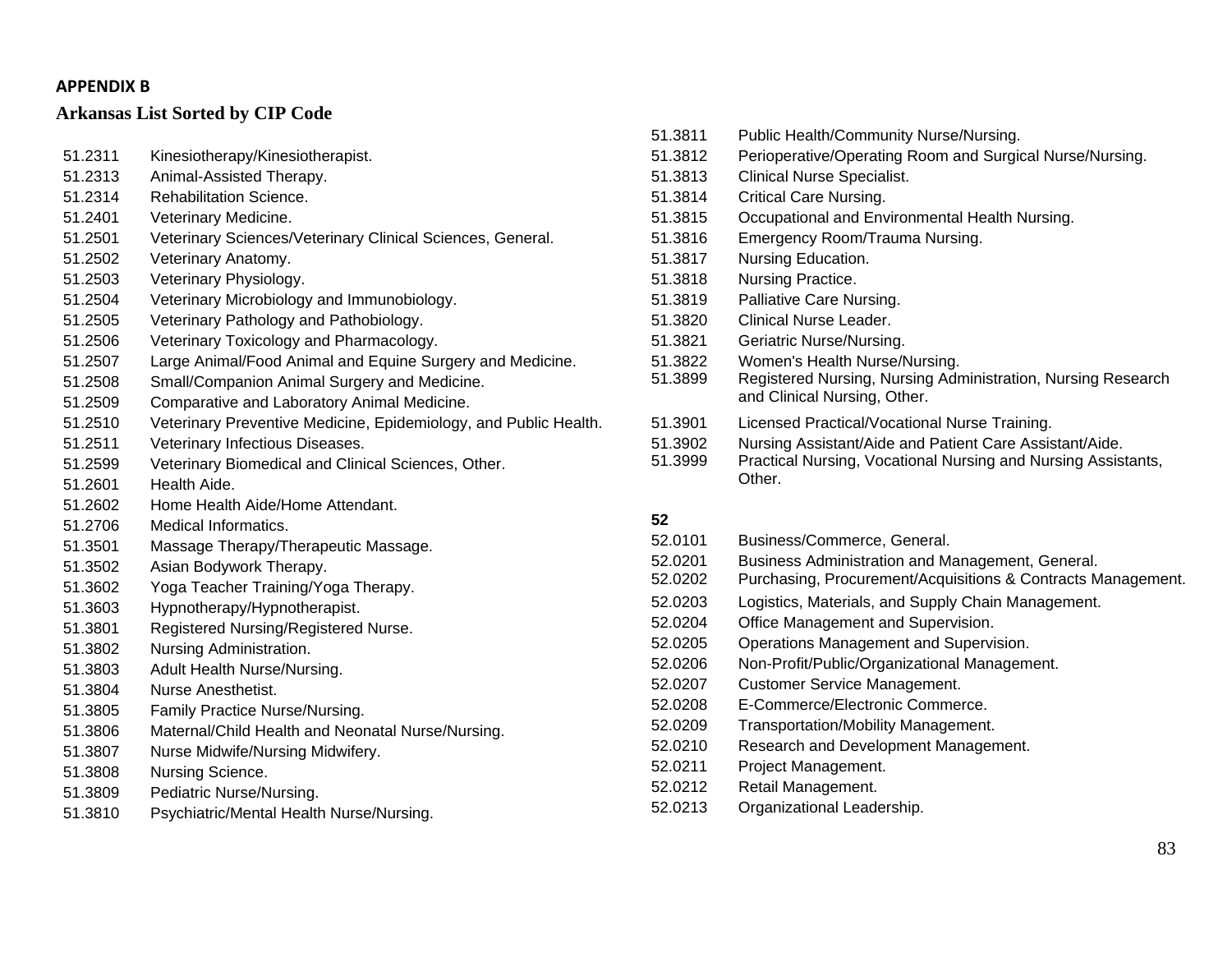# **Arkansas List Sorted by CIP Code**

| 52.0301 | Accounting.                                                 |
|---------|-------------------------------------------------------------|
| 52.0302 | Accounting Technology/Technician and Bookkeeping.           |
| 52.0303 | Auditing.                                                   |
| 52.0304 | Accounting and Finance.                                     |
| 52.0305 | Accounting and Business/Management.                         |
| 52.0401 | Administrative Assistant and Secretarial Science, General.  |
| 52.0402 | Executive Assistant/Executive Secretary.                    |
| 52.0406 | Receptionist.                                               |
| 52.0408 | General Office Occupations and Clerical Services.           |
| 52.0409 | Parts, Warehousing, and Inventory Management Operations.    |
| 52.0410 | Traffic, Customs, and Transportation Clerk/Technician.      |
| 52.0411 | Customer Service Support/Call Center/Teleservice Operation. |
| 52.0501 | Business/Corporate Communications.                          |
| 52.0701 | Entrepreneurship/Entrepreneurial Studies.                   |
| 52.0702 | Franchising and Franchise Operations.                       |
| 52.0801 | Finance, General.                                           |
| 52.0803 | Banking and Financial Support Services.                     |
| 52.0804 | Financial Planning and Services.                            |
| 52.0806 | International Finance.                                      |
| 52.0807 | Investments and Securities.                                 |
| 52.0808 | Public Finance.                                             |
| 52.0809 | Credit Management.                                          |
| 52.0899 | Finance and Financial Management Services, Other.           |
| 52.0901 | Hospitality Administration/Management, General.             |
| 52.0904 | Hotel/Motel Administration/Management.                      |
| 52.0905 | Restaurant/Food Services Management.                        |
| 52.0909 | Hotel, Motel, and Restaurant Management.                    |
| 52.1001 | Human Resources Mgmnt/Personnel Administration, General.    |
| 52.1002 | Labor and Industrial Relations.                             |
| 52.1003 | Organizational Behavior Studies.                            |
| 52.1005 | Human Resources Development.                                |
| 52.1099 | Human Resources Management and Services, Other.             |
| 52.1101 | International Business/Trade/Commerce.                      |

| 52.1201 | Management Information Systems, General.                                  |
|---------|---------------------------------------------------------------------------|
| 52.1206 | Information Resources Management.                                         |
| 52.1207 | Knowledge Management.                                                     |
| 52.1301 | Management Science.                                                       |
| 52.1302 | <b>Business Statistics.</b>                                               |
| 52.1304 | Actuarial Science.                                                        |
| 52.1401 | Marketing/Marketing Management, General.                                  |
| 52.1402 | Marketing Research.                                                       |
| 52.1403 | International Marketing.                                                  |
| 52.1499 | Marketing, Other.                                                         |
| 52.1501 | Real Estate.                                                              |
| 52.1601 | Taxation.                                                                 |
| 52.1701 | Insurance.                                                                |
| 52.1801 | Sales, Distribution, and Marketing Operations, General.                   |
| 52.1802 | Merchandising and Buying Operations.                                      |
| 52.1803 | Retailing and Retail Operations.                                          |
| 52.1804 | Selling Skills and Sales Operations.                                      |
| 52.1899 | General Merchandising, Sales, and Related Marketing<br>Operations, Other. |
| 52.1902 | Fashion Merchandising.                                                    |
| 52.1904 | Apparel and Accessories Marketing Operations.                             |
| 52.1907 | Vehicle and Vehicle Parts and Accessories Marketing Operations.           |
| 52.1908 | Business and Personal/Financial Services Marketing Operations.            |
| 52.1909 | Special Products Marketing Operations.                                    |
| 52.2001 | Construction Management.                                                  |
| 52.2101 | Telecommunications Management.                                            |
| 54      |                                                                           |
| 54.0101 | History, General.                                                         |
|         |                                                                           |

| 60.0102 | Dental Public Health Residency Program.      |
|---------|----------------------------------------------|
| 60.0106 | Pediatric Dentistry Residency Program.       |
| 60.0301 | Veterinary Anesthesiology Residency Program. |
| 60.0302 | Veterinary Dentistry Residency Program.      |
|         |                                              |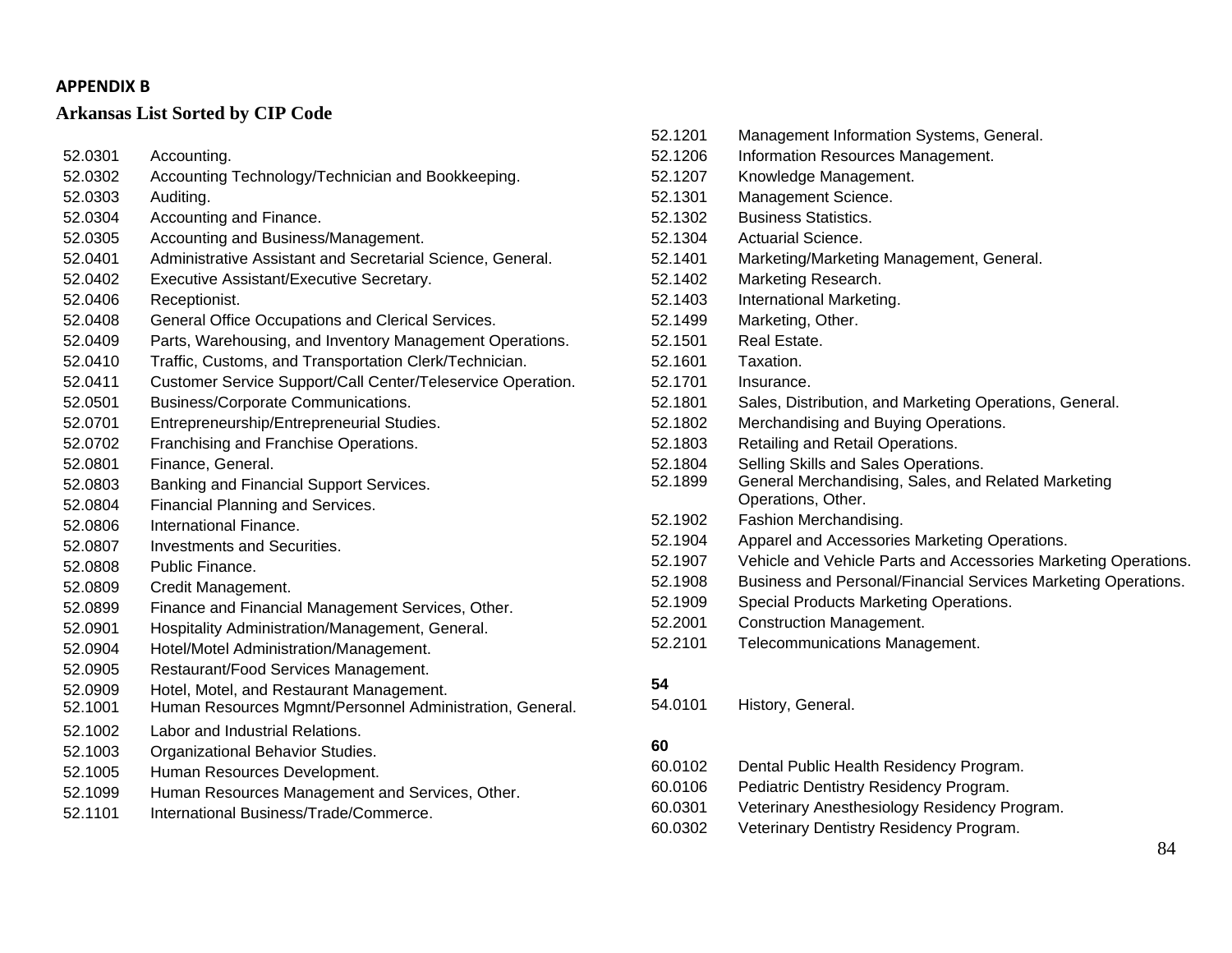- 60.0303 Veterinary Dermatology Residency Program.
- Vetrinary Emergency & Critical Care Medicine Residency Program.
- 60.0305 Veterinary Internal Medicine Residency Program.
- 60.0306 Laboratory Animal Medicine Residency Program.
- 60.0307 Veterinary Microbiology Residency Program.
- 60.0308 Veterinary Nutrition Residency Program.
- 60.0309 Veterinary Ophthalmology Residency Program.
- 60.0310 Veterinary Pathology Residency Program.
- 60.0311 Veterinary Practice Residency Program.
- 60.0312 Veterinary Preventive Medicine Residency Program.
- 60.0313 Veterinary Radiology Residency Program.
- 60.0314 Veterinary Surgery Residency Program.
- 60.0315 Theriogenology Residency Program.
- 60.0316 Veterinary Toxicology Residency Program.
- 60.0317 Zoological Medicine Residency Program.
- 60.0318 Poultry Veterinarian Residency Program.
- 60.0319 Veterinary Behaviorist Residency Program.
- 60.0320 Veterinary Clinical Pharmacology Residency Program.
- 60.0399 Veterinary Residency Programs, Other.
- 60.0409 Colon and Rectal Surgery Residency Program.
- 60.0413 Family Medicine Residency Program.
- 60.0414 General Surgery Residency Program.
- 60.0416 Neurological Surgery Residency Program.
- 60.0422 Orthopedic Surgery Residency Program.
- 60.0427 Plastic Surgery Residency Program.
- 60.0432 Thoracic Surgery Residency Program.
- 60.0434 Vascular Surgery Residency Program.
- 60.0510 Congenital Cardiac Surgery Residency Program.
- 60.0547 Orthopedic Surgery of the Spine Residency Program.
- 60.0558 Pediatric Orthopedics Residency Program.
- 60.0565 Pediatric Surgery Residency Program.
- 60.0569 Plastic Surgery Within the Head and Neck Residency Program.
- 60.0578 Surgery of the Hand Residency Program.
- 60.0579 Surgical Critical Care Residency Program.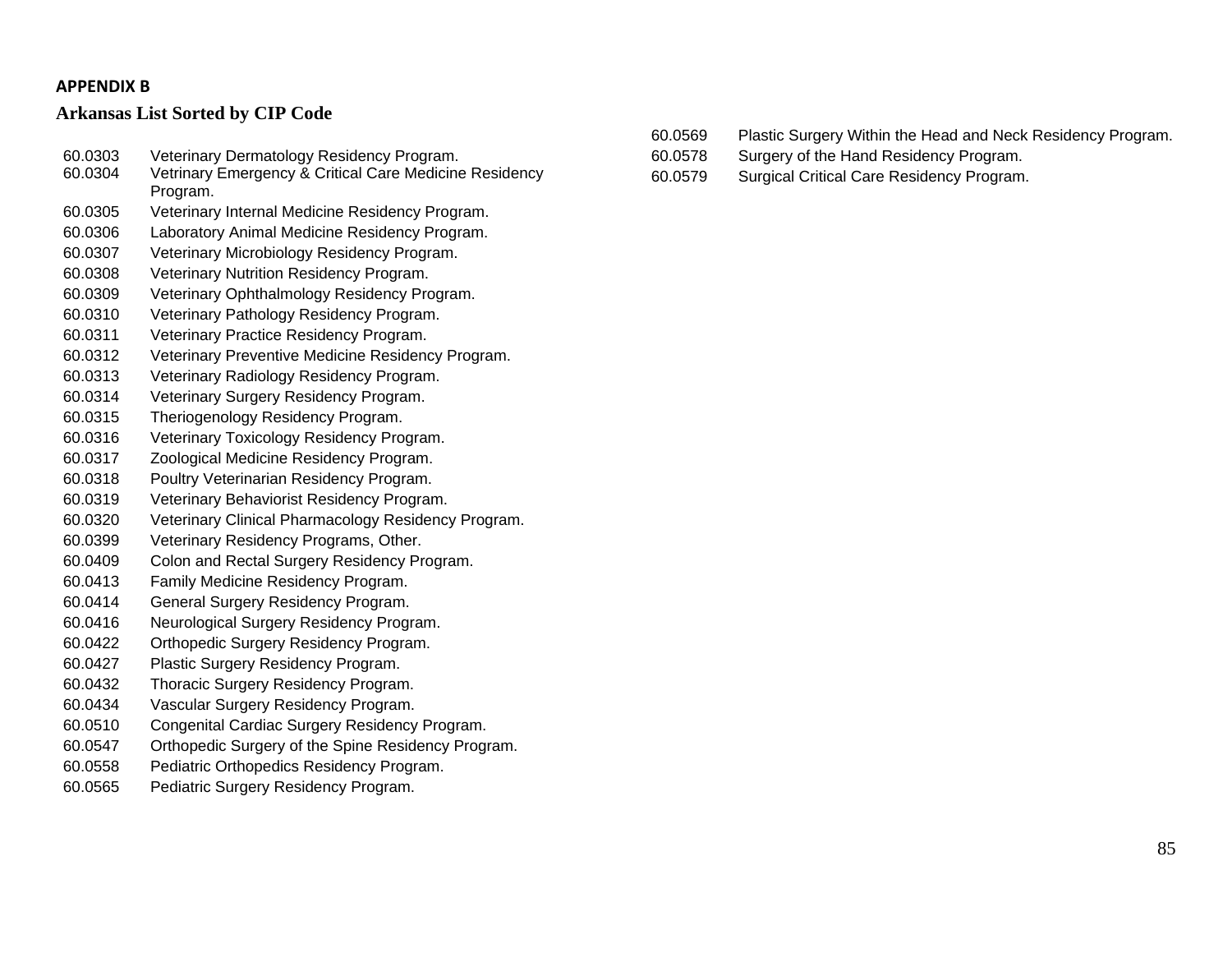#### **APPENDIX C**

# **Arkansas List Sorted by Occupation Title**

# **A**

- 13-2011 Accountants and Auditors
- 11-3011 Administrative Services Managers
- 25-3011 Adult Basic and Secondary Education and Literacy Teachers and **Instructors**
- 41-3011 Advertising Sales Agents
- 19-4011 Agricultural and Food Science Technicians
- 45-2091 Agricultural Equipment Operators
- 39-3091 Amusement and Recreation Attendants
- 39-2011 Animal Trainers
- 13-2021 Appraisers and Assessors of Real Estate
- 17-1011 Architects, Except Landscape and Naval
- 25-1121 Art, Drama, and Music Teachers, Postsecondary
- 53-6031 Automotive and Watercraft Service Attendants
- 49-3021 Automotive Body and Related Repairers
- 49-3023 Automotive Service Technicians and Mechanics

# **B**

- 51-3011 Bakers
- 35-3011 Bartenders
- 43-3011 Bill and Account Collectors
- 43-3021 Billing and Posting Clerks
- 43-3031 Bookkeeping, Accounting, and Auditing Clerks
- 47-2021 Brickmasons and Blockmasons
- 49-3031 Bus and Truck Mechanics and Diesel Engine Specialists
- 53-3022 Bus Drivers, School or Special Client
- 25-1011 Business Teachers, Postsecondary
- 51-3021 Butchers and Meat Cutters

# **C**

- 25-2032 Career/Technical Education Teachers, Secondary School
- 43-5011 Cargo and Freight Agents
- 47-2031 Carpenters
- 41-2011 Cashiers 47-2051 Cement Masons and Concrete Finishers 35-1011 Chefs and Head Cooks 51-9011 Chemical Equipment Operators and Tenders 19-4031 Chemical Technicians 11-1011 Chief Executives 21-1021 Child, Family, and School Social Workers 39-9011 Childcare Workers 17-2051 Civil Engineers 13-1031 Claims Adjusters, Examiners, and Investigators 53-7061 Cleaners of Vehicles and Equipment 21-2011 Clergy 19-3031 Clinical, Counseling, and School Psychologists 27-2022 Coaches and Scouts 35-3021 Combined Food Preparation and Serving Workers, Including Fast Food 13-1141 Compensation, Benefits, and Job Analysis Specialists 13-1041 Compliance Officers 11-3021 Computer and Information Systems Managers 15-1143 Computer Network Architects 15-1152 Computer Network Support Specialists 15-1131 Computer Programmers 15-1121 Computer Systems Analysts 15-1151 Computer User Support Specialists 49-2011 Computer, Automated Teller, and Office Machine Repairers 51-4011 Computer-Controlled Machine Tool Operators, Metal and Plastic 47-4011 Construction and Building Inspectors 47-2061 Construction Laborers 11-9021 Construction Managers 53-7011 Conveyor Operators and Tenders
	- 35-2011 Cooks, Fast Food
	- 35-2012 Cooks, Institution and Cafeteria
	- 35-2014 Cooks, Restaurant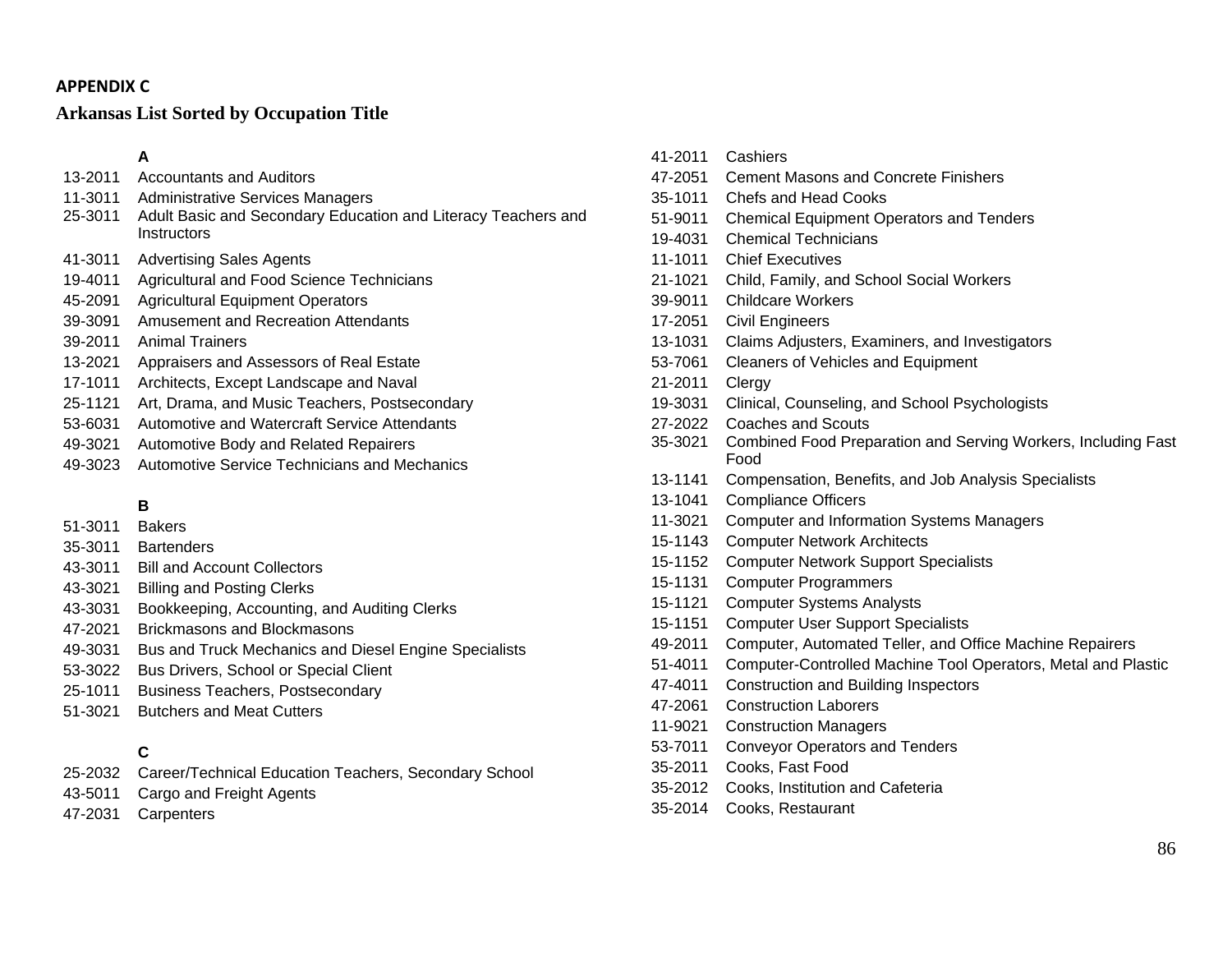### **APPENDIXC**

# **Arkansas List Sorted by Occupation Title**

- 35-2015 Cooks, Short Order
- 33-3012 Correctional Officers and Jailers
- 13-1051 Cost Estimators
- 41-2021 Counter and Rental Clerks
- 35-3022 Counter Attendants, Cafeteria, Food Concession, and Coffee Shop
- 53-7021 Crane and Tower Operators
- 43-4051 Customer Service Representatives
- 51-9032 Cutting and Slicing Machine Setters, Operators, and Tenders
- 51-4031 Cutting, Punching, and Press Machine Setters, Operators, and Tenders, Metal and Plastic

# **D**

- 15-1141 Database Administrators
- 41-9011 Demonstrators and Product Promoters
- 31-9091 Dental Assistants
- 29-2021 Dental Hygienists
- 51-9081 Dental Laboratory Technicians
- 29-1021 Dentists, General
- 35-9011 Dining Room and Cafeteria Attendants and Bartender Helpers
- 21-2021 Directors, Religious Activities and Education
- 35-9021 Dishwashers
- 43-5032 Dispatchers, Except Police, Fire, and Ambulance
- 53-3031 Driver/Sales Workers
- 47-2081 Drywall and Ceiling Tile Installers

# **E**

- 11-9032 Education Administrators, Elementary and Secondary School
- 11-9033 Education Administrators, Postsecondary
- 11-9031 Education Administrators, Preschool and Childcare Center/Program
- 25-1081 Education Teachers, Postsecondary
- 21-1012 Educational, Guidance, School, and Vocational Counselors
- 49-9051 Electrical Power-Line Installers and Repairers
- 47-2111 Electricians
- 25-2021 Elementary School Teachers, Except Special Education
- 43-4061 Eligibility Interviewers, Government Programs
- 29-2041 Emergency Medical Technicians and Paramedics
- 43-6011 Executive Secretaries and Executive Administrative Assistants
- 51-9041 Extruding, Forming, Pressing, and Compacting Machine Setters, Operators, and Tenders

### **F**

- 29-1062 Family and General Practitioners
- 49-3041 Farm Equipment Mechanics and Service Technicians
- 11-9013 Farmers, Ranchers, and Other Agricultural Managers
- 45-2092 Farmworkers and Laborers, Crop, Nursery, and Greenhouse
- 45-2093 Farmworkers, Farm, Ranch, and Aquacultural Animals
- 51-2091 Fiberglass Laminators and Fabricators
- 11-3031 Financial Managers
- 33-2011 Firefighters
- 47-1011 First-Line Supervisors of Construction Trades and Extraction **Workers**
- 33-1021 First-Line Supervisors of Fire Fighting and Prevention Workers
- 35-1012 First-Line Supervisors of Food Preparation and Serving Workers
- 53-1021 First-Line Supervisors of Helpers, Laborers, and Material Movers, **Hand**
- 37-1011 First-Line Supervisors of Housekeeping and Janitorial Workers
- 37-1012 First-Line Supervisors of Landscaping, Lawn Service, and Groundskeeping Workers
- 49-1011 First-Line Supervisors of Mechanics, Installers, and Repairers
- 41-1012 First-Line Supervisors of Non-Retail Sales Workers
- 43-1011 First-Line Supervisors of Office and Administrative Support Workers
- 39-1021 First-Line Supervisors of Personal Service Workers
- 33-1012 First-Line Supervisors of Police and Detectives
- 51-1011 First-Line Supervisors of Production and Operating Workers
- 41-1011 First-Line Supervisors of Retail Sales Workers
- 53-1031 First-Line Supervisors of Transportation and Material-Moving Machine and Vehicle Operators
- 39-9031 Fitness Trainers and Aerobics Instructors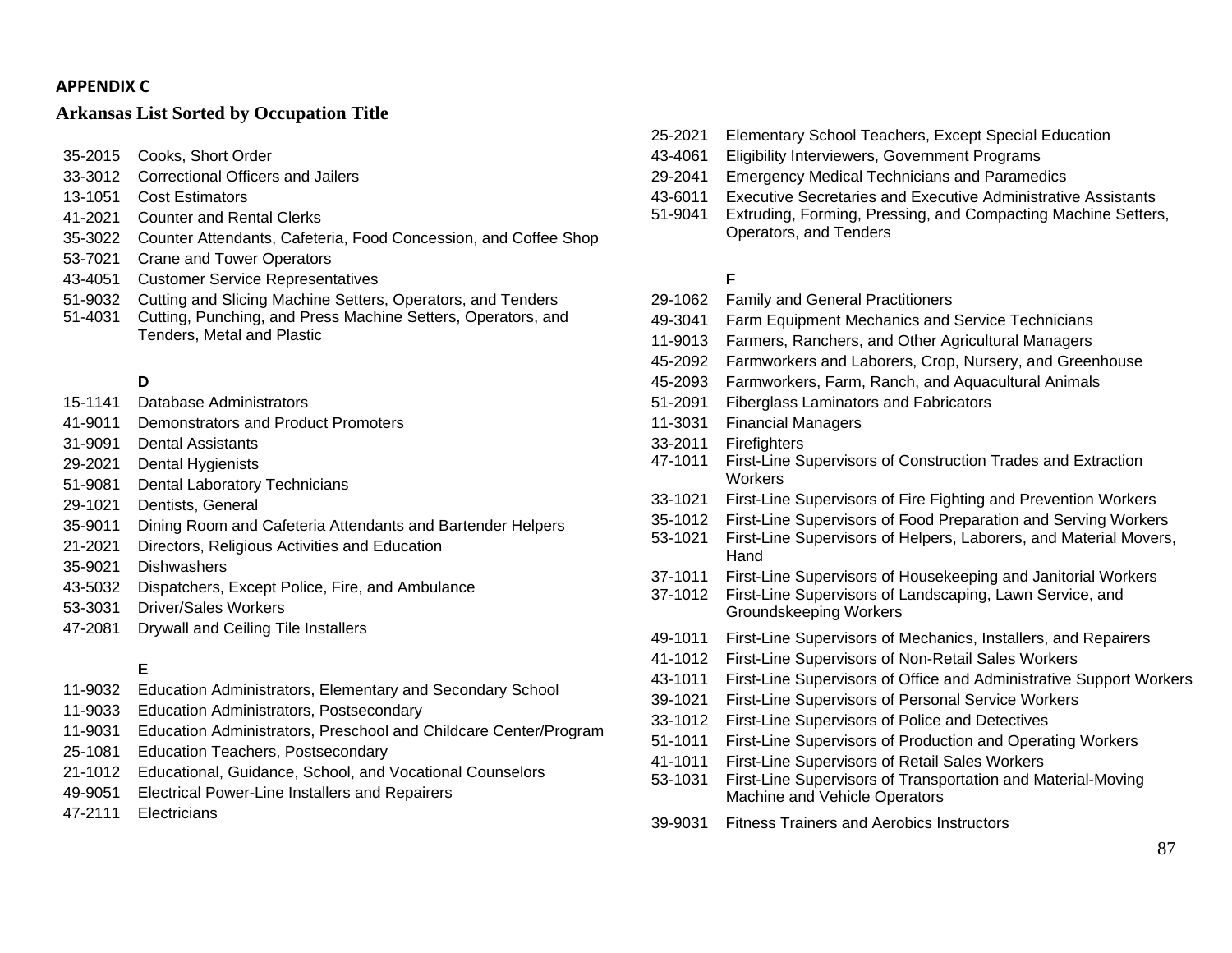#### **APPENDIX C**

#### **Arkansas List Sorted by Occupation Title**

51-3092 Food Batchmakers

- 51-3093 Food Cooking Machine Operators and Tenders
- 35-2021 Food Preparation Workers
- 35-3041 Food Servers, Nonrestaurant
- 11-9051 Food Service Managers

#### **G**

- 11-1021 General and Operations Managers
- 25-1191 Graduate Teaching Assistants
- 27-1024 Graphic Designers
- 51-4033 Grinding, Lapping, Polishing, and Buffing Machine Tool Setters, Operators, and Tenders, Metal and Plastic

#### **H**

- 39-5012 Hairdressers, Hairstylists, and Cosmetologists
- 25-1071 Health Specialties Teachers, Postsecondary
- 21-1022 Healthcare Social Workers
- 49-9021 Heating, Air Conditioning, and Refrigeration Mechanics and **Installers**
- 53-3032 Heavy and Tractor-Trailer Truck Drivers
- 49-9098 Helpers--Installation, Maintenance, and Repair Workers
- 51-9198 Helpers--Production Workers
- 47-4051 Highway Maintenance Workers
- 31-1011 Home Health Aides
- 35-9031 Hosts and Hostesses, Restaurant, Lounge, and Coffee Shop
- 43-4081 Hotel, Motel, and Resort Desk Clerks
- 43-4161 Human Resources Assistants, Except Payroll and Timekeeping
- 11-3121 Human Resources Managers
- 13-1071 Human Resources Specialists

#### **I**

- 17-2112 Industrial Engineers
- 49-9041 Industrial Machinery Mechanics
- 11-3051 Industrial Production Managers

53-7051 Industrial Truck and Tractor Operators 15-1122 Information Security Analysts 51-9061 Inspectors, Testers, Sorters, Samplers, and Weighers 25-9031 Instructional Coordinators 43-9041 Insurance Claims and Policy Processing Clerks 41-3021 Insurance Sales Agents 43-4111 Interviewers, Except Eligibility and Loan

# **J**

37-2011 Janitors and Cleaners, Except Maids and Housekeeping Cleaners

# **K**

25-2012 Kindergarten Teachers, Except Special Education

### **L**

53-7062 Laborers and Freight, Stock, and Material Movers, Hand 37-3011 Landscaping and Groundskeeping Workers 51-6011 Laundry and Dry-Cleaning Workers 23-1011 Lawyers 11-1031 Legislators 25-4021 Librarians 43-4121 Library Assistants, Clerical 25-4031 Library Technicians 29-2061 Licensed Practical and Licensed Vocational Nurses 53-3033 Light Truck or Delivery Services Drivers 43-4131 Loan Interviewers and Clerks 13-2072 Loan Officers 45-4022 Logging Equipment Operators 13-1081 Logisticians

### **M**

- 53-7063 Machine Feeders and Offbearers
- 51-4041 Machinists
- 37-2012 Maids and Housekeeping Cleaners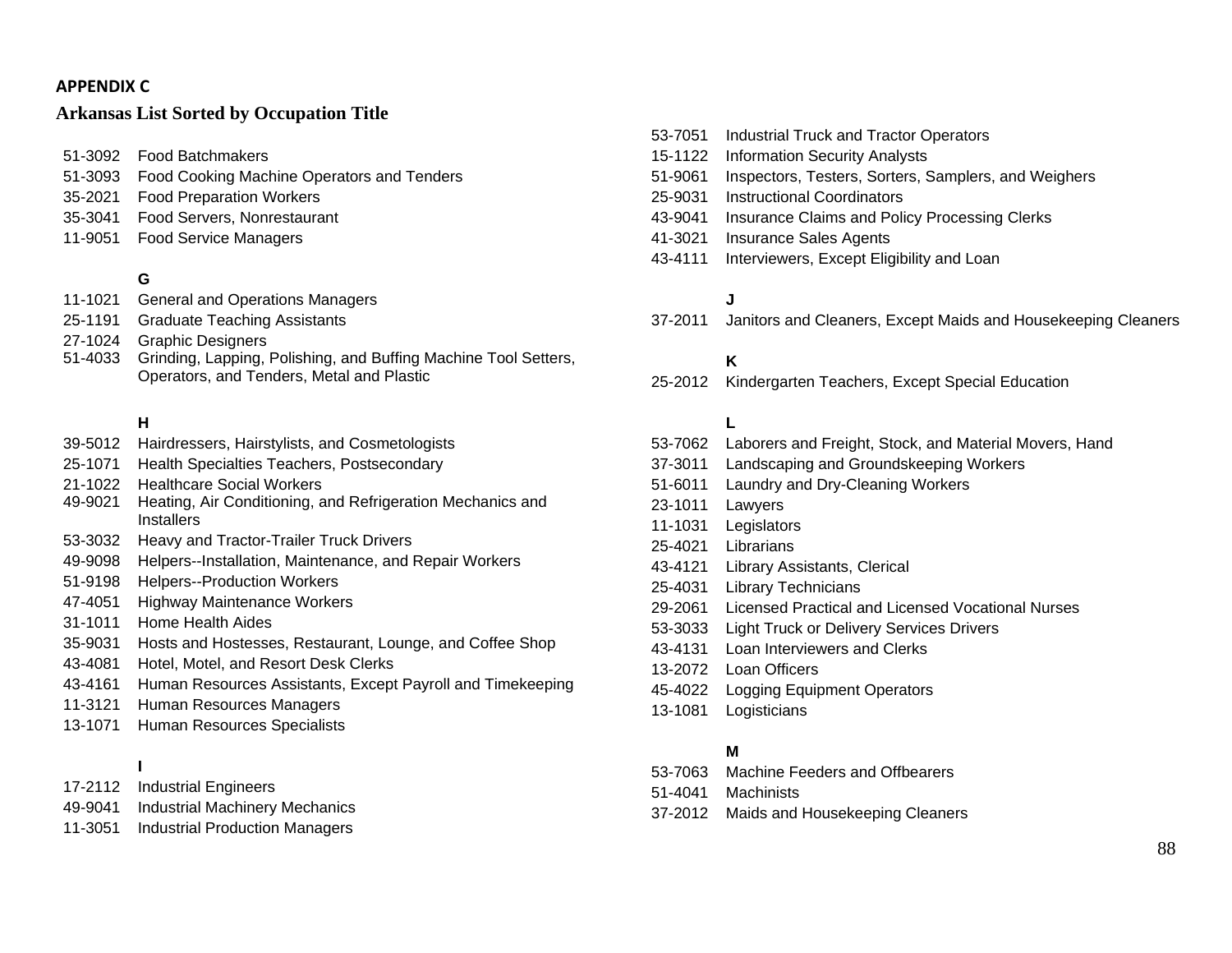#### **APPENDIXC**

#### **Arkansas List Sorted by Occupation Title**

| 49-9071 | Maintenance and Repair Workers, General                                                        |
|---------|------------------------------------------------------------------------------------------------|
| 49-9043 | Maintenance Workers, Machinery                                                                 |
| 13-1111 | <b>Management Analysts</b>                                                                     |
| 13-1161 | Market Research Analysts and Marketing Specialists                                             |
| 11-2021 | <b>Marketing Managers</b>                                                                      |
| 51-3022 | Meat, Poultry, and Fish Cutters and Trimmers                                                   |
| 17-2141 | <b>Mechanical Engineers</b>                                                                    |
| 29-2012 | Medical and Clinical Laboratory Technicians                                                    |
| 29-2011 | Medical and Clinical Laboratory Technologists                                                  |
| 11-9111 | Medical and Health Services Managers                                                           |
| 31-9092 | <b>Medical Assistants</b>                                                                      |
| 29-2071 | Medical Records and Health Information Technicians                                             |
| 43-6013 | <b>Medical Secretaries</b>                                                                     |
| 21-1023 | Mental Health and Substance Abuse Social Workers                                               |
| 21-1014 | <b>Mental Health Counselors</b>                                                                |
| 25-2022 | Middle School Teachers, Except Special & Career/Technical<br>Education                         |
| 49-9044 | Millwrights                                                                                    |
| 51-9023 | Mixing and Blending Machine Setters, Operators, and Tenders                                    |
| 49-3042 | Mobile Heavy Equipment Mechanics, Except Engines                                               |
| 51-4072 | Molding, Coremaking, and Casting Machine Setters, Operators, and<br>Tenders, Metal and Plastic |
| 51-4081 | Multiple Machine Tool Setters, Operators, & Tenders, Metal &<br><b>Plastic</b>                 |
| 51-4081 | Multiple Machine Tool Setters, Operators, and Tenders, Metal and<br><b>Plastic</b>             |
| 27-2041 | <b>Music Directors and Composers</b>                                                           |

27-2042 Musicians and Singers

#### **N**

- 15-1142 Network and Computer Systems Administrators
- 39-2021 Nonfarm Animal Caretakers
- 29-1151 Nurse Anesthetists
- 29-1171 Nurse Practitioners
- 31-1014 Nursing Assistants
- 25-1072 Nursing Instructors and Teachers, Postsecondary

#### **O**

- 29-1122 Occupational Therapists 43-9061 Office Clerks, General 47-2073 Operating Engineers and Other Construction Equipment Operators
- 29-1041 Optometrists
- 43-4151 Order Clerks

#### **P**

- 51-9111 Packaging and Filling Machine Operators and Tenders
- 53-7064 Packers and Packagers, Hand
- 47-2141 Painters, Construction and Maintenance
- 51-9122 Painters, Transportation Equipment
- 51-9196 Paper Goods Machine Setters, Operators, and Tenders
- 23-2011 Paralegals and Legal Assistants
- 41-2022 Parts Salespersons
- 47-2071 Paving, Surfacing, and Tamping Equipment Operators
- 43-3051 Payroll and Timekeeping Clerks
- 39-9021 Personal Care Aides
- 13-2052 Personal Financial Advisors
- 37-2021 Pest Control Workers
- 29-1051 Pharmacists
- 29-2052 Pharmacy Technicians
- 31-9097 Phlebotomists
- 27-4021 Photographers
- 31-2021 Physical Therapist Assistants
- 29-1123 Physical Therapists
- 29-1071 Physician Assistants
- 47-2152 Plumbers, Pipefitters, and Steamfitters
- 33-3051 Police and Sheriff's Patrol Officers
- 43-5031 Police, Fire, and Ambulance Dispatchers
- 43-5051 Postal Service Clerks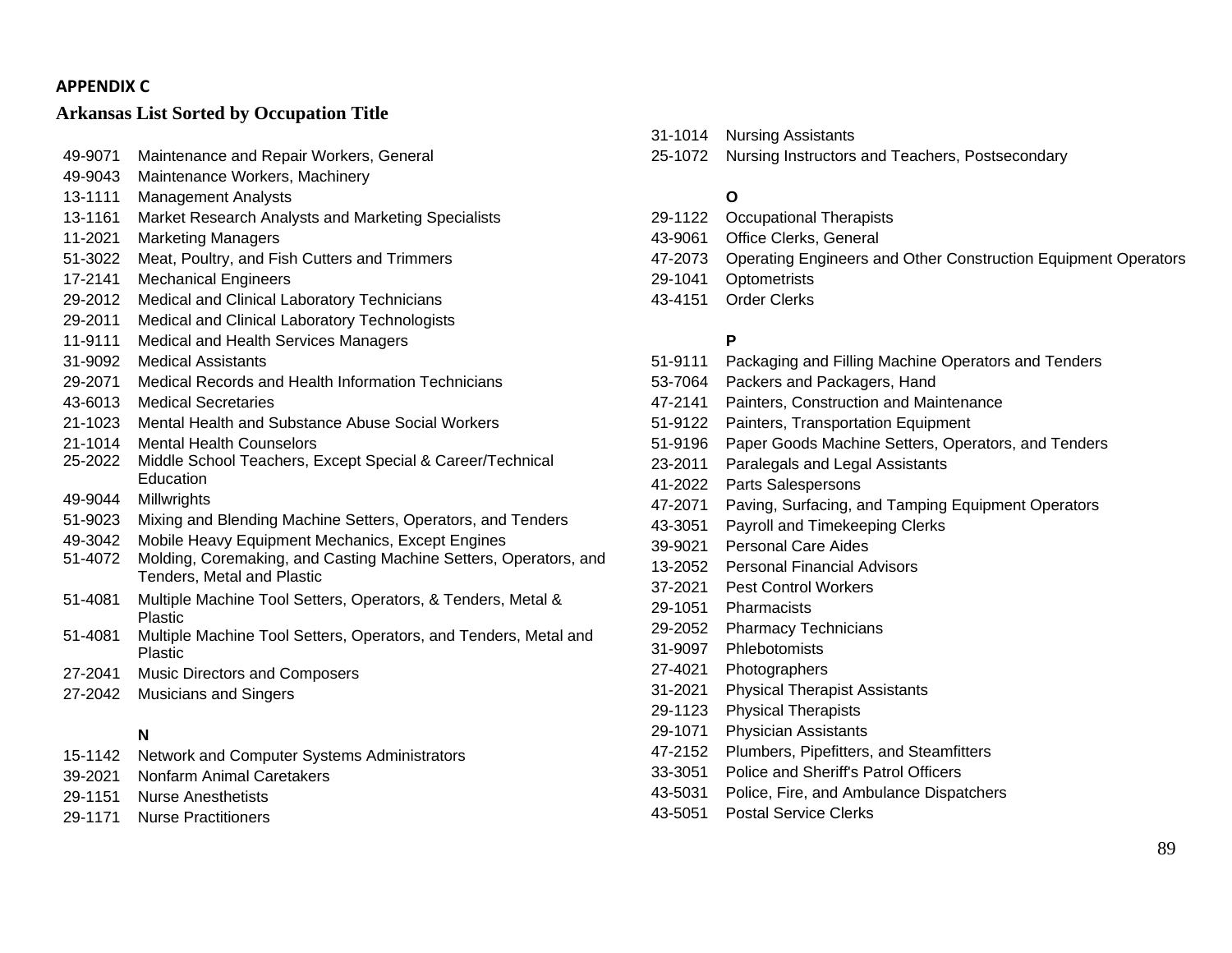#### **APPENDIX C**

#### **Arkansas List Sorted by Occupation Title**

- 43-5052 Postal Service Mail Carriers
- 25-2011 Preschool Teachers, Except Special Education
- 51-5112 Printing Press Operators
- 21-1092 Probation Officers and Correctional Treatment Specialists
- 43-5061 Production, Planning, and Expediting Clerks
- 11-9141 Property, Real Estate, and Community Association Managers
- 27-3031 Public Relations Specialists
- 13-1023 Purchasing Agents, Except Wholesale, Retail, and Farm Products

#### **R**

- 29-2034 Radiologic Technologists
- 41-9022 Real Estate Sales Agents
- 43-4171 Receptionists and Information Clerks
- 39-9032 Recreation Workers
- 53-7081 Refuse and Recyclable Material Collectors
- 29-1141 Registered Nurses
- 39-9041 Residential Advisors
- 29-1126 Respiratory Therapists
- 41-2031 Retail Salespersons
- 47-2181 Roofers

### **S**

- 11-2022 Sales Managers
- 41-4012 Sales Representatives, Wholesale and Manufacturing, Except Technical and Scientific Products
- 41-4011 Sales Representatives, Wholesale and Manufacturing, Technical and Scientific Products
- 51-7041 Sawing Machine Setters, Operators, and Tenders, Wood
- 25-2031 Secondary School Teachers, Except Special and Career/Technical **Education**
- 43-6014 Secretaries & Admin Assist, Except Legal, Medical, & Executive
- 41-3031 Securities, Commodities, and Financial Services Sales Agents
- 33-9032 Security Guards
- 25-3021 Self-Enrichment Education Teachers 47-2211 Sheet Metal Workers 43-5071 Shipping, Receiving, and Traffic Clerks 51-3023 Slaughterers and Meat Packers 11-9151 Social and Community Service Managers 21-1093 Social and Human Service Assistants 15-1132 Software Developers, Applications 25-2052 Special Education Teachers, Kindergarten and Elementary School 25-2054 Special Education Teachers, Secondary School 29-1127 Speech-Language Pathologists 43-5081 Stock Clerks and Order Fillers 47-2221 Structural Iron and Steel Workers 51-2041 Structural Metal Fabricators and Fitters 21-1011 Substance Abuse and Behavioral Disorder Counselors 25-3098 Substitute Teachers 29-1067 Surgeons
- 17-1022 Surveyors

#### **T**

- 13-2081 Tax Examiners and Collectors, and Revenue Agents
- 13-2082 Tax Preparers
- 53-3041 Taxi Drivers and Chauffeurs
- 25-9041 Teacher Assistants
- 51-2092 Team Assemblers
- 49-2022 Telecommunications Equipment Installers and Repairers, Except Line Installers
- 49-9052 Telecommunications Line Installers and Repairers
- 41-9041 Telemarketers
- 43-3071 Tellers
- 49-3093 Tire Repairers and Changers
- 23-2093 Title Examiners, Abstractors, and Searchers
- 13-1151 Training and Development Specialists
- 11-3071 Transportation, Storage, and Distribution Managers
- 37-3013 Tree Trimmers and Pruners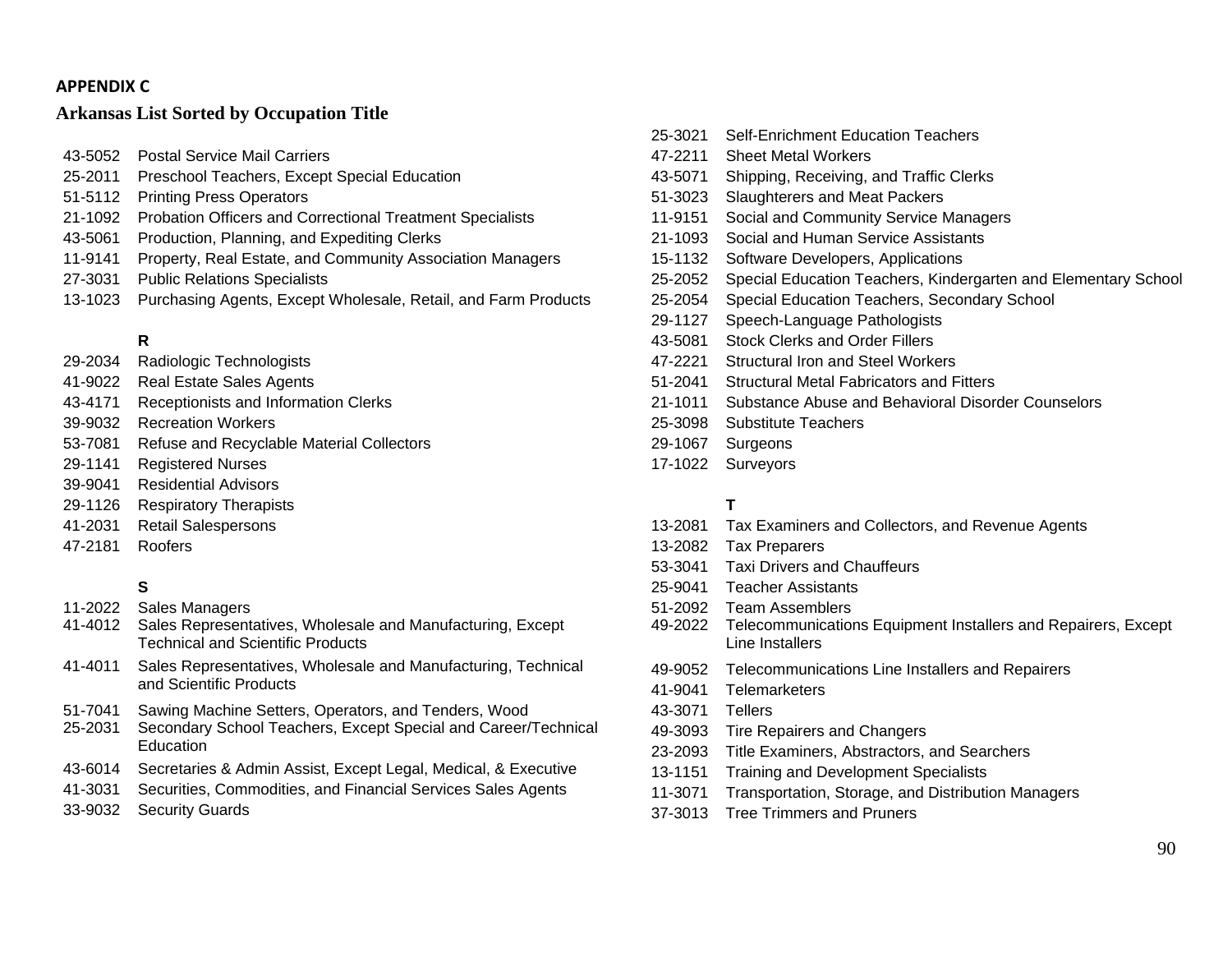# **APPENDIX C**

# **Arkansas List Sorted by Occupation Title**

**U** 

39-3031 Ushers, Lobby Attendants, and Ticket Takers

# **V**

- 29-1131 Veterinarians
- 31-9096 Veterinary Assistants and Laboratory Animal Caretakers
- 25-1194 Vocational Education Teachers, Postsecondary

# **W**

- 35-3031 Waiters and Waitresses
- 51-8031 Water and Wastewater Treatment Plant and System Operators
- 15-1134 Web Developers
- 43-5111 Weighers, Measurers, Checkers, and Samplers, Recordkeeping
- 51-4121 Welders, Cutters, Solderers, and Brazers
- 51-4122 Welding, Soldering, and Brazing Machine Setters, Operators, and Tenders
- 13-1022 Wholesale and Retail Buyers, Except Farm Products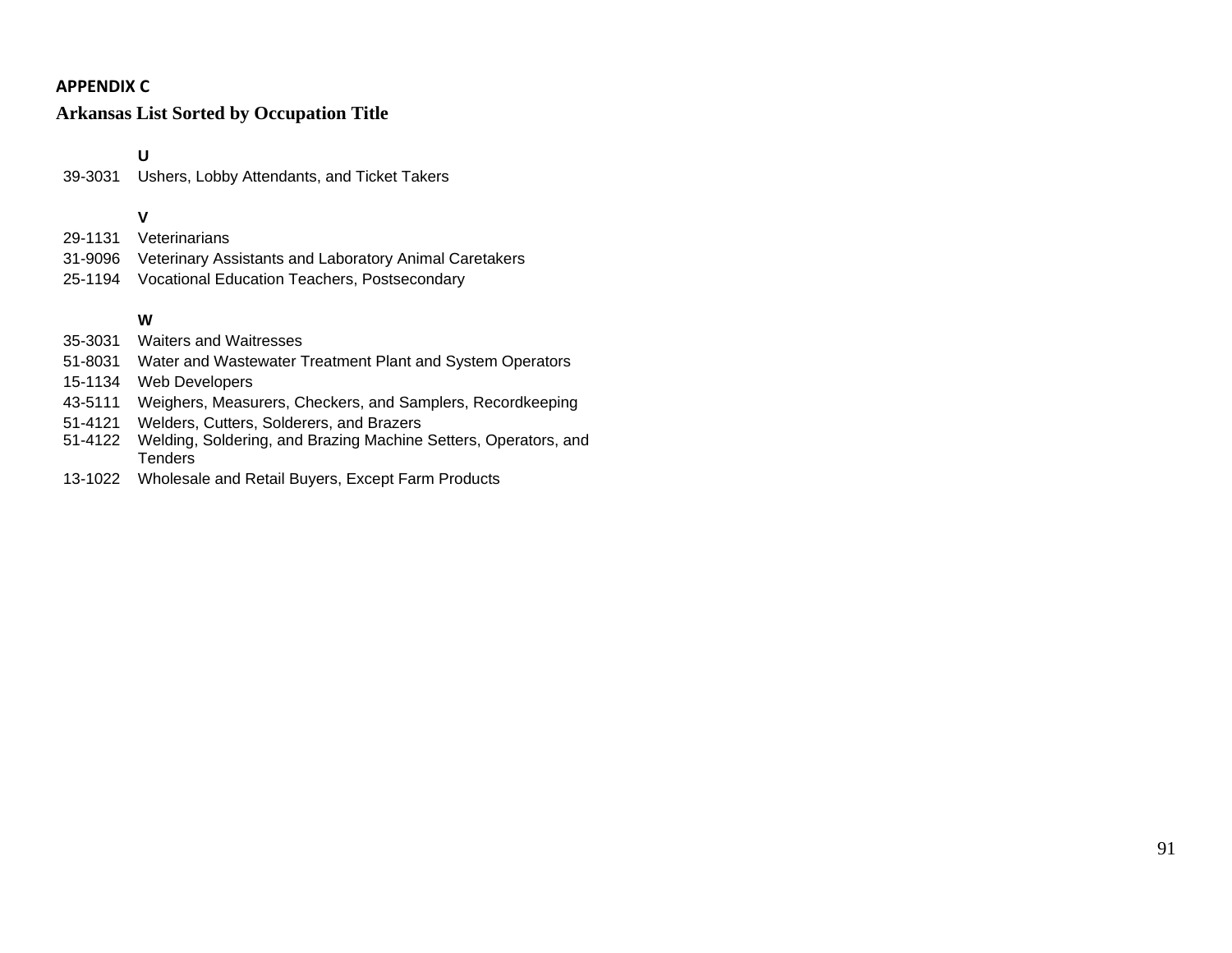# **Arkansas List Sorted by CIP Title**

#### **A**

| 52.0305 | Accounting and Business/Management.                           |
|---------|---------------------------------------------------------------|
| 30.1601 | Accounting and Computer Science.                              |
| 52.0304 | Accounting and Finance.                                       |
| 52.0302 | Accounting Technology/Technician and Bookkeeping.             |
| 52.0301 | Accounting.                                                   |
| 52.1304 | <b>Actuarial Science.</b>                                     |
| 52.0401 | Administrative Assistant and Secretarial Science, General.    |
| 13.1201 | Adult and Continuing Education and Teaching.                  |
| 51.3803 | Adult Health Nurse/Nursing.                                   |
| 13.1502 | Adult Literacy Tutor/Instructor.                              |
| 51.0502 | Advanced General Dentistry.                                   |
| 22.0201 | Advanced Legal Research/Studies, General.                     |
| 49.0101 | Aeronautics/Aviation/Aerospace Science & Technology, General. |
| 01.0102 | Agribusiness/Agricultural Business Operations.                |
| 01.0902 | Agricultural Animal Breeding.                                 |
| 01.0101 | Agricultural Business and Management, General.                |
| 01.0199 | Agricultural Business and Management, Other.                  |
| 01.0106 | Agricultural Business Technology.                             |
| 01.0802 | Agricultural Communication/Journalism.                        |
| 01.0205 | Agricultural Mechanics and Equipment/Machine Technology.      |
| 01.0201 | Agricultural Mechanization, General.                          |
| 01.0299 | Agricultural Mechanization, Other.                            |
| 01.0204 | Agricultural Power Machinery Operation.                       |
| 01.0301 | Agricultural Production Operations, General.                  |
| 01.0399 | Agricultural Production Operations, Other.                    |
| 13.1301 | Agricultural Teacher Education.                               |
| 01.0308 | Agroecology and Sustainable Agriculture.                      |
| 01.1102 | Agronomy and Crop Science.                                    |
| 47.0614 | Alternative Fuel Vehicle Technology/Technician.               |
| 22.0203 | American/U.S. Law/Legal Studies/Jurisprudence.                |
|         |                                                               |

| 51.0809 | Anesthesiologist Assistant.                            |
|---------|--------------------------------------------------------|
| 01.0903 | Animal Health.                                         |
| 01.0904 | Animal Nutrition.                                      |
| 01.0901 | Animal Sciences, General.                              |
| 01.0999 | Animal Sciences, Other.                                |
| 01.0505 | Animal Training.                                       |
| 01.0302 | Animal/Livestock Husbandry and Production.             |
| 51.2313 | Animal-Assisted Therapy.                               |
| 52.1904 | Apparel and Accessories Marketing Operations.          |
| 19.0905 | Apparel and Textile Marketing Management.              |
| 42.2814 | Applied Behavior Analysis.                             |
| 45.0602 | Applied Economics.                                     |
| 01.0601 | Applied Horticulture/Horticulture Operations, General. |
| 01.0303 | Aquaculture.                                           |
| 04.0801 | Architectural History and Criticism, General.          |
| 04.0201 | Architecture.                                          |
| 50.0703 | Art History, Criticism and Conservation.               |
| 13.1302 | Art Teacher Education.                                 |
| 51.2301 | Art Therapy/Therapist.                                 |
| 50.0701 | Art/Art Studies, General.                              |
| 11.0102 | Artificial Intelligence.                               |
| 50.1099 | Arts, Entertainment, and Media Management, Other.      |
| 50.1001 | Arts, Entertainment, and Media Management, General.    |
| 51.3502 | Asian Bodywork Therapy.                                |
| 51.0204 | Audiology/Audiologist and Speech-Language              |
|         | Pathology/Pathologist.                                 |
| 51.0202 | Audiology/Audiologist.                                 |
| 52.0303 | Auditing.                                              |
| 47.0603 | Autobody/Collision and Repair Technology/Technician.   |
| 47.0604 | Automobile/Automotive Mechanics Technology/Technician. |
| 15.0803 | Automotive Engineering Technology/Technician.          |
| 49.0104 | Aviation/Airway Management and Operations.             |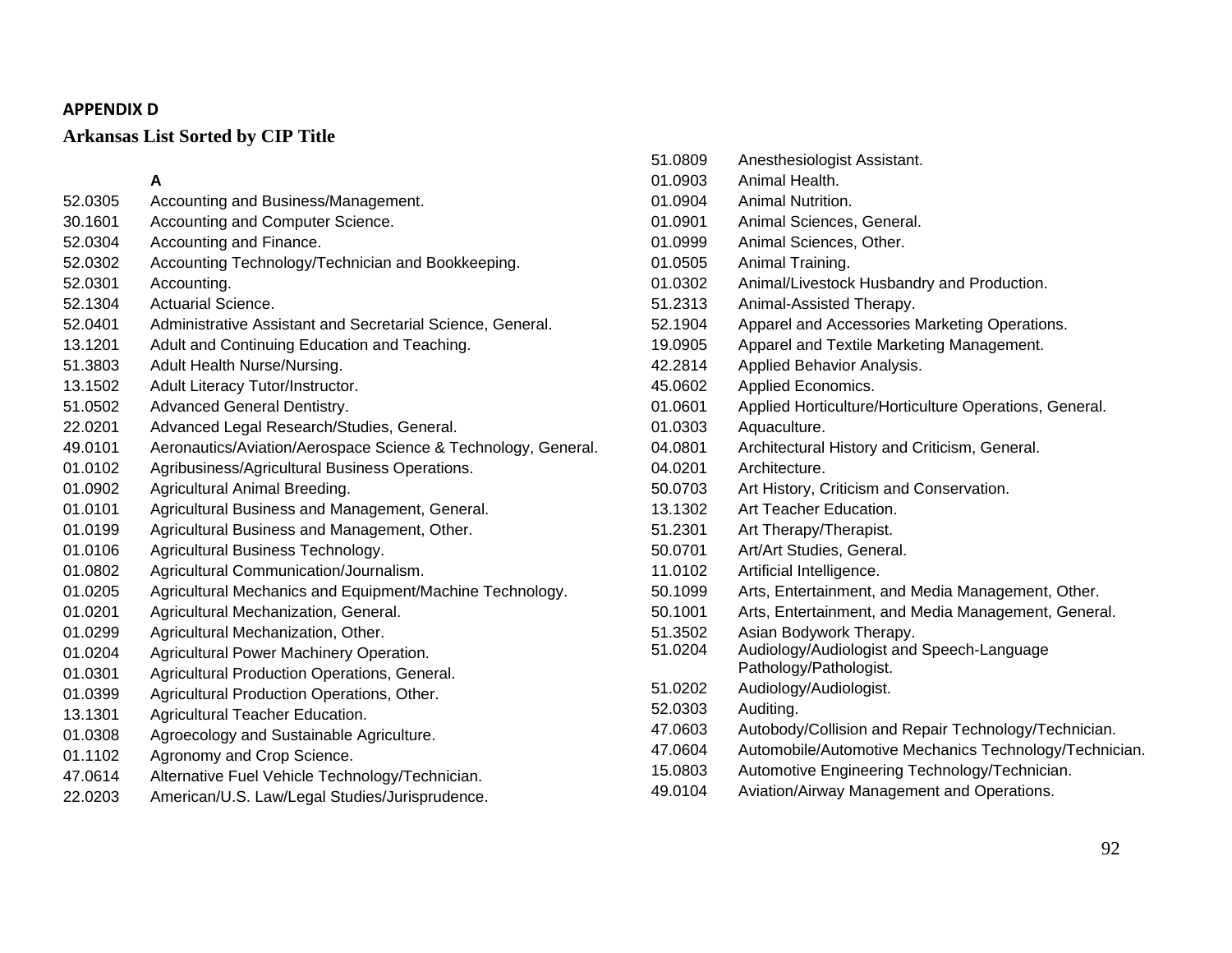# **Arkansas List Sorted by CIP Title**

#### **B** 12.0501 Baking and Pastry Arts/Baker/Pastry Chef. 50.0302 Ballet. 52.0803 Banking and Financial Support Services. 22.0205 Banking, Corporate, Finance, and Securities Law. 12.0502 Bartending/Bartender. 51.2212 Behavioral Aspects of Health. 39.0201 Bible/Biblical Studies. 13.0201 Bilingual and Multilingual Education. 13.0299 Bilingual, Multilingual, and Multicultural Education, Other. 26.1103 Bioinformatics. 13.1322 Biology Teacher Education. 26.0101 Biology/Biological Sciences, General. 26.1102 Biostatistics. 46.0505 Blasting/Blaster. 51.1001 Blood Bank Technology Specialist. 50.0914 Brass Instruments. 46.0415 Building Construction Technology. 46.0412 Building/Construction Site Management/Manager. 46.0403 Building/Home/Construction Inspection/Inspector. 46.0401 Building/Property Maintenance. 52.0201 Business Administration and Management, General. 52.1908 Business and Personal/Financial Services Marketing Operations. 47.0102 Business Machine Repair. 52.1302 Business Statistics. 13.1303 Business Teacher Education. 52.0101 Business/Commerce, General. 52.0501 Business/Corporate Communications. **C** 48.0703 Cabinetmaking and Millwork. 22.0204 Canadian Law/Legal Studies/Jurisprudence. 51.0901 Cardiovascular Technology/Technologist. 46.0413 Carpet, Floor, and Tile Worker. 50.0711 Ceramic Arts and Ceramics. 41.0303 Chemical Process Technology. 41.0301 Chemical Technology/Technician. 13.1323 Chemistry Teacher Education. 40.0501 Chemistry, General. 19.0708 Child Care and Support Services Management. 19.0709 Child Care Provider/Assistant. 25.0102 Children and Youth Library Services. 51.0813 Chiropractic Assistant/Technician. 51.0101 Chiropractic. 50.0602 Cinematography and Film/Video Production. 14.0801 Civil Engineering, General. 14.0899 Civil Engineering, Other. 51.2006 Clinical and Industrial Drug Development. 42.2807 Clinical Child Psychology. 51.1005 Clinical Laboratory Science/Medical Technology/Technologist. 51.3820 Clinical Nurse Leader. 51.3813 Clinical Nurse Specialist. 51.1506 Clinical Pastoral Counseling/Patient Counseling. 42.2801 Clinical Psychology. 51.0719 Clinical Research Coordinator. 51.2008 Clinical, Hospital, and Managed Care Pharmacy. 51.0802 Clinical/Medical Laboratory Assistant. 51.1099 Clinical/Medical Laboratory Science and Allied Professions, Other. 51.1004 Clinical/Medical Laboratory Technician. 51.1503 Clinical/Medical Social Work. 13.1102 College Student Counseling and Personnel Services. 60.0409 Colon and Rectal Surgery Residency Program. 50.0402 Commercial and Advertising Art. 50.0406 Commercial Photography. 51.0299 Communication Disorders Sciences and Services, Other.

46.0201 Carpentry/Carpenter.

51.0201 Communication Sciences and Disorders, General.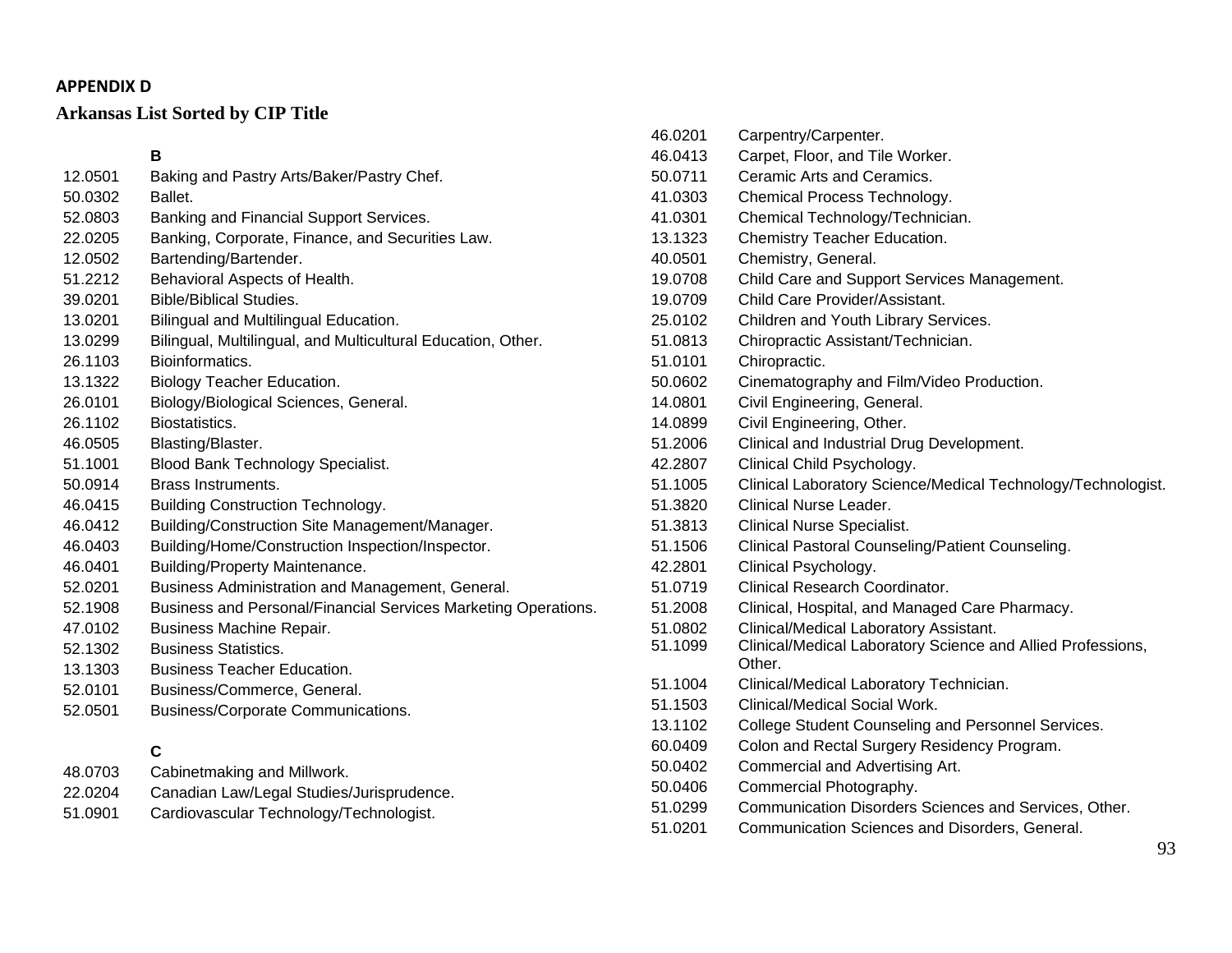# **Arkansas List Sorted by CIP Title**

- 09.0100 Communication, General. 47.0103 Communications Systems Installation and Repair Technology. 13.0407 Community College Education. 51.2208 Community Health and Preventive Medicine. 44.0201 Community Organization and Advocacy. 51.2509 Comparative and Laboratory Animal Medicine. 22.0206 Comparative Law. 11.0101 Computer and Information Sciences, General. 11.1003 Computer and Information Systems Security/Information Assurance. 14.0901 Computer Engineering, General. 14.0999 Computer Engineering, Other. 11.0803 Computer Graphics. 47.0104 Computer Installation and Repair Technology/Technician. 48.0510 Computer Numerically Controlled (CNC) Machinist Technology/CNC Machinist. 11.0299 Computer Programming, Other. 11.0202 Computer Programming, Specific Applications. 11.0203 Computer Programming, Vendor/Product Certification. 11.0201 Computer Programming/Programmer, General. 11.0701 Computer Science. 14.0903 Computer Software Engineering. 15.1204 Computer Software Technology/Technician. 11.1006 Computer Support Specialist. 11.0501 Computer Systems Analysis/Analyst. 11.0901 Computer Systems Networking and Telecommunications. 13.1321 Computer Teacher Education. 46.0402 Concrete Finishing/Concrete Finisher. 50.0906 Conducting. 60.0510 Congenital Cardiac Surgery Residency Program. 15.1001 Construction Engineering Technology/Technician.
- 14.3301 Construction Engineering.
- 52.2001 Construction Management.
- 46.0000 Construction Trades, General.

| 49.0202 | Construction/Heavy Equipment/Earthmoving Equipment<br>Operation. |
|---------|------------------------------------------------------------------|
| 19.0203 | Consumer Merchandising/Retailing Management.                     |
| 12.0500 | Cooking and Related Culinary Arts, General.                      |
| 43.0199 | Corrections and Criminal Justice, Other.                         |
| 43.0102 | Corrections.                                                     |
| 12.0499 | Cosmetology and Related Personal Grooming Arts, Other.           |
| 12.0413 | Cosmetology, Barber/Styling, and Nail Instructor.                |
| 12.0401 | Cosmetology/Cosmetologist, General.                              |
| 50.0510 | Costume Design.                                                  |
| 42.2803 | Counseling Psychology.                                           |
| 13.1101 | Counselor Education/School Counseling and Guidance Services.     |
| 50.0201 | Crafts/Craft Design, Folk Art and Artisanry.                     |
| 52.0809 | Credit Management.                                               |
| 43.0103 | Criminal Justice/Law Enforcement Administration.                 |
| 43.0107 | Criminal Justice/Police Science.                                 |
| 43.0104 | Criminal Justice/Safety Studies.                                 |
| 43.0111 | Criminalistics and Criminal Science.                             |
| 43.0302 | Crisis/Emergency/Disaster Management.                            |
| 51.3814 | Critical Care Nursing.                                           |
| 43.0119 | Critical Incident Response/Special Police Operations.            |
| 43.0303 | Critical Infrastructure Protection.                              |
| 01.0304 | Crop Production.                                                 |
| 12.0503 | Culinary Arts/Chef Training.                                     |
| 12.0509 | Culinary Science/Culinology.                                     |
| 43.0123 | Cultural/Archaelogical Resources Protection.                     |
| 13.0301 | Curriculum and Instruction.                                      |
| 52.0207 | <b>Customer Service Management.</b>                              |
| 52.0411 | Customer Service Support/Call Center/Teleservice Operation.      |
| 43.0116 | Cyber/Computer Forensics and Counterterrorism.                   |
| 51.1010 | <b>Cytogenetics/Genetics/Clinical Genetics</b>                   |
|         | Technology/Technologist.                                         |
| 51.1002 | Cytotechnology/Cytotechnologist.                                 |
|         |                                                                  |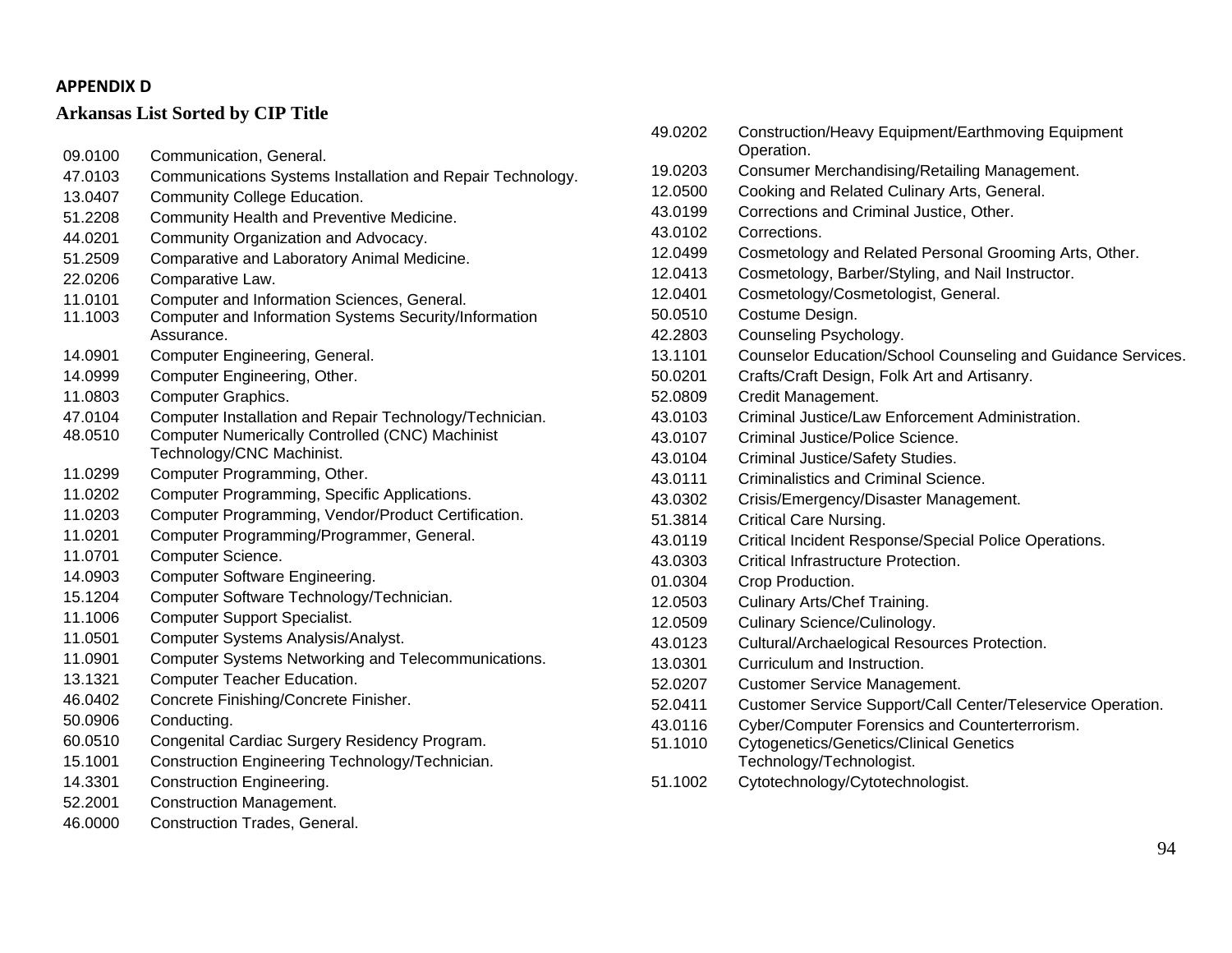# **Arkansas List Sorted by CIP Title**

# **D**

- 01.0306 Dairy Husbandry and Production.
- 01.0905 Dairy Science.
- 51.2302 Dance Therapy/Therapist.
- 50.0301 Dance, General.
- 50.0399 Dance, Other.
- 11.0802 Data Modeling/Warehousing and Database Administration.
- 51.0601 Dental Assisting/Assistant.
- 51.0501 Dental Clinical Sciences, General.
- 51.0602 Dental Hygiene/Hygienist.
- 51.0603 Dental Laboratory Technology/Technician.
- 60.0102 Dental Public Health Residency Program.
- 51.0401 Dentistry.
- 50.0401 Design and Visual Communications, General.
- 42.2703 Developmental and Child Psychology.
- 19.0710 Developmental Services Worker.
- 51.0910 Diagnostic Medical Sonography/Sonographer and Ultrasound Technician.
- 47.0605 Diesel Mechanics Technology/Technician.
- 50.0102 Digital Arts.
- 50.0507 Directing and Theatrical Production.
- 39.0602 Divinity/Ministry.
- 50.0607 Documentary Production.
- 01.0504 Dog/Pet/Animal Grooming.
- 13.1324 Drama and Dance Teacher Education.
- 50.0501 Drama and Dramatics/Theatre Arts, General.
- 50.0599 Dramatic/Theatre Arts and Stagecraft, Other.
- 13.1304 Driver and Safety Teacher Education.
- 46.0404 Drywall Installation/Drywaller.

### **E**

| 13.1210 | Early Childhood Education and Teaching. |
|---------|-----------------------------------------|
|         | Frank Articles Translation Film and the |

- 13.1337 Earth Science Teacher Education.
- 52.0208 E-Commerce/Electronic Commerce.

44.0502 Education Policy Analysis. 13.0101 Education, General. 13.1017 Education/Teaching of Individuals in Elementary Special Education Programs. 13.1019 Education/Teaching of Individuals in Secondary Special Education Programs. 13.1014 Education/Teaching of Individuals Who are Developmentally Delayed. 13.1013 Education/Teaching of Individuals with Autism. 13.1005 Education/Teaching of Individuals with Emotional Disturbances. 13.1003 Education/Teaching of Individuals with Hearing Impairments Including Deafness. 13.1006 Education/Teaching of Individuals with Mental Retardation. 13.1007 Education/Teaching of Individuals with Multiple Disabilities. 13.1008 Education/Teaching of Individuals with Orthopedic and Other Physical Health Impairments. 13.1011 Education/Teaching of Individuals with Specific Learning Disabilities. 13.1012 Education/Teaching of Individuals with Speech or Language Impairments. 13.1016 Education/Teaching of Individuals with Traumatic Brain Injuries. 13.1009 Education/Teaching of Individuals with Vision Impairments Including Blindness. 13.0401 Educational Leadership and Administration, General. 13.0404 Educational, Instructional, and Curriculum Supervision. 13.0501 Educational/Instructional Technology. 46.0301 Electrical and Power Transmission Installation/Installer, General. 46.0399 Electrical and Power Transmission Installers, Other. 46.0302 Electrician. 51.0902 Electrocardiograph Technology/Technician. 12.0404 Electrolysis/Electrology and Electrolysis Technician. 14.4101 Electromechanical Engineering. 51.0903 Electroneurodiagnostic/Electroencephalographic Technology/Technologist. 13.0408 Elementary and Middle School Administration/Principalship. 13.1202 Elementary Education and Teaching.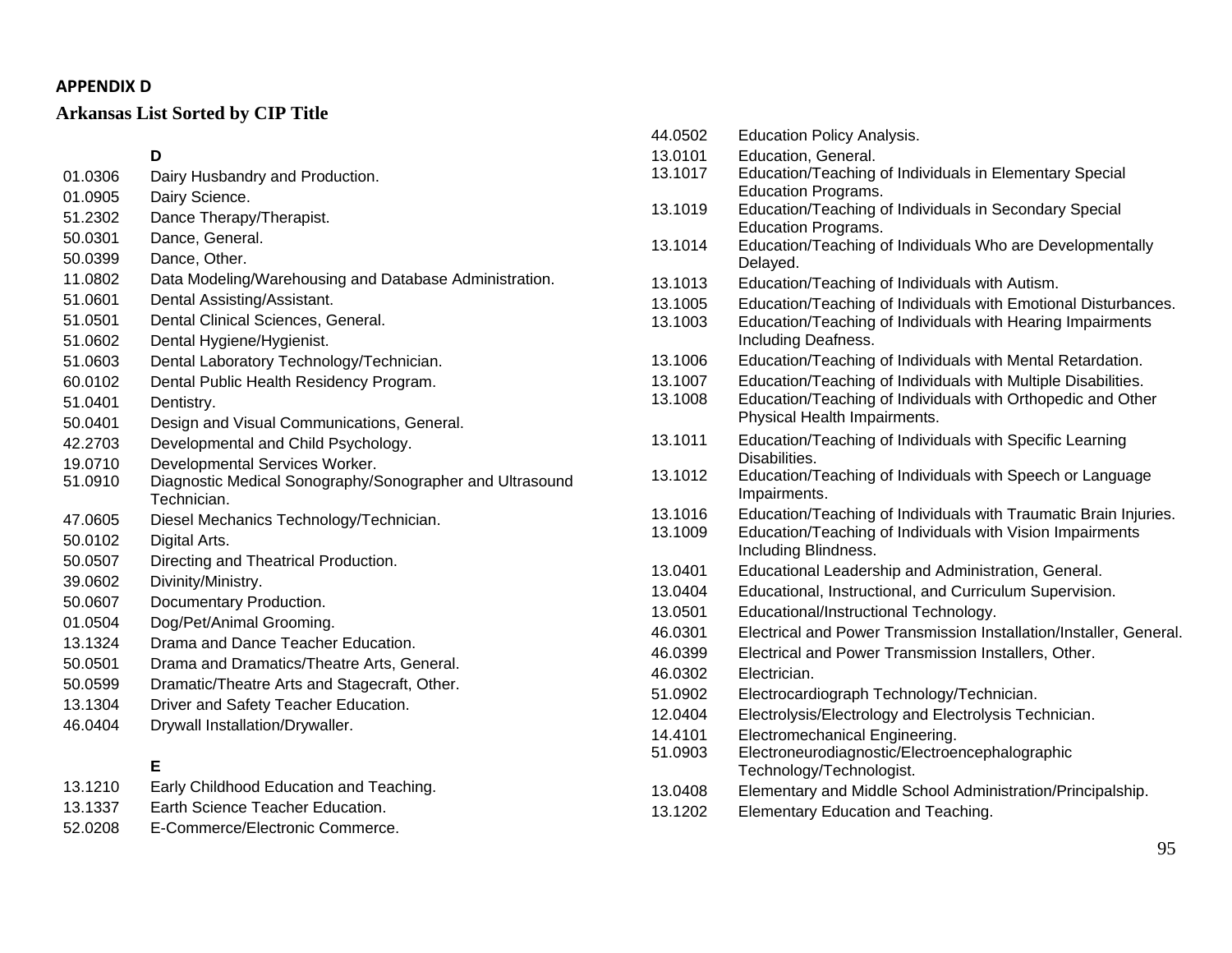# **Arkansas List Sorted by CIP Title**

| 51.0904 | Emergency Medical Technology/Technician (EMT Paramedic).          |
|---------|-------------------------------------------------------------------|
| 51.3816 | Emergency Room/Trauma Nursing.                                    |
| 22.0207 | Energy, Environment, and Natural Resources Law.                   |
| 15.1501 | Engineering/Industrial Management.                                |
| 23.0101 | English Language and Literature, General.                         |
| 13.1305 | English/Language Arts Teacher Education.                          |
| 52.0701 | Entrepreneurship/Entrepreneurial Studies.                         |
| 04.0401 | Environmental Design/Architecture.                                |
| 13.1338 | <b>Environmental Education.</b>                                   |
| 51.2202 | Environmental Health.                                             |
| 26.1309 | Epidemiology.                                                     |
| 01.0507 | Equestrian/Equine Studies.                                        |
| 52.0402 | Executive Assistant/Executive Secretary.                          |
|         |                                                                   |
|         | F                                                                 |
| 13.1308 | Family and Consumer Sciences/Home Economics Teacher<br>Education. |
| 19.0202 | <b>Family and Consumer Sciences/Human Sciences</b>                |
|         | Communication.                                                    |
| 19.0101 | Family and Consumer Sciences/Human Sciences, General.             |
| 60.0413 | Family Medicine Residency Program.                                |
| 51.3805 | Family Practice Nurse/Nursing.                                    |
| 01.0104 | Farm/Farm and Ranch Management.                                   |
| 52.1902 | Fashion Merchandising.                                            |
| 50.0407 | Fashion/Apparel Design.                                           |
| 50.0712 | Fiber, Textile and Weaving Arts.                                  |
| 50.0601 | Film/Cinema/Video Studies.                                        |
| 50.0699 | Film/Video and Photographic Arts, Other.                          |
| 52.0899 | Finance and Financial Management Services, Other.                 |
| 52.0801 | Finance, General.                                                 |
| 43.0117 | Financial Forensics and Fraud Investigation.                      |
| 52.0804 | Financial Planning and Services.                                  |

- 50.1002 Fine and Studio Arts Management.
- 50.0799 Fine Arts and Art Studies, Other.

| 50.0702 | Fine/Studio Arts, General.                               |
|---------|----------------------------------------------------------|
| 43.0201 | Fire Prevention and Safety Technology/Technician.        |
| 43.0299 | Fire Protection, Other.                                  |
| 43.0203 | Fire Science/Fire-fighting.                              |
| 43.0202 | Fire Services Administration.                            |
| 49.0207 | Flagging and Traffic Control.                            |
| 01.0608 | Floriculture/Floristry Operations and Management.        |
| 12.0505 | Food Preparation/Professional Cooking/Kitchen Assistant. |
| 12.0507 | Food Service, Waiter/Waitress, and Dining Room           |
|         | Management/Manager.                                      |
| 01.1002 | Food Technology and Processing.                          |
| 19.0505 | Foodservice Systems Administration/Management.           |
| 13.1306 | Foreign Language Teacher Education.                      |
| 16.0101 | Foreign Languages and Literatures, General.              |
| 52.0702 | Franchising and Franchise Operations.                    |
| 16.0901 | French Language and Literature.                          |
| 13.1325 | French Language Teacher Education.                       |
|         |                                                          |

### **G**

| 52.1899 | General Merchandising, Sales, and Related Marketing<br>Operations, Other. |
|---------|---------------------------------------------------------------------------|
| 52.0408 | General Office Occupations and Clerical Services.                         |
| 60.0414 | General Surgery Residency Program.                                        |
| 13.1332 | Geography Teacher Education.                                              |
| 14.0802 | Geotechnical and Geoenvironmental Engineering.                            |
| 51.3821 | Geriatric Nurse/Nursing.                                                  |
| 13.1326 | German Language Teacher Education.                                        |
| 16.0500 | Germanic Languages, Literatures, and Linguistics, General.                |
| 42.2809 | Geropsychology.                                                           |
| 46.0406 | Glazier.                                                                  |
| 31.0302 | Golf Course Operation and Grounds Management.                             |
| 10.0305 | Graphic and Printing Equipment Operator, General Production.              |
| 10.0399 | Graphic Communications, Other.                                            |
| 50.0409 | Graphic Design.                                                           |
| 01.0604 | Greenhouse Operations and Management.                                     |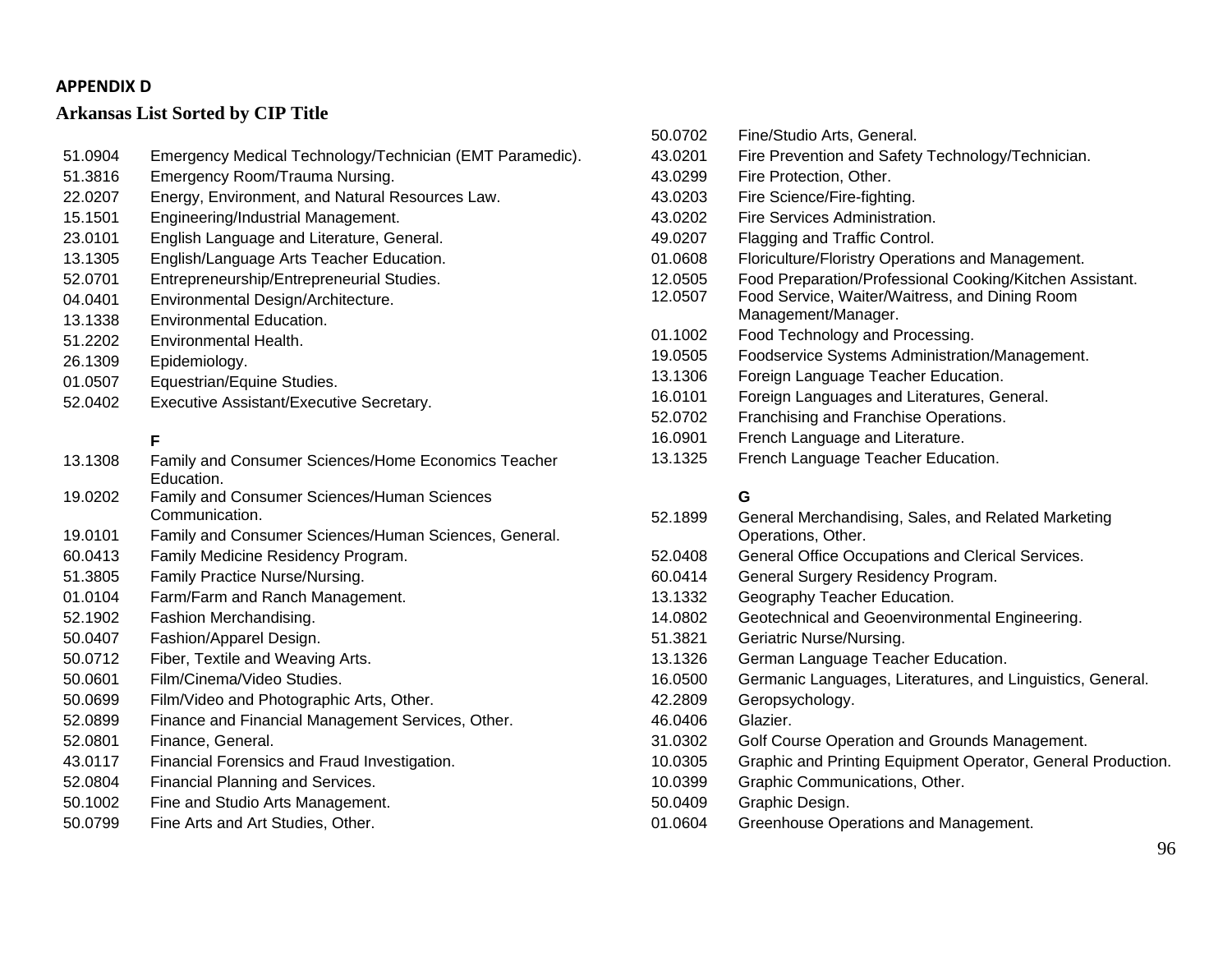# **Arkansas List Sorted by CIP Title**

# **H**

- 12.0407 Hair Styling/Stylist and Hair Design. 51.2601 Health Aide. 31.0501 Health and Physical Education/Fitness, General. 09.0905 Health Communication. 51.0706 Health Information/Medical Records Administration/Administrator. 51.0707 Health Information/Medical Records Technology/Technician. 22.0208 Health Law. 13.1327 Health Occupations Teacher Education. 44.0503 Health Policy Analysis. 51.2211 Health Services Administration. 13.1307 Health Teacher Education. 51.0704 Health Unit Manager/Ward Supervisor. 51.0701 Health/Health Care Administration/Management. 51.0715 Health/Medical Claims Examiner. 51.2205 Health/Medical Physics. 42.2810 Health/Medical Psychology. 47.0201 Heating, Air Conditioning, Ventilation and Refrigeration Maintenance Technology/Technician. 15.0501 Heating, Ventilation, Air Conditioning and Refrigeration Engineering Technology/Technician. 47.0302 Heavy Equipment Maintenance Technology/Technician. 51.1003 Hematology Technology/Technician. 47.0617 High Performance and Custom Engine Technician/Mechanic. 13.0406 Higher Education/Higher Education Administration. 51.1008 Histologic Technician. 51.1007 Histologic Technology/Histotechnologist. 13.1328 History Teacher Education. 54.0101 History, General. 51.2602 Home Health Aide/Home Attendant. 43.0301 Homeland Security. 01.0307 Horse Husbandry/Equine Science and Management.
- 01.1103 Horticultural Science.

51.0702 Hospital and Health Care Facilities Administration/Management. 52.0901 Hospitality Administration/Management, General. 52.0909 Hotel, Motel, and Restaurant Management. 52.0904 Hotel/Motel Administration/Management. 52.1005 Human Resources Development. 52.1099 Human Resources Management and Services, Other. 52.1001 Human Resources Management/Personnel Administration, General. 44.0000 Human Services, General. 51.3603 Hypnotherapy/Hypnotherapist.

#### **I**

| 51.2009 | Industrial and Physical Pharmacy and Cosmetic Sciences. |
|---------|---------------------------------------------------------|
| 50.0404 | Industrial and Product Design.                          |
| 14.3501 | Industrial Engineering.                                 |
| 47.0303 | Industrial Mechanics and Maintenance Technology.        |
| 11.0104 | Informatics.                                            |
| 52.1206 | Information Resources Management.                       |
| 11.0401 | Information Science/Studies.                            |
| 11.1005 | Information Technology Project Management.              |
| 11.0103 | Information Technology.                                 |
| 12.0508 | Institutional Food Workers.                             |
| 46.0414 | Insulator.                                              |
| 52.1701 | Insurance.                                              |
| 22.0212 | Intellectual Property Law.                              |
| 50.0706 | Intermedia/Multimedia.                                  |
| 09.0907 | International and Intercultural Communication.          |
| 22.0210 | International Business, Trade, and Tax Law.             |
| 52.1101 | International Business/Trade/Commerce.                  |
| 52,0806 | International Finance.                                  |
| 22.0209 | International Law and Legal Studies.                    |
| 52.1403 | International Marketing.                                |
| 52.0807 | Investments and Securities.                             |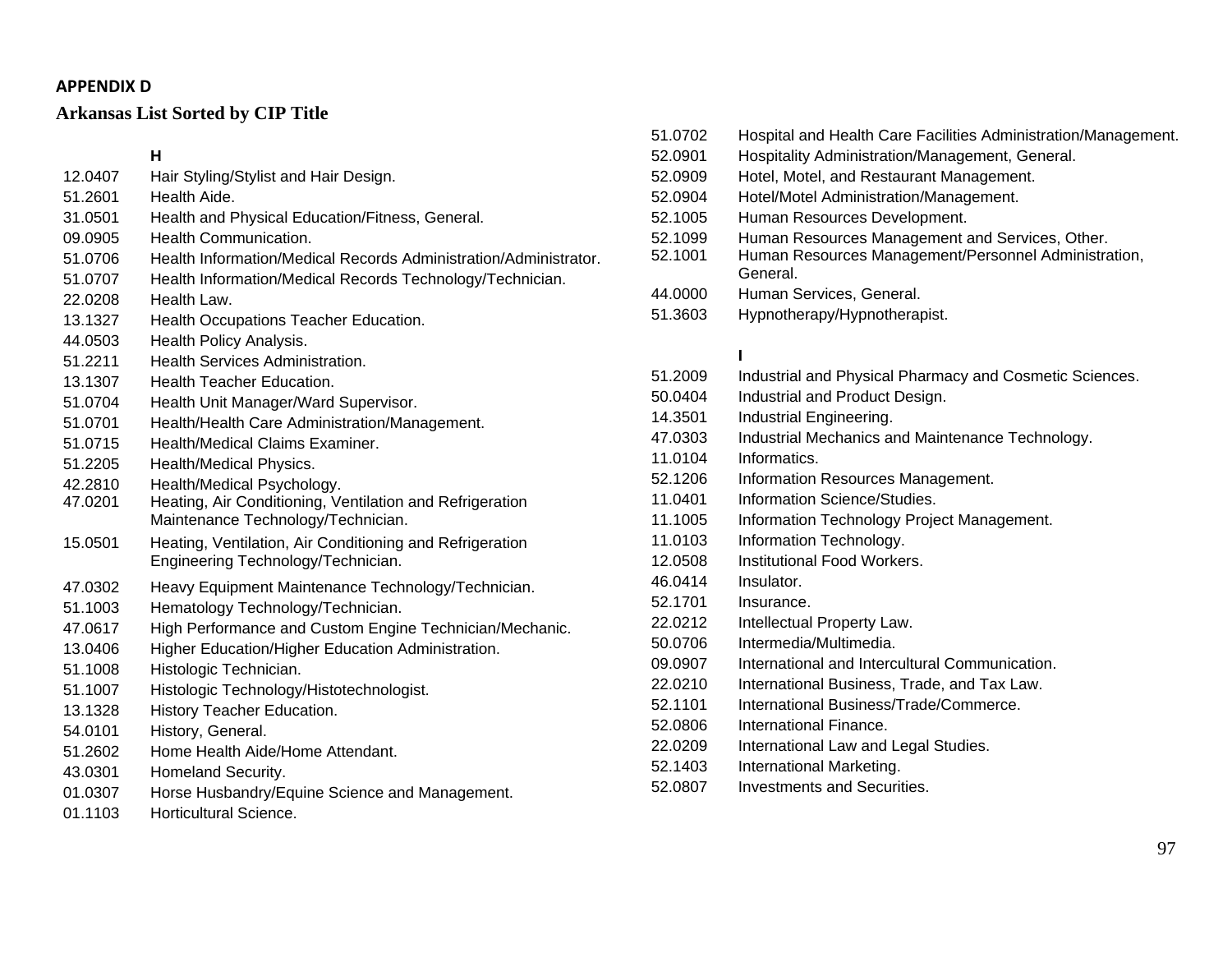# **Arkansas List Sorted by CIP Title**

**J** 50.0910 Jazz/Jazz Studies. 13.1203 Junior High/Intermediate/Middle School Education and Teaching. 43.0110 Juvenile Corrections. **K** 50.0907 Keyboard Instruments. 13.1209 Kindergarten/Preschool Education and Teaching. 51.2311 Kinesiotherapy/Kinesiotherapist. 52.1207 Knowledge Management. **L** 52.1002 Labor and Industrial Relations. 60.0306 Laboratory Animal Medicine Residency Program. 01.0605 Landscaping and Groundskeeping. 51.2507 Large Animal/Food Animal and Equine Surgery and Medicine. 16.1203 Latin Language and Literature. 13.1333 Latin Teacher Education. 43.0114 Law Enforcement Investigation and Interviewing. 43.0115 Law Enforcement Record-Keeping and Evidence Management. 22.0101 Law. 39.0705 Lay Ministry. 13.0607 Learning Sciences. 22.0302 Legal Assistant/Paralegal. 22.0299 Legal Research and Advanced Professional Studies, Other. 25.0301 Library and Archives Assisting. 25.0101 Library and Information Science. 25.0199 Library Science and Administration, Other. 51.3901 Licensed Practical/Vocational Nurse Training. 46.0303 Lineworker. 01.0906 Livestock Management. 52.0203 Logistics, Materials, and Supply Chain Management. 51.0718 Long Term Care Administration/Management.

### **M**

| 48.0503 | Machine Shop Technology/Assistant.                                   |
|---------|----------------------------------------------------------------------|
| 48.0501 | Machine Tool Technology/Machinist.                                   |
| 12.0406 | Make-Up Artist/Specialist.                                           |
| 51.0919 | Mammography Technician/Technology.                                   |
| 52.1201 | Management Information Systems, General.                             |
| 52.1301 | Management Science.                                                  |
| 14.3601 | Manufacturing Engineering.                                           |
| 43.0122 | Maritime Law Enforcement.                                            |
| 52.1402 | Marketing Research.                                                  |
| 52.1499 | Marketing, Other.                                                    |
| 52.1401 | Marketing/Marketing Management, General.                             |
| 46.0101 | Mason/Masonry.                                                       |
| 51.3501 | Massage Therapy/Therapeutic Massage.                                 |
| 14.1801 | Materials Engineering.                                               |
| 51.3806 | Maternal/Child Health and Neonatal Nurse/Nursing.                    |
| 13.1311 | <b>Mathematics Teacher Education.</b>                                |
| 27.0101 | Mathematics, General.                                                |
| 12.0506 | Meat Cutting/Meat Cutter.                                            |
| 14.1901 | Mechanical Engineering.                                              |
| 51.0716 | Medical Administrative/Executive Assistant and Medical<br>Secretary. |
| 51.2706 | Medical Informatics.                                                 |
| 51.0713 | Medical Insurance Coding Specialist/Coder.                           |
| 51.0714 | Medical Insurance Specialist/Medical Biller.                         |
| 51.0710 | Medical Office Assistant/Specialist.                                 |
| 51.0709 | Medical Office Computer Specialist/Assistant.                        |
| 51.0705 | Medical Office Management/Administration.                            |
| 51.0907 | Medical Radiologic Technology/Science - Radiation Therapist.         |
| 51.0712 | Medical Reception/Receptionist.                                      |
| 51.0801 | Medical/Clinical Assistant.                                          |
| 51.0711 | Medical/Health Management and Clinical Assistant/Specialist.         |
| 51.2004 | Medicinal and Pharmaceutical Chemistry.                              |
| 51.1201 | Medicine.                                                            |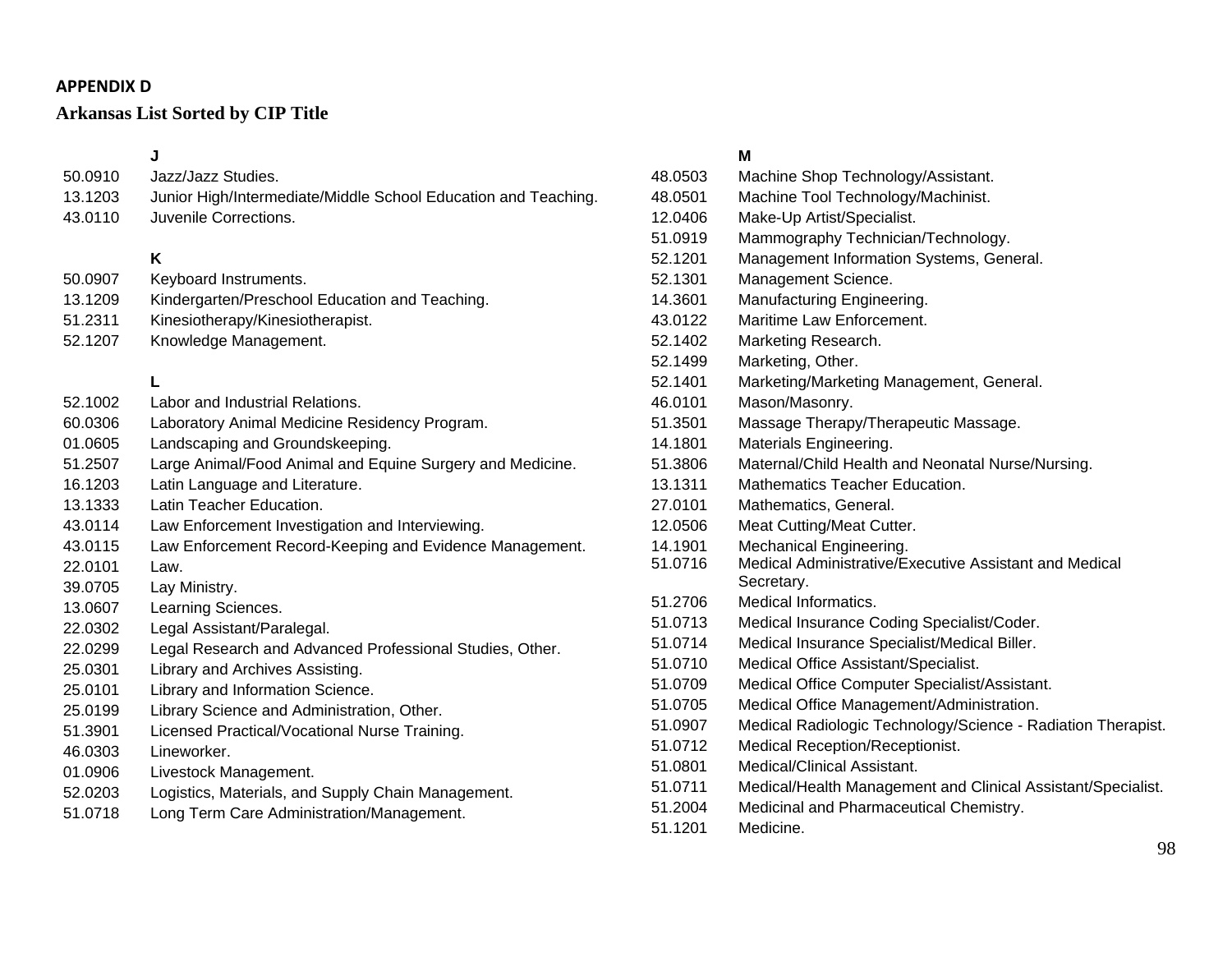# **Arkansas List Sorted by CIP Title**

| 47.0613 | Medium/Heavy Vehicle and Truck Technology/Technician. |
|---------|-------------------------------------------------------|
| 51.1508 | Mental Health Counseling/Counselor.                   |
| 52.1802 | Merchandising and Buying Operations.                  |
| 50.0713 | Metal and Jewelry Arts.                               |
| 46.0411 | Metal Building Assembly/Assembler.                    |
| 48.0511 | Metal Fabricator.                                     |
| 39.0301 | Missions/Missionary Studies and Missiology.           |
| 49.0206 | Mobil Crane Operation/Operator.                       |
| 11.0804 | Modeling, Virtual Environments and Simulation.        |
| 13.0202 | <b>Multicultural Education.</b>                       |
| 50.0902 | Music History, Literature, and Theory.                |
| 50.1003 | Music Management.                                     |
| 50.0912 | Music Pedagogy.                                       |
| 50.0903 | Music Performance, General.                           |
| 13.1312 | Music Teacher Education.                              |
| 50.0913 | Music Technology.                                     |
| 50.0904 | Music Theory and Composition.                         |
| 51.2305 | Music Therapy/Therapist.                              |
| 50.0901 | Music, General.                                       |
| 50.0999 | Music, Other.                                         |
| 50.0509 | Musical Theatre.                                      |
| 50.0905 | Musicology and Ethnomusicology.                       |

# **N**

- 51.2005 Natural Products Chemistry and Pharmacognosy. 03.0208 Natural Resources Law Enforcement and Protective Services. 11.1001 Network and System Administration/Administrator. 60.0416 Neurological Surgery Residency Program. 52.0206 Non-Profit/Public/Organizational Management. 51.0905 Nuclear Medical Technology/Technologist.
- 51.3804 Nurse Anesthetist.
- 51.3807 Nurse Midwife/Nursing Midwifery.
- 51.3802 Nursing Administration.
- 51.3902 Nursing Assistant/Aide and Patient Care Assistant/Aide. 51.3817 Nursing Education. 51.3818 Nursing Practice.
	- 51.3808 Nursing Science.

# **O**

| 51.3815 | Occupational and Environmental Health Nursing.     |
|---------|----------------------------------------------------|
| 51.2206 | Occupational Health and Industrial Hygiene.        |
| 51.0803 | Occupational Therapist Assistant.                  |
| 51.2306 | Occupational Therapy/Therapist.                    |
| 52.0204 | Office Management and Supervision.                 |
| 52.0205 | Operations Management and Supervision.             |
| 51.1701 | Optometry.                                         |
| 52.1003 | Organizational Behavior Studies.                   |
| 52.0213 | Organizational Leadership.                         |
| 01.0603 | Ornamental Horticulture.                           |
| 60.0547 | Orthopedic Surgery of the Spine Residency Program. |
| 60.0422 | Orthopedic Surgery Residency Program.              |
| 51.2307 | Orthotist/Prosthetist.                             |
| 51.1901 | Osteopathic Medicine/Osteopathy.                   |
|         |                                                    |

# **P**

| 15.1503 | Packaging Science.                                          |
|---------|-------------------------------------------------------------|
| 50.0708 | Painting.                                                   |
| 46.0408 | Painting/Painter and Wall Coverer.                          |
| 51.3819 | Palliative Care Nursing.                                    |
| 31.0399 | Parks, Recreation and Leisure Facilities Management, Other. |
| 52.0409 | Parts, Warehousing, and Inventory Management Operations.    |
| 39.0701 | Pastoral Studies/Counseling.                                |
| 60.0106 | Pediatric Dentistry Residency Program.                      |
| 51.0509 | Pediatric Dentistry/Pedodontics.                            |
| 51.3809 | Pediatric Nurse/Nursing.                                    |
| 60.0558 | Pediatric Orthopedics Residency Program.                    |
| 60.0565 | Pediatric Surgery Residency Program.                        |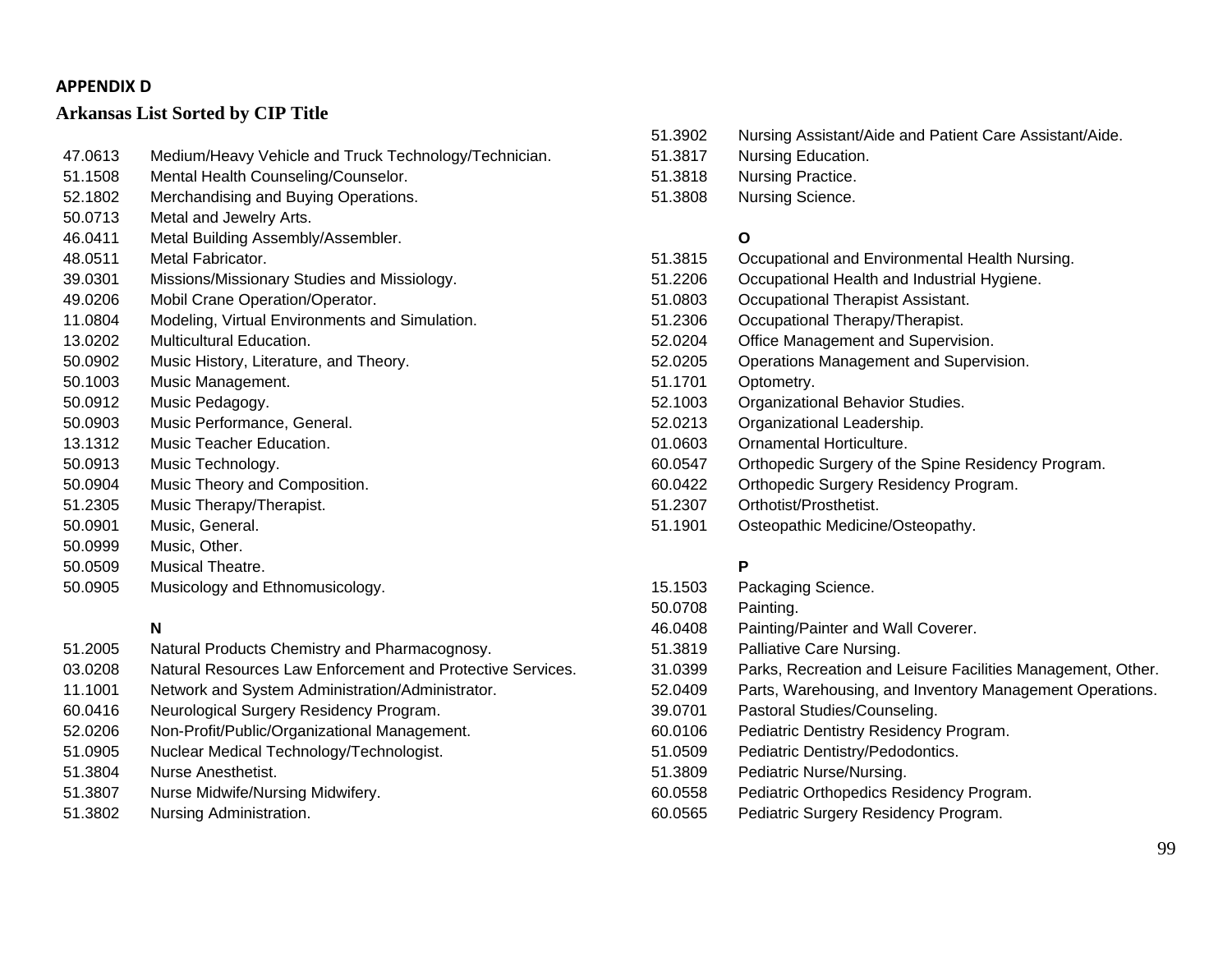# **Arkansas List Sorted by CIP Title**

| 50.0916 | Percussion Instruments.                                                |
|---------|------------------------------------------------------------------------|
| 51.0906 | Perfusion Technology/Perfusionist.                                     |
| 51.3812 | Perioperative/Operating Room and Surgical Nurse/Nursing.               |
| 12.0411 | Permanent Cosmetics/Makeup and Tattooing.                              |
| 51.2011 | Pharmaceutical Marketing and Management.                               |
| 51.2010 | <b>Pharmaceutical Sciences.</b>                                        |
| 51.2003 | Pharmaceutics and Drug Design.                                         |
| 51.2007 | Pharmacoeconomics/Pharmaceutical Economics.                            |
| 26.1099 | Pharmacology and Toxicology, Other.                                    |
| 51.2002 | Pharmacy Administration and Pharmacy Policy and Regulatory<br>Affairs. |
| 51.0805 | Pharmacy Technician/Assistant.                                         |
| 51.2099 | Pharmacy, Pharmaceutical Sciences, and Administration, Other.          |
| 51.2001 | Pharmacy.                                                              |
| 51.1009 | Phlebotomy Technician/Phlebotomist.                                    |
| 50.0605 | Photography.                                                           |
| 09.0404 | Photojournalism.                                                       |
| 13.1314 | Physical Education Teaching and Coaching.                              |
| 31.0507 | Physical Fitness Technician.                                           |
| 40.0101 | Physical Sciences.                                                     |
| 51.0806 | Physical Therapy Technician/Assistant.                                 |
| 51.2308 | Physical Therapy/Therapist.                                            |
| 51.0912 | Physician Assistant.                                                   |
| 13.1329 | Physics Teacher Education.                                             |
| 40.0801 | Physics, General.                                                      |
| 26.0999 | Physiology, Pathology, and Related Sciences, Other.                    |
| 46.0502 | Pipefitting/Pipefitter and Sprinkler Fitter.                           |
| 01.0606 | Plant Nursery Operations and Management.                               |
| 01.1105 | Plant Protection and Integrated Pest Management.                       |
| 01.1101 | Plant Sciences, General.                                               |
| 60.0427 | Plastic Surgery Residency Program.                                     |
| 60.0569 | Plastic Surgery Within the Head and Neck Residency Program.            |
| 50.0504 | Playwriting and Screenwriting.                                         |
| 46.0599 | Plumbing and Related Water Supply Services, Other.                     |

| 46.0503 | Plumbing Technology/Plumber.                                  |
|---------|---------------------------------------------------------------|
| 09.0904 | Political Communication.                                      |
| 01.0907 | Poultry Science.                                              |
| 60.0318 | Poultry Veterinarian Residency Program.                       |
| 51.3999 | Practical Nursing, Vocational Nursing and Nursing Assistants, |
|         | Other.                                                        |
| 39.0604 | Pre-Theology/Pre-Ministerial Studies.                         |
| 10.0302 | Printing Management.                                          |
| 10.0307 | Printing Press Operator.                                      |
| 50.0710 | Printmaking.                                                  |
| 22.0202 | Programs for Foreign Lawyers.                                 |
| 52.0211 | Project Management.                                           |
| 43.0120 | Protective Services Operations.                               |
| 51.3810 | Psychiatric/Mental Health Nurse/Nursing.                      |
| 51.1507 | Psychoanalysis and Psychotherapy.                             |
| 13.1335 | Psychology Teacher Education.                                 |
| 42.0101 | Psychology, General.                                          |
| 44.0401 | Public Administration.                                        |
| 52.0808 | Public Finance.                                               |
| 51.2207 | Public Health Education and Promotion.                        |
| 51.2201 | Public Health, General.                                       |
| 51.3811 | Public Health/Community Nurse/Nursing.                        |
| 44.0501 | Public Policy Analysis, General.                              |
| 09.0900 | Public Relations, Advertising, and Applied Communication.     |
| 09.0902 | Public Relations/Image Management.                            |
| 52.0202 | Purchasing, Procurement/Acquisitions and Contracts            |
|         | Management.                                                   |
|         |                                                               |
|         | Q                                                             |
| 15.0702 | Quality Control Technology/Technician.                        |

#### **R**

| 39.0605 | <b>Rabbinical Studies.</b>                    |
|---------|-----------------------------------------------|
| 51.0911 | Radiologic Technology/Science - Radiographer. |
| 49.0208 | Railroad and Railway Transportation.          |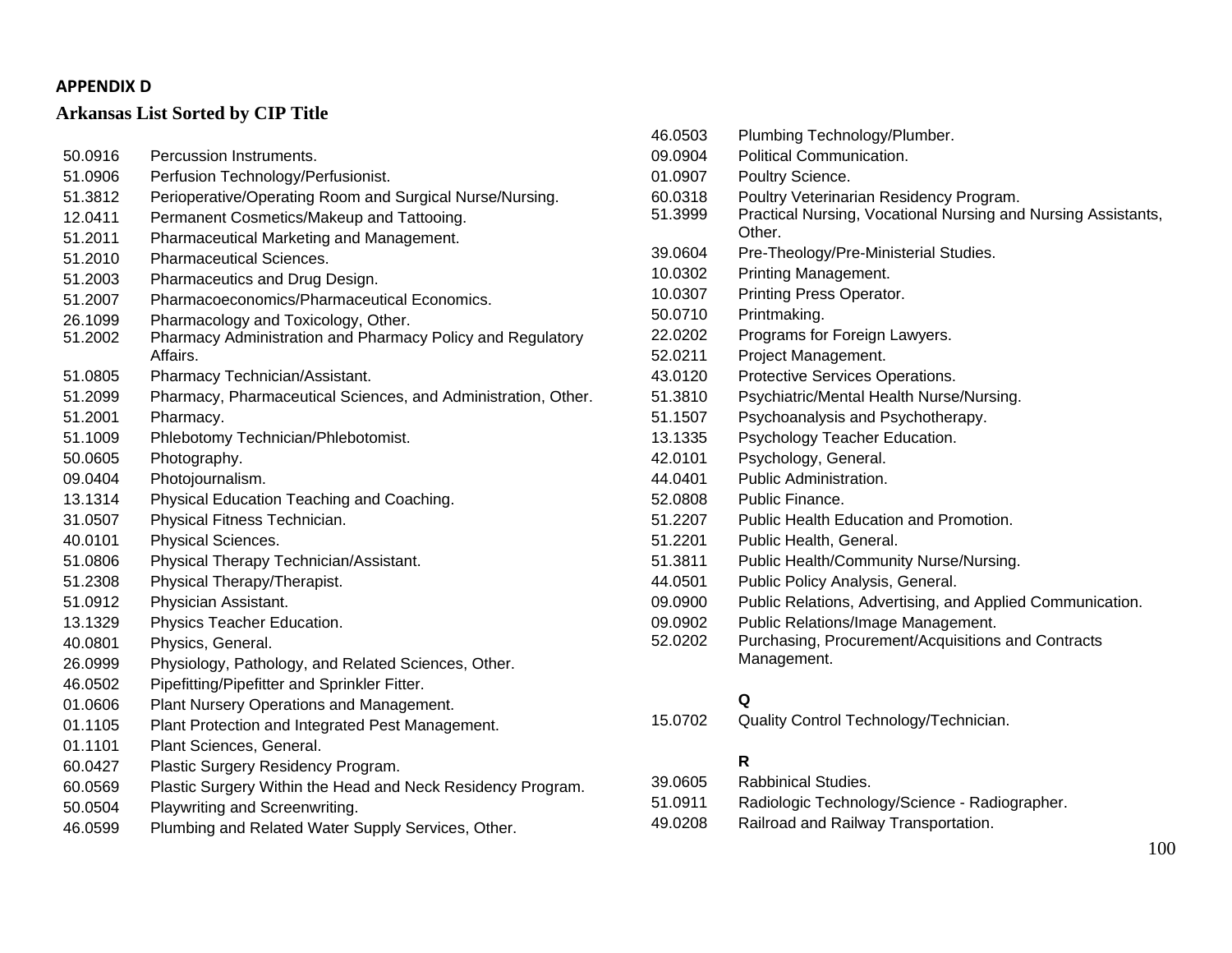### **Arkansas List Sorted by CIP Title**

| 01.1106 | Range Science and Management.                                                                |
|---------|----------------------------------------------------------------------------------------------|
| 13.1315 | Reading Teacher Education.                                                                   |
| 04.1001 | Real Estate Development.                                                                     |
| 52.1501 | Real Estate.                                                                                 |
| 52.0406 | Receptionist.                                                                                |
| 47.0618 | Recreation Vehicle (RV) Service Technician.                                                  |
| 51.3899 | Registered Nursing, Nursing Administration, Nursing Research<br>and Clinical Nursing, Other. |
| 51.3801 | Registered Nursing/Registered Nurse.                                                         |
| 51.2314 | <b>Rehabilitation Science.</b>                                                               |
| 39.0401 | Religious Education.                                                                         |
| 39.0501 | Religious/Sacred Music.                                                                      |
| 52.0210 | Research and Development Management.                                                         |
| 51.0908 | Respiratory Care Therapy/Therapist.                                                          |
| 12.0504 | Restaurant, Culinary, and Catering Management/Manager.                                       |
| 52.0905 | Restaurant/Food Services Management.                                                         |
| 52.0212 | Retail Management.                                                                           |
| 52.1803 | Retailing and Retail Operations.                                                             |
| 16.0900 | Romance Languages, Literatures, and Linguistics, General.                                    |
| 46.0410 | Roofer.                                                                                      |
|         | S                                                                                            |
| 13.1310 | Sales and Marketing Operations/Marketing and Distribution                                    |

- Teacher Education. 52.1801 Sales, Distribution, and Marketing Operations, General. 12.0412 Salon/Beauty Salon Management/Manager. 13.1334 School Librarian/School Library Media Specialist. 42.2805 School Psychology. 13.1316 Science Teacher Education/General Science Teacher Education. 50.0709 Sculpture. 13.1205 Secondary Education and Teaching. 13.0409 Secondary School Administration/Principalship. 52.1804 Selling Skills and Sales Operations.
- 48.0506 Sheet Metal Technology/Sheetworking.

| 51.2508 | Small/Companion Animal Surgery and Medicine.           |
|---------|--------------------------------------------------------|
| 13.1317 | Social Science Teacher Education.                      |
| 45.0101 | Social Sciences, General.                              |
| 13.1318 | Social Studies Teacher Education.                      |
| 44.0799 | Social Work, Other.                                    |
| 44.0701 | Social Work.                                           |
| 16.0905 | Spanish Language and Literature.                       |
| 13.1330 | Spanish Language Teacher Education.                    |
| 13.1001 | Special Education and Teaching, General.               |
| 52.1909 | Special Products Marketing Operations.                 |
| 09.0101 | Speech Communication and Rhetoric.                     |
| 13.1331 | Speech Teacher Education.                              |
| 51.0203 | Speech-Language Pathology/Pathologist.                 |
| 31.0504 | Sport and Fitness Administration/Management.           |
| 09.0906 | Sports Communication.                                  |
| 50.0911 | Stringed Instruments.                                  |
| 14.0803 | Structural Engineering.                                |
| 13.1199 | Student Counseling and Personnel Services, Other.      |
| 51.1501 | Substance Abuse/Addiction Counseling.                  |
| 13.0411 | Superintendency and Educational System Administration. |
| 60.0578 | Surgery of the Hand Residency Program.                 |
| 60.0579 | Surgical Critical Care Residency Program.              |
| 51.0909 | Surgical Technology/Technologist.                      |
| 15.1102 | Surveying Technology/Surveying.                        |
| 11.1002 | System, Networking, and LAN/WAN Management/Manager.    |
|         |                                                        |
|         | Т                                                      |

| 22.0211 | Tax Law/Taxation.                                                            |
|---------|------------------------------------------------------------------------------|
| 52.1601 | Taxation.                                                                    |
| 13.1501 | Teacher Assistant/Aide.                                                      |
| 13.1206 | <b>Teacher Education, Multiple Levels.</b>                                   |
| 13.1401 | Teaching English as a Second or Foreign Language/ESL<br>Language Instructor. |
| 13.1319 | <b>Technical Teacher Education.</b>                                          |
| 50.0502 | Technical Theatre/Theatre Design and Technology.                             |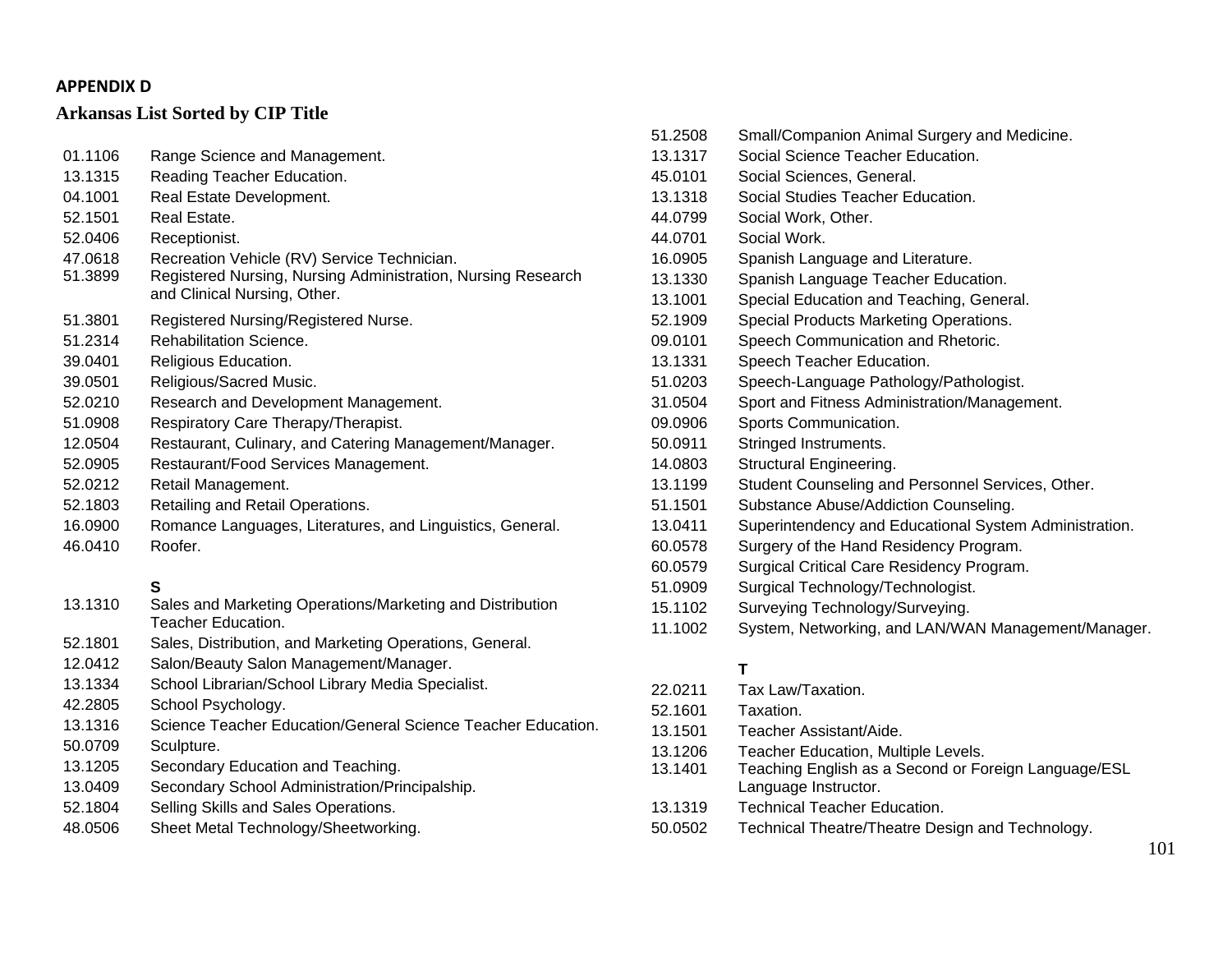# **Arkansas List Sorted by CIP Title**

| 13.1309            | Technology Teacher Education/Industrial Arts Teacher Education.                                                 |   |
|--------------------|-----------------------------------------------------------------------------------------------------------------|---|
| 52.2101            | Telecommunications Management.                                                                                  |   |
| 43.0304            | Terrorism and Counterterrorism Operations.                                                                      | 6 |
| 50.0505            | Theatre Literature, History and Criticism.                                                                      |   |
| 50.1004            | Theatre/Theatre Arts Management.                                                                                |   |
| 39.0699            | Theological and Ministerial Studies, Other.                                                                     |   |
| 39.0601            | Theology/Theological Studies.                                                                                   |   |
| 51.2309            | Therapeutic Recreation/Recreational Therapy.                                                                    |   |
| 60.0315            | Theriogenology Residency Program.                                                                               |   |
| 60.0432            | Thoracic Surgery Residency Program.                                                                             |   |
| 13.1320            | Trade and Industrial Teacher Education.                                                                         |   |
| 52.0410            | Traffic, Customs, and Transportation Clerk/Technician.                                                          |   |
| 14.0804            | Transportation and Highway Engineering.                                                                         |   |
| 52.0209            | Transportation/Mobility Management.                                                                             |   |
| 49.0205            | Truck and Bus Driver/Commercial Vehicle Operator and                                                            |   |
|                    | Instructor.                                                                                                     |   |
| 01.0607            | Turf and Turfgrass Management.                                                                                  |   |
|                    |                                                                                                                 |   |
|                    | U                                                                                                               |   |
| 39.0703            | Urban Ministry.                                                                                                 |   |
|                    |                                                                                                                 |   |
|                    | $\mathsf{V}$                                                                                                    |   |
| 60.0434            | Vascular Surgery Residency Program.                                                                             |   |
| 52.1907<br>47.0612 | Vehicle and Vehicle Parts and Accessories Marketing Operations.<br>Vehicle Emissions Inspection and Maintenance |   |
|                    | Technology/Technician.                                                                                          |   |
| 47.0600            | Vehicle Maintenance and Repair Technologies, General.                                                           |   |
| 51.2502            | Veterinary Anatomy.                                                                                             |   |
| 60.0301            | Veterinary Anesthesiology Residency Program.                                                                    |   |
| 60.0319            | Veterinary Behaviorist Residency Program.                                                                       |   |
| 51.2599            | Veterinary Biomedical and Clinical Sciences, Other.                                                             |   |
| 60.0320            | Veterinary Clinical Pharmacology Residency Program.                                                             |   |
|                    |                                                                                                                 |   |

- 60.0302 Veterinary Dentistry Residency Program.
- 60.0303 Veterinary Dermatology Residency Program.

| 60.0304 | Veterinary Emergency and Critical Care Medicine Residency<br>Program.                     |
|---------|-------------------------------------------------------------------------------------------|
| 51.2511 | Veterinary Infectious Diseases.                                                           |
| 60.0305 | Veterinary Internal Medicine Residency Program.                                           |
| 51.2401 | Veterinary Medicine.                                                                      |
| 51.2504 | Veterinary Microbiology and Immunobiology.                                                |
| 60.0307 | Veterinary Microbiology Residency Program.                                                |
| 60.0308 | Veterinary Nutrition Residency Program.                                                   |
| 60.0309 | Veterinary Ophthalmology Residency Program.                                               |
| 51.2505 | Veterinary Pathology and Pathobiology.                                                    |
| 60.0310 | Veterinary Pathology Residency Program.                                                   |
| 51.2503 | Veterinary Physiology.                                                                    |
| 60.0311 | Veterinary Practice Residency Program.                                                    |
| 60.0312 | Veterinary Preventive Medicine Residency Program.                                         |
| 51.2510 | Veterinary Preventive Medicine, Epidemiology, and Public Health.                          |
| 60.0313 | Veterinary Radiology Residency Program.                                                   |
| 60.0399 | Veterinary Residency Programs, Other.                                                     |
| 51.2501 | Veterinary Sciences/Veterinary Clinical Sciences, General.                                |
| 60.0314 | Veterinary Surgery Residency Program.                                                     |
| 51.2506 | Veterinary Toxicology and Pharmacology.                                                   |
| 60.0316 | Veterinary Toxicology Residency Program.                                                  |
| 51.0808 | Veterinary/Animal Health Technology/Technician and Veterinary<br>Assistant.               |
| 50.0101 | Visual and Performing Arts, General.                                                      |
| 50.9999 | Visual and Performing Arts, Other.                                                        |
| 01.0309 | Viticulture and Enology.                                                                  |
| 51.2310 | Vocational Rehabilitation Counseling/Counselor.                                           |
| 50.0908 | Voice and Opera.                                                                          |
|         | W                                                                                         |
| 15.0506 | Water Quality and Wastewater Treatment Management and<br>Recycling Technology/Technician. |

- 14.0805 Water Resources Engineering.
- 11.0801 Web Page, Digital/Multimedia and Information Resources Design.
- 11.1004 Web/Multimedia Management and Webmaster.